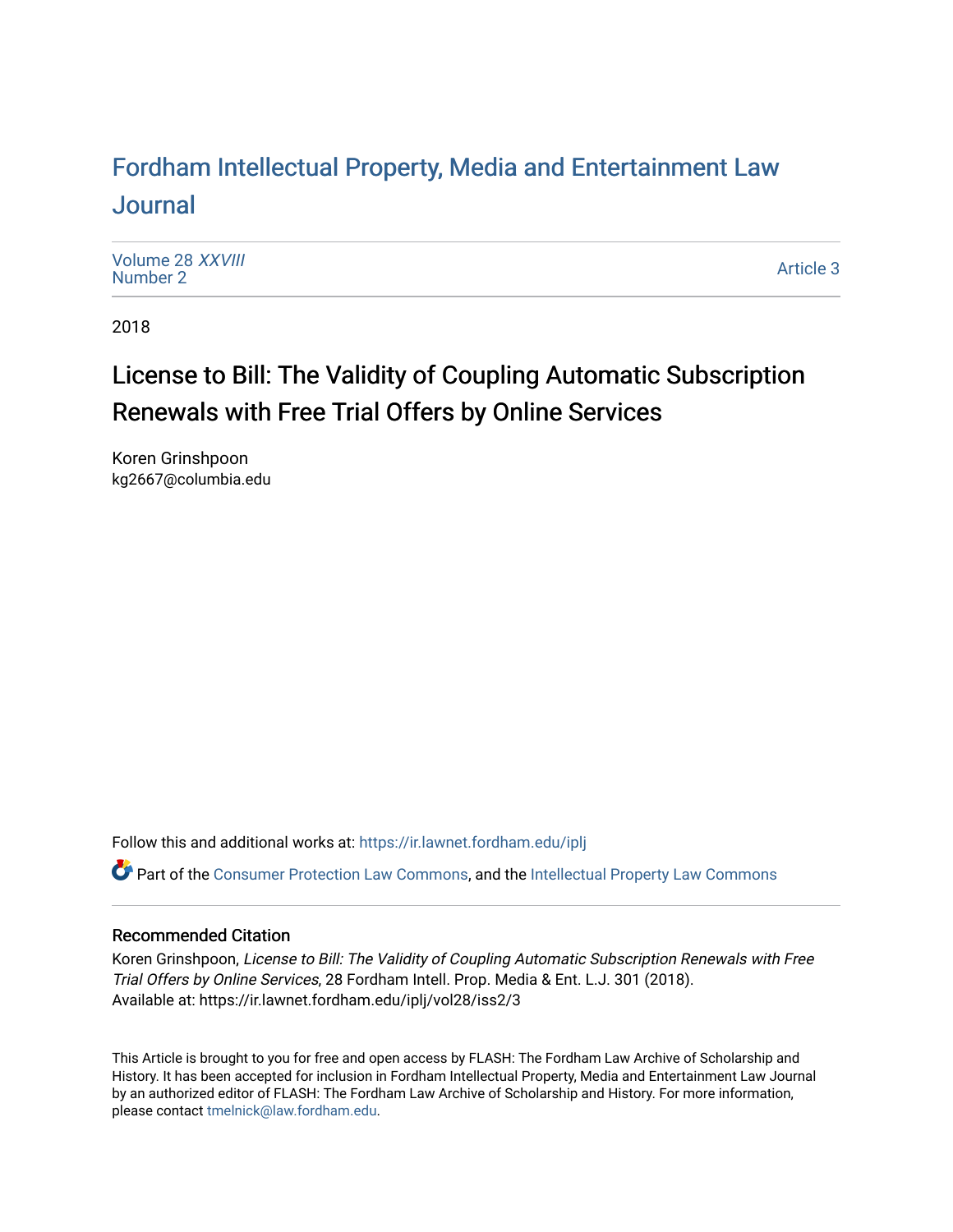## License to Bill: The Validity of Coupling Automatic Subscription Renewals with Free Trial Offers by Online Services

## Cover Page Footnote

Corporate Associate, Kirkland & Ellis LLP. LL.M., James Kent Scholar, Columbia Law School. I wish to thank Professor Mavis Fowler-Williams for her guidance in writing this Article, as well as Alon Grinshpoon for his thorough comments and feedback.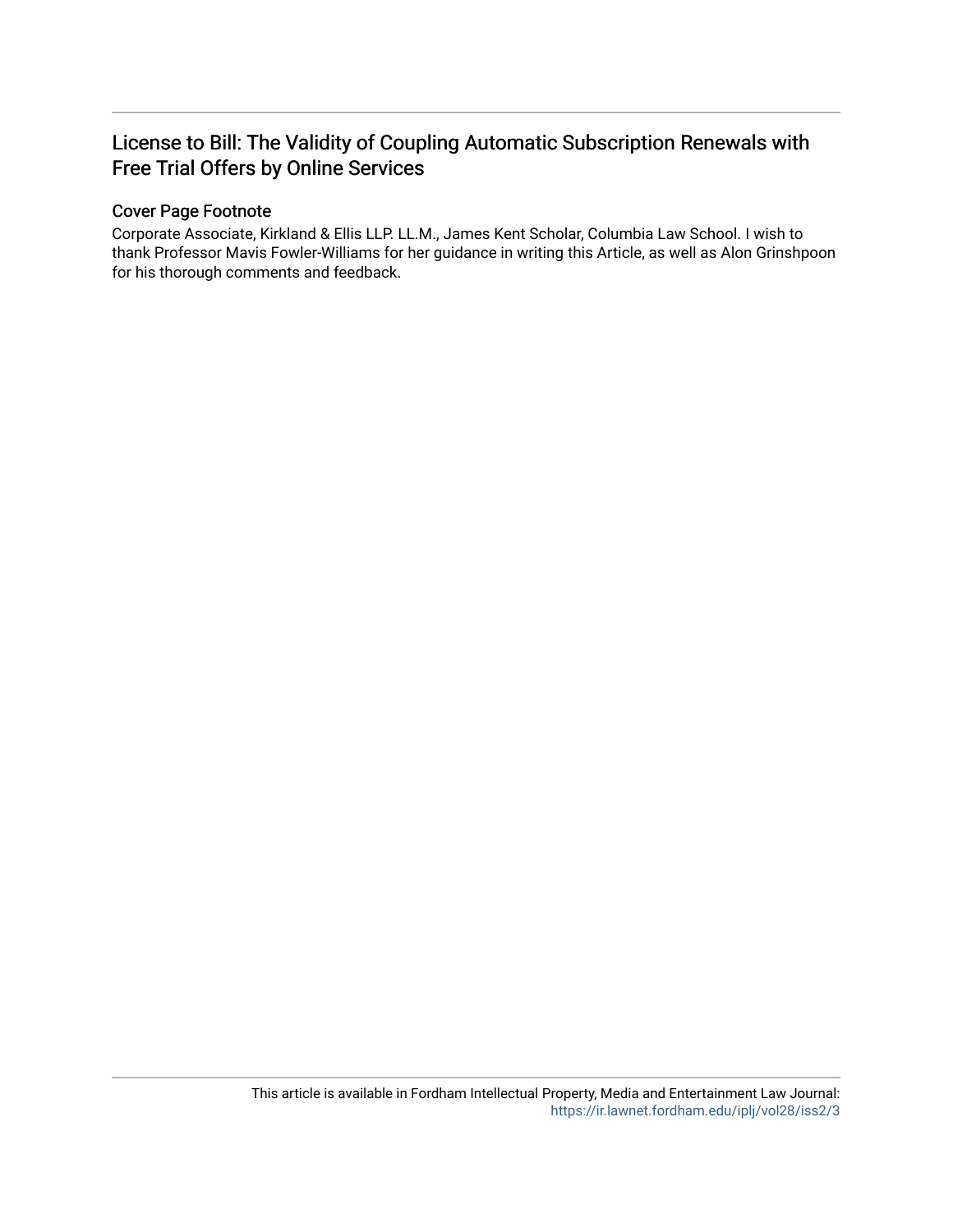# License to Bill: The Validity of Coupling Automatic Subscription Renewals with Free Trial Offers by Online Services

## Koren Grinshpoon\*

*A prominent and expanding list of online services rely on a business model which pairs free trial offers with subsequent automatic subscription renewals (e.g., Amazon Prime, Blue Apron, etc.). Offering free trials to lure new users, while employing automatic renewal clauses in its terms of use to perpetuate recurring revenue, poses a substantial legal risk to online services. Numerous claims citing unfair and deceptive business practices are filed each year against such online services, primarily raising issues of informed consent, adequate disclosure, and notice. This Article reviews applicable federal law and regulations, as well as the applicable laws of all fifty states, and examines the legal validity of this business model. This Article explores under which conditions such joint offers can be advertised as "free" and what*  legal requirements of consent, disclosure, and notice must be met *in order for the subscription to automatically renew once the trial period lapses. By adhering to the guidelines and best practices outlined in this Article, online services may very well be able to retain their desired business model, while reducing users' complaints and minimizing significant legal concerns.*

<sup>\*</sup> Corporate Associate, Kirkland & Ellis LLP. LL.M., James Kent Scholar, Columbia Law School. I wish to thank Professor Mavis Fowler-Williams for her guidance in writing this Article, as well as Alon Grinshpoon for his thorough comments and feedback.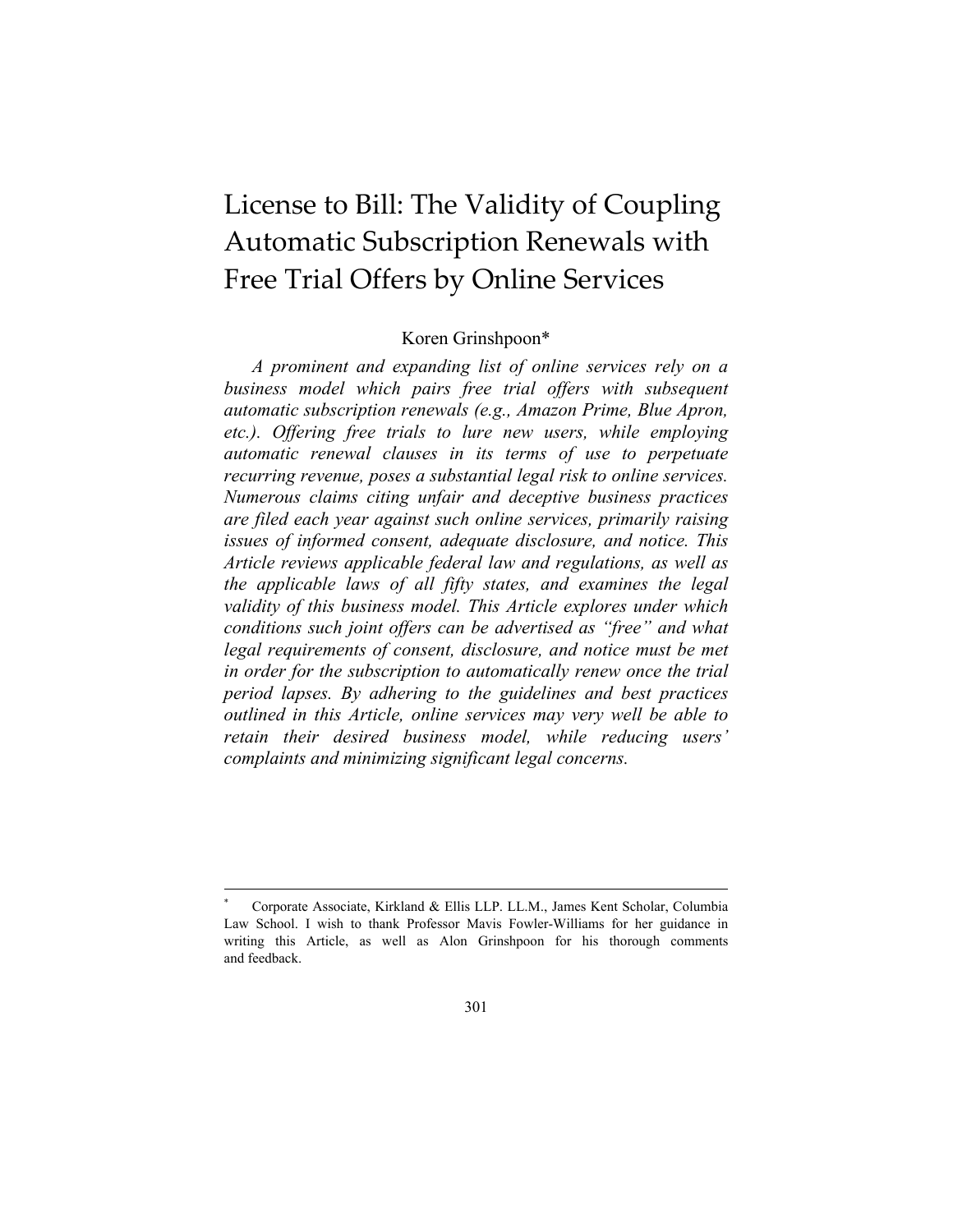|                                                        | 303 |
|--------------------------------------------------------|-----|
| L                                                      |     |
|                                                        |     |
|                                                        |     |
| B. Consent to the Automatic Renewal Feature313         |     |
| III. SECOND ISSUE: CLEAR AND CONSPICUOUS               |     |
|                                                        | 318 |
| A. Disclosure Regarding the Free Trial Offer318        |     |
| B. Disclosure Regarding the Automatic Renewal          |     |
|                                                        | 320 |
|                                                        |     |
| A. Notice Regarding the Free Trial Offer 328           |     |
| B. Notice Regarding the Automatic Renewal              |     |
|                                                        | 328 |
| V. BEST PRACTICES AND CONCLUSION332                    |     |
|                                                        |     |
| B. Clear and Conspicuous Disclosure333                 |     |
|                                                        |     |
| APPENDIX A: STATE LAWS REGARDING FREE TRIALS 338       |     |
| APPENDIX B: STATE LAWS REGARDING AUTOMATIC RENEWAL 352 |     |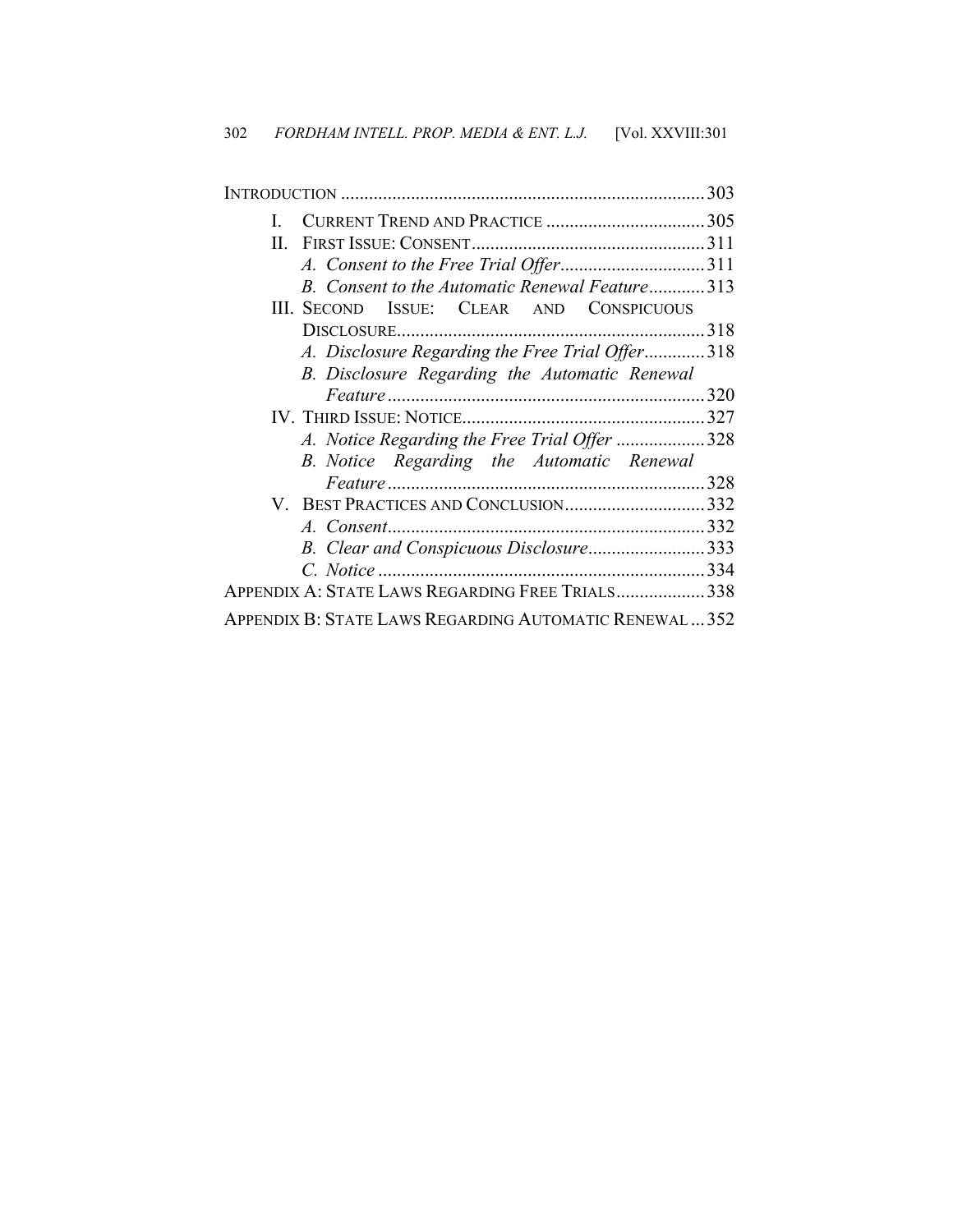### **INTRODUCTION**

Online services are rapidly expanding and gaining ground over traditional means of commerce.<sup>1</sup> Such rising dominance has promoted the adaptation of different business models aimed at user engagement and retention.<sup>2</sup> Subscription-based online services are emerging in almost every industry, with people purchasing groceries, beauty products, supplies, and entertainment over the internet.

On the hunt for a higher free-to-pay conversion rate, $3$  online services have adopted new and more aggressive strategies to attract and retain paid users, which were once reserved for magazines. Among such strategies is the *pairing of free trial offers with automatic subscription renewal provisions in the terms of use of such online services*. Essentially, these provisions provide for automatic periodical billing of the user's account following the free trial period—i.e., granting advance consent for automatic renewal of the user's subscription to the online service immediately following the free trial period's conclusion.

Although auto-renewing subscription-based services can benefit users by offering simplicity and ease of mind, the validity of coupling this feature with a free trial offer may be called into question, in light of federal and state restrictions under consumer protection and unfair and deceptive practices laws. Many users claim that they did not knowingly agree to subsequent payments for additional products and services following the end of the free trial period, and that the auto-renewal terms were not clearly disclosed to them. Accordingly, such users are filing suits.

<sup>1</sup>  *See* Walter Loeb, *Why Retailers Must Restructure in 2016*, FORBES (Jan. 4, 2016), https://www.forbes.com/sites/walterloeb/2016/01/04/every-sign-is-saying-retailers-mustrestructure-in-2016 [https://perma.cc/6SCR-4FM5]; *see also Retail Trends 2017*, DELOITTE, https://www2.deloitte.com/uk/en/pages/consumer-business/articles/retailtrends-2017.html [https://perma.cc/7WGN-2CWU] (last visited Mar. 18, 2017).

<sup>2</sup> *See infra* note 6 and accompanying text.

That is, turning users who use the service on a free trial basis into paying subscribers who incur recurring fees. Telemarketing Sales Rule, 16 C.F.R. § 310.2(p) (2015) (defining free-to-pay conversion as "in an offer or agreement to sell or provide any goods or services, a provision under which a customer receives a product or service for free for an initial period and will incur an obligation to pay for the product or service if he or she does not take affirmative action to cancel before the end of that period").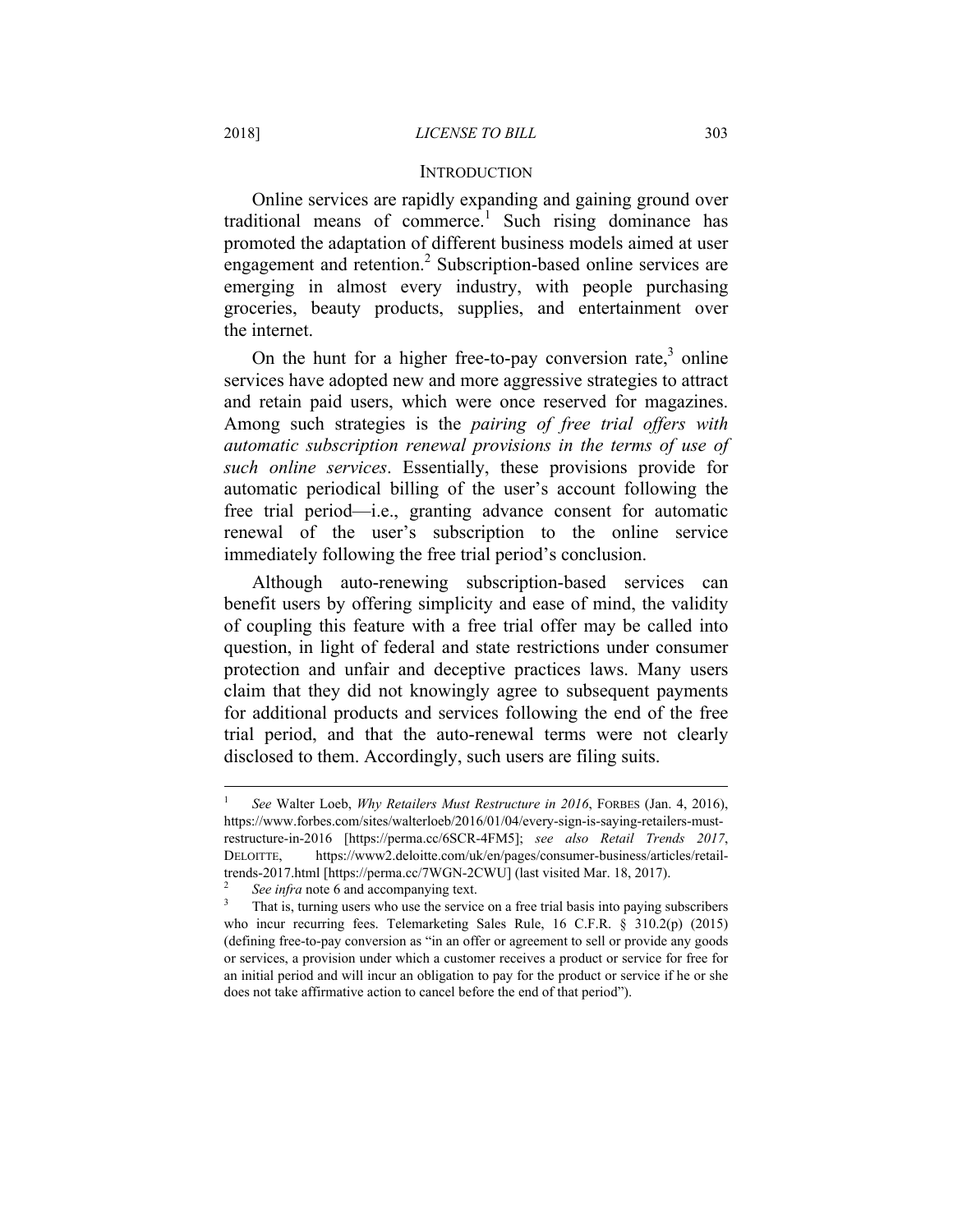This Article reviews the applicable law and corresponding business practices, and examines the validity of a business model that couples auto-renewing subscription with a preceding free trial. It considers whether the pairing of such two offers into one tempting bundle deceives users, and allows online services to unfairly profit by disguising a subscription-based service as a free trial. The Article explores under which conditions such joint offers may be advertised as "free," and the requirements for a subscription to automatically renew once the trial period lapses**.** 

This Article is structured to follow the main legal requirements under the federal Restore Online Shopper's Confidence Act<sup>4</sup> and the California Automatic Purchase Renewals statute<sup>5</sup> regarding: (i) affirmative and informed *consent*; (ii) clear and conspicuous *disclosure* of terms; and (iii) *notice* of renewal terms, cancelation policy, and any other material changes to terms of service. Part I begins with a discussion of the current trend of prominent online services coupling auto-renewing subscription models with free trials, and suggests possible explanations for choosing such a business model. The three parts that follow tackle the three aforementioned requirements under federal and state law, respectively. Part II examines the need for online services to obtain users' affirmative and informed consent, and compares such practice to other marketing practices, such as negative options plans. Part III reviews the need for online services' clear and conspicuous disclosure with respect to free trials and auto-renewal terms. Part IV assesses the requirement for notice of renewal nearing the end of a trial period, or of any material changes to the terms of use of the online service. Lastly, Part V offers guidelines and best practices which allow online services to retain their desired business model of pairing auto-renewing subscriptions with free trials, while adhering to federal and state law.

<sup>4</sup> <sup>4</sup> 15 U.S.C. §§ 8401–8405 (2012).

CAL. BUS. & PROF. CODE §§ 17600–17606 (Deering 2009).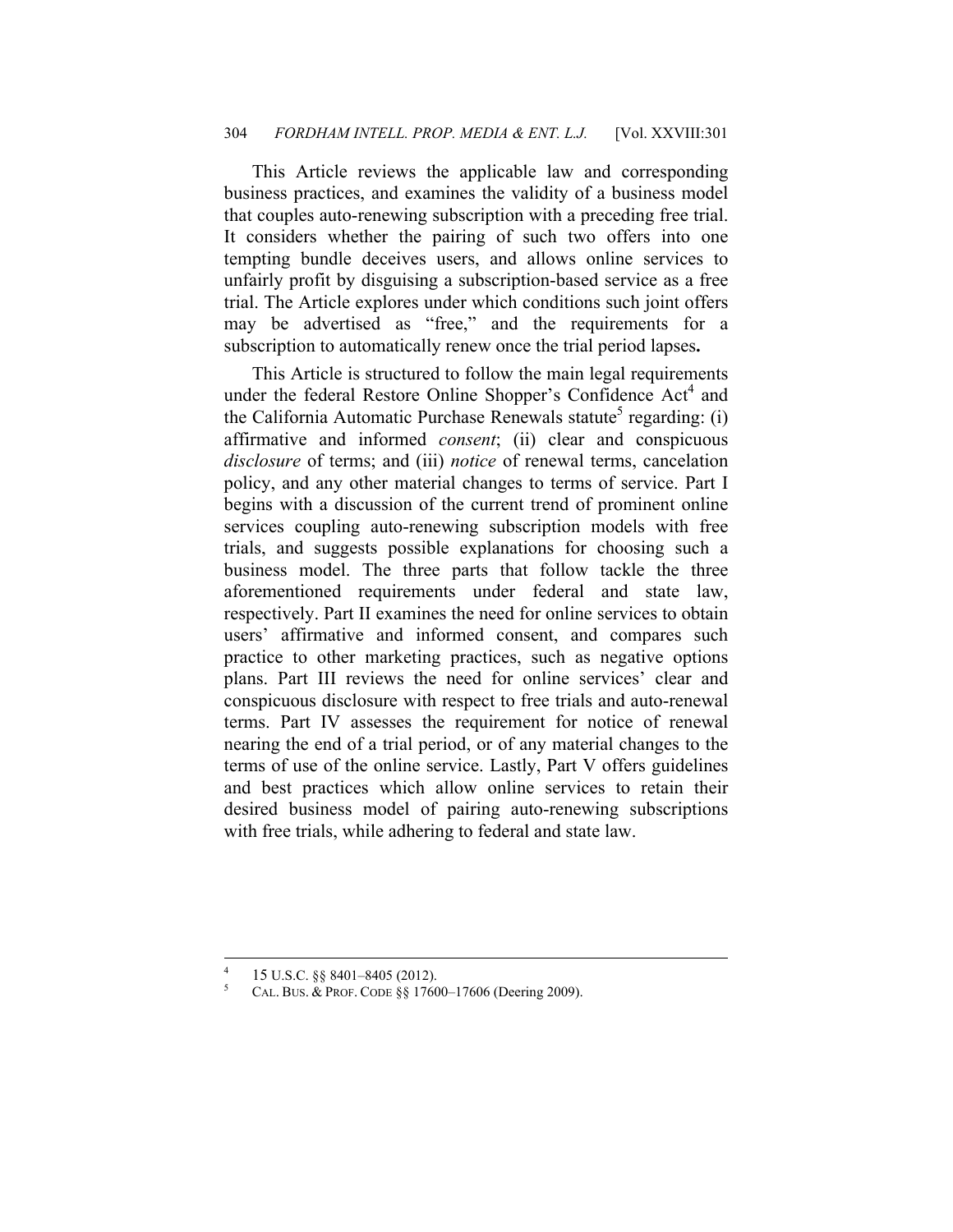#### 2018] *LICENSE TO BILL* 305

#### I. CURRENT TREND AND PRACTICE

Default opt-out automatic subscription renewal models paired with free trial offers have become more prominent in recent years as the strategy of choice for many companies looking to capture subscription revenue online and increase user retention.<sup>6</sup> Advocates of automatic renewals praise their convenience and ability to ensure uninterrupted service for users who might forget to renew the service on their own.<sup>7</sup> Critics, on the other hand, point to the initial free trial period, and argue that many online services utilize the auto-renewing feature to exploit its users' unsuspecting nature, as well as their tendency to forget, to unfairly boost their revenue stream.<sup>8</sup>

A notable example of this practice is Amazon.com, the biggest e-commerce retailer in the United States,<sup>9</sup> and its paid subscription service, Amazon Prime. Amazon Prime provides users with free two-day shipping and access to exclusive content.<sup>10</sup> Under the terms of use of Amazon Prime, the user's subscription automatically renews before his or her current subscription term

<sup>6</sup>  *See* SARAH FISTER GALE, THE ECONOMIST INTELLIGENCE UNIT, SUPPLY ON DEMAND: ADAPTING TO CHANGE IN CONSUMPTION AND DELIVERY MODELS 3 (Zoe Tabary ed., 2013), https://www.eiuperspectives.economist.com/sites/default/files/EIU\_Zuora\_WEB\_ Final.pdf [https://perma.cc/B5V2-YCJF].

<sup>7</sup>  *See, e.g.*, *Norton Automatic Renewal Service Help*, NORTON BY SYMANTEC, https://support.norton.com/sp/en/us/home/current/solutions/kb20080417115558EN\_End UserProfile en us [https://perma.cc/A35F-7NLH] (last visited Mar. 18, 2017) ("The Norton Automatic Renewal service . . . . keeps your Norton product up to date and your computer protected without you having to worry about it.").

<sup>8</sup>  *See, e.g.*, NIR EYAL, HOOKED: HOW TO BUILD HABIT-FORMING PRODUCTS 12 (Ryan Hoover ed., 2014) (discussing an emerging concept dubbed "habit-forming technology," whereby innovators create products using "techniques to influence people decisions and affect behavioral outcomes"). Companies can avoid such possible deception by focusing on the design and development of interactive technologies which change users' behavior through habit forming rather than trickery. *See id*. at 10–13. 9

*See 2017 Top [Fifty] E-Retailers Chart*, NAT'L RETAIL FED'N, https://nrf.com/2017 top-50-e-retailers-chart [https://perma.cc/96GP-4X5E] (last visited Nov. 11, 2017); *see also* Arthur Zaczkiewicz, *Amazon, Wal-Mart and Apple Top List of Biggest E-commerce Retailers*, WWD (Apr. 7, 2017), http://wwd.com/business-news/business-features/ amazon-wal-mart-apple-biggest-e-commerce-retailers-10862796/ [https://perma.cc/XWQ7-3ZK8].

<sup>10</sup> *About Amazon Prime*, AMAZON, https://www.amazon.com/gp/help/customer/display .html?nodeId=200444160 [https://perma.cc/A7NF-WXLP] (last visited Mar. 18, 2017).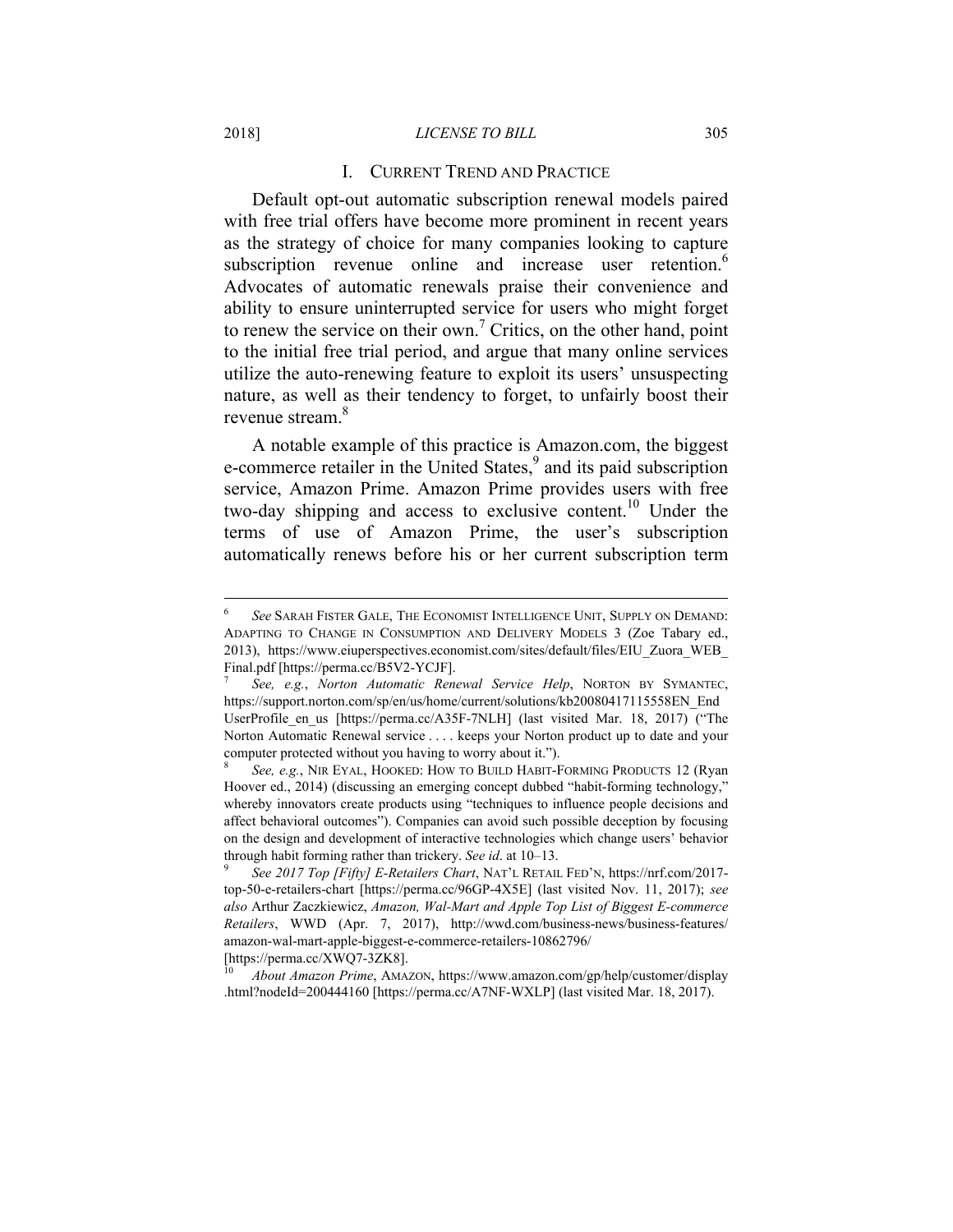expires.<sup>11</sup> A user must actively cancel his or her subscription to prevent incurring membership fees.<sup>12</sup> Yet it is important to note that enrollment in the Amazon Prime service is labeled a thirty-day free trial, followed by a monthly fee, which users can cancel along with the subscription at any time.<sup>13</sup> While the "free" aspect of the service is highly stressed, an observant user will notice that he or she is agreeing in advance to periodical billing following the thirtyday free trial period. $14$ 

Apple has previously launched Apple Music service<sup>15</sup> ("iTunes") with a similar premise, under which users receive the first three months at no charge yet automatically agree for an autorenewal payment option after the trial ends.<sup>16</sup> SoundCloud, an online audio distribution platform, is also based on subscription plans that automatically renew on a monthly or yearly basis following a thirty-day free trial period, requiring the user to opt-out from renewing their subscription.<sup>17</sup> Most notably, meal delivery services such as Blue Apron and HelloFresh have their business models based on automatic renewals and continuous subscriptions.<sup>18</sup> Both services also occasionally offer free trials or

<sup>11</sup> *See Amazon Prime Terms*, AMAZON, https://www.amazon.com/gp/help/customer/ display.html?nodeId=13819201 [https://perma.cc/KN8J-3K6T] (last visited Mar. 18, 2017).

<sup>12</sup> *See Sign up for the Amazon Prime Free Trial*, AMAZON, https://www.amazon.com/ gp/help/customer/display.html/ref=hp\_13819211\_signuptrial?nodeId=200444170 [https://perma.cc/98AS-5ZH9] (last visited Mar. 18, 2017) ("While you won't be charged for your free trial, you will be automatically upgraded to a paid membership plan at the end of the trial period.").

<sup>13</sup> *See Try Prime*, AMAZON, https://www.amazon.com/gp/product/B00DBYBNEE/ ref=nav\_prime\_try\_btn [https://perma.cc/JZZ7-9YNX] (last visited Mar. 18, 2017).

<sup>&</sup>lt;sup>14</sup> See Sign up for the Amazon Prime Free Trial, supra note 12.<br><sup>15</sup> Apple Music, APPLE, https://www.apple.com/music [https://perma.cc/2MRF-BSS8] (last visited Mar. 18, 2017).

<sup>16</sup> Thorin Klosowski, *How to Turn Off the Automatic Subscription Renewal in Apple Music*, LIFEHACKER (June 30, 2015), http://lifehacker.com/how-to-turn-off-the-automaticsubscription-renewal-in-a-1714905341 [https://perma.cc/5L8Q-SGZV].

<sup>17</sup> *See Automatic Subscription Renewals*, SOUNDCLOUD, http://payments.help. soundcloud.com/customer/portal/articles/2159405-automatic-subscription-renewals [https://perma.cc/UE6Q-Z5J4] (last visited Mar. 18, 2017).

<sup>18</sup> *See Terms and Conditions*, HELLOFRESH, https://www.hellofresh.com/ termsandconditions [https://perma.cc/VPF3-2CYM] (last visited Mar. 18, 2017); *Terms of Use*, BLUE APRON, https://www.blueapron.com/pages/terms [https://perma.cc/VKJ5- PWTM] (last visited Mar. 18, 2017).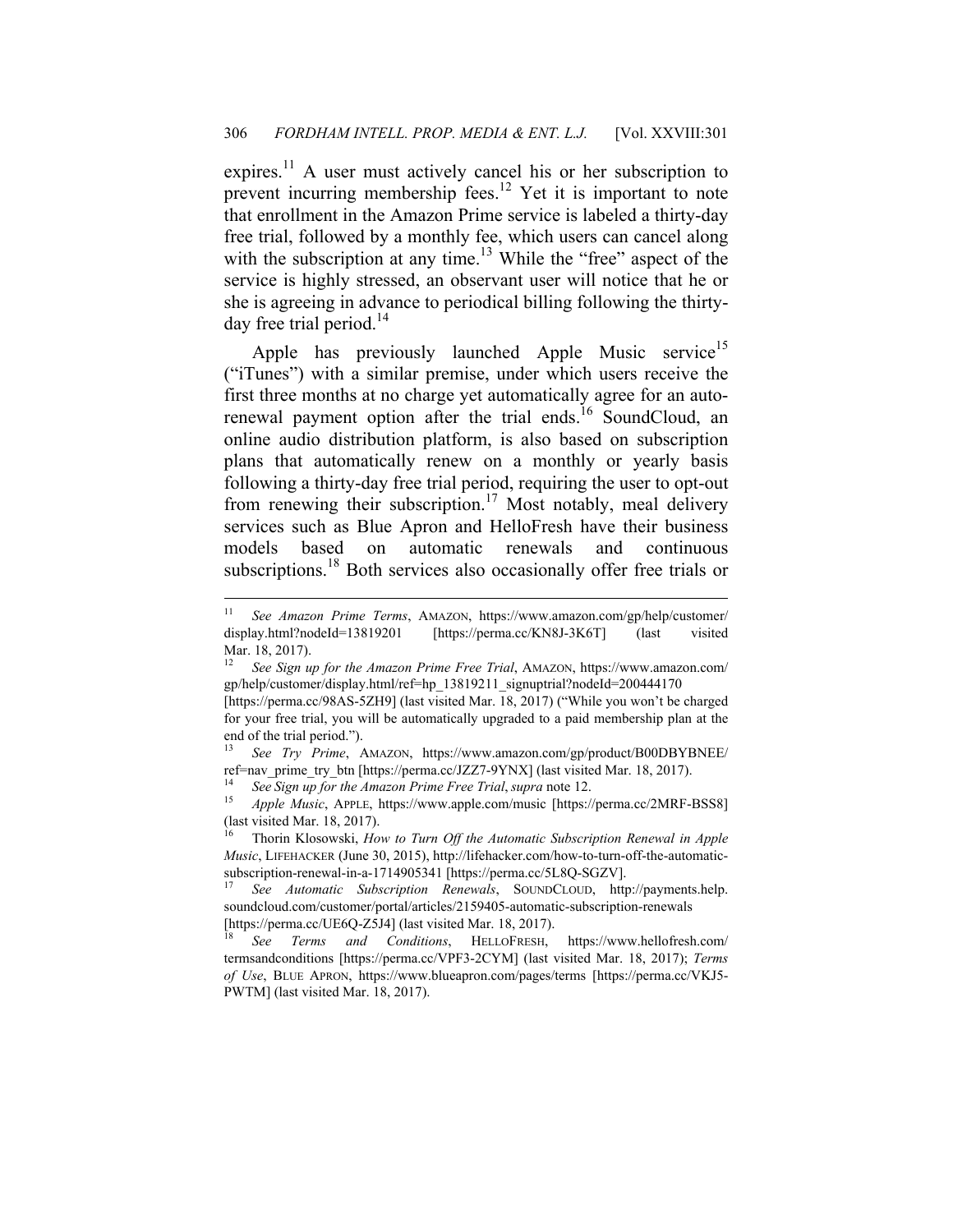special promotions for new users. However, Blue Apron provides in its terms of service that by using the service the user acknowledges and agrees that once the free trial ends, the service will begin billing the user on a recurring basis for as long as the subscription continues, unless he or she cancels the subscription prior to the end of the free trial.<sup>19</sup> The user therefore agrees to pay recurring payments prior to the beginning of the free trial period, to be charged at its end.<sup>20</sup> HelloFresh's terms specifically provide that it may submit periodic charges without further authorization from the user, until he or she provides advance notice that they wish to terminate this authorization.<sup>21</sup> HelloFresh's terms further provide that by subscribing to the service, the user agrees to pay periodic subscriptions for an indefinite time until deactivated.<sup>22</sup> The user's subscription is automatically extended for successive renewal periods of the same length, at the then-current non-promotional subscription rate. $^{23}$ 

In contrast, other services—such as Microsoft's Office 365 provide an opt-in option that allows users to choose whether their subscription will renew automatically following the end of the current subscription period.<sup>24</sup> However, this option is not offered by default and requires the user to take action.<sup>25</sup> Microsoft rewards users who choose such option for longer renewal increments by providing them with a lower per-month fee.<sup>26</sup> This model of user retention allows for maximum user control.

<sup>&</sup>lt;sup>19</sup> See Terms of Use, *supra* note 18.

<sup>20</sup> *See id*. 21 *See Terms and Conditions*, supra note 18. 22 *See id*. 23 *See id*. 24 *See Renew Office 365 for Home*, MICROSOFT, https://support.office.com/enus/article/Renew-Office-365-for-home-58f3d0f8-15c4-4ad8-8c5f-16d682e8b545?ui=en-US&rs=en-US&ad=US [https://perma.cc/5YG3-7SXD] (last visited Mar. 18, 2017).

<sup>25</sup> *See Automatic Renewal*, Section of *Microsoft Services Agreement*, § 9(e), MICROSOFT, https://www.microsoft.com/en-US/servicesagreement/ [https://perma.cc/ 4U57-FHBF] (last visited Mar. 18, 2017).

<sup>26</sup> *Subscription Renewal*, MICROSOFT, https://products.office.com/en-US/buy-office-365-home?ms.officeurl=renew [https://perma.cc/DP3K-B3W2] (last visited Mar. 18, 2017) (comparing consumers' potential savings by opting into an annual renewal plan rather than on a costlier monthly basis).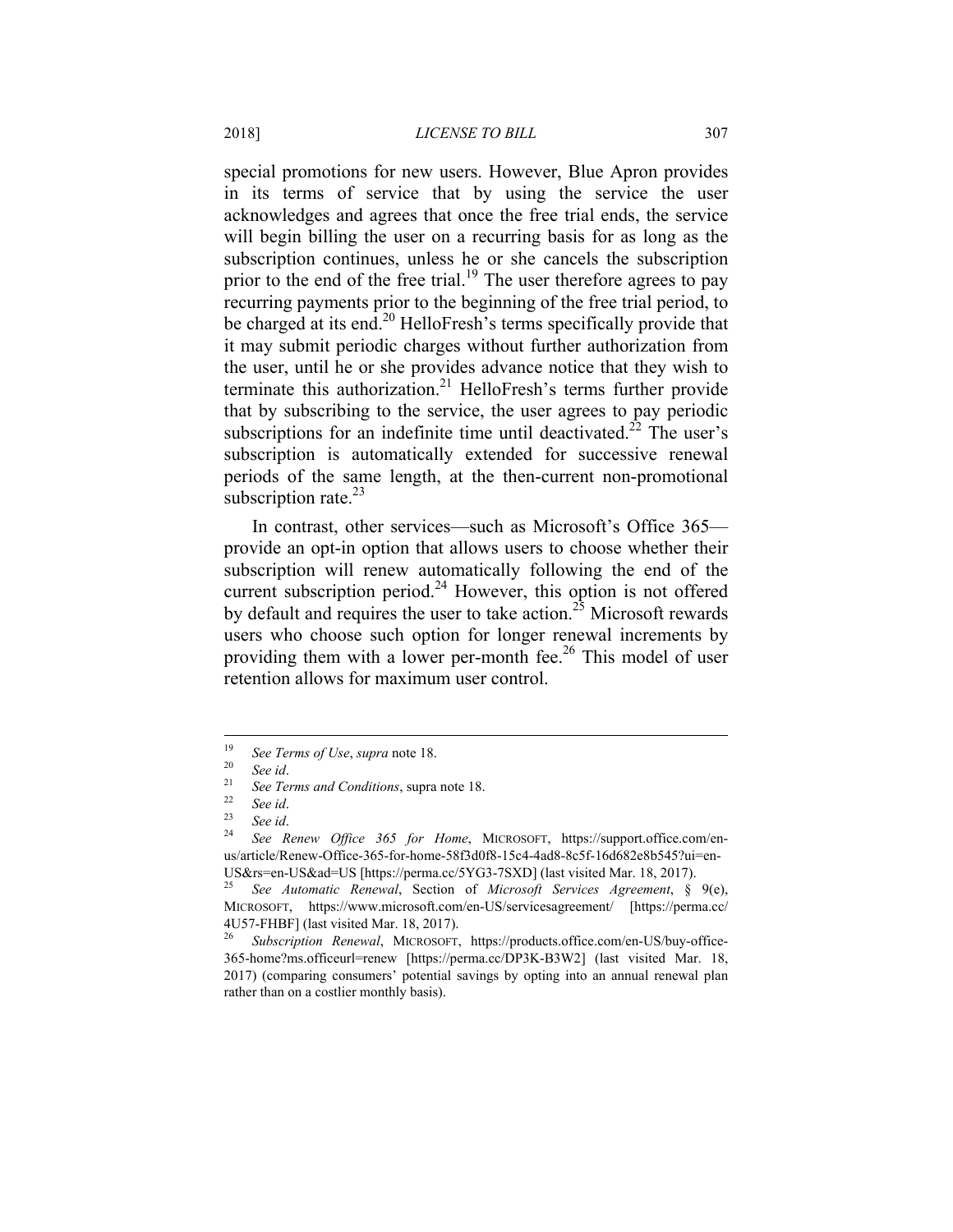The practice of free trials, which is aimed at introducing the service to new users, is exercised differently by software service providers. Many downloadable software programs, as well as online software-as-a-service ("SaaS") providers, offer free trials for their services but have time limits on their use. Software is distributed or given access to under a "trialware" software license, according to which a user may experience the usefulness of the fully functional program, with all features available.<sup>27</sup> However, the program is restrained by a built-in time limit that reverts it to a non-functional or a reduced-functionality state when the time lapses, unless the user decides to pay a license fee and unlock the full potential of the software.<sup>28</sup> Winrar, a file archiver utility program,29 is a famous example of a program distributed under a trialware software license and a "try before you buy" policy, which is free of charge for forty days, following which an end-of-trial notice appears.<sup>30</sup>

Most online SaaS providers license their software under an initial trialware license based on the assumption that potential users desire an opportunity to examine the entire functionality of the product prior to purchasing it.<sup>31</sup> The conversion of free trial users to paying customers is usually made on an opt-in basis

<sup>27</sup> *See, e.g.*, *Trialware*, SYMANTEC, https://www.symantec.com/en/uk/productssolutions/trialware [https://perma.cc/3D8N-ARHV] (last visited Mar. 18, 2017).

See, e.g., *id.* ("Download trialware to evaluate full versions of our products for a limited time. At the end of the trialware process, you'll be prompted to purchase a license to continue your use of the product.").

<sup>29</sup> *See* RARLAB, http://rarlab.com [https://perma.cc/Y3GT-BC99] (last visited Mar. 18, 2017).

<sup>30</sup> *See End User License Agreement (EULA)*, WIN*RAR*, https://www.win-rar.com/ winrarlicense.html [https://perma.cc/6WG3-S7YU] (last visited Mar. 18, 2017). Anecdotally, unlike most software services, Winrar does not actually have any technical mechanism to disable users' activity following the end of the trial period, allowing users to continue their use of the program long after the trial period expires. *See* David Grossman, *Why WinRAR's [Forty] Day Trial Actually Lasts Forever*, POPULAR MECHANICS (Mar. 14, 2017), http://www.popularmechanics.com/culture/web/a25679/ winrar-infinite-40-day-trial/ [https://perma.cc/7JLP-HH5G].

<sup>31</sup> *See* TOTANGO, 2012 SAAS FREE TRIAL FREEMIUM AND PRICING BENCHMARK 2–3 (2014)*,* http://www.totango.com/wp-content/uploads/2012/04/2012-SaaS-Free-Trial-Freemium-Pricing-Benchmark.pdf [https://perma.cc/74CX-2V97].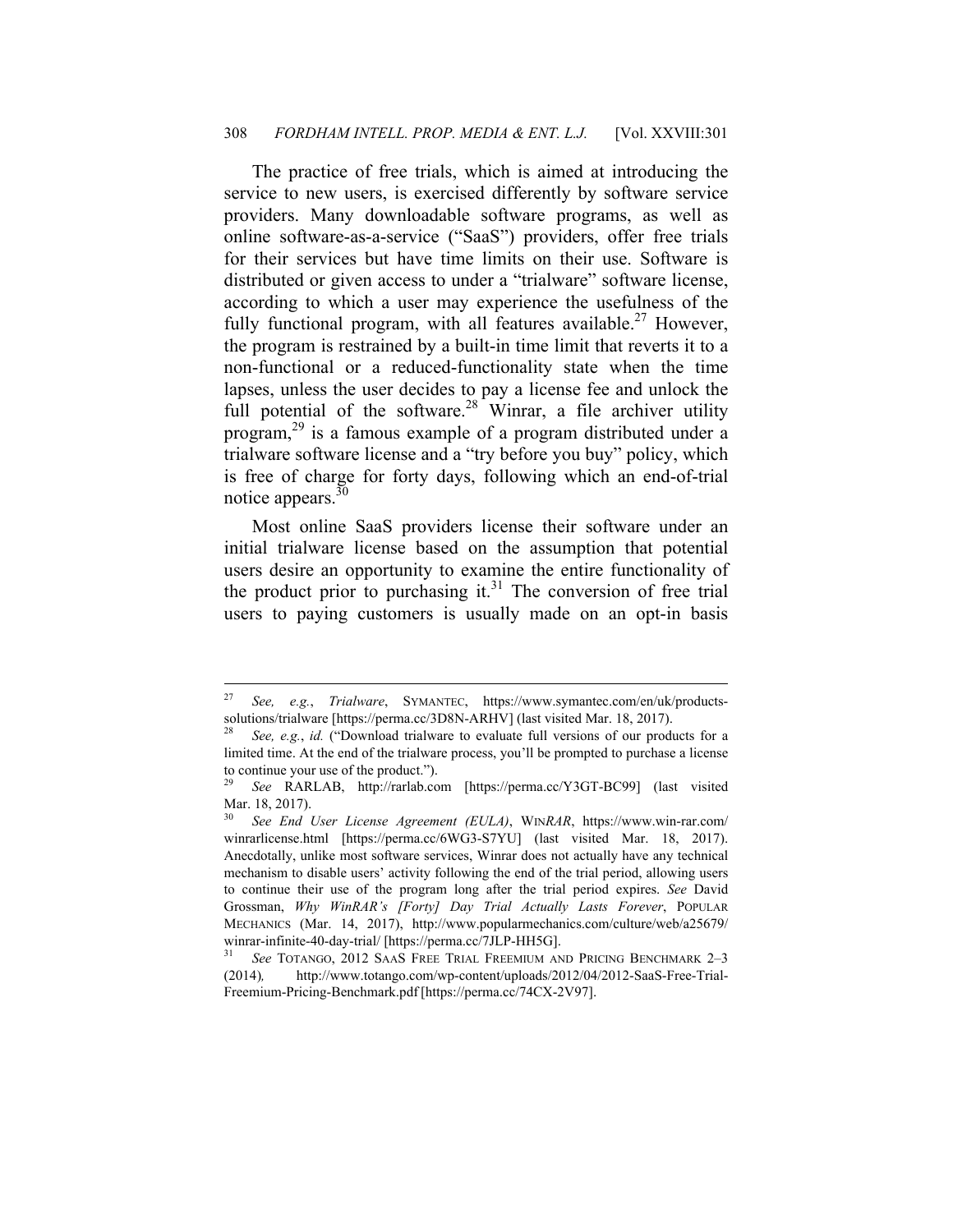following the end of the trial period.<sup>32</sup> Contrary to such practice, default opt-out auto-renewing subscription provisions, which are often added in the terms of use of many other online services, make the conversion automatic. This model is seemingly aimed at improving user retention and increasing renewal rates without optimizing the service's marketing efforts.<sup>33</sup> Through a more seamless automatic renewal process, online services enjoy a higher retention and higher free-to-pay conversion rate as well as lower costs for such retention.<sup>34</sup>

Online services may also enjoy revenue from retained users who would otherwise not renew their subscriptions for reasons of omission (i.e., wanted to renew but forgot) or commission (i.e., would not like to pay but forgot to cancel). Opting-out rather than opting-in shifts the onus to the users and requires them to exercise a higher degree of attention, as well as expend more effort and time. One can realistically assume that some users will forget or will not notice or find time to opt-out. Also, primarily focusing on the free trial aspect of the registration to the service, while relying on users' tendency not to read the fine print of the offer or the applicable service's terms of use, may suggest that some online services disguise a subscription-based service as a free-ofcharge trial. $35$ 

The hypothesis that auto-renewing services enjoy an increase in user retention rate, and thereby an increase in revenue, is supported by empirical testing that suggests that users' ability to cancel the subscription during or following the trial period is not as easy as advertised. For example, canceling one's Amazon Prime

<sup>32</sup> *Cf.* TOTANGO, 2012 SAAS CONVERSIONS BENCHMARK BENCHMARK 2–3*,* http://www.totango.com/wp-content/uploads/2012/11/2012-SaaS-Conversions-

Benchmark2.pdf [https://perma.cc/8HEW-3J2L] (last visited Jan. 17, 2018). 33 *See* Matt Shanahan, *Want to Increase Revenue? Stop Selling and Start Billing.*, SCOUT RES. (June 4, 2013), http://scout2.stonefieldtech.com/customer-successmanagement/want-to-increase-revenue-stop-selling-and-start-billing/ [https://perma.cc/D5XY-F25T].

<sup>34</sup> *See* Craig Vodnik, *How Do You Handle Subscription Renewals?*, CLEVERBRIDGE (Mar. 28, 2011), https://www.cleverbridge.com/corporate/how-do-you-handlesubscription-renewals [https://perma.cc/YEP8-KK9M].

<sup>35</sup> *See "Free" Trial Offers?*, FED. TRADE COMM'N (Apr. 2011), https://www.consumer. ftc.gov/articles/0101-free-trial-offers [https://perma.cc/PJ39-ZA7Z].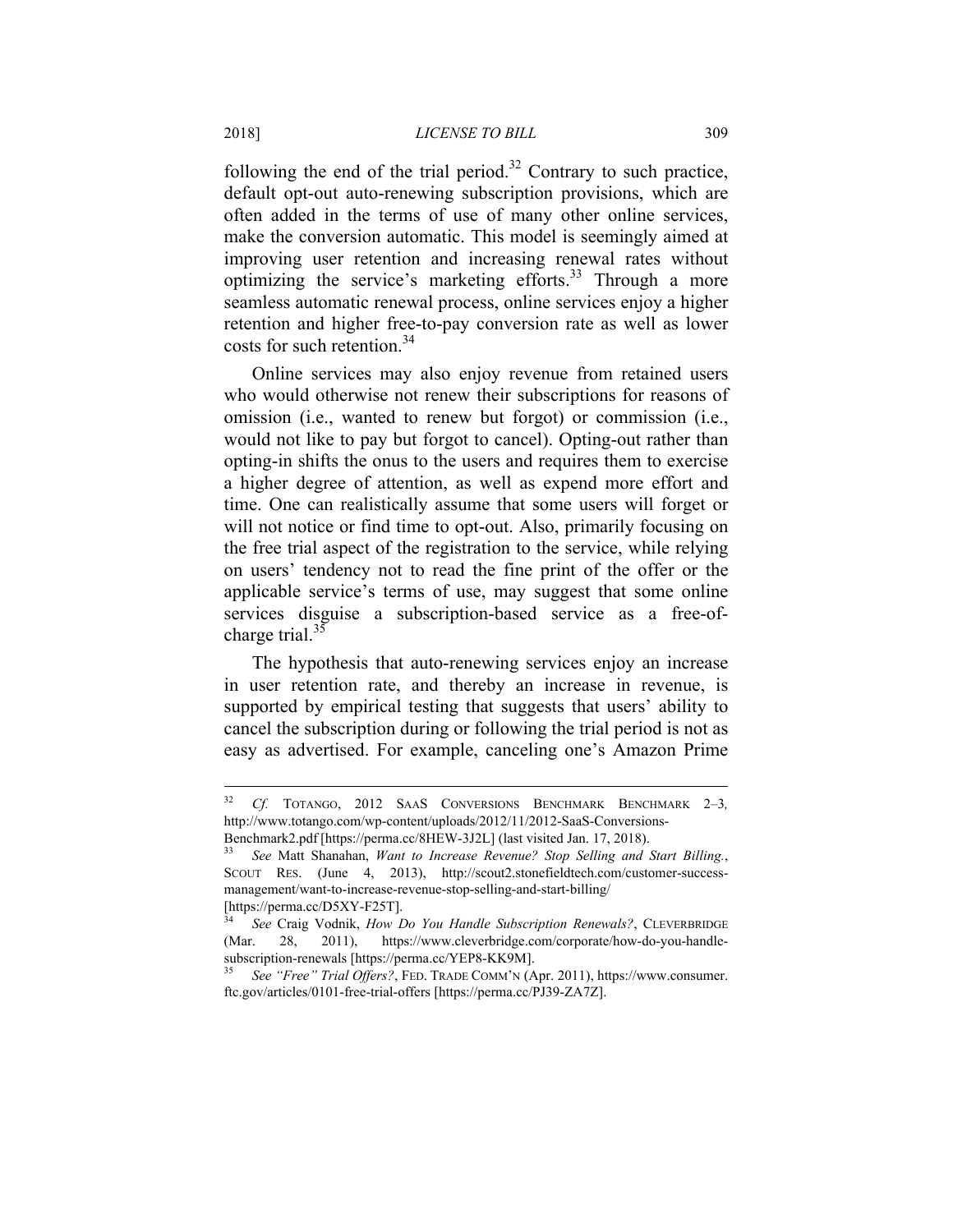subscription requires the following steps: (1) choosing between three home page menus ("Accounts & Lists," "Orders," and "Prime")<sup>36</sup> and choosing "Accounts & Lists";<sup>37</sup> (2) reviewing a total of thirty-five options from a drop-down menu that include items such as "Your Account," "Memberships & Subscriptions," and "Your Prime Membership," and choosing the latter;<sup>38</sup> (3) reentering your account email and password; (4) choosing the third option of "Do not continue my trial" out of four options now visible on a side Menu displayed on the page; $39$  (5) and finally, confirming your decision to cancel membership.40 One may argue that this is quite a hassle even for highly motivated users. Another example is HelloFresh's deactivation policy.<sup>41</sup> A user who desires to cancel his or her HelloFresh account cannot do so from the settings or account menu. Rather, the user must enter the delivery schedule and choose the next delivery date visible on the calendar, and can only deactivate the account there—not before being offered several times to change the delivery schedule instead of deactivating the account completely.42 This process is arguably not intuitive even for tech-savvy users.

In accordance with the rising trend of coupling automatic subscription renewals with free trials into one tempting bundle, an increasing number of states have enacted laws regulating automatic renewals and free trial offers.<sup>43</sup> As subsequently discussed in this Article, the restrictions and requirements under federal and

<sup>36</sup> *See* AMAZON, https://www.amazon.com/ [https://perma.cc/6QYV-REVF] (last visited Jan. 17, 2018) (showing these three options in the top-right banner of the homepage).

<sup>37</sup> *Accounts & Lists*, AMAZON, https://www.amazon.com/gp/css/homepage.html/ ref=nav\_youraccount\_btn [https://perma.cc/SS8F-3QAK] (last visited Mar. 18, 2017).

<sup>38</sup> *Manage Your Prime Membership*, AMAZON, https://www.amazon.com/gp/ primecentral?ie=UTF8&ref\_=ya\_manage\_prime (last visited Jan. 17, 2018).

<sup>39</sup> *Id*. 40 *Id*. 41 *How to Manage Your Account*, HELLOFRESH, https://www.hellofresh.com/ managingsubscriptions [https://perma.cc/NDC4-BSKB] (last visited Mar. 18, 2017).

<sup>42</sup> *Menu Overview*, HELLOFRESH, https://www.hellofresh.com/my-account/deliveries/ calendar (last visited Jan. 17, 2018).

Appendix A to this Article provides detailed descriptions of each piece of legislation with respect to free trial offers, while Appendix B provides such descriptions with respect to automatic renewals.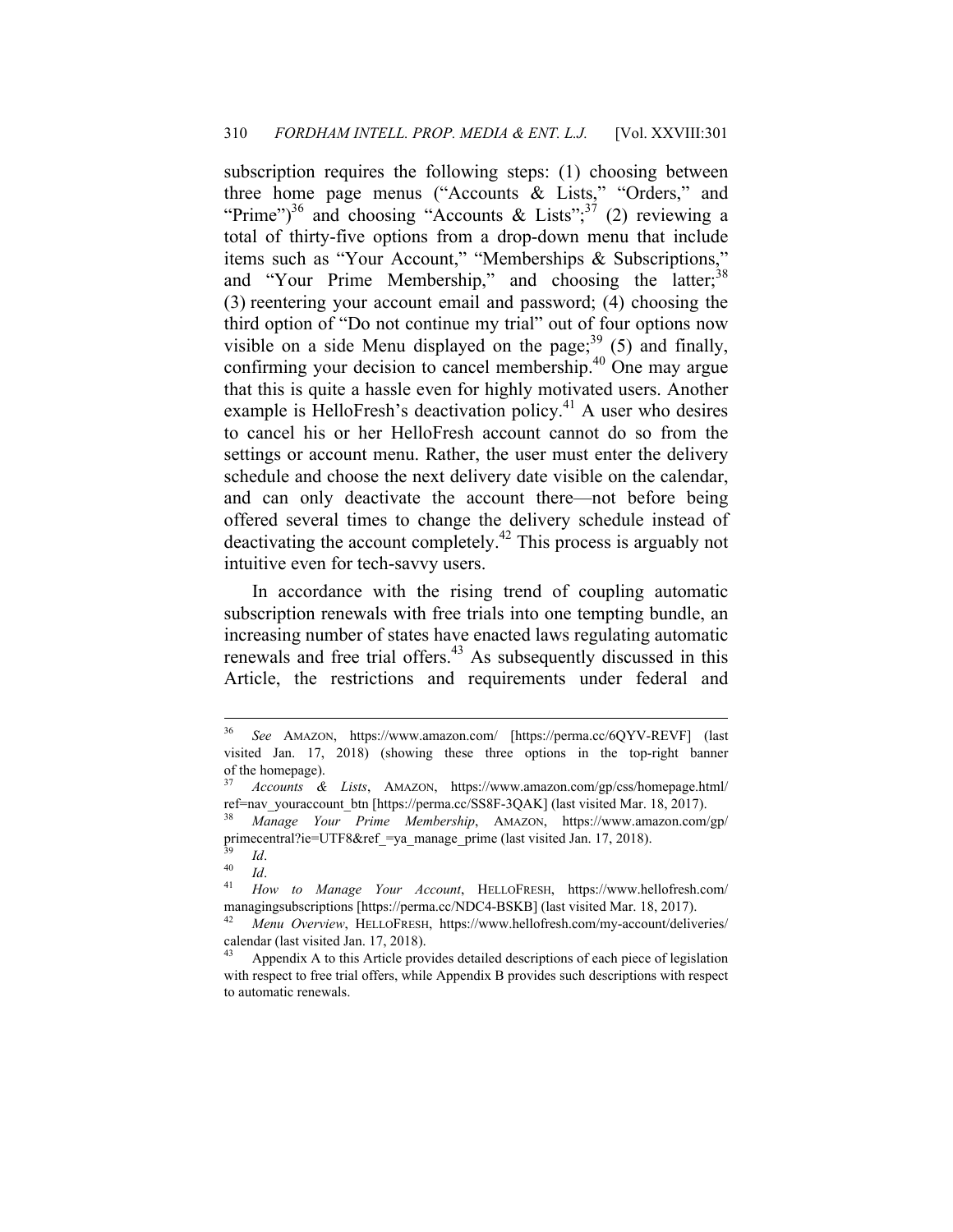different state laws vary, yet all tackle three similar issues that arise from choosing such a business model: primarily, issues of *consent***,** *disclosure*, and *notice*. Respectively, each of the following three parts discusses the legal requirements relating to each of these issues.

## II. FIRST ISSUE: CONSENT

The first issue that the aforementioned business model raises under current federal and state law is one of consent. As in all freemarket transactions, a buyer (i.e., the user) must accept a seller's offer (i.e., the online service provider) to form a contract between the parties. Stated differently, an online service provider must obtain the user's consent to its terms of use. One must wonder what actions a user should take to express his or her consent, and what actions an online service provider may take to ratify or nullify such consent.

## *A. Consent to the Free Trial Offer*

By highly emphasizing the free trial aspect of the offer, online services allegedly lure new potential users and channel their desire to test the service, seemingly under no additional future obligation. However, instead of having the trial period lapse and then offer users the service for a recurring fee (an "opt-in" option) during the initial registration, users continue and pay for the service after the trial period ends, unless they cancel their subscription (an "optout" option).<sup>44</sup> If the free trial offer is simultaneously conditioned on a revocable commitment to pay for an automatically renewed subscription, one might wonder how "free" is this offer really? Moreover, if the spotlight is meticulously and deliberately focused on the free trial aspect of the service rather than its auto-renewing nature, one might argue that such tactic frustrates a user's ability to provide his or her informed consent to subscribe to the service. If that is the case, a preliminary question one should ask is whether one can label and market such bundled offer as "free"?

 $44$ <sup>44</sup> *See generally supra* Part I*.*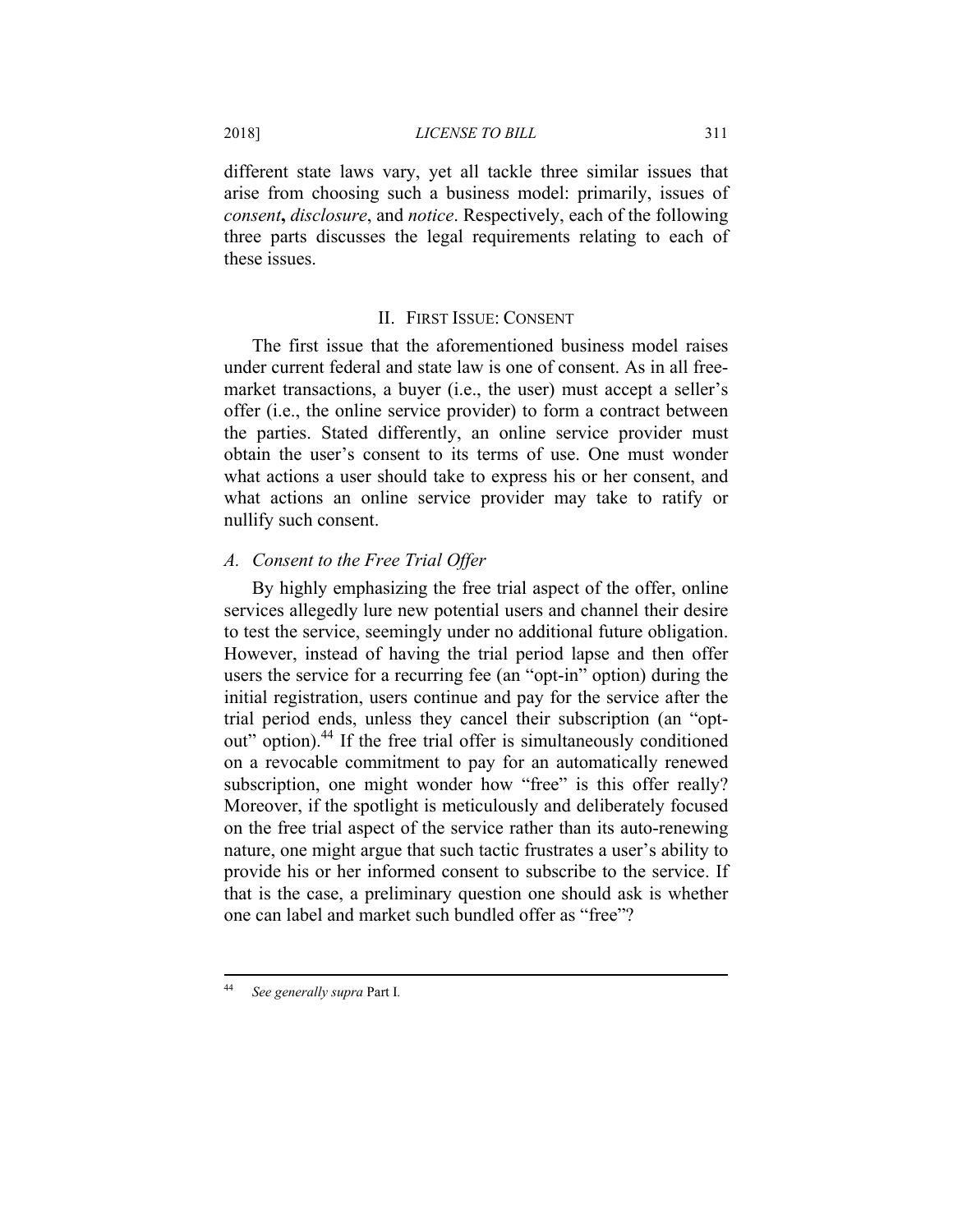#### 312 *FORDHAM INTELL. PROP. MEDIA & ENT. L.J.* [Vol. XXVIII:301

The Federal Trade Commission ("FTC") has promulgated rules regarding the use of the word "free" in free trial offers that give users the opportunity to try out the service before subscribing to it. According to the "Guide Concerning Use of the Word 'Free' and Similar Representations,<sup>45</sup> sellers must only present an offer as "Free" with extreme care so as to avoid any possibility that users will be misled or deceived.<sup>46</sup> The rule makes clear that the word "Free" indicates that the user is paying nothing for the service or product, "and no more than the regular price for" an additional service or product. $47$  The rule further stresses that a user "has a right to believe that the [service] will not directly and immediately recover, in whole or in part, the cost of the free [service] by marking up the price of the" part of the service "which must be purchased, by the substitution of inferior [service], or otherwise."<sup>48</sup>

The rule refers to the more traditional cases of marketing (i.e., "buy one get one free"), but may also be applied to online services which offer free trial periods. $4<sup>4</sup>$  The rule dictates that no online services should impose charges on the user during the free trial period, nor should it impose any costs associated with the free trial period on the user through subsequent payments.<sup>50</sup> With respect to the latter, in the digital age, the costs online services incur for offering free trials are minimal at best (i.e., no manufacturing, shipping, or handling costs), making such requirement easy to satisfy. With respect to the former, online services should simply avoid charging users during or for such trial. If so, the online service may use the term "free" to address the trial period alone without fear of deception.

Notably, the rule is drafted and phrased to address service providers (which include online service providers) and regulate their behavior through certain disclosure and notice requirements, $51$ 

<sup>45</sup>  $^{45}$  16 C.F.R. § 251.1 (2016).

<sup>46</sup> *Id.* § 251.1(a)(2). 47 *Id.* § 251.1(b)(1). 48 *Id*. 49 *See* FED. TRADE COMM'N, *supra* note 35 (demonstrating the FTC's consumer protection efforts with respect to online services).

<sup>50</sup> *See* 16 C.F.R. § 251.1(b)(1). 51 *See id.* § 251.1(a)–(c) (regulating the sale of merchandise and services).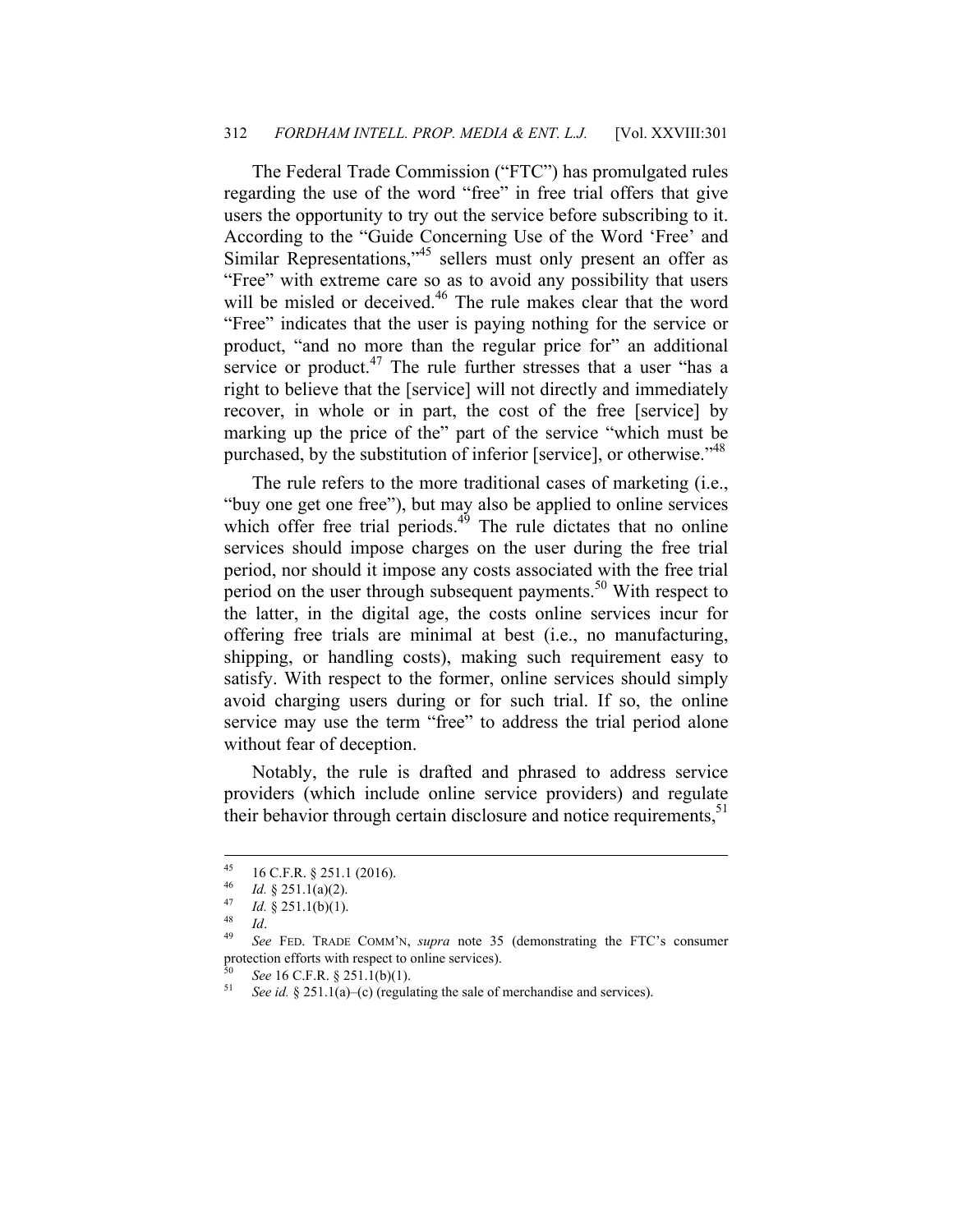further examined in later Parts. It does not explicitly require service providers to obtain a user's express informed consent to the free offer, since the rule's language focuses on the offer rather than the acceptance process.<sup>52</sup> However, by adhering to such requirements, an online service provider may safely assume that the user's acceptance is made while exercising informed consent.

## *B. Consent to the Automatic Renewal Feature*

The practice of automatic subscription renewals coupled with free trials, as well as similar marketing practices that rely on the user's advance consent, did not go unnoticed by federal and state legislatures. Accordingly, they enacted numerous laws to address the pitfalls of advance consent marketing—most notably negative option, continuous services, and continuity plans.

The FTC defined a negative option plan as a transaction under which the user's failure to take an affirmative action, by rejecting the offer or canceling the agreement, is deemed consent to be charged for goods or services, rather than his or her affirmative approval.<sup>53</sup> Online services which provide an automatic renewal subscription, following a free trial, essentially offer a negative option plan. Unless the user affirmatively deactivated his or her account or cancels the continued delivery of products, he or she will be charged for the service. The FTC and state enforcement agencies eventually scrutinized such practice.<sup>54</sup> Many claimants asserted that they were charged subscription fees without having agreed to automatic renewals of their subscription or to the payable

<sup>52</sup> 

<sup>52</sup> *See id.* § 251.1. 53 *See* Use of Prenotification Negative Option Plans, 16 C.F.R. § 425.1(c)(1) (2016). The term "*[n]egative option plan*" is defined as:

<sup>[</sup>A] contractual plan or arrangement under which a seller periodically sends to subscribers an announcement which identifies merchandise (other than annual supplements to previously acquired merchandise) it proposes to send to subscribers to such plan, and the subscribers thereafter receive and are billed for the merchandise identified in each such announcement, unless by a date or within a time specified by the seller with respect to each such announcement the subscribers, in conformity with the provisions of such plan, instruct the seller not to send the identified merchandise.

*Id.* (emphasis in original). 54 FED. TRADE COMM'N, *supra* note 35.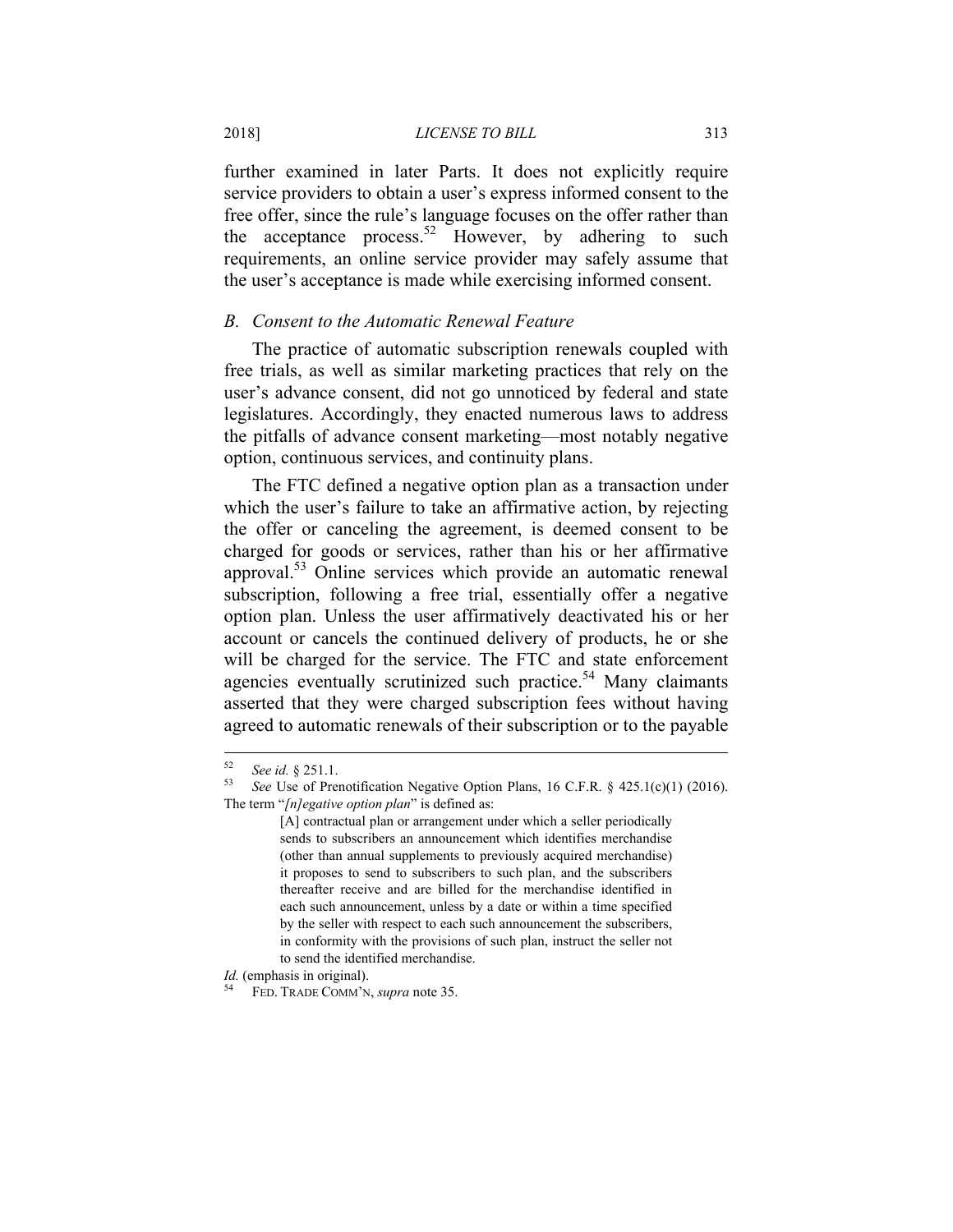continuation of the free trial.<sup>55</sup> Many have also raised the issue that they were not adequately informed about the subscription or how to cancel it.<sup>56</sup>

Accordingly, the FTC, as well as many state legislatures and attorneys general, took steps to regulate negative options and automatic renewal subscription plans. In 1973, the FTC enacted rule 16 C.F.R. § 425.1 regarding the use of pre-notification negative option plans,<sup>57</sup> which was amended in 1998, to tackle the issue.58 The rule established the basic requirements for companies that employ negative option plans.<sup>59</sup> The negative option rule aspires to ensure that companies obtain the consumer's affirmative consent to any offer that entails incurring a financial obligation.<sup>60</sup> However, the rule only applies to one specific type of negative option plan, which is common in the magazine industry, where consumers get periodic announcements about upcoming shipments, have a period of time to decline, and then receive the item if they do not do so.<sup>61</sup> Therefore, its applicability to online services and their business practice of auto-renewals is quite limited.

In 2010, Congress enacted sections 8401 through 8405 of title 15 of the U.S. Code to better address online transactions, including negative options. $62$  The Restore Online Shopper's Confidence Act ("ROSCA") defined a "negative option feature" in the same manner as it was defined in FTC rule 16 C.F.R. § 310: "[I]n an offer or agreement to sell or provide any goods or services, a provision under which the customer's silence or failure

<sup>55</sup> See *infra* notes 112–15, 121, 124–39 and accompanying text.<br>
<sup>56</sup> See *infra* notes 112–15, 121, 124–39 and accompanying text.<br>
<sup>58</sup> See *id* In 2014, the ETC reexamined the rule again and de

See id. In 2014, the FTC reexamined the rule again and decided to keep it in its current form. *See* Press Release, Fed. Trade Comm'n, FTC Will Keep Negative Option Rule in Its Current Form (July 25, 2014), https://www.ftc.gov/news-events/pressreleases/2014/07/ftc-will-keep-negative-option-rule-its-current-form

<sup>[</sup>https://perma.cc/XF8C-JZ6L].

<sup>59</sup> *See* 16 C.F.R. § 425.1. 60 *See id.* § 425.1(b). 61 Lisa Weintraub Schifferle, *Negative Options – Make Them a Positive*, FED. TRADE COMM'N (Sept. 22, 2016), https://www.ftc.gov/news-events/blogs/business-blog/2016/09/ negative-options-make-them-positive [https://perma.cc/DR4C-KAMP].

Restore Online Shopper's Confidence Act, 15 U.S.C. §§ 8401-8405 (2012).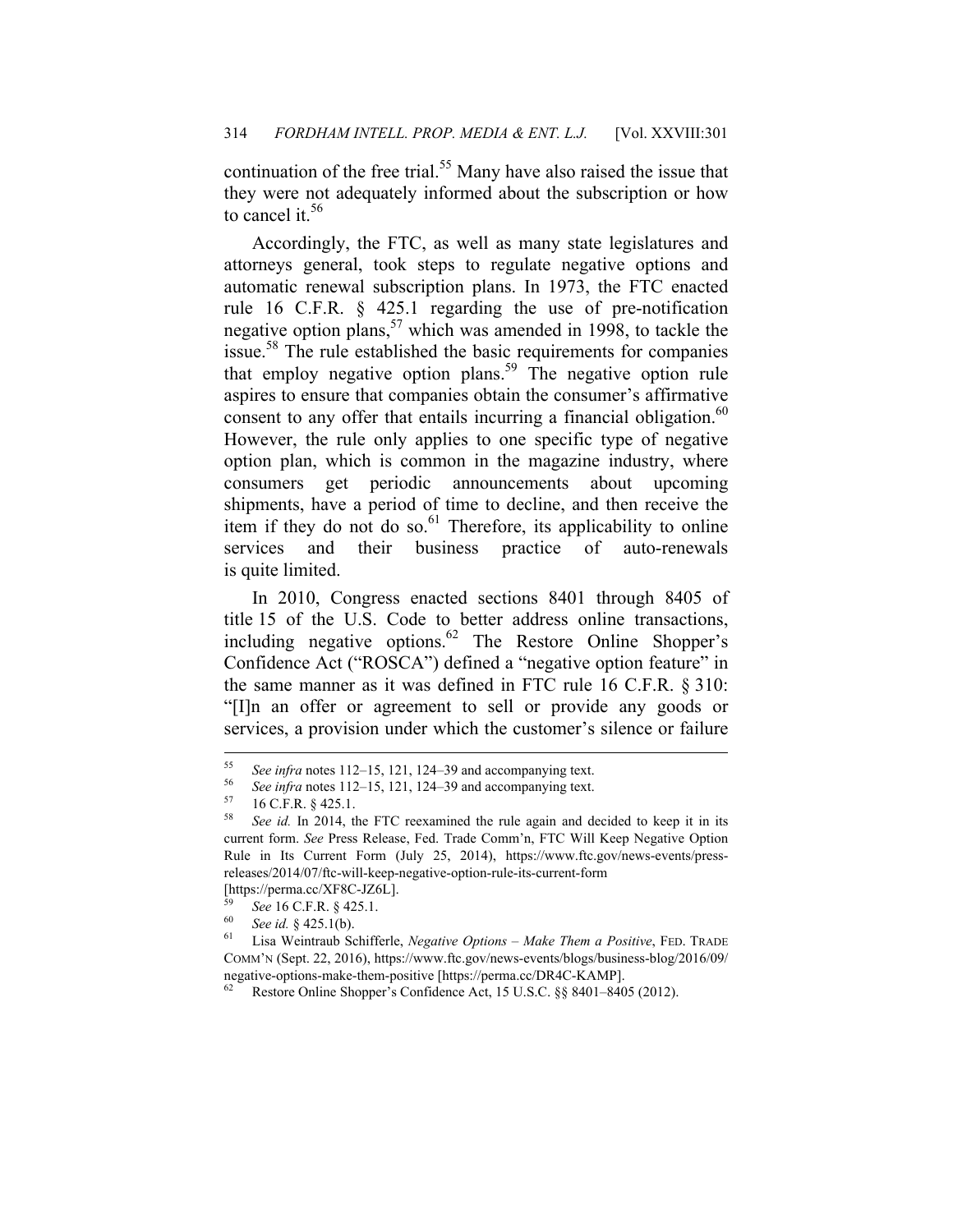### 2018] *LICENSE TO BILL* 315

to take an affirmative action to reject goods or services or to cancel the agreement is interpreted by the seller as acceptance of the offer."63 As mentioned, such negative option feature includes automatic renewal subscriptions offered by many online services.

As a general rule, ROSCA prohibits the use of a negative option feature in online services transactions.<sup>64</sup> However, such a feature may be adopted if, inter alia, the user provides his or her *"express informed consent" before any charges or subsequent payments are made*. 65 The Act does not explicitly state what constitutes "obtain[ing] a consumer's express informed consent" with respect to the negative option feature, yet it does in the context of sales conducted through an online service.<sup>66</sup> There, the Act mandates that for a "post-transaction third party seller [to] receive[] the express informed consent" of a user, the seller must: (1) obtain "the full account number of the account to be charged" as well as the user's "name and address and a means to contact;" and (2) "requir[e] the [user] to perform an additional affirmative action, such as clicking on a confirmation button or checking a box that indicates the [user]'s consent to be charged the amount disclosed."<sup>67</sup> One may very well interpret such requirements to apply to the negative option feature as well. Therefore, one may conclude that the act prohibits online service providers from turning a free trial into a paid subscription without first procuring the user's personal details, as well as his or her affirmative consent. In par with industry practice, requiring a user to check a box stating "*I agree*" should satisfy this opt-in requirement.<sup>68</sup>

<sup>63</sup> Telemarketing Sales Rule, 16 C.F.R. § 310.2(u) (2016); *see also id.* § 8403 ("It shall be unlawful for any person to charge . . . on the Internet through a negative option feature (as defined in the Federal Trade Commission's Telemarketing Sales Rule in part 310 of title 16, Code of Federal Regulations) . . . .").

<sup>&</sup>lt;sup>64</sup> See 15 U.S.C. § 8403.<br>
<sup>65</sup> Id. § 8403(2).<br> *Compare id., with id.* § 8402(a)(2).<br>
<sup>67</sup> Id. § 8402(a)(2).<br>
<sup>67</sup> Id. § 8402(a)(2).<br> *68* Id. Similarly, California's Automatic Purchase Renewals statute, CAL. BUS. & PRO CODE §§ 17600–17606 (Deering 2009)—which serves as a model for other state statutes—also requires an online service provider to obtain affirmative consent before charging users on a recurring basis. *See id.* § 17602(a)(2). As in ROSCA, the statute does not define what constitutes affirmative consent. *Compare id.* §§ 17600–17606, *with* 15 U.S.C. §§ 8401–8405. Under the industry practice, it seems that checking a box stating,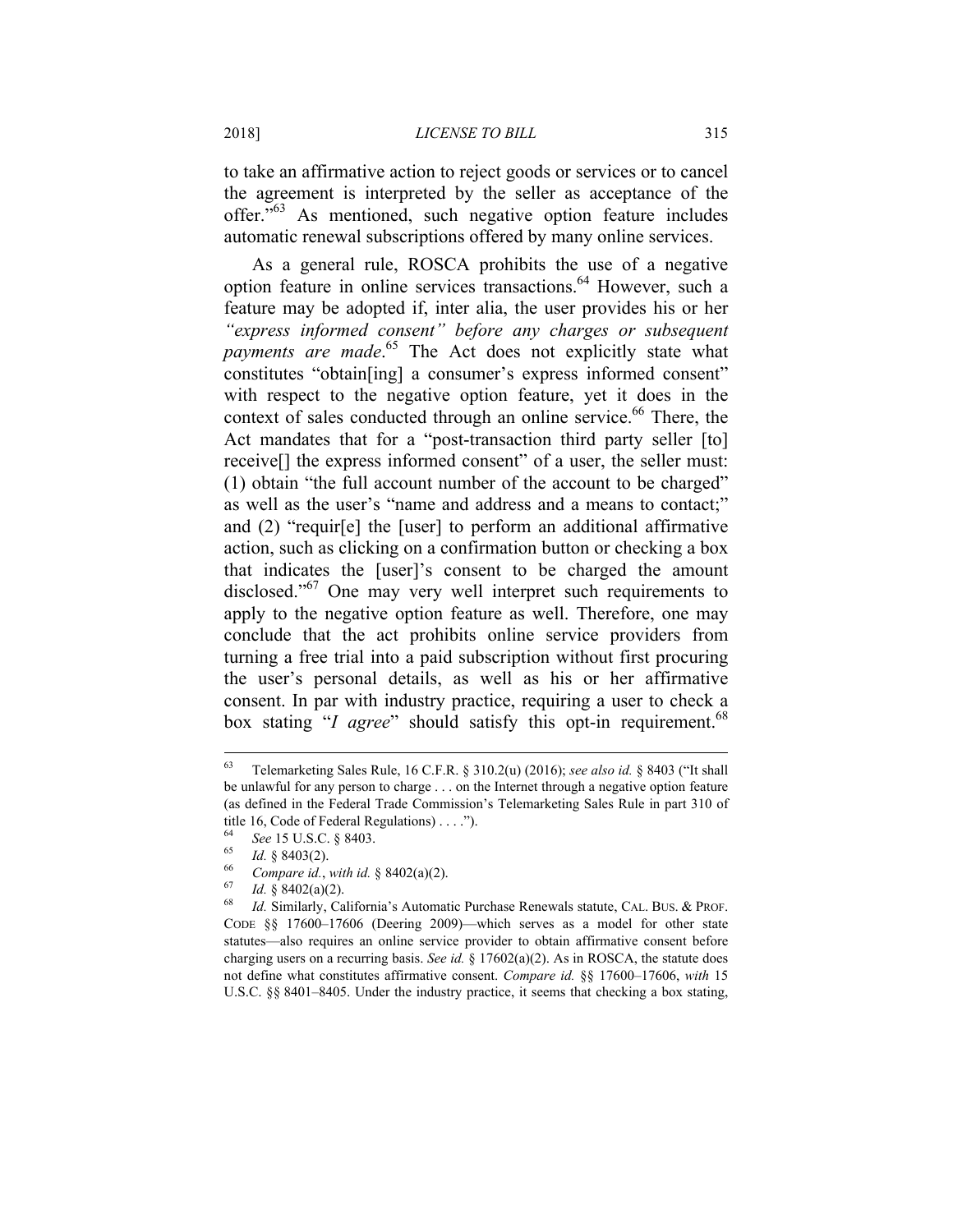Online services may secure such consent at the time the user first subscribes to the service and begins his or her free trial.<sup>69</sup>

The FTC and state attorneys general are assigned to enforce the Act, and are authorized to penalize online services that use negative option features illegally.70 Accordingly, a large number of states have passed statutes that regulate negative options and limit the practice of automatic renewals, some of which impose more burdensome obligations than ROSCA or the FTC's Negative Option Rule. Those states are Alaska, California, Connecticut, Florida, Georgia, Hawaii, Illinois, Kentucky, Louisiana, North Carolina, Oregon, and Utah.<sup>71</sup> The following states have adopted similar laws which apply only to contracts in specific industries, such as telecommunications, electricity and gas, or health club membership: Arkansas, Colorado, Iowa, Maryland, Missouri, Montana, Nebraska, New Hampshire, New York,<sup>72</sup> Ohio, Rhode Island, South Carolina, South Dakota, Tennessee, and Wisconsin.73 Similar bills were also introduced in Indiana,<sup>74</sup> Kansas,<sup>75</sup> Maine,<sup>76</sup> Maryland,<sup>77</sup> Michigan,<sup>78</sup> Mississippi,<sup>79</sup> Nevada,<sup>80</sup> Pennsylvania,<sup>81</sup>

<sup>&</sup>quot;I agree" should indeed suffice. *See*, *e.g.*, Ingalls v. Spotify USA, Inc., No. C 16-03533 WHA, 2016 U.S. Dist. LEXIS 157384, at \*2–3 (N.D. Cal. Nov. 14, 2016) (showing the court casually assumed that by clicking the "Accept" button, the plaintiff accepted the terms and conditions of the service).

<sup>&</sup>lt;sup>69</sup> Most notably Amazon. *See Amazon Prime Terms, supra* note 11.<br><sup>70</sup> See 15 U.S.C. §§ 8404–8405.<br><sup>71</sup> See Appendix B for a detailed description of each piece of legislation.<br><sup>72</sup> A broader auto-renewal law was introduc mimicking California's Automatic Purchase Renewals statute, BUS. & PROF. §§ 17600–17606, which would require companies to obtain the user's affirmative consent to any automatic renewal or continuous service, yet it died in committee. *See* S. 40–A, 201st Gen. Assemb., 2015–2016, Reg. Sess. (N.Y. 2015); *NY S00040 | 2015-2016 | General Assembly*, LEGISCAN, https://legiscan.com/NY/bill/S00040/2015 [https://perma.cc/XER7-AEUG] (last visited Nov. 12, 2017) ("Introduced on January 7[,] 2015 - [twenty-five percent] progression, died in committee . . . .").

<sup>&</sup>lt;sup>73</sup> See Appendix B.<br> **8.B. 300, 117th Gen. Assemb., Reg. Sess. (Ind. 2011).**<br> **75 11.D. 3150, 84th Jurie 2011, Reg. Sess. (***Ind.* **2011).** 

<sup>&</sup>lt;sup>75</sup> H.B. 2150, 84th Legis., 2011 Reg. Sess. (Kan. 2011).<br><sup>76</sup> H. Paper 613, 127th Legis., 2015 Reg. Sess. (Me. 201

<sup>&</sup>lt;sup>76</sup> H. Paper 613, 127th Legis., 2015 Reg. Sess. (Me. 2015).<br><sup>77</sup> H. P. 230, 427th Gen. Assemb. 2010 Reg. Sess. (Md. 20

<sup>77</sup> H.B. 239, 427th Gen. Assemb., 2010 Reg. Sess. (Md. 2010).<br>
<sup>78</sup> S.B. 248, 97th Lazis, 2012 Bag. Sess. (Migh. 2012).

<sup>&</sup>lt;sup>78</sup> S.B. 248, 97th Legis., 2013 Reg. Sess. (Mich. 2013).<br><sup>79</sup> H.D. 645, 127th Lagis Sess. 2007 Ran Sass. (Mice.

 $^{79}$  H.B. 645, 127th Legis. Sess., 2007 Reg. Sess. (Miss. 2007).

 $^{80}$  S.B. 290, 76th Reg. Sess. (Nev. 2011).

<sup>81</sup> S.B. 991, 195th Gen. Assemb., 2011 Sess. (Pa. 2011).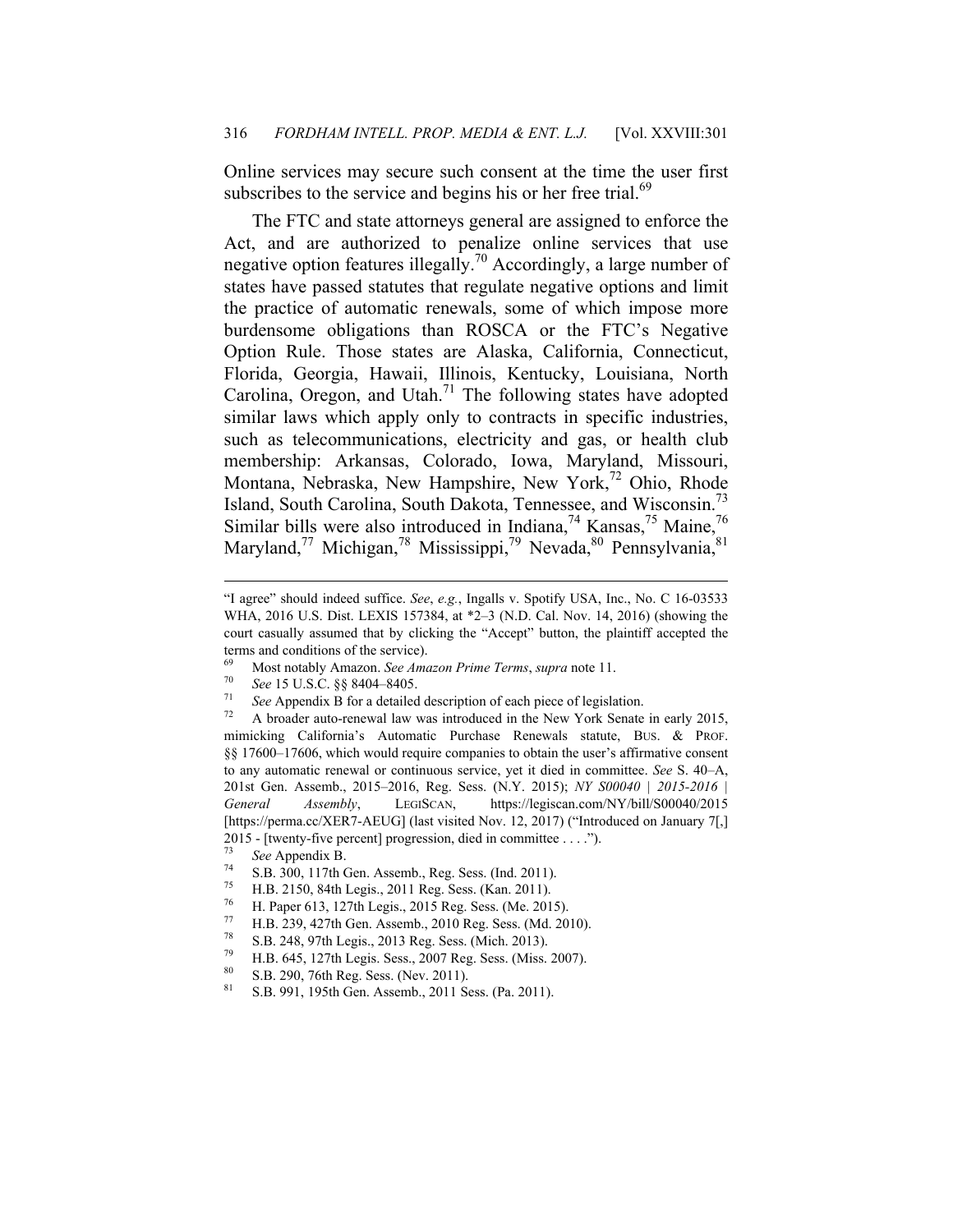and  $T$ exas, $82$  yet died or were held up in committee. Georgia has enacted a rule regarding negative option plans, which was later repealed.<sup>83</sup> Vermont,<sup>84</sup> Minnesota,<sup>85</sup> and New Jersey<sup>86</sup> are currently considering acts relating to automatic renewal provisions in consumer contracts.

Most statutes impose the same ROSCA requirements of express informed consent, clear and conspicuous disclosure $87$  of auto-renewal terms, and notice of the renewal to allow cancelation of the subscription, but differ in breadth and depth. The consent requirement is usually implied or is more lenient than the stricter disclosure and notice requirements.<sup>88</sup> Most statutes further provide that any violation thereof constitutes an unfair or deceptive trade practice, and reserve a user's right to seek all available civil remedies, including restitution of subscription payments and recovery of attorneys' fees.<sup>89</sup> Specifically, California's Automatic Purchase Renewals statute provides that any product delivered "without first obtaining the [user]'s affirmative consent . . . [will] be deemed an unconditional gift to the [user]," with no obligation to pay for or return it. $90$ 

1

<sup>&</sup>lt;sup>82</sup> H.B. 1702, 80th Leg. (Tex. 2007).

<sup>83</sup> See GA. COMP. R. & REGS. 122-4-0.01 (1993) (repealed 2016).<br>
84 H. 55, 2015–2016 Legis. Sess., Gen. Assemb. (Vt. 2015).<br>
85 H. F.J. 1902, 90th Legis. Sess., D. R. Sess. (Mine, 2015).

<sup>&</sup>lt;sup>85</sup> H. File 1802, 89th Legis. Sess., Reg. Sess. (Minn. 2015).<br><sup>86</sup> S. 1837, 217th Leg. Beg. Sess. (N.J. 2016).

 $\frac{86}{57}$  S. 1837, 217th Leg., Reg. Sess. (N.J. 2016).<br> $\frac{87}{57}$  The ETC has published lengthy quidelines

The FTC has published lengthy guidelines, which elaborate on the definition of a "clear and conspicuous" disclosure according to which if the disclosure of information is necessary to prevent an advertisement from being deceptive, the disclosure has to be clear and conspicuous. *See* FED. TRADE COMM'N, .COM DISCLOSURES: HOW TO MAKE EFFECTIVE DISCLOSURES IN DIGITAL ADVERTISING 6 (2013), https://www.ftc.gov/sites/ default/files/attachments/press-releases/ftc-staff-revises-online-advertising-disclosure-

guidelines/130312dotcomdisclosures.pdf [https://perma.cc/4VCK-4JQZ].<br><sup>88</sup> Only Alaska, California, and Oregon explicitly require users' consent. *See* Appendix B. 89 *See id.*

CAL. BUS. & PROF. CODE § 17603 (Deering 2009).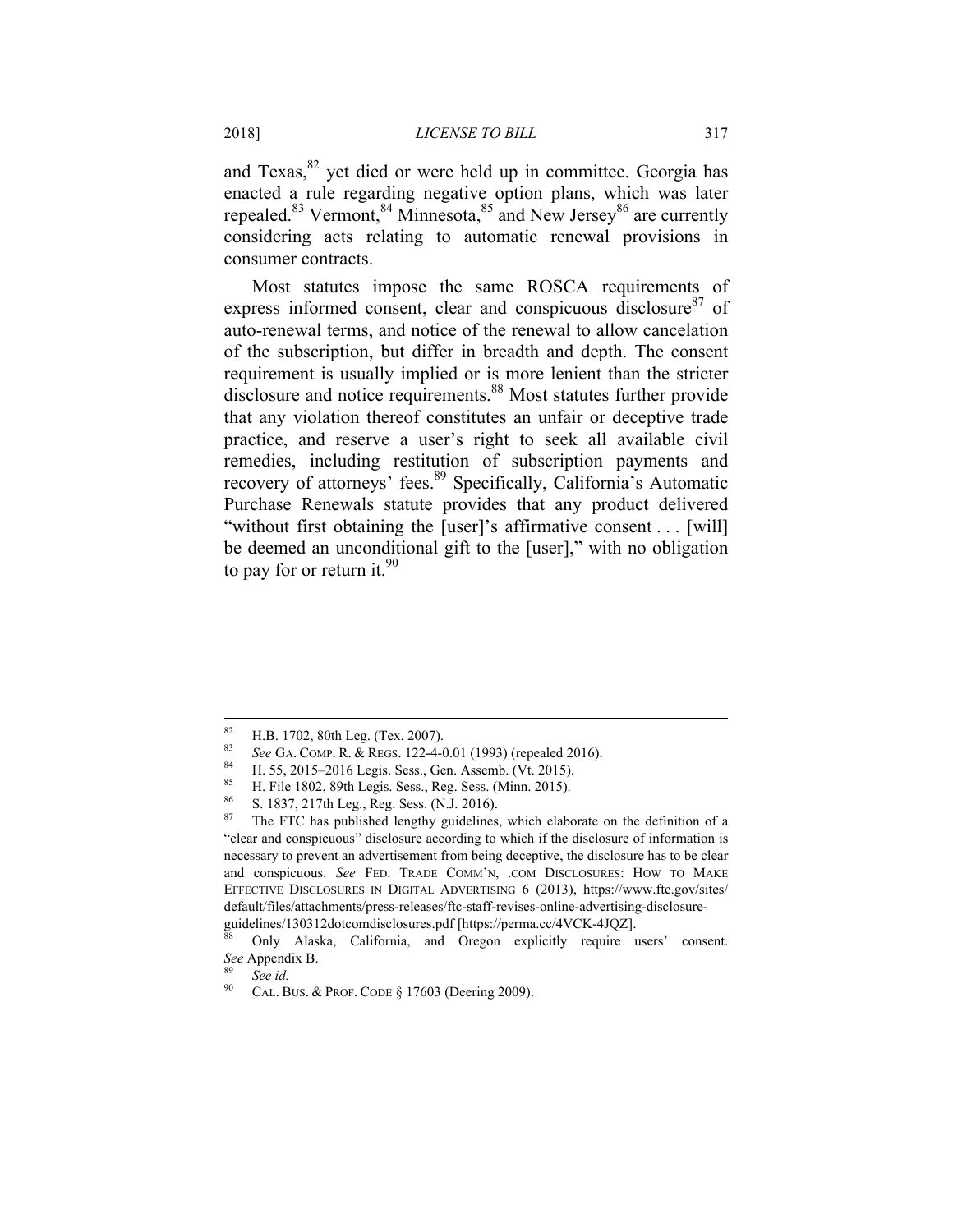#### III. SECOND ISSUE: CLEAR AND CONSPICUOUS DISCLOSURE

The second issue that calls into question the validity of coupling automatic subscription renewals with free trial offers is one of clear and conspicuous disclosure. Under federal and state laws, online services must provide their users with a clear and conspicuous disclosure of the terms and conditions governing the free trial offer as well as the automatic renewal feature.

#### *A. Disclosure Regarding the Free Trial Offer*

The first prong of this subscription model is a free of charge trial period that precedes automatically renewing subscription periods, which are paid for by recurring payments that the user must authorize at the beginning of the trial. FTC rule 16 C.F.R. § 251.1 requires that the "terms, conditions and obligations upon which receipt and retention of the 'Free' item are contingent should be set forth clearly and conspicuously at the outset of the offer so as to leave no reasonable probability that the terms of the offer might be misunderstood."91 The Guide Concerning Use of the Word "Free" and Similar Representations underscores that "all of the terms, conditions and obligations should appear in close conjunction with the offer of 'Free' merchandise or service," and provides some traditional examples of such advertising.<sup>92</sup> However, the rule provides:

> [M]ere notice of the existence of a 'Free' offer on the main display panel . . . is not precluded provided that (1) the notice does not constitute an offer or identify the [service as] being offered [for] 'Free', (2) the notice informs the [user] of the location . . . where the [required] disclosures may be found, (3) no purchase or other such material affirmative act is

<sup>&</sup>lt;sup>91</sup> Guide Concerning Use of the Word "Free" and Similar Representations, 16 C.F.R.  $§$  251.1(c) (2016).

Id. The rule explicitly mentions, for example, that "disclosure of the terms of the offer set forth in a footnote of an advertisement to which reference is made by an asterisk or other symbol placed next to the offer, is not regarded as making disclosure at the outset." *Id.* Apple Music Service, most prominently, uses this exact tactic. *Apple Music*, *supra* note 15 (offering to "[t]ry it free for three months\*[,]" with an asterisk referring to text at the bottom of the page that states, "Plan automatically renews after trial").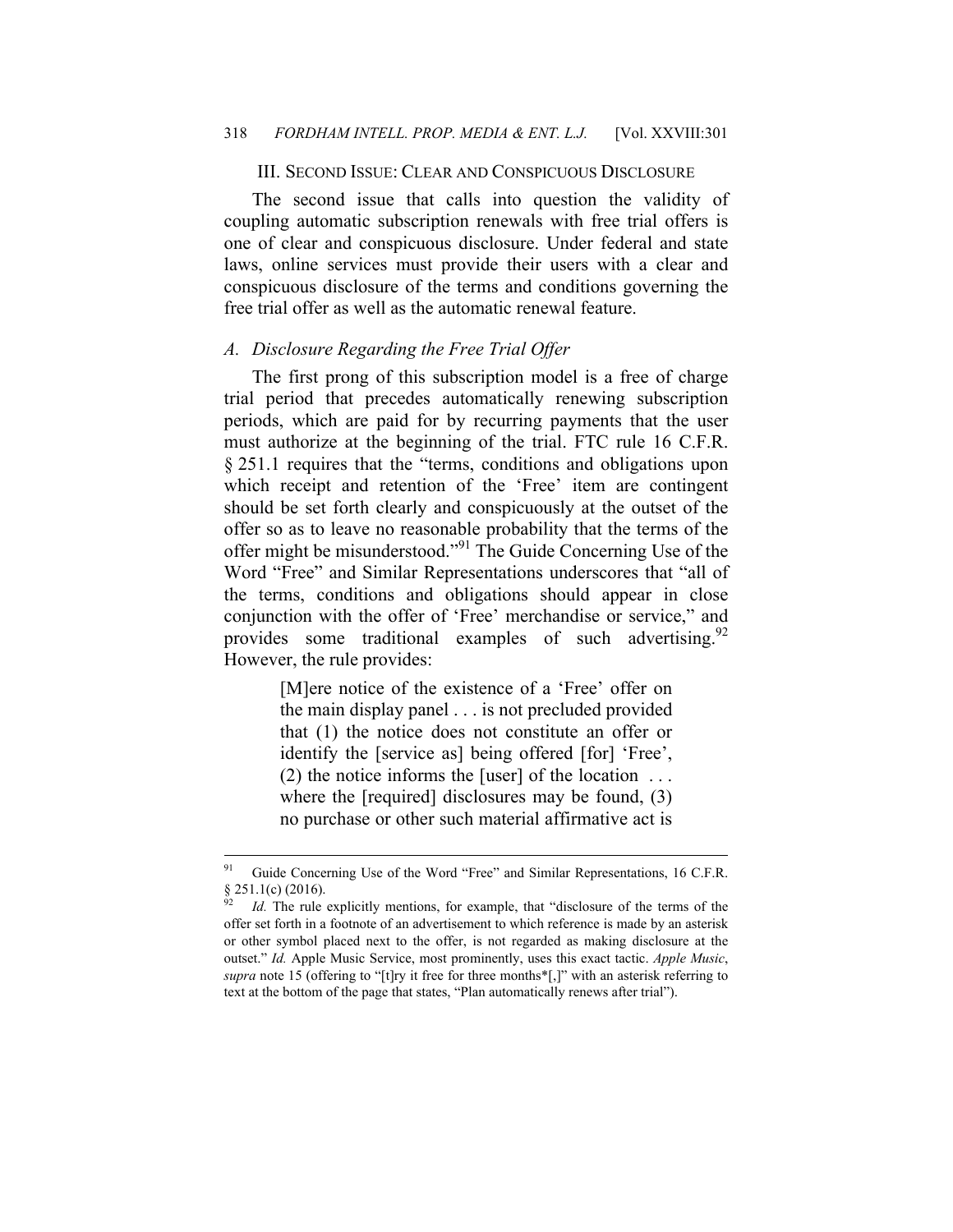required in order to discover the terms and conditions of the offer, and (4) the notice and the offer are not otherwise deceptive.<sup>93</sup>

Applied to the practice of free trials coupled with an automatic renewal subscription, this means that the offer to try out the online service free of charge must clearly and conspicuously provide notice that while the trial itself is free, the user is also subscribing to subsequent payments for the service. Such disclosure must be located near the free trial offer, and must easily refer the user to all the terms and conditions of the offer. In practice, online services adhere to such requirements by adding a link under the free trial offer that refers to the service's terms of use webpage. <sup>94</sup> If so, stating that the trial period is free, while at the same time disclosing that future subscription charges will be billed, is not deemed deceptive under federal law. Stated differently, if disclosure is done properly, a business model based on automatic subscription renewals coupled with free trials will likely be valid, and will not be regarded as a periodic fee-based service disguised as a free of charge service.

Different states have also enacted laws that regulate the use of the term "Free," and impose specific disclosure requirements regarding the terms and conditions that may be associated with a free offer. Such states are Alaska, California, Connecticut, Florida, Hawaii, Maine, Michigan, Minnesota, New York, Ohio, Oregon, Utah, and Wisconsin. $\frac{95}{95}$  Such rules were historically drafted in order to specifically target more traditional forms of advertising,<sup>96</sup> however their broad scope with respect to consumer protection enables one to also apply them to online services which offer free

 $^{93}$  16 C.F.R. § 251.1(c).

<sup>94</sup> *See e.g.*, *Sign Up*, SPOTIFY, https://www.spotify.com/us/signup/ [https://perma.cc/ T6TJ-M4N7] (last visited Nov. 12, 2017).

<sup>95</sup> *See* Appendix A (providing detailed descriptions of each piece of legislation). 96 *See, e.g.*, CONN. GEN. STAT. § 42-126b (2017). This law is sectioned under the same chapter that deals with "Trading Stamps, Mail Orders, Franchises, Credit Programs and Subscriptions" (referencing CONN. GEN. STAT. ch. 739), while OHIO ADMIN. CODE 109:4- 3-04 (2017) is nestled between sections that deal with bait advertising by salesperson, *see id.* 109:4-3-03, and services or repairs, *see id.* 109:4-3-05. None of the rules specifically refer to advertising over the internet. *See* CONN. GEN. STAT. § 42-126b; OHIO ADMIN. CODE 109:4-3-04.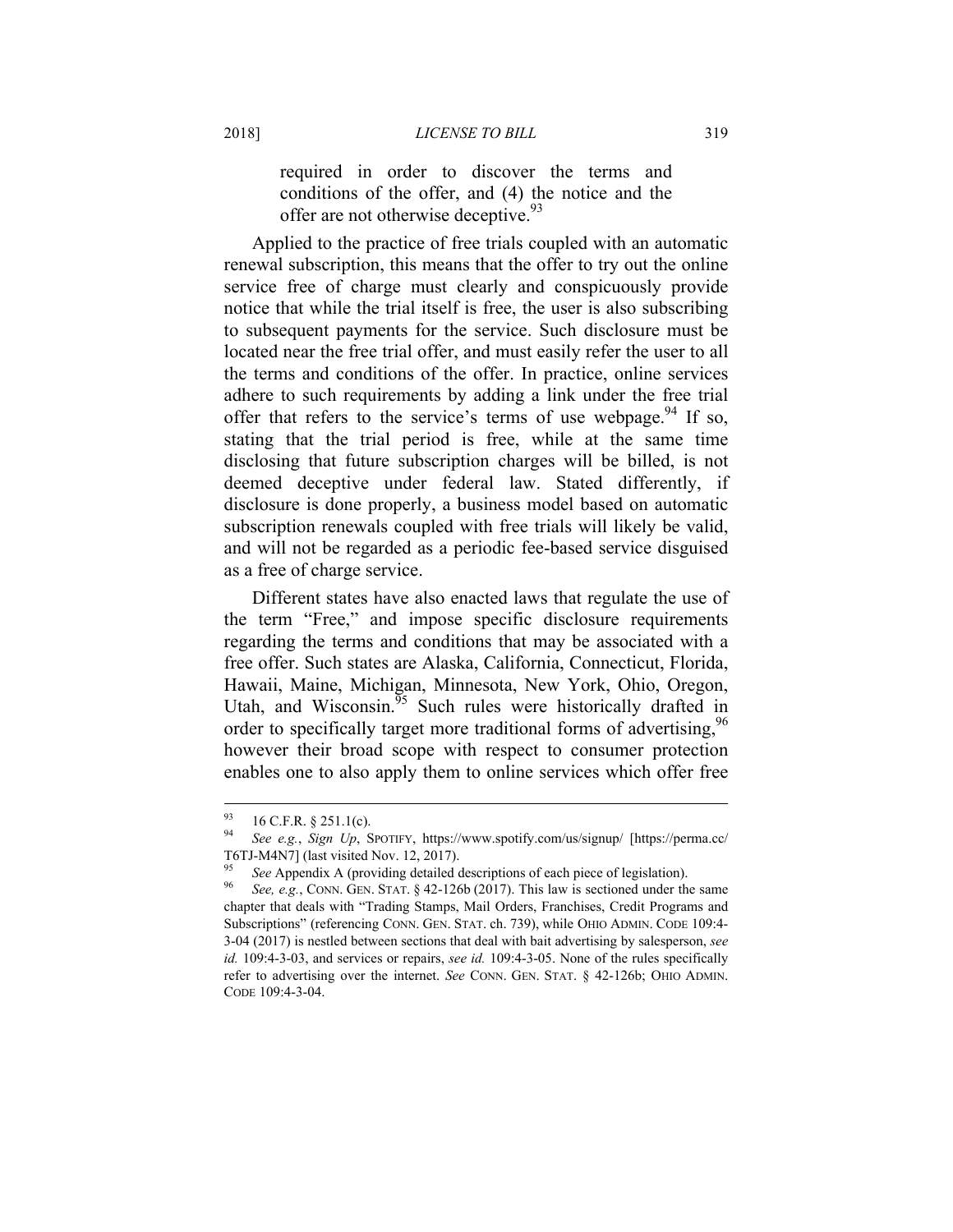trials. Such laws impose similar disclosure requirements, aimed at ensuring that the free trial offers are in fact free. Therefore, if the online service provides the trial period free of charge, and as long as the disclosure requirements are met, the online service can offer such a free trial while coupling it with a later automatic subscription renewal.<sup>97</sup>

### *B. Disclosure Regarding the Automatic Renewal Feature*

Businesses have long used automatic renewal clauses, also known as "evergreen clauses," in their consumer and commercial contracts. Under such clauses, the term of the agreement automatically renews for a subsequent defined period of time, unless one of the parties provides prior notice of termination within a specific time.<sup>98</sup> Evergreen clauses allow the parties to maintain continuous business relations without the need to renegotiate the contractual terms governing such relations at the end of each defined term. Generally, depending on the jurisdiction, evergreen clauses in commercial contracts are valid and enforceable, where the contract language is clear and unambiguous.<sup>99</sup> However, with respect to consumer contracts and, more specifically, subscription agreements between users and online service providers, the validity and enforceability of automatic renewal clauses and autorenewing charges provisions, are subject to additional scrutiny i.e., a "clear and conspicuous" disclosure requirement.

<sup>&</sup>lt;sup>97</sup> Note that the FTC has imposed additional disclosure requirements with respect to online advertising that may be applicable to online services, but such requirements fall outside the scope of this Article. *See, e.g.*, FED. TRADE COMM'N, *supra* note 87.<br><sup>98</sup> A common form of an evergreen clause in a contract is as follows: "the term of this

Agreement shall automatically renew for successive one (1) year terms unless terminated by either party by giving the other party a written notice of termination at least thirty (30) days prior to expiration of the then current term."

Based on the well-established legal principle of contract law in New York, if the contract terms are "clear and unambiguous," the contract shall be enforced according to the plain meaning of such terms and "gleaned from within the four corners of the instrument," without reference to "extrinsic evidence." RJE Corp. v. Northville Indus. Corp., 329 F.3d 310, 314 (2d Cir. 2003) (quoting De Luca v. De Luca, 751 N.Y.S.2d 766, 766 (N.Y. App. Div. 2002)); *see also* Wiser v. Enervest Operating, L.L.C., 803 F. Supp. 2d 109, 116 (N.D.N.Y. 2011); Greenfield v. Philles Records, Inc., 780 N.E.2d 166, 170 (N.Y. 2002); Maser Consulting, P.A. v. Viola Park Realty, L.L.C., No. 0003404/2008, slip op. at 1 (N.Y. App. Div. Jan. 24, 2012).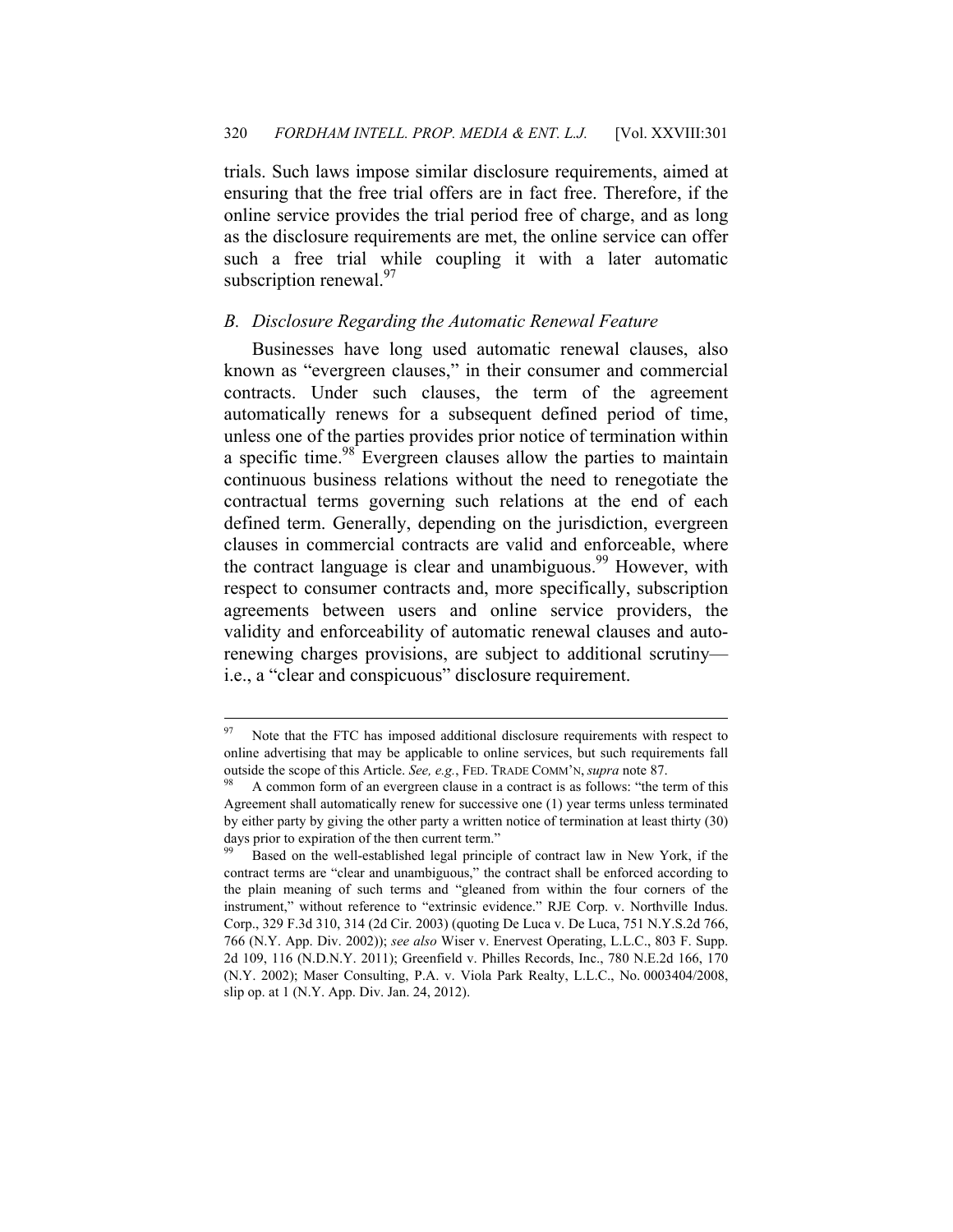ROSCA requires that any online service that includes an automatic renewal feature "provides text that clearly and conspicuously discloses all material terms of the transaction before obtaining the [user]'s billing information;" and his or her authorization to recurring automatic charges.<sup>100</sup> This clear and conspicuous disclosure requirement, as well as similar requirements under other applicable state laws, echo the definition contained in California's Automatic Purchase Renewals statute ("CAPRS"), which was adopted in 2009, a year prior to the enactment of ROSCA.<sup>101</sup>

CAPRS requires that online service providers "present the automatic renewal offer terms ... clear[ly] and conspicuous $[y,] \dots$  in  $\dots$  proximity  $\dots$  to the request for consent to the offer," prior to the user agreeing to it. $10^2$  Under section 17601(c) of CAPRS, "clearly and conspicuously" means "in larger type than the surrounding text, or in contrasting type, font, or color to the surrounding text of the same size, or set off from the surrounding text of the same size by symbols or other marks, in a manner that clearly calls attention to the language."<sup>103</sup> The statute established a high legal standard under which online service providers must disclose the automatic renewal and cancellation terms in a more conspicuous manner than the rest of the terms of the agreement.<sup>104</sup> Such standard applies to all contracts entered into by users who are California residents, regardless of the online service's place of business.<sup>105</sup>

<sup>100 15</sup> U.S.C. § 8403 (2012). 101 *Compare* CAL. BUS. & PROF. CODE § 17602(a)(1) (2009) ("It shall be unlawful . . . to do any of the following: (1) Fail to present the automatic renewal offer terms or continuous service offer terms in a clear and conspicuous manner before the subscription or purchasing agreement is fulfilled ...."), with 15 U.S.C. § 8403.<br>
<sup>102</sup> BUS. & PROF. CODE § 17602(a)(1).<br>
<sup>103</sup> Id. § 17601(c).<br>
<sup>104</sup> See supra notes 102–03 and accompanying text. This standard of conspicuous

disclosure, also adopted in ROSCA, adds a requirement that is more burdensome and specific than general obligations with respect to disclosure of terms under federal and state unfair competition and false advertising statutes. *See, e.g.*, 15 U.S.C. § 45 (2012).

The law applies to individual consumer contracts, not to business-to-business contracts. *See* BUS. & PROF. § 17601(d) ("'Consumer' means any individual who seeks or acquires, by purchase or lease, any goods, services, money, or credit for personal, family, or household purposes.").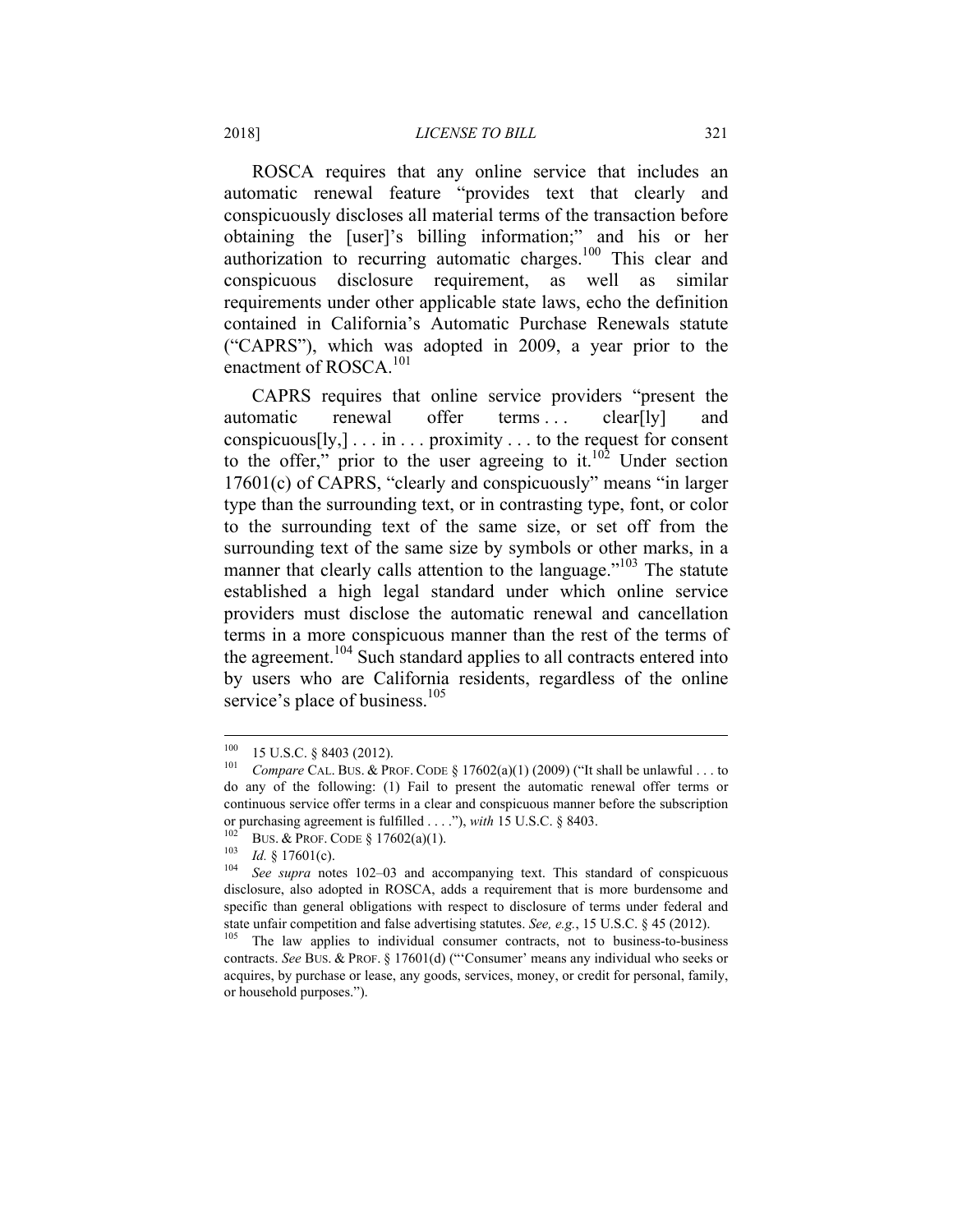Many states have adopted the CAPRS definition, in varying degrees of strictness, to require companies to disclose automatic renewal policies in a clear and conspicuous manner.<sup>106</sup> Generally, having the automatic renewal disclosures at least as large as the surrounding text and the automatic renewal terms in immediate visual proximity to the user's signature or purchase authorization button satisfies the requirement.<sup>107</sup>

The clear and conspicuous disclosure requirement has been the subject of many class actions, as well as FTC and state attorneys general enforcement actions, across the United States. With California being the home state of many prominent online services, CAPRS has become an emerging focal point of class action litigation against companies with consumer-facing online services that allegedly do not comply with its heightened disclosure requirement.<sup>108</sup> Many of the cases were later settled in California,<sup>109</sup> while others were dismissed on procedural while others were dismissed on procedural

<sup>106</sup> Such states are Arkansas, Connecticut, Florida, Georgia, Hawaii, Illinois, Kentucky, Louisiana, Maryland, Missouri, North Carolina, Oregon, South Carolina, Tennessee, and Wisconsin. See Appendix B for detailed descriptions of each piece of legislation.

<sup>&</sup>lt;sup>107</sup> Spotify is a prime example of an online service that follows this requirement. Following the initial registration, users can select the "Upgrade" option, which brings you to another webpage where a user is required to enter his or her credit information above the "Continue" button to start the thirty-day trial appears the following notice: "You are signing up for a [thirty]-day free trial. If you don't cancel before the trial ends, you authorize Spotify to automatically charge you \$9.99 [plus] applicable tax each month until you cancel. If the price changes, we'll notify you beforehand. You can check your renewal date or cancel anytime via your Account page . . . . No partial refunds. Trial Offer Terms . . . apply." *See Try Premium Free for [Thirty] Days*, SPOTIFY, https://www.spotify.com/us/purchase/panel/#\_\_main-digitalriver (last visited Nov. 12, 2017); *see also Spotify® New [Thirty]-Days Free Trial Terms and Conditions*, SPOTIFY, https://www.spotify.com/us/legal/new-30-days-free-trial-terms-and-conditions/ [https://perma.cc/B2FE-VN2R] (last visited Mar. 18, 2017).

It is important to note that plaintiffs primarily act by way of a class action since the express language of the CAPRS does not create an individual private right of action, and courts have therefore abstained from recognizing such a new right of action for private parties. *See* Roz v. Nestle Waters N. Am., Inc., No. 2:16cv-04418-SVW-JEM, 2017 U.S. Dist. LEXIS 5177, at \*14–15 (C.D. Cal. Jan. 11, 2017) (order granting in part and denying in part defendant's motion to dismiss); *see also* Mayron v. Google, Inc., No. 1-15-CV-275940, 2016 Cal. Super. LEXIS 173, at \*6–7 (Santa Clara Cnty. Feb. 26, 2016) (order after hearing).<br> $\frac{109}{6\rho}$  See generally e.g.

See generally, e.g., Williamson v. McAfee, Inc., Nos. 5:14-cv-00158-EJD; 5:14-cv-02475-EJD, 2016 U.S. Dist. LEXIS 116802 (N.D. Cal. Aug. 30, 2016) (order granting motion for final approval of class action; and granting motion for attorneys' fees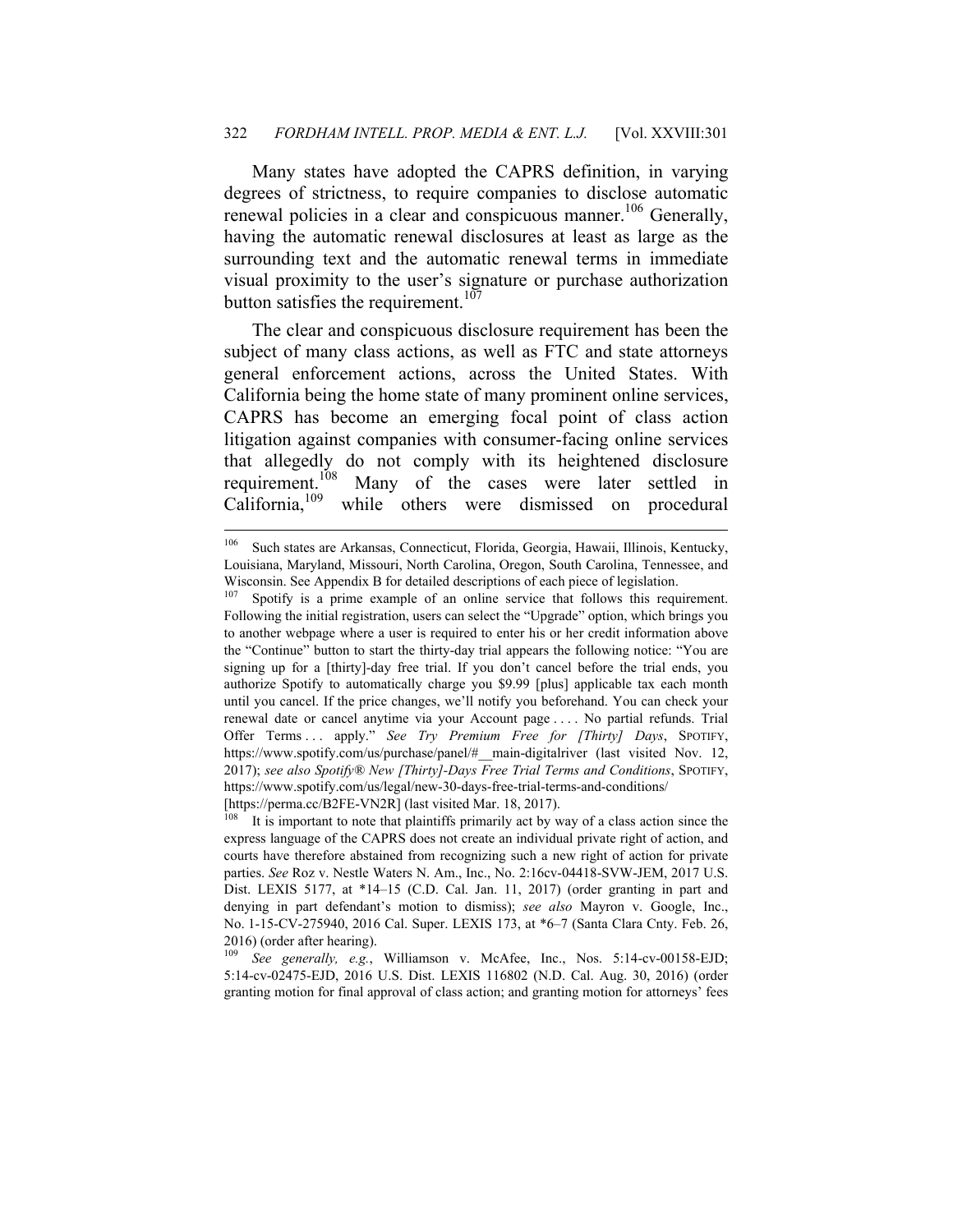#### 2018] *LICENSE TO BILL* 323

grounds.<sup>110</sup> Plaintiffs in these cases typically claim that the online services charged users for recurring payments following either the expiration of a free trial period or an initial payment, without disclosing the terms in a clear and conspicuous manner.

For example, Birchbox, Inc., was sued and then settled a class action suit over its automatic renewal subscription policy.<sup>111</sup> The California-based online retailer offers customers personal care products, which it markets on a subscription basis that automatically renews for monthly deliveries of personal care products.112 The complaint alleged that Birchbox's "automatic renewal . . . or continuous service . . . terms" were not explained "in a clear and conspicuous manner . . . before the subscription . . . was fulfilled."<sup>113</sup> During the sign up process, the company allegedly did not place the terms near the checkbox that the initial claimant checked off to give her consent, and did not provide clear and conspicuous notice of the auto-renewal aspect of the service.<sup>114</sup> Instead, such terms allegedly only appeared in the service's terms and conditions webpage in an insufficient manner.<sup>115</sup> The claimant further argued that Birchbox's free trial offer did not include an

and costs and for service awards); Berkson v. Gogo LLC, No. 14-CV-1199, 2016 U.S. Dist. LEXIS 46632 (E.D.N.Y. Apr. 5, 2016) (applying California law); Kruger v. Kiwi Crate, No. 1-13-CV-254550, 2015 Cal. Super. LEXIS 447 (Santa Clara Cnty. July 1, 2015) (order granting final approval of class action settlement).

See generally, e.g., *Roz*, 2017 U.S. Dist. LEXIS 5177 (order granting in part and denying in part defendant's motion to dismiss); Mazzola v. Roomster Corp., 849 F. Supp. 2d 395 (S.D.N.Y. 2012) (applying California law).

<sup>111</sup> *See generally* Davis v. Birchbox, Inc., No. 3:15-CV-00498-BEN-BGS (S.D. Cal. Mar. 28, 2016), https://secure.dahladmin.com/BIRCH/content/documents/ PreliminaryApprovalOrder.pdf (order granting plaintiffs' motion for preliminary approval of class settlement); Consol. Amended Class Action Complaint at 1, LaPuebla v. Birchbox, Inc., No. 3:15-CV-00214-BEN-BGS (S.D. Cal. Mar. 28, 2016), https://secure.dahladmin.com/BIRCH/content/documents/COMPLAINT.pdf [hereinafter Birchbox Complaint]; BIRCHBOX AUTOMATIC SUBSCRIPTION SETTLEMENT WEBSITE, https://secure.dahladmin.com/BIRCH/Index (last visited Mar. 10, 2017).

See Terms and Conditions, BIRCHBOX, https://www.birchbox.com/about/termsconditions (last visited Mar. 18, 2017).

<sup>113</sup> *See* Birchbox Complaint, *supra* note 111, at 1. 114 *See id.* at 12. 115 *See id.* at 10–11.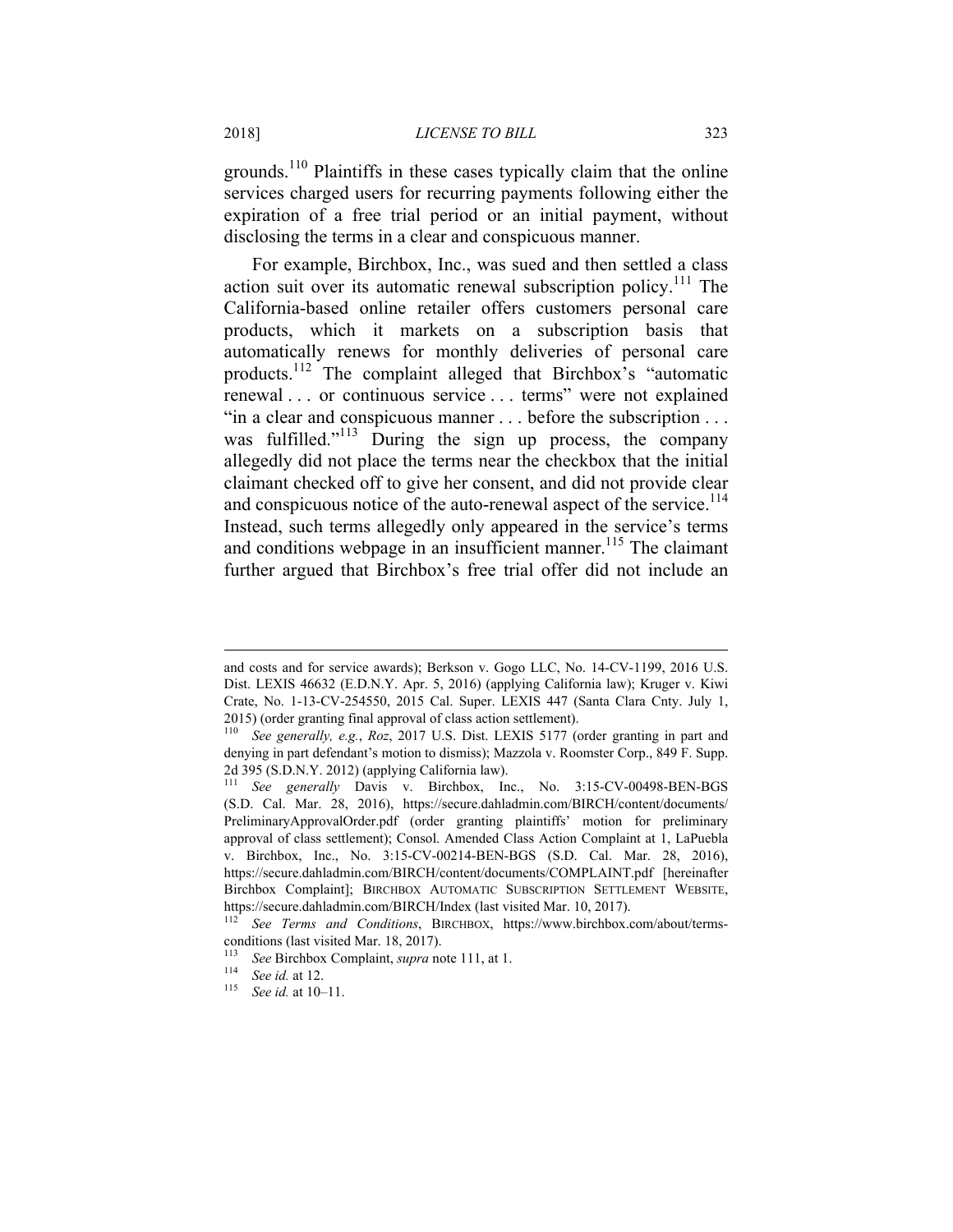explanation on how to cancel the subscription prior to being charged with subsequent fees.<sup>116</sup>

A class action of a similar nature was also filed against Neopets, Inc., a virtual pet website, arguing that the online service violated CAPRS by automatically renewing users' memberships while failing to disclose such terms in a clear and conspicuous manner.<sup>117</sup> The plaintiff claimed that instead of providing a clear disclosure regarding the auto-renewing nature of the service, Neopets only provided in small print at the bottom of the webpage: "For your convenience, after your current membership period ends, your membership will be automatically renewed using your credit card or PayPal account on file."<sup>118</sup> However, the case was later dismissed without prejudice due to a joint stipulation signed by all parties.<sup>119</sup>

A wide and considerable array of companies, which provide auto-renewing subscription-based services, have faced similar class action suits, including: digital content providers (e.g., Apple<sup>120</sup>), dating service providers  $(e.g., Tinder<sup>121</sup>)$ , identity theft protection services (e.g., LifeLock<sup>122</sup>), computer security software services (e.g., McAfee $123$ ), feminine hygiene products providers

<sup>116</sup> 

<sup>&</sup>lt;sup>116</sup> See id. at 22.<br><sup>117</sup> Class Action Complaint at 8–9, Doe v. Neopets, Inc., No. 2:15-cv-08395 (C.D. Cal. Oct. 27, 2015), https://www.truthinadvertising.org/wp-content/uploads/2015/11/Doe-v-Neopets-complaint.pdf. [https://perma.cc/9W3F-Y4L8].

<sup>118</sup> *Id.* at 9. 119 *See* Johnson v. Neopets, Inc., No. CV 15-8395-DMG (PLAx), at \*1 C.D. Cal. Apr. 18, 2016), https://www.truthinadvertising.org/wp-content/uploads/2015/11/Johnsonv-Neopets-dismissal.pdf [https://perma.cc/5NQ9-REPR] (order granting dismissal without prejudice).

See Stipulation and [Proposed] Order Granting Plaintiffs' Leave to File a Third Amended Complaint, Siciliano v. Apple, Inc., No. 1-13-CV-257676, 2016 Cal. Super. LEXIS 977, at \*5 (Santa Clara Cnty. June 2, 2016).

See Class Action Complaint at 13, Manapol v. Tinder, Inc., No. 2:15-cv-03175 (C.D. Cal. Apr. 28, 2015), https://www.truthinadvertising.org/wp-content/uploads/2015/ 06/Manapol-v-Tinder-complaint.pdf [https://perma.cc/3967-L8HV].

<sup>122</sup> *See* Goldman v. Lifelock, Inc., No. 1-15-CV-276235, 2015 Cal. Super. LEXIS 207, at \*2 (Santa Clara Cnty. July 24, 2015) (order after hearing).<br> $\frac{123}{2}$  See Williamson, v. Mad fee, Inc., Nee, 5:14 av. 0015

See Williamson v. McAfee, Inc., Nos. 5:14-cv-00158-EJD; 5:14-cv-02475-EJD, 2016 U.S. Dist. LEXIS 116802, at \*7 (N.D. Cal. Aug. 30, 2016) (order granting motion for final approval of class action settlement; and granting motion for attorneys' fees and costs, and for service awards).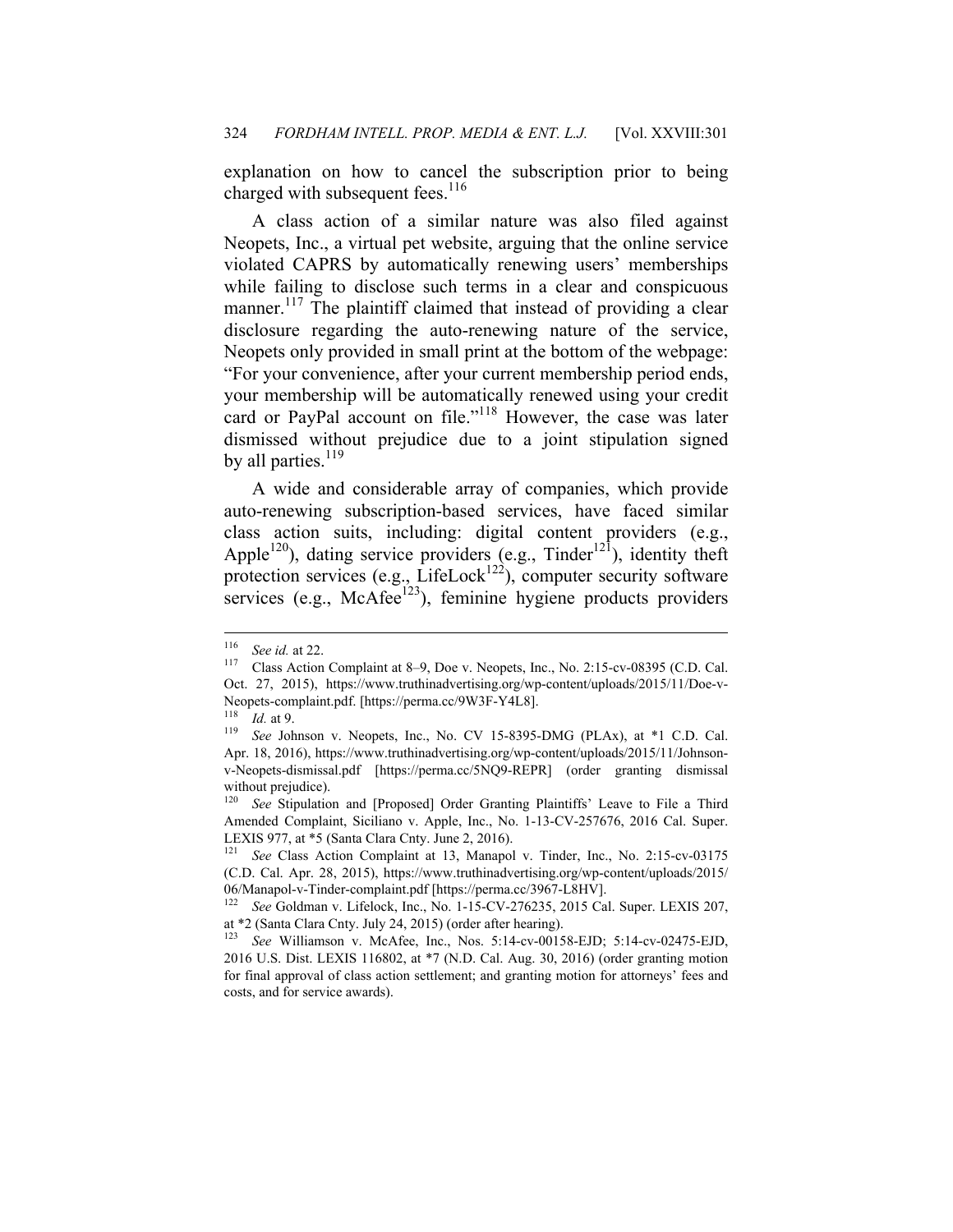(e.g., HelloFlo<sup>124</sup> and Birchbox<sup>125</sup>), streaming video and music services (e.g., Hulu<sup>126</sup> and Spotify<sup>127</sup>), data storage providers (e.g.,  $DropBox<sup>128</sup>$  and  $Google<sup>129</sup>$ , inflight internet service providers (e.g., Gogo, Inc.<sup>130</sup>), theme parks (e.g., SeaWorld<sup>131</sup>), video games providers (e.g., Blizzard Entertainment<sup>132</sup>), and subscription boxes and food delivery services (e.g., Blue Apron<sup>133</sup> and Kiwi Crate<sup>134</sup>). Such class actions carry heavy legal expenses and can result in expensive settlements—for example, in the McAfee settlement case, the defendant bore the cost of the plaintiff's attorneys' fees, which were not to exceed \$2.4 million.<sup>135</sup>

1

<sup>124</sup> *See* Class Action Complaint at 1, Doe v. HelloFlo, Inc., No. 8:15-cv-01882 (C.D. Cal. Nov. 13, 2015), https://www.truthinadvertising.org/wp-content/uploads/2015/11/Doe -v-HelloFlo-dismissal.pdf [https://perma.cc/LS2U-RTWS].

<sup>&</sup>lt;sup>125</sup> See Birchbox Complaint, *supra* note 111, at 1.<br><sup>126</sup> See Class Action Complaint at 2, Kruger v. Hulu, L.L.C., No. BC540053 (L.A. Cnty. Mar. 21, 2014) [hereinafter Hulu Complaint].

See Ingalls v. Spotify USA, Inc., No. C 16-03533 WHA, 2016 U.S. Dist. LEXIS 157384, at \*2–3 (N.D. Cal. Nov. 14, 2016) (order denying motion to compel arbitration); Notice of Removal at 4, Bleak v. Spotify USA Inc., No. CV-13-5653 (N.D. Cal. Dec. 6, 2013) [hereinafter Spotify Notice of Removal].<br><sup>128</sup> See Notice of Removal at 2. Goldman v. Dropb

See Notice of Removal at 2, Goldman v. Dropbox, Inc., No. 3:14-cv-01453-CRB (N.D. Cal. Mar. 28, 2014). Notably, the same attorneys who brought the claims against Hulu and Spotify also filed this class action, which includes similar claims. *Compare*  Class Action Complaint at 2, Goldman v. Dropbox, Inc., No. CGC-14-537731 (S.F. Cnty. Feb. 28, 2014), *with* Hulu Complaint, *supra* note 126, at 1, *and* Spotify Notice of Removal, *supra* note 127, at 14–15. This may suggest that some lawyers are not only seasoned veterans with respect to such class actions but also the driving forces behind such suits.<br> $\frac{129}{129}$  See Mayron.

See Mayron v. Google, Inc., No. 1-15-CV-275940, 2016 Cal. Super. LEXIS 173, at \*2 (Santa Clara Cnty. Feb. 26, 2016) (order after hearing sustaining without leave to amend all of defendant's demurrers).

<sup>130</sup> *See* Berkson v. Gogo LLC, No. 14-CV-1199, 2016 U.S. Dist. LEXIS 46632, at \*8–9 (E.D.N.Y. Apr. 5, 2016) (applying California law).

<sup>131</sup> *See* Class Complaint at 6, Herman v. SeaWorld Parks & Entm't, Inc., No. 8:14-cv-03028-MSS-JSS (M.D. Fla. Dec. 3, 2014).

See Class Action Complaint at 2, Abrego v. Blizzard Entm't, Inc., No. 3:15-cv-00230-DMS-JLB (S.D. Cal. Feb. 5, 2015).

See Notice of Removal at 2, Riccobono v. Blue Apron, Inc., No. 2:15-cv-05521-JFW-PJW (C.D. Cal. July 21, 2015).

<sup>134</sup> *See* Kruger v. Kiwi Crate, No. 1-13-CV-254550, 2015 Cal. Super. LEXIS 447, at \*1 (Santa Clara Cnty. July 2, 2015) (order granting final approval of class action settlement). <sup>135</sup> *See* Williamson v. McAfee, Inc., No. 5:14-cv-00158-EJD, 2016 U.S. Dist. LEXIS 116802, at \*16 (N.D. Cal. Aug. 30, 2016) (order granting motion for final approval of

class action; and granting motion for attorneys' fees and costs, and for service awards).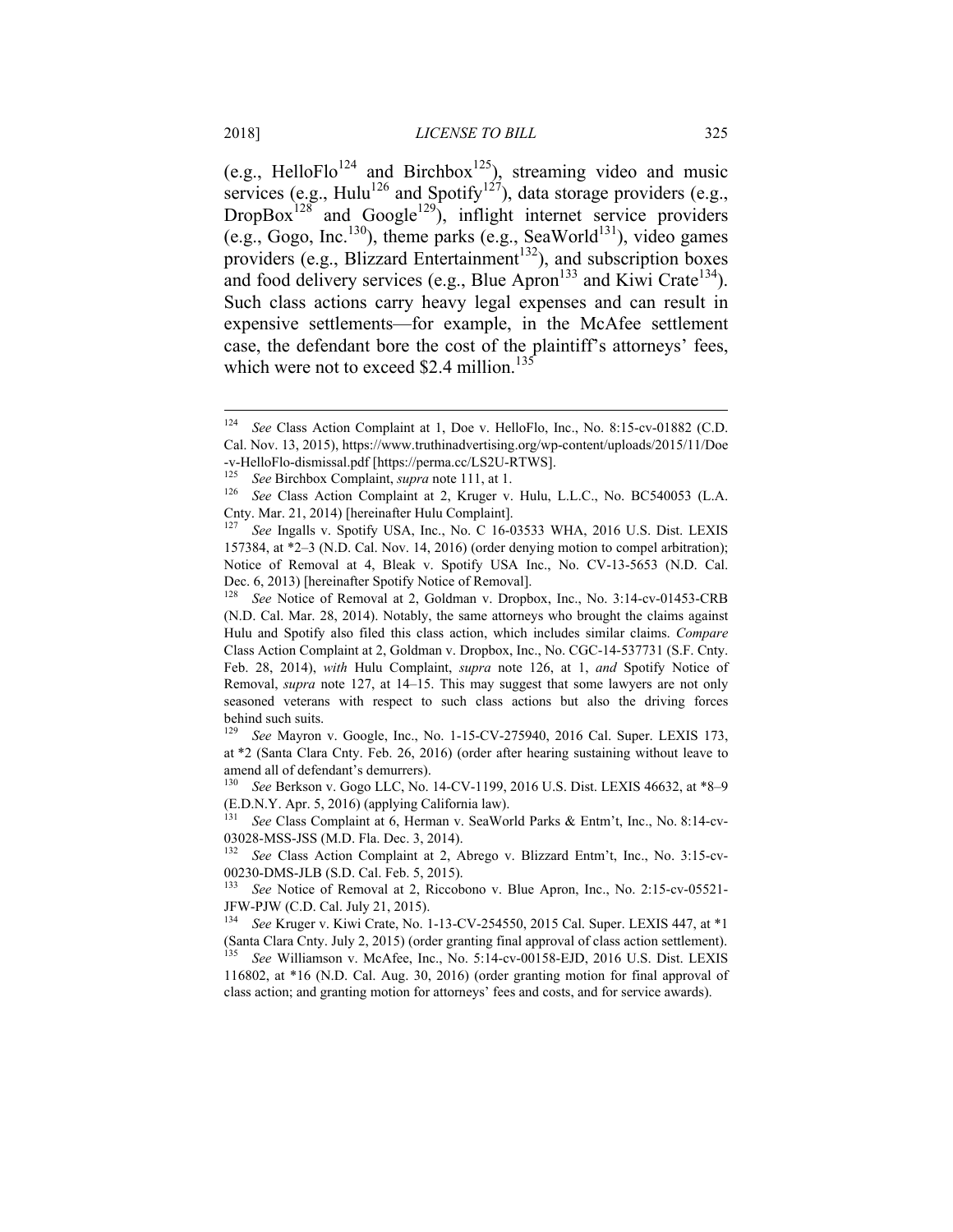#### 326 *FORDHAM INTELL. PROP. MEDIA & ENT. L.J.* [Vol. XXVIII:301

Similarly, the FTC and state attorneys general have acted to enforce the clear and conspicuous disclosure requirement under ROSCA. Since its enactment, the FTC has filed complaints against a number of companies, including  $DirectV<sup>136</sup>$  and Health Formulas, $^{137}$  focusing on their disclosure policy. State attorneys general followed suit and acted to protect users from unfair or deceptive business practices related to automatic renewal policies. For example, forty-five states and the District of Columbia brought an enforcement action against Sirius XM Radio.<sup>138</sup> The satellite radio provider came under fire after subscriptions were automatically renewed without an adequate disclosure or cancellation mechanism, and without users' consent or knowledge.139 Sirius XM agreed to pay \$3.8 million to settle the charges, $140$  and undertook to clearly and conspicuously disclose the terms of its offers. $^{141}$ 

[https://perma.cc/49AB-Y9LG].

<sup>136</sup> *See* Press Release, Fed. Trade Comm'n, FTC Charges DIRECTV with Deceptively Advertising the Cost of Its Satellite Television Service (Mar. 11, 2015), https://www.ftc.gov/news-events/press-releases/2015/03/ftc-charges-directv-deceptivelyadvertising-cost-its-satellite [https://perma.cc/MX5Y-93RV]. 137 *See* Press Release, Lesley Fair, Fed. Trade Comm'n, First FTC ROSCA Case

Challenges Bogus BOGO and "Free" Claims (Oct. 21, 2014, 12:02 PM), https://www.ftc.gov/news-events/blogs/business-blog/2014/10/first-ftc-rosca-case-

challenges-bogus-bogo-free-claims [https://perma.cc/WQT9-RAHL]; *see also* Press Release, Fed. Trade Comm'n, Marketers of Simple Pure Supplements Settle FTC Court Action (May 3, 2016), https://www.ftc.gov/news-events/press-releases/2016/05/ marketers-simple-pure-supplements-settle-ftc-court-action

<sup>138</sup> *See* Anne Bucher, *SiriusXM Multistate Settlement Program*, TOP CLASS ACTIONS (Dec. 9, 2014), https://topclassactions.com/lawsuit-settlements/open-lawsuit-settlements/ 45508-siriusxm-multistate-settlement-program [https://perma.cc/8BYM-W5XG].

<sup>139</sup> *See* Kelly Knaub, *Sirius to Pay \$3.8M to Settle [Forty-Four]-State False-Ad Suit*, LAW360 (Dec. 4, 2014), https://www.law360.com/articles/601578/sirius-to-pay-3-8m-tosettle-44-state-false-ad-suit [https://perma.cc/SA8N-CMMN]; *see also* Corilyn Shropshire, *SiriusXM Customers May Qualify for Settlement Share*, CHI. TRIB. (Dec. 4, 2014), http://www.chicagotribune.com/business/ct-madigan-siriusxm-1205-biz-20141204-story.html.

<sup>&</sup>lt;sup>140</sup> See Knaub, *supra* note 139.<br><sup>141</sup> Indeed, SiriusXM's terms of use now clearly and conspicuously provide, in bold letters and in a distinguishable frame at the outset of the page, that the subscription may automatically renew. *See Customer Agreement & Website Terms of Use*, SIRIUSXM, https://www.siriusxm.com/pdf/siriusxm\_customeragreement\_eng.pdf [https://perma.cc/A2CN-DMQJ] (last updated Nov. 1, 2016).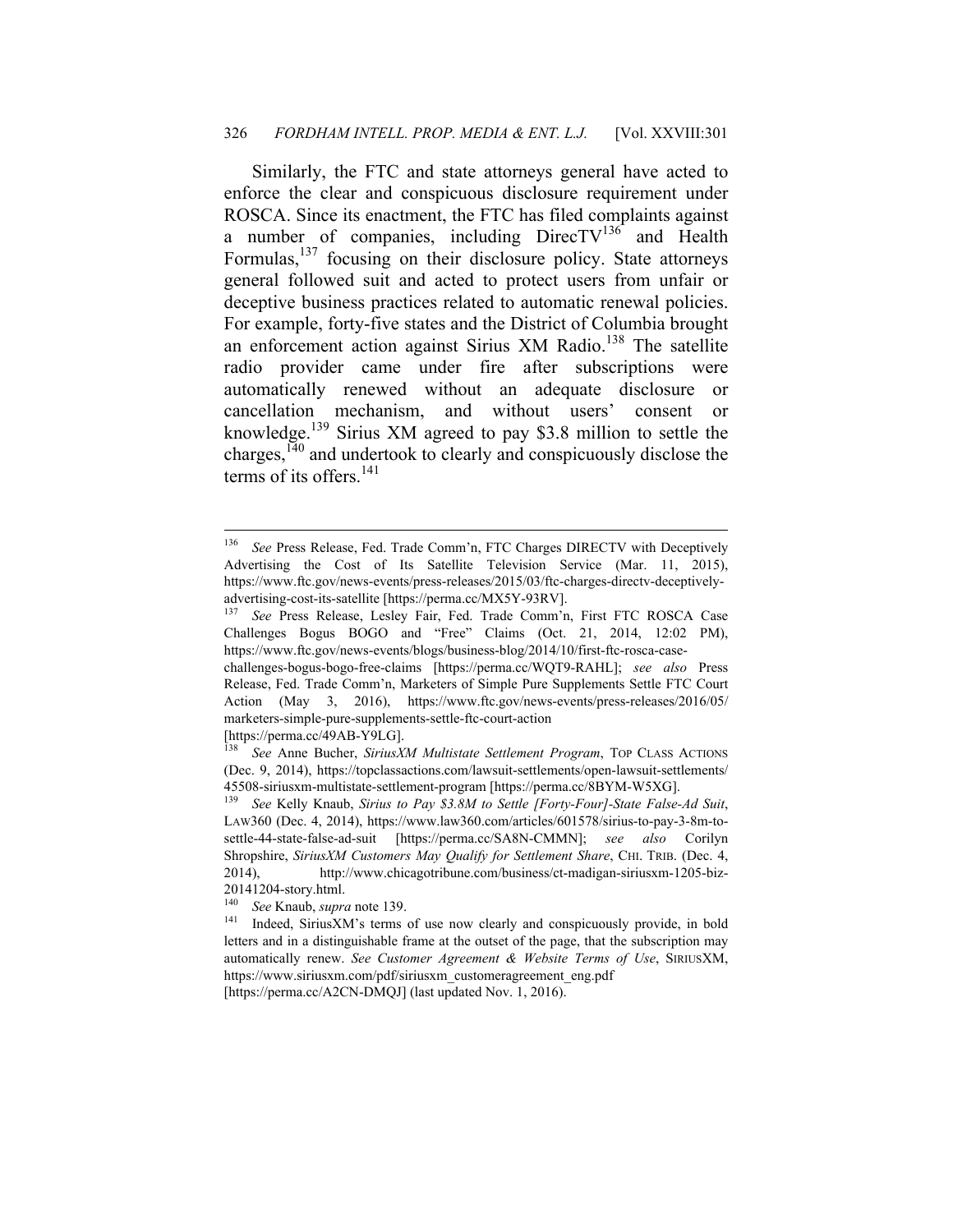A violation of CAPRS, as well as the other similar state laws, leads to harsh consequences. If a business fails to comply, the law treats all products rendered to users as unconditional gifts, with no obligation to pay for or return them.<sup>142</sup> The law also entitles users to all available civil remedies, including restitution of all renewal payments made to the service, which an online service can negate by showing the online service's good faith compliance with the act.<sup>143</sup> Other state statutes void the user agreement and impose a monetary penalty for the violation.<sup>144</sup>

Such outcomes pose a significant business risk to companies that deal with many individual users entering into contracts online.<sup>145</sup> Any online service provider that contracts with users from California, as well as the other states, on a subscription basis, must ensure that its service adheres to the clear and conspicuous disclosure requirements with respect to location, language, design, and format.<sup>146</sup> An online service provider may very well shield itself from unwarranted legal actions by bearing the costs associated with the review and amendment of the service and in compliance with the law.

## IV. THIRD ISSUE: NOTICE

The third main legal requirement with respect to the subscription model is notice. Providing timely and periodic notice is an essential part of an online service provider's responsibilities towards its users. This Part assesses this requirement, both with respect to the free trial offer and the automatic renewal of the

<sup>142</sup> *See* CAL. BUS. & PROF. CODE § 17603 (Deering 2009). 143 *See id.* § 17604. *See generally* First Amended Complaint at 15, Bleak v. Spotify USA, Inc., No. CGC-13-535309 (S.F. Cnty. Nov. 21, 2013) (seeking restitution of subscription payments made based on the claim under CAPRS, as well as other civil remedies such as injunctive relief, punitive damages, and attorney's fees under other applicable laws).

<sup>&</sup>lt;sup>144</sup> See Appendix B.<br><sup>145</sup> Indeed, although the law technically also covers regular hard-copy contracts, to date a lot of the litigation emanating from it has focused on online contracts. *See supra* notes 111–33 and accompanying text.

<sup>146</sup> *See* BUS. & PROF. § 17602(a)(1).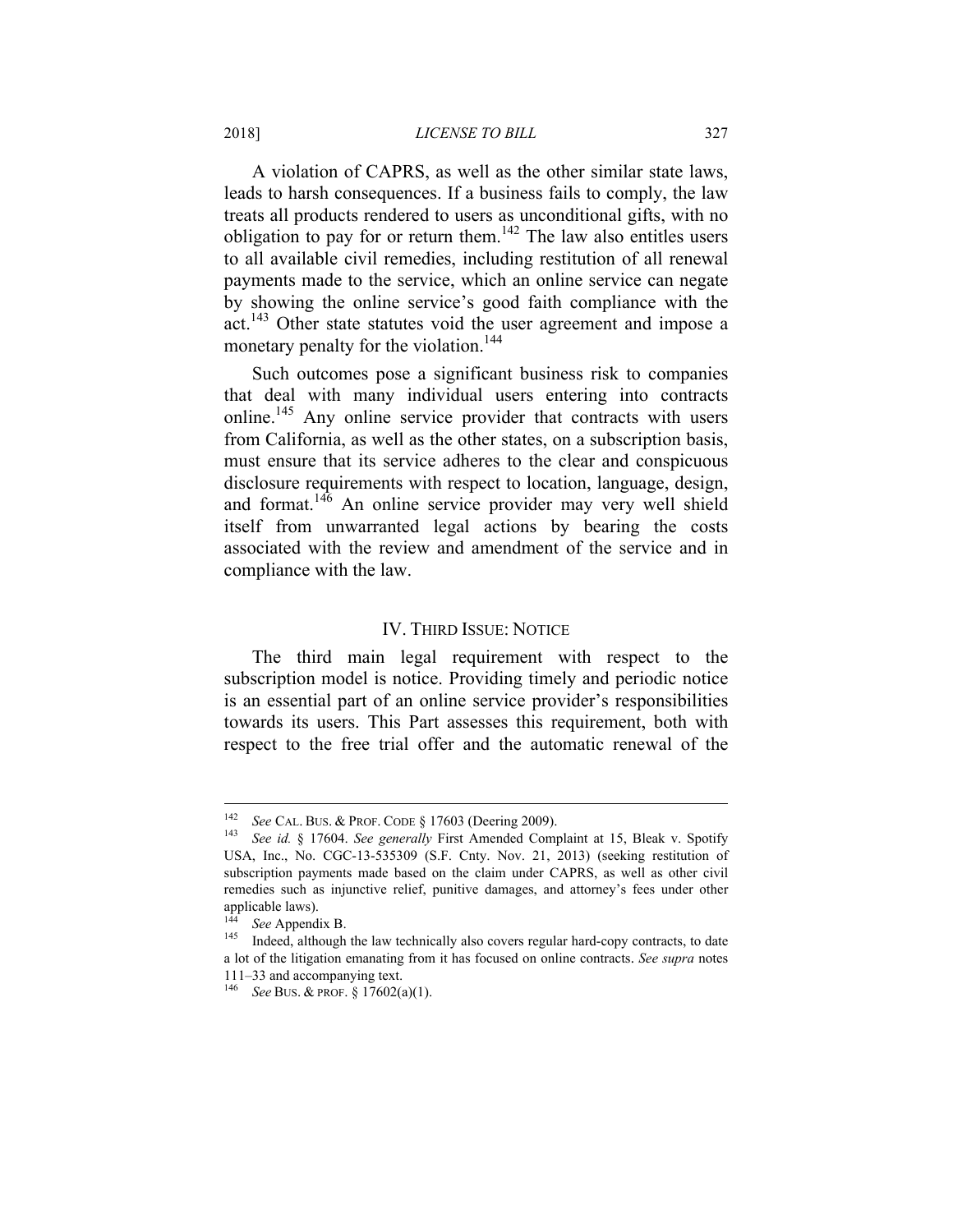subscription, and examines when an online service should send such notice and what information it should include.

### *A. Notice Regarding the Free Trial Offer*

The majority of state statutes regulating the use of free trial offers primarily focus on imposing disclosure requirements on the offeror. However, to ensure the validity of the user's conversion from a free trial to a paid subscription, a small number of states also include a notice requirement which allows users to cancel the trial prior to being charged for subsequent subscription periods.<sup>147</sup> Most other states dealt with the general issue of auto-renewing charges through legislation regarding automatic subscription renewals—not necessarily following a trial period—as further described in Section B of this Part.<sup>148</sup>

Most prominently, New York law requires an online service to notify users "[at] least fifteen, but not more than thirty days" prior to the expiration of the free trial (or seven days if the trial period is less than thirty days).149 However, the notice requirement does not apply if the online service does not charge the user's account, and instead "sends . . . an invoice requesting payment" for additional use of the service, "which includes information about how to cancel a free trial" (i.e., an opt-in option).<sup>150</sup> When coupled with an automatic renewal feature (i.e., an opt-out option), an online service that offers free trials must adhere to additional notice requirements.

## *B. Notice Regarding the Automatic Renewal Feature*

In addition to affirmative consent and clear and conspicuous disclosure requirements, a third requirement appears in federal and state statutes when dealing with automatic renewal or continuous service: notice. The notice requirement's purpose is to maintain the user's control over the process by providing notice of the terms of

<sup>147</sup> Such states are California, Connecticut, Illinois, and New York. See Appendix A for detailed descriptions of each piece of legislation.

<sup>&</sup>lt;sup>148</sup> See Appendix B.<br><sup>149</sup> Unlawful Trial Offers, N.Y. GEN. BUS. LAW § 396-mm(1)(b) (Consol. through 2017 Chs. 1–402).

<sup>150</sup> *Id.* § 396-mm(3).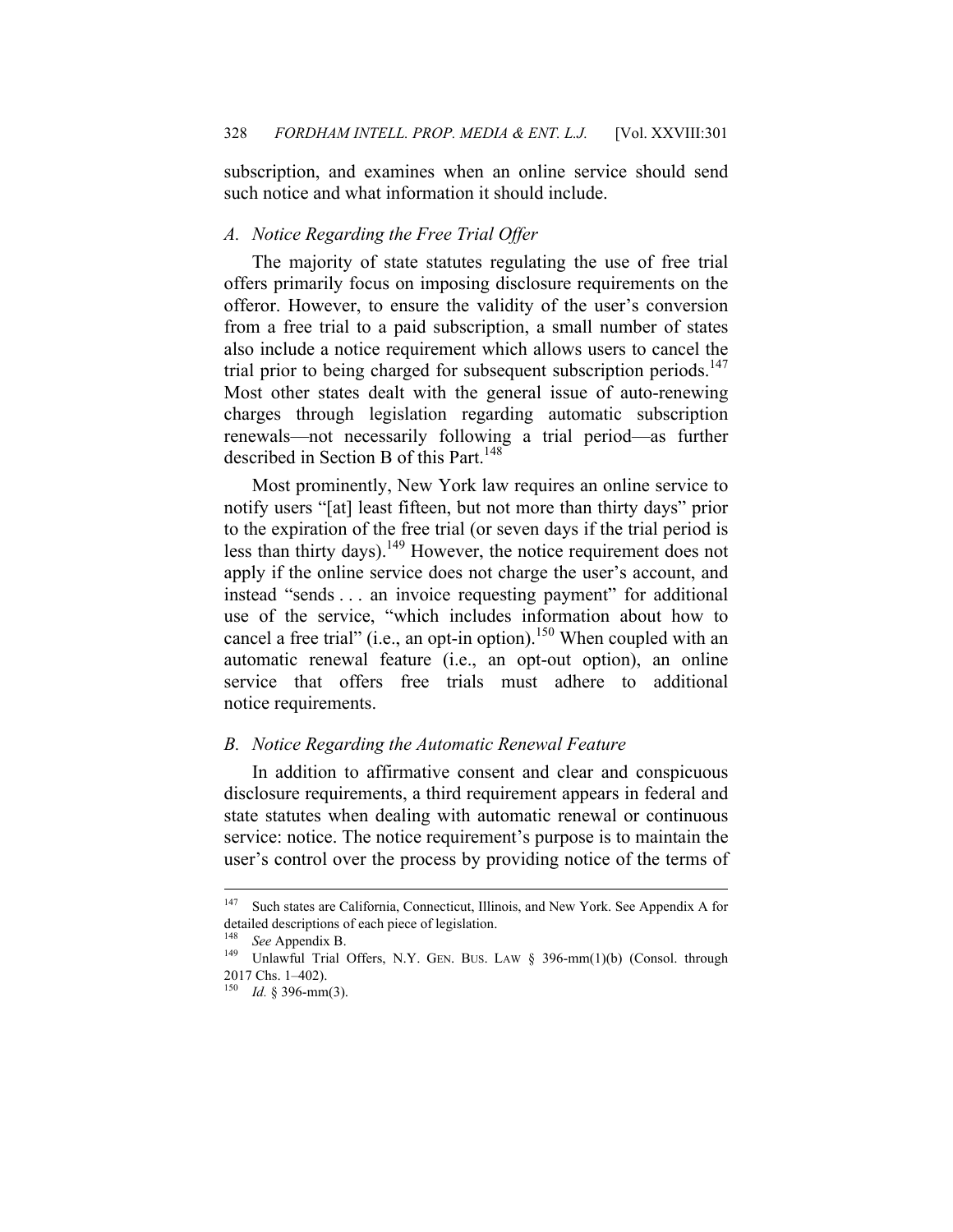the auto-renewing subscription service—including the ability to cancel the subscription—and notice regarding any material changes thereto.151 Notice is also required prior to the renewal of the subscription itself.<sup>152</sup>

Under CAPRS, which serves as a model for many state statutes as well as ROSCA, an online service must provide "an acknowledgement that includes the automatic renewal or continuous service offer terms, cancellation policy, and information regarding how to cancel in a manner that is capable of being retained by the consumer."<sup>153</sup> The law specifically addresses the issue of automatic renewal coupled with free trials, stating: "If the offer includes a free trial, the business shall also disclose in the acknowledgement how to cancel and allow the consumer to cancel before the consumer pays for the goods or services."154 The law adds that such requirement may be fulfilled after completion of the initial order.<sup>155</sup> Hence, following the initial registration to the service, online service providers should furnish users with an easyto-read written acknowledgement that explains the terms of the automatic renewing service, the cancellation policy, and how to cancel one's subscription.<sup>156</sup> If the offer contains a free trial, the acknowledgement should also explain the fact that the user may cancel the subscription before being charged with subsequent payments for the renewed term and any goods or services.<sup>157</sup> The acknowledgment should be "in a manner that is capable of being retained by the [user]"<sup>158</sup>—e.g., in line with common practice through an email sent to the user upon registration with a link to the terms of service section of the online service's website.

CAPRS imposed another obligation on online services: "A business making automatic renewal or continuous service offers shall provide a toll-free telephone number, electronic mail address,

1

<sup>&</sup>lt;sup>151</sup> See infra text accompanying notes 153–58.<br>
<sup>152</sup> See infra text accompanying notes 172–77.<br>
<sup>153</sup> CAL. BUS. & PROF. CODE § 17602(a)(3) (Deering 2009).<br>
<sup>154</sup> Id.<br>
<sup>155</sup> L4. 8 17602(d)(1).

<sup>155</sup> *Id.* § 17602(d)(1).<br>
<sup>156</sup> *See id.* § 17602(a)(3).<br>
<sup>157</sup> *See id.*<br>
<sup>158</sup> *L1.* s. 17602(c).

*Id.* § 17602(c).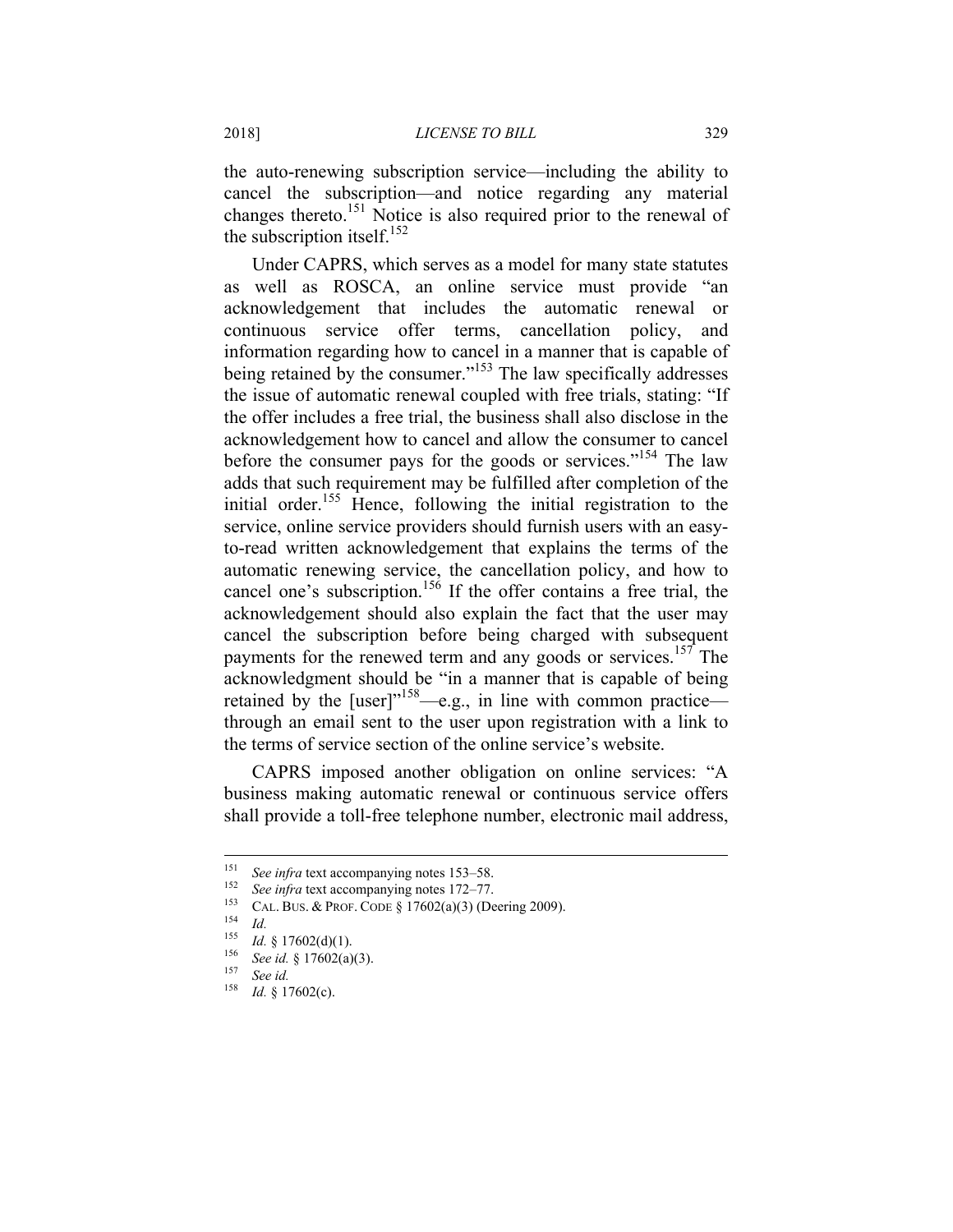a postal address only when the seller directly bills the consumer, or another cost-effective, timely, and easy-to-use mechanism for cancellation that shall be described in the acknowledgment . . . . <sup>"159</sup> ROSCA includes a similar general requirement, under which online services that include a negative option feature must "provide[] simple mechanisms for a [user] to [cease any] recurring charges."<sup>160</sup> Hence, online service providers should implement a mechanism for cancelling the subscription, such as a toll-free number or a designated email address, and describe such mechanism in the acknowledgment sent to users. "[A]nother cost-effective, timely, and easy-to-use mechanism" many online services use is an in-service feature to deactivate one's account and cancel his or her subscription.<sup>161</sup>

Also, the online service should bring to the user's attention any material change to the terms of the user's subscription or the automatic renewal feature. The online service should "provide the [user] with a clear and conspicuous notice" explaining "the material change, and provide information [on] how to cancel [the subscription] in a manner that" the user can retain, before such material change takes effect.<sup>162</sup> Therefore, an online service should send its users notice via email or in-service notifications, with respect to the forthcoming material change in its terms, and allow for sufficient time to cancel one's subscription prior to the implementation of such change.

Lastly, users should receive a notice of renewal prior to the auto-renewal itself, according to which the user will incur charges and the subscription will be renewed, unless canceled (e.g., thirty days' notice before the cancellation deadline).<sup>163</sup> Such notices are sent to remind users that their subscription is about to renew for an

<u>.</u>

<sup>159</sup> *Id.* § 17602(b).<br><sup>160</sup> 15 U.S.C. § 8403(3) (2012).<br><sup>161</sup> BUS. & PROF. § 17602(b). As previously mentioned, Amazon and HelloFresh offer such in-services features to a questionable degree of ease. *See supra* notes 37–42.<br><sup>162</sup> BUS. & PROF. § 17602(c), (d)(2).<br><sup>163</sup> Such a requirement appears in the laws of Florida, Hawaii, Illinois, Montana, New

York, Rhode Island, South Carolina, South Dakota, Utah, and Wisconsin. *See* Appendix B (providing detailed descriptions of each piece of legislation and its applicability to different types of contracts).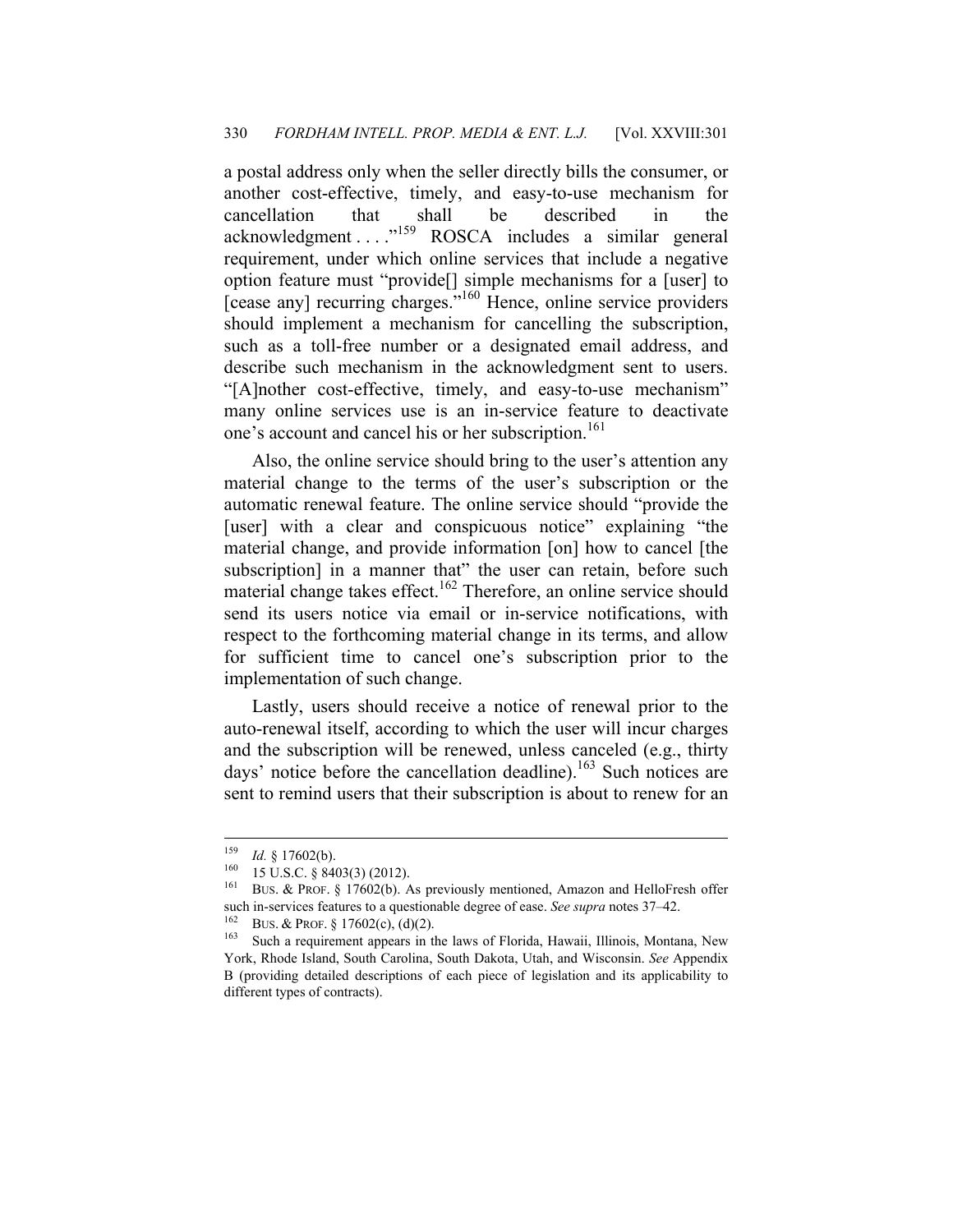additional term, and provide them with enough time to cancel if they do not wish to renew the subscription.<sup>164</sup> Some state statutes regulate the process by which users receive this advance reminder, and dictate a minimal time period to send the notice before the right to cancel expires and the subscription can automatically renew.165 Some statutes even require that certain content appear in notices, and regulate its means of delivery.<sup>166</sup> An email sent by the online service to the user's designated email account or an inservice notification should satisfy this notice requirement, provided that *adequate time is given to users to cancel the subscription*. 167

<sup>164</sup> *See* Appendix B. 165 Such a requirement appears in the laws of Arkansas, Georgia, Hawaii, Illinois, Kentucky, Montana, New York, Ohio, Rhode Island, South Dakota, Utah, and

Wisconsin. *See* Appendix B.<br><sup>166</sup> *See* Appendix B. Specifically, New York law imposes certain requirements on "service, maintenance or repair [contracts] for any real or personal property" (which may include certain contracts entered between users and online service providers). *See* N.Y. GEN. OBLIG. LAW § 5-903(2) (Consol. through 2017 Chs. 1–402). Its stated purpose is to "call[] the attention of [the user] to the existence of" an automatic renewal provision in the user agreement or terms of service. *See id.* Under the New York statute, an online service that includes an automatic renewal feature must provide its users with a "written notice" of such automatic renewal, "served personally or by certified mail," at least fifteen days, but not more than thirty days, prior thereto. *See id.* Otherwise, the autorenewal provision will be deemed unenforceable. *See id.*; *see also* Ovitz v. Bloomberg L.P., 967 N.E.2d 1170, 1173–74 (N.Y. 2012) (showing defendant conceded that its automatic renewal provision clause was rendered unenforceable due to lack of notice and, therefore, waived its claims to termination fees under the agreement).<br><sup>167</sup> It should be noted that edditional obligations with respect to w

It should be noted that additional obligations with respect to written notice may be born on an online service that collects billing information and charges users directly, rather than use a third-party vendor (e.g., PayPal). An online service that periodically charges its users' bank accounts under an automatic renewal plan is subject to the Electronic Fund Transfer Act, 15 U.S.C. §§ 1693–1693r (2012), and the Electronic Fund Transfers (Regulation E), 12 C.F.R. § 205.10(d) (2017), which regulate preauthorized electronic fund transfers. Primarily, if a recurring payment "var[ies] in amount from the previous" preauthorized transfer, the online service provider, as "the designated payee or the financial institution" of the user, should notify him or her by "written notice of the amount and date of the transfer at least [ten] days before the scheduled date of [such] transfer. 12 C.F.R. § 205.10(d)(1); *see also* 15 U.S.C. § 1693e(b).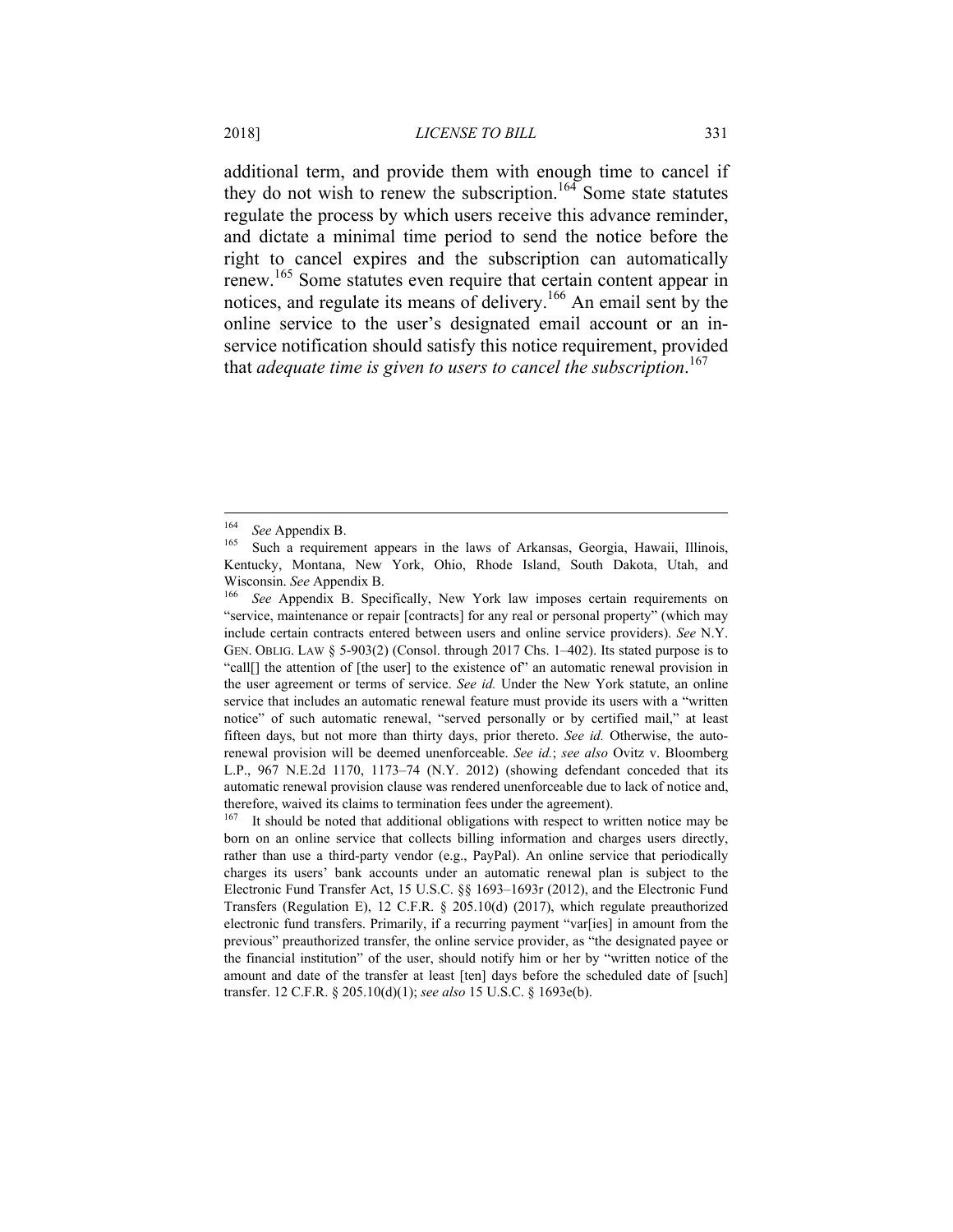## V. BEST PRACTICES AND CONCLUSION

As in many other industries, online services have long employed free trial offers to lure new users, as well as agreements with automatic renewal clauses to perpetuate recurring revenue. Yet the rising trend of coupling automatic subscription renewals with free trials into one tempting bundle has raised concerns with respect to unfair and deceptive trade practices. Accordingly, federal and state legislatures have acted to regulate such practice by setting a number of conditions for advertising joint offers as "Free" and for automatically renewing a user's subscription once the trial period lapses. These statutory developments enabled public enforcement efforts by the FTC and state attorneys general, as well as private consumer class actions, which claimed violations of federal and state statutes.

Under this legal framework, online services that offer goods or services through a free trial followed by an automatic renewal must be aware of their obligations under federal and state law to avoid costly litigation with harsh results (i.e., the goods may be considered an unconditional gift to the user and the service will be forced to refund any service fees charged). The following best practices should allow online service to retain a business model that pairs free trials with an auto-renewing subscription, while adhering to the requirements under current law:

*A. Consent* 

- 1. For the sake of obtaining the user's informed consent, make sure to distinguish the trial period, provided free of charge, from the subsequent subscription terms, when offering a user the opportunity to try the service for free. Do not impose any charges on the user during the free trial period, or impose any costs associated with the free trial through subsequent payments.
- 2. Obtain unambiguous affirmative consent from the user for any automatic charge or renewal before any such charges are made to the user's debit or credit card on a recurring basis. For example, an acknowledgement that the user has read and agreed to the automatic payment terms and cancellation policy, expressed by checking a box stating "I agree" during the sign-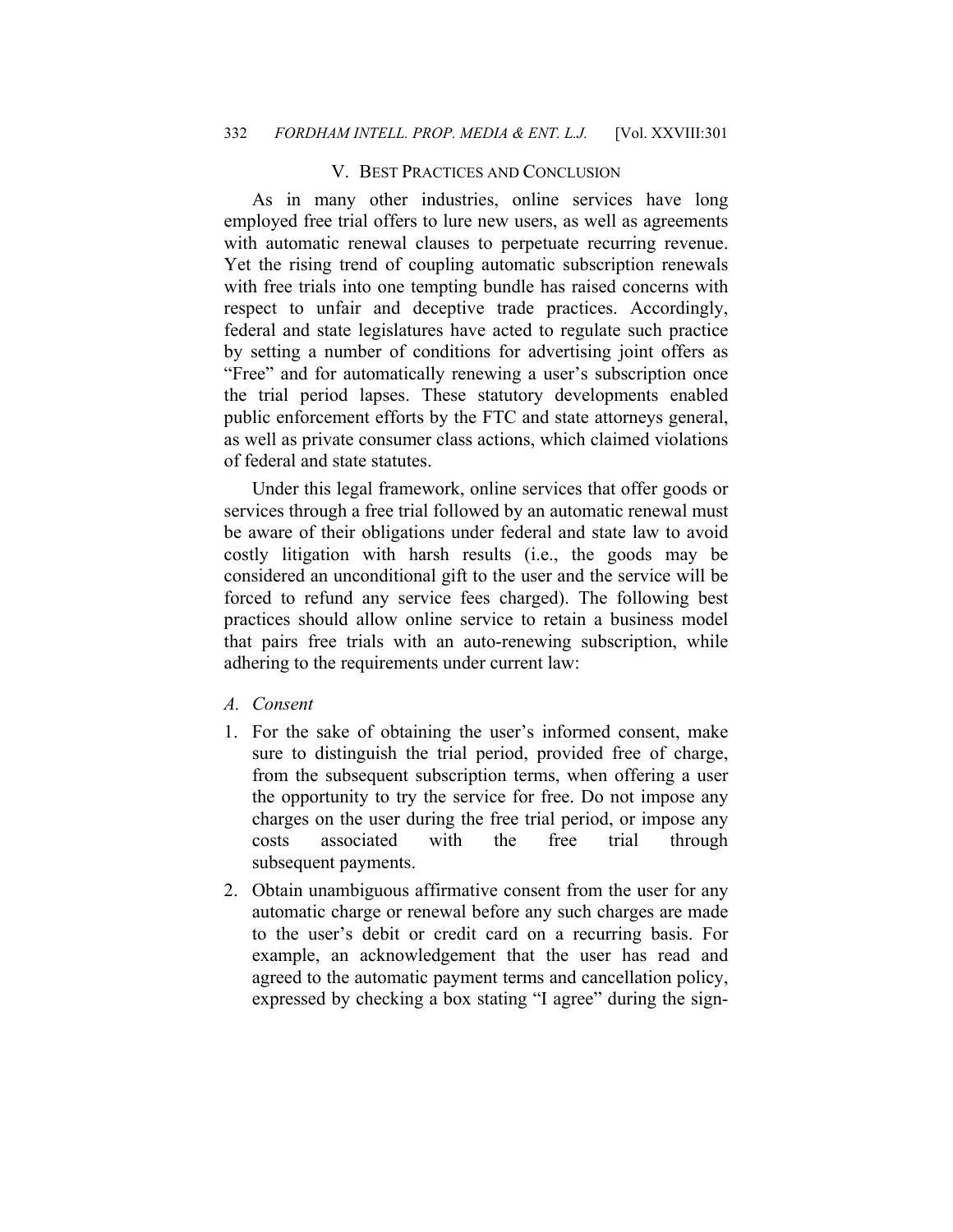up process or by providing a signature during registration (i.e., an opt-in option).

- *B. Clear and Conspicuous Disclosure*
- 1. Clearly and conspicuously disclose that while the trial itself is free, the user also subscribed to subsequent payments for the service. Such disclosure must be located near the free trial offer, and must easily refer the user to all the terms and conditions of the offer. For example, clearly indicate that the subscription will auto-renew at the end of the free trial, and add a link under the free trial offer that refers the user to the service's terms of use webpage.
- 2. Provide clear and conspicuous disclosure of the terms of the offer before the registration is completed, including details on the auto-renewal feature and the user's ability to cancel the subscription, and avoid charges before the end of the trial period. More specifically, the service must disclose:

(1) That the subscription will . . . continue until the [user] cancels[;] (2) [t]he description of the cancellation policy that applies to the offer[;] (3) [t]he recurring charges that will be charged to the [user]'s credit or debit card or payment account with a third party as part of the automatic renewal plan  $\ldots$  [;] (4) [t]he length of the automatic renewal term or that the service is continuous, unless [canceled] by the [user; and] (5) [t]he minimum purchase obligation, if any.<sup>168</sup>

The terms should be in close visual proximity to the request for consent (i.e., where the user signs or submits his or her authorization). For example, services should add such wording to the registration process—specifically, near the final sign-up or submit button—before the user agrees to financial undertakings. Such wording may refer to a more comprehensive description of the automatic renewal feature in the terms of use of the online service, but make sure to clearly

<sup>168</sup> CAL. BUS. & PROF. CODE § 17601(b)(5).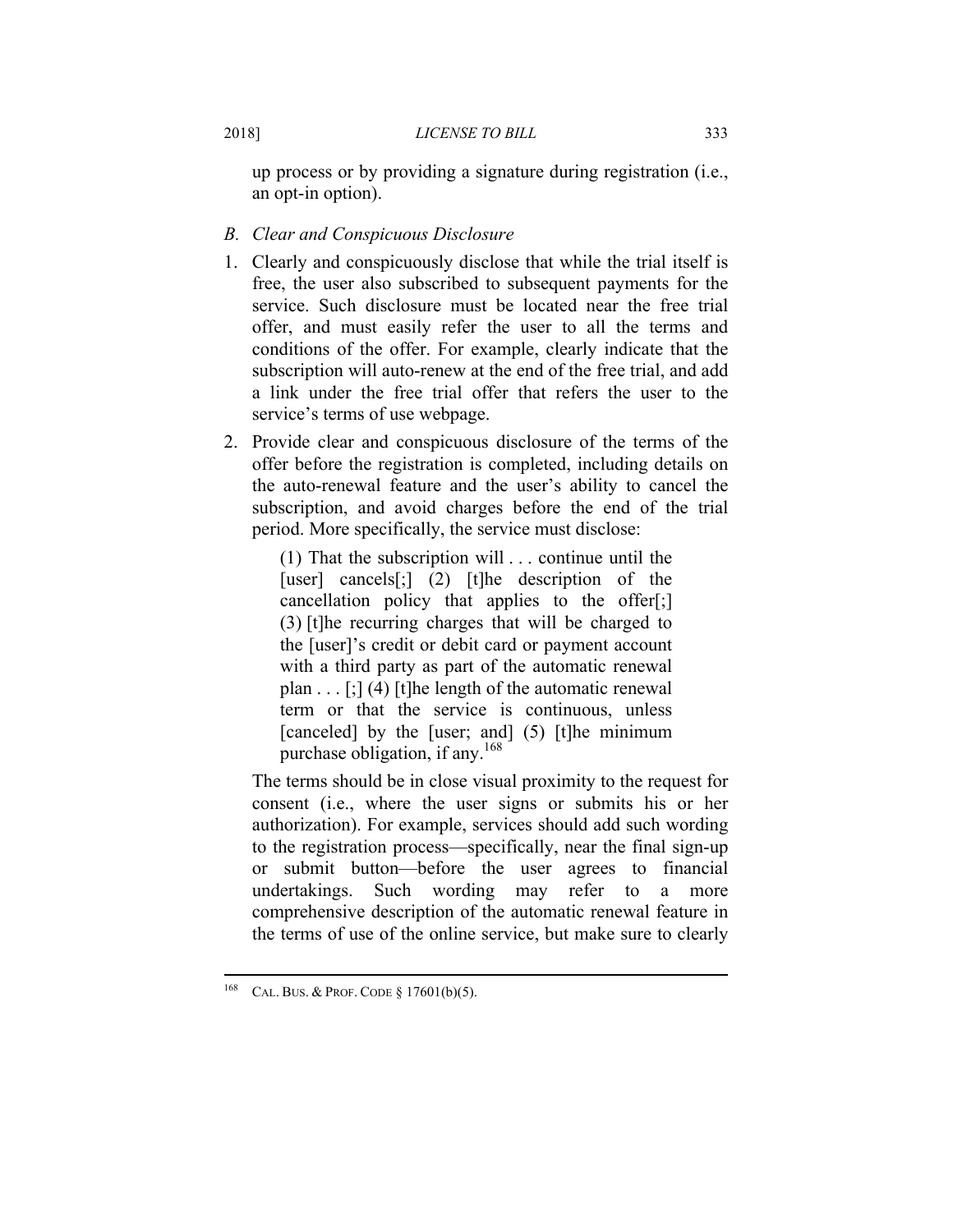convey, stated alone, that the user's subscription will automatically renew at the end of the free trial period and that additional charges will apply.

- 3. Note that some state statutes dictate the size, design, and location of such disclosure compared to the surrounding text, and mandate that the disclosure clearly attract attention to its language.<sup>169</sup> Typically, such requirements with respect to the written disclosure are as follows: "in larger type than the surrounding text, or in contrasting type, font, or color to the surrounding text of the same size, or set off from the surrounding text of the same size by symbols or other marks."<sup>170</sup> "In the case of an audio disclosure," CAPRS specifies that "'clear and conspicuous' . . . means in a volume and cadence sufficient to be readily audible and understandable<sup>"171</sup>
- *C. Notice*
- 1. Following registration, "provide an acknowledgement . . . capable of being retained by the [user]" that contains the subscription and "offer terms, cancellation policy, and ... [instructions on] how to cancel" before being charged.<sup>172</sup> For example, following his or her subscription to the service, send an email to the user's designated email address that includes a link to the terms of use of the online service, where the renewal terms are laid out.
- 2. Provide a cancellation mechanism, such as "a toll-free telephone number, [email] address" or any other "costeffective, timely, and easy-to-use [option] for cancellation" of the subscription.<sup>173</sup> For example, offer an easy-to-use inservice feature to deactivate one's account and cancel his or her subscription.

<sup>&</sup>lt;sup>169</sup> Most notably, CAL. BUS. & PROF. CODE § 17602(a)(1) and statutes modeled after CAPRS.

<sup>&</sup>lt;sup>170</sup> CAL. BUS. & PROF. CODE § 17601(c).<br><sup>171</sup> *Id. IA* § 17602(a)(3).

<sup>&</sup>lt;sup>173</sup> *Id.* § 17602(b); OR. REV. STAT. § 646A.295 (2015).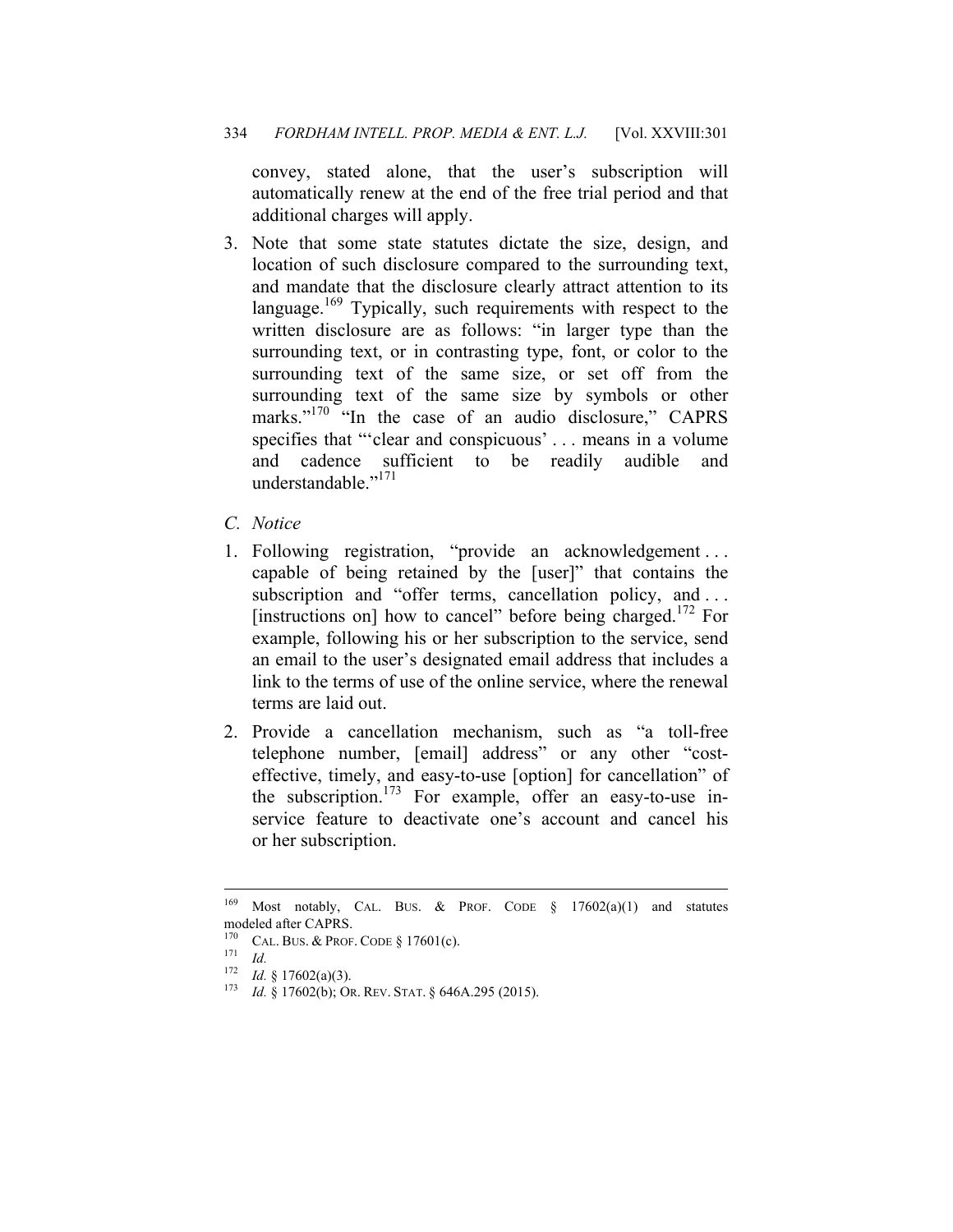- 3. Provide prompt notice regarding any material changes to terms of service governing the subscription and its automatic renewal, and allow the user a timely opportunity to cancel his or her subscription prior to the changes taking effect. For example, send an email or use in-service notifications that a user must review and check at the bottom to acknowledge that changes that will take effect thirty days from such notice.
- 4. Provide the user with a timely reminder of upcoming renewals prior to charging subsequent fees for the subscription period following the free trial. Notice should clearly and conspicuously disclose how to cancel the subscription, and allow the user to do so prior to the end of the initial free trial period. For example, an email sent by the online service provider to the user's designated email account or an in-service notification, thirty days before processing the automatic renewal (or less, depending on the length of the free trial period), would likely satisfy the requirement.

Online services that use auto-renewing subscription models coupled with free trials should review their business practices and consider complying with the above guidelines.<sup>174</sup> Under CAPRS, a

 $\overline{a}$ 

<sup>&</sup>lt;sup>174</sup> LinkedIn is a noteworthy example of an online service that seems to comply with most of the above requirements of consent, disclosure, and notice. The LinkedIn Premium Career service fails to mention in its initially shown promotion that the free trial of the service includes an automatic renewal feature. *See LinkedIn Premium*, LINKEDIN, https://members.linkedin.com/premiumcareer [https://perma.cc/UTW6-VMFU] (last visited Nov. 13, 2017). A reference is only made to one's ability to cancel anytime at the bottom of the page, below the fold. *See id.* However, after choosing to start a premium career subscription, the offer clearly and conspicuously states that the monthly and annual billing cycles provide for a "*[one]-month free trial then \$29.99 / month*" and a "*[one]-month free trial then \$24.99 / month (\$299.88 annually)*," respectively*. Premium Career Subscription*, LINKEDIN, https://www.linkedin.com/payments/purchase?\_cartId= 3490300434&optionCartId=3490300444&isNewChooser=true&destRedirectURL=http% 3A%2F%2Fwww%2Elinkedin%2Ecom%2Ffeed%2F%3FshowPremiumWelcomeBanner %3Dtrue&chsId=7zk7niqFQrWEUPZbsB%2BKJQ%3D%3D&trk=&trkInfo=orderId%3 A3490300434%2CoptionCartId%3A3490300444 (last visited Nov. 13, 2017). When selecting one of these billing cycles a notice appears which states "*Your free trial begins on [trial start date] and will end on [trial end date]. You can cancel anytime before [trial end later date] to avoid being charged and we'll send an email reminder [seven] days before the trial ends*." *Id.* When asked to provide a payment method, a user may hover their cursor over the "*Why do I need this for a free trial?*" link to inquire why he or she must provide such information. *See id.* An additional notice provides: "*Don't worry, you*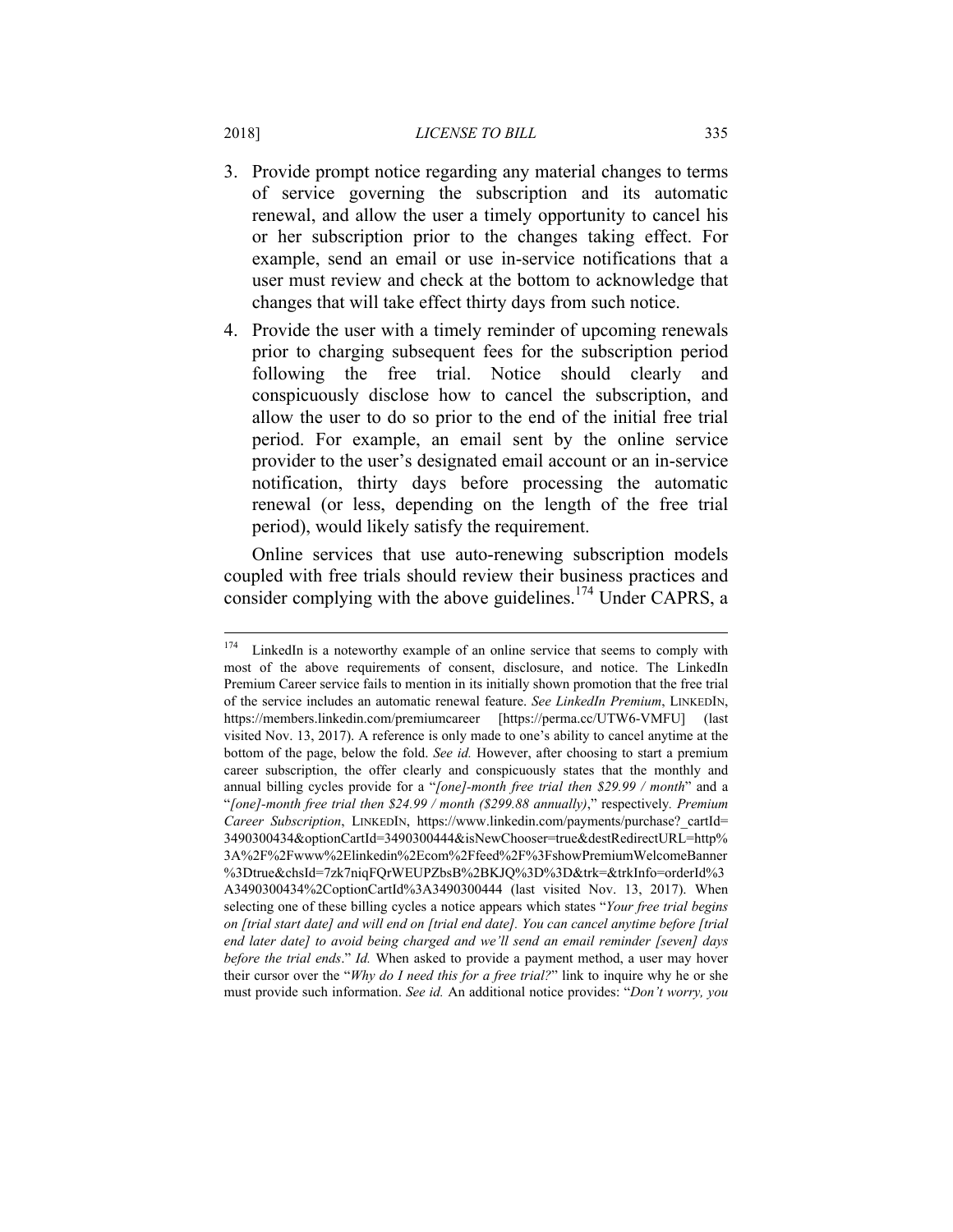*good faith effort* to comply with the law acts as an exception to the rule and may very well exempt an online service from civil liability.175 By adhering to federal and state law and documenting such compliance efforts, online services have a stronger argument

 $\overline{a}$ 

*won't be charged until your free trial ends. We ask for your payment information to provide a seamless subscription experience. You can cancel anytime before [trial end date] to avoid being charged, and we'll send you an email reminder [seven] days before your free trial ends*." *Id.* Once the user provides a payment method, he or she may review the order which states "*The plan will automatically renew each month until cancelled. To avoid charges for the next month, cancel before the renewal date*." *Id.* At the bottom of the registration page, LinkedIn also includes the following frequently asked questions:

> *Will I be charged during my free trial? No, you won't be charged during your free trial, which begins on [trial start date] and ends on [trial end date]. You can cancel anytime before [trial end date] to avoid being charged; How can I cancel during my free trial? Once you're signed up, a link to cancel will appear on your Settings page. Learn more about how to cancel on our Help Center; What happens after the free trial period? If you do not cancel before your free trial period ends on [trial end date], you will be automatically charged for your subscription.*

*Id.* Once a user starts the free trial, he or she are provided with an invoice that states: "*You'll pay . . . once your free trial ends on [trial end date] until you cancel*," along with a link that allows for easy cancelation. *Secure Checkout*, LINKEDIN, https://www.linkedin.com/payments/receipt/3490363454?chsId=e83BGgXnRw6nsVztD Q4MNQ%3D%3D&firstTime=true&imDoneURL=http%3A%2F%2Fwww.linkedin.com %2Ffeed%2F%3FshowPremiumWelcomeBanner%3Dtrue&isJellyBelly=true&subsPlan Type=job seeker (last visited Nov. 13, 2017). One's ability to cancel his or her subscription is easily visible on the user's account page under the tab "Manage Premium account." *See My Premium*, LINKEDIN, https://www.linkedin.com/premium/my-premium/ ?manage=true (last visited Nov. 13, 2017). An email notification is sent to any user that confirms his or her decision to cancel the subscription, during the free trial period. Such users also continue to have access to premium features until the end of the free trial period. *See We Hope You Enjoyed LinkedIn Premium!*, LINKEDIN, https://www.linkedin .com/premium/cancel/complete (last visited Nov. 13, 2017) ("You will continue to have access to your Premium features until the end of your current billing cycle . . . .").

<sup>175</sup> *See* BUS. & PROF. § 17604(b). Other state laws such as Illinois, Louisiana, North Carolina, and Florida, have included a similar exemptions, whereby non-compliance with the law will not be deemed a violation if the business:

> demonstrates all of the following: (1) It has established and implemented written procedures to comply with the requirements [under the law] and enforces compliance with [such] procedures[;] (2)  $[a]$ ny failure to comply ... [was] the result of an error[; and] (3) . . . as a matter of routine business practice, [it] provides a full

refund or credit for all amounts billed to or paid by the [user]

due to such error. LA. STAT. ANN. § 9:2716(C). *See also* Appendix B for a detailed description of each piece of legislation.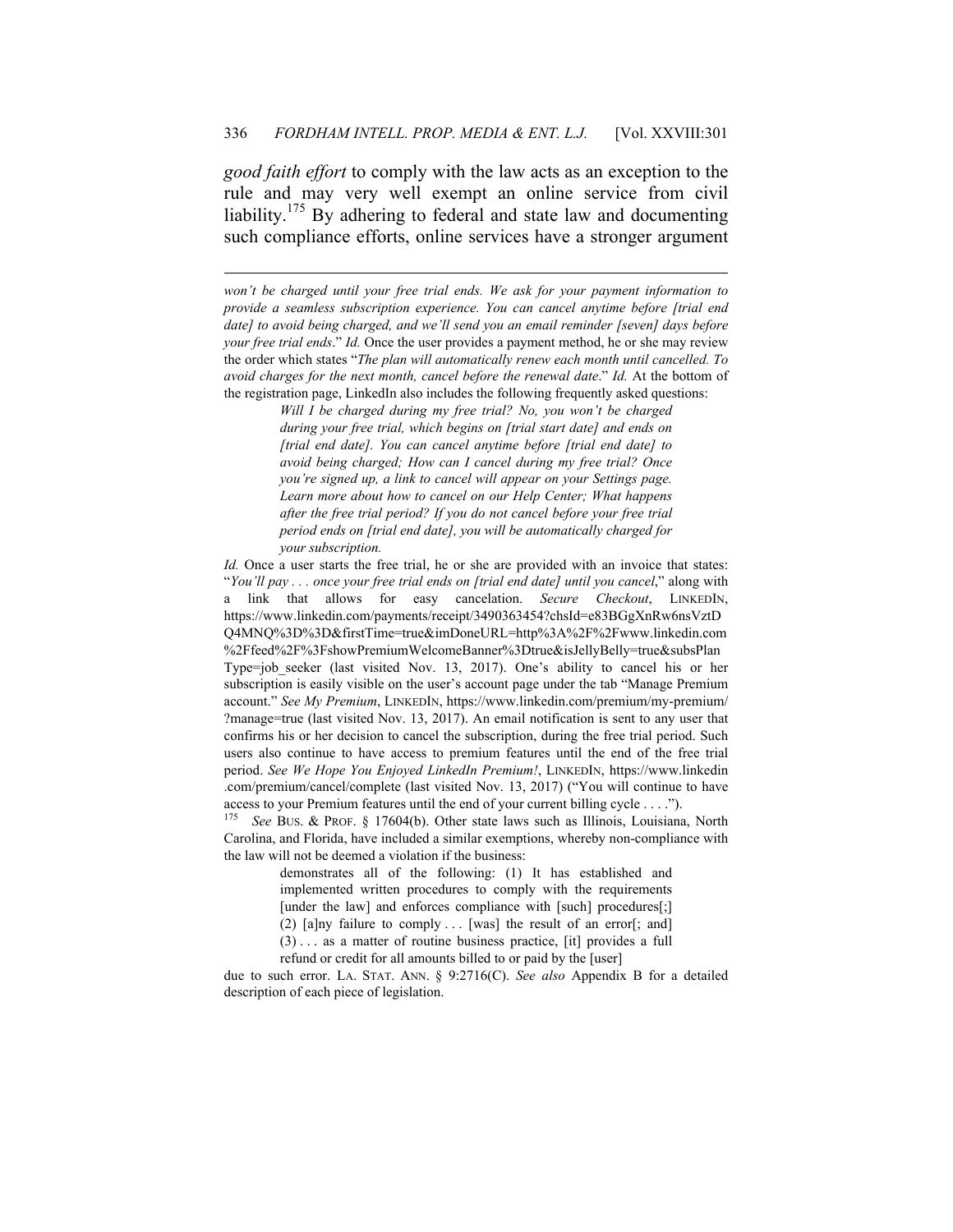to assert such defense and dismiss users' claims against them, who maintain that while they hoped to formulate their opinion of the service by the end of the trial, they were actually required to make up their mind and agree to be charged when they signed up for the trial. Such best practices help establish the strong defense, based on a good faith exception, that users freely exercised their informed judgment, despite that they are required to opt-out by the end of the trial rather than opt-in.<sup>176</sup>

By following the requirements of consent, disclosure, and notice outlined in this Article, an online service will likely ensure that courts, the FTC, state attorneys general, and even users will not view its practice of coupling automatic subscription renewals with free trial offers as an unfair or deceptive business practice. This will reduce users' complaints and minimize any significant legal concerns.<sup>177</sup>

<sup>176</sup> Additional ways to limit liability or minimize exposure to class claims which are highly recommended yet are outside the scope of this Article include adding mandatory arbitration provisions and class action waivers in the terms of use of the online service. *See, e.g.*, Christina Davis, *Spotify Billing Class Action Lawsuit Will Go to Arbitration*, TOP CLASS ACTIONS (May 2, 2014), https://topclassactions.com/lawsuit-settlements/ lawsuit-news/25748-spotify-billing-class-action-lawsuit-will-go-arbitration/

<sup>[</sup>https://perma.cc/29L3-H74T]. In addition, some businesses may be exempt from the requirements pertaining to auto-renewals if they are regulated by other federal bodies.

*See, e.g.*, Bus. & PROF. § 17605(c).<br><sup>177</sup> Note that the scope of this Article is limited to legislation focused specifically on free trials and automatic renewal. The business practice examined in this Article may qualify as unlawful, unfair, and fraudulent under additional federal and state laws, which are outside such scope. CAPRS explicitly states that "all available civil remedies that apply to a violation of this article may be employed." BUS. & PROF. § 17604. In fact, it is common practice that cases brought against online services by private parties or enforcement agencies with respect to automatic renewals also include claims under other acts and statutes such as the FTC Act, 15 U.S.C. §§ 41–58 (2012), the Mailing of Unordered Merchandise Act, 39 U.S.C. § 3009 (2012), the Electronic Funds Transfer Act, 15 U.S.C. §§ 1693–1693r (2012), and state consumer protection and unfair competition laws or state deceptive acts and practices statutes. *See, e.g.*, Roz v. Nestle Waters N. Am., Inc., No. 2:16cv-04418-SVW-JEM, 2017 U.S. Dist. LEXIS 5177, at \*1–2 (C.D. Cal. Jan. 11, 2017) (order granting in part and denying in part defendant's motion to dismiss); Mayron v. Google, Inc., No. 1-15-CV-275940, 2016 Cal. Super. LEXIS 173, at \*9 (Santa Clara Cnty. Feb. 26, 2016) (order after hearing); Kruger v. Kiwi Crate, No. 1-13-CV-254550, 2015 Cal. Super. LEXIS 447, at \*2 (Santa Clara Cnty. July 2, 2015) (order granting final approval of class action settlement) (plaintiffs filed suits under CAPRS as well as such other federal and state laws).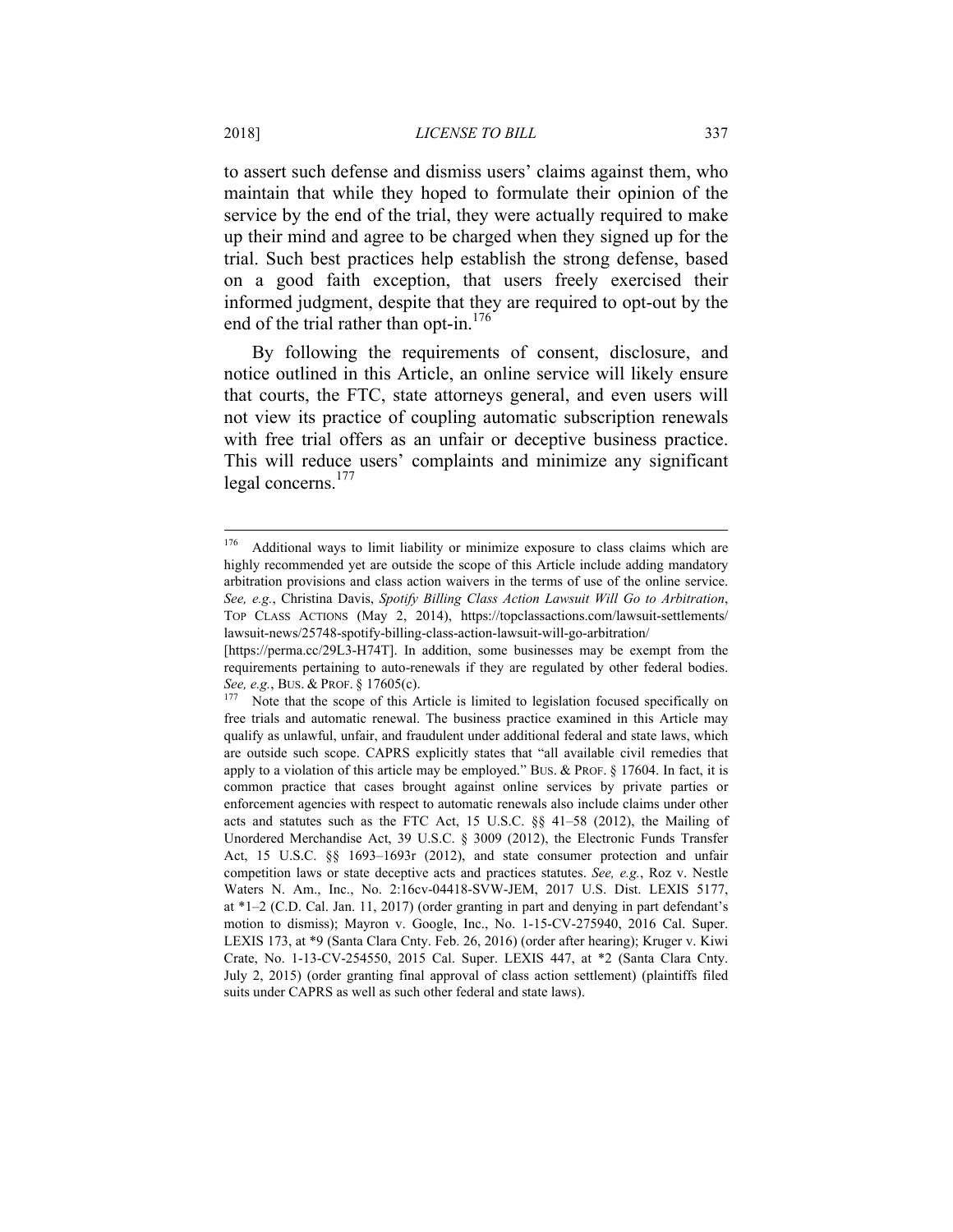# APPENDIX A: STATE LAWS REGARDING FREE TRIALS As of Mar. 18, 2017

|                  | ALABAMA                                                                                                                                                                                                                                                                                                                                                                                                                                                                                                                                                                                                                                                                                                                                                                                                                                                                                                                                                                                                           |
|------------------|-------------------------------------------------------------------------------------------------------------------------------------------------------------------------------------------------------------------------------------------------------------------------------------------------------------------------------------------------------------------------------------------------------------------------------------------------------------------------------------------------------------------------------------------------------------------------------------------------------------------------------------------------------------------------------------------------------------------------------------------------------------------------------------------------------------------------------------------------------------------------------------------------------------------------------------------------------------------------------------------------------------------|
| Applicable laws: | None.                                                                                                                                                                                                                                                                                                                                                                                                                                                                                                                                                                                                                                                                                                                                                                                                                                                                                                                                                                                                             |
|                  | Alaska                                                                                                                                                                                                                                                                                                                                                                                                                                                                                                                                                                                                                                                                                                                                                                                                                                                                                                                                                                                                            |
| Applicable laws: | ALASKA STAT. § 45.45.920 (2016).                                                                                                                                                                                                                                                                                                                                                                                                                                                                                                                                                                                                                                                                                                                                                                                                                                                                                                                                                                                  |
| Consent:         | ALASKA STAT. § 45.45.920(c): "Before providing goods<br>or services to a consumer for a free trial period, a seller<br>shall obtain express verifiable consent from the consumer<br>to the free trial period."                                                                                                                                                                                                                                                                                                                                                                                                                                                                                                                                                                                                                                                                                                                                                                                                    |
| Disclosure:      | $\S$<br>45.45.920(b): "When<br>offering,<br>ALASKA<br>STAT.<br>promoting, or advertising consumer goods or services for<br>a free trial period, a seller shall clearly and conspicuously<br>disclose all material terms and conditions of the free trial<br>period, including (1) all material restrictions, limitations,<br>terms, and conditions of the free trial period, including<br>any obligation by the consumer to purchase a minimum<br>quantity of goods or services after the free trial period<br>ends; (2) a description of all charges that will be imposed<br>after the free trial period ends, including whether billing<br>will include charges for shipping and handling and, if the<br>offer, promotion, or advertising is made by telephone, the<br>amount of the shipping and handling charges; (3) a<br>description of the consumer's right to cancel; and (4) any<br>other obligations the consumer assumes by accepting or<br>using the goods or services during the free trial period." |
| Notice:          | None.                                                                                                                                                                                                                                                                                                                                                                                                                                                                                                                                                                                                                                                                                                                                                                                                                                                                                                                                                                                                             |
| Other:           | ALASKA STAT. $\S$ 45.45.920(f): "[D]oes not apply to<br>(2) a pre-notification negative option plan[s] that [are]<br>regulated by  and  compl[y] with 16 C.F.R.<br>Part 425."                                                                                                                                                                                                                                                                                                                                                                                                                                                                                                                                                                                                                                                                                                                                                                                                                                     |
|                  | ARIZONA                                                                                                                                                                                                                                                                                                                                                                                                                                                                                                                                                                                                                                                                                                                                                                                                                                                                                                                                                                                                           |
| Applicable laws: | None.                                                                                                                                                                                                                                                                                                                                                                                                                                                                                                                                                                                                                                                                                                                                                                                                                                                                                                                                                                                                             |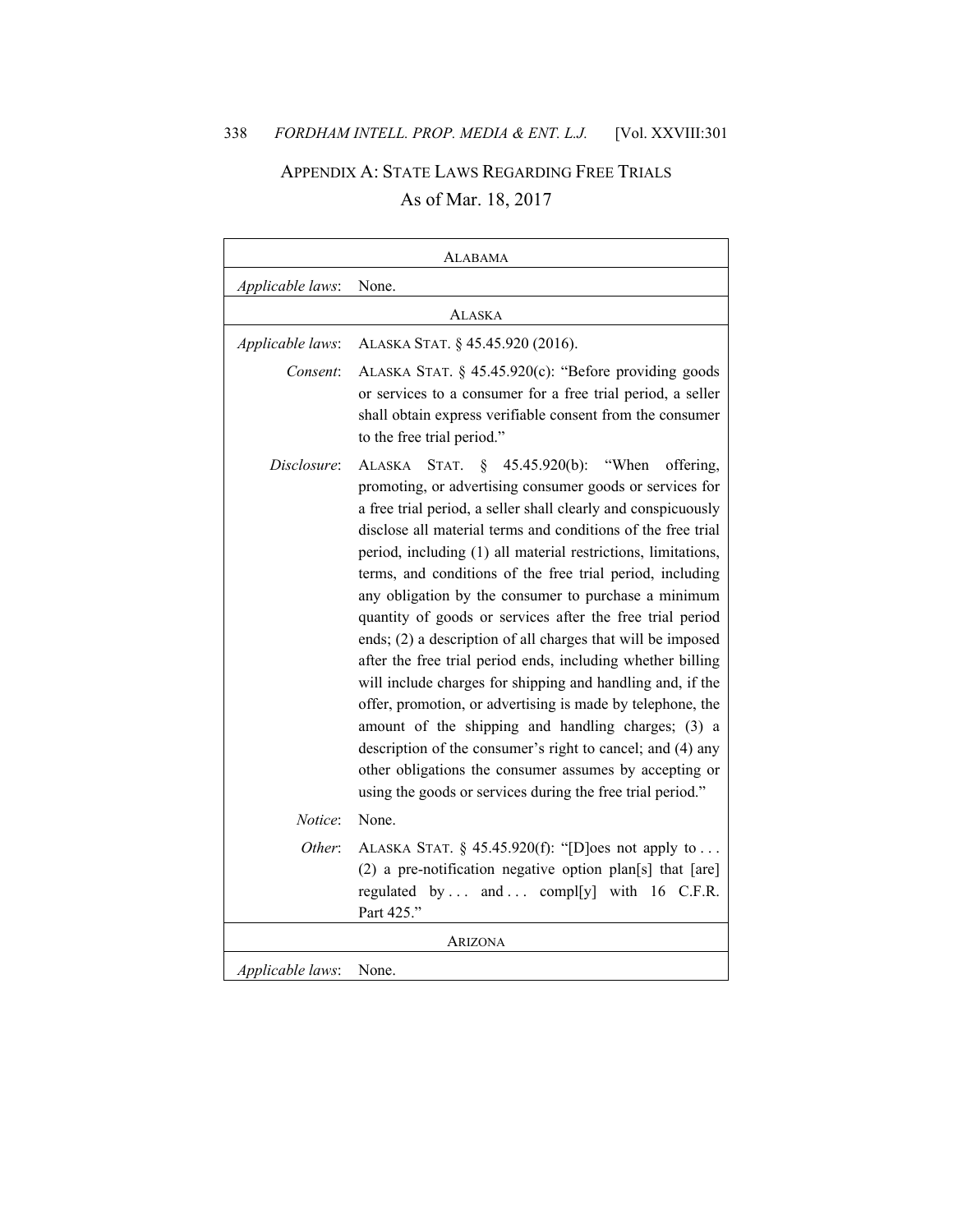|                  | Arkansas                                                                                                                                                                                                                                                                                                                                                                                                                                                                                                                                                                                                                                                                                                             |
|------------------|----------------------------------------------------------------------------------------------------------------------------------------------------------------------------------------------------------------------------------------------------------------------------------------------------------------------------------------------------------------------------------------------------------------------------------------------------------------------------------------------------------------------------------------------------------------------------------------------------------------------------------------------------------------------------------------------------------------------|
| Applicable laws: | None.                                                                                                                                                                                                                                                                                                                                                                                                                                                                                                                                                                                                                                                                                                                |
|                  | CALIFORNIA                                                                                                                                                                                                                                                                                                                                                                                                                                                                                                                                                                                                                                                                                                           |
| Applicable laws: | CAL. BUS. & PROF. CODE § 17537 (Deering 1986);                                                                                                                                                                                                                                                                                                                                                                                                                                                                                                                                                                                                                                                                       |
|                  | CAL. BUS. & PROF. CODE § 17602 (Deering 2009).                                                                                                                                                                                                                                                                                                                                                                                                                                                                                                                                                                                                                                                                       |
| Consent:         | CAL. BUS. & PROF. CODE $\S$ 17537(c): "It is unlawful to<br>notify any person by any means that he or she will<br>receive a gift and that as a condition of receiving the gift<br>he or she must pay any money, or purchase or lease<br>(including rent) any goods or services, if any one or more<br>of the following conditions exist: $\dots$ (4) The majority of<br>the gift offeror's sales or leases within the preceding year,<br>through the marketing channel in which the gift is offered<br>or through in-person sales at retail outlets, of the type of<br>goods or services which must be purchased or leased in<br>order to obtain the gift item was made in conjunction<br>with the offer of a gift." |
| Disclosure:      | None.                                                                                                                                                                                                                                                                                                                                                                                                                                                                                                                                                                                                                                                                                                                |
| <i>Notice</i> :  | CAL. BUS. & PROF. CODE $\S17602(a)(3)$ : "If the offer<br>includes a free trial, the business shall also disclose in the<br>acknowledgment how to cancel and allow the consumer<br>to cancel before the consumer pays for the goods<br>or services."                                                                                                                                                                                                                                                                                                                                                                                                                                                                 |
| Other:           | None.                                                                                                                                                                                                                                                                                                                                                                                                                                                                                                                                                                                                                                                                                                                |
|                  | <b>COLORADO</b>                                                                                                                                                                                                                                                                                                                                                                                                                                                                                                                                                                                                                                                                                                      |
| Applicable laws: | None.                                                                                                                                                                                                                                                                                                                                                                                                                                                                                                                                                                                                                                                                                                                |
|                  | CONNECTICUT                                                                                                                                                                                                                                                                                                                                                                                                                                                                                                                                                                                                                                                                                                          |
|                  | Applicable laws: CONN. GEN. STAT. § 42-126b (2017);                                                                                                                                                                                                                                                                                                                                                                                                                                                                                                                                                                                                                                                                  |
|                  | CONN. AGENCIES REGS. $§$ 42-110b-19 (2015).                                                                                                                                                                                                                                                                                                                                                                                                                                                                                                                                                                                                                                                                          |
| Consent:         | CONN. GEN. STAT. §42-126b(a): "No person shall<br>offer for sale goods, wares or merchandise, where the<br>offer includes the voluntary and unsolicited sending of<br>goods, wares or merchandise not actually ordered or<br>requested by the recipient, either orally or in writing."                                                                                                                                                                                                                                                                                                                                                                                                                               |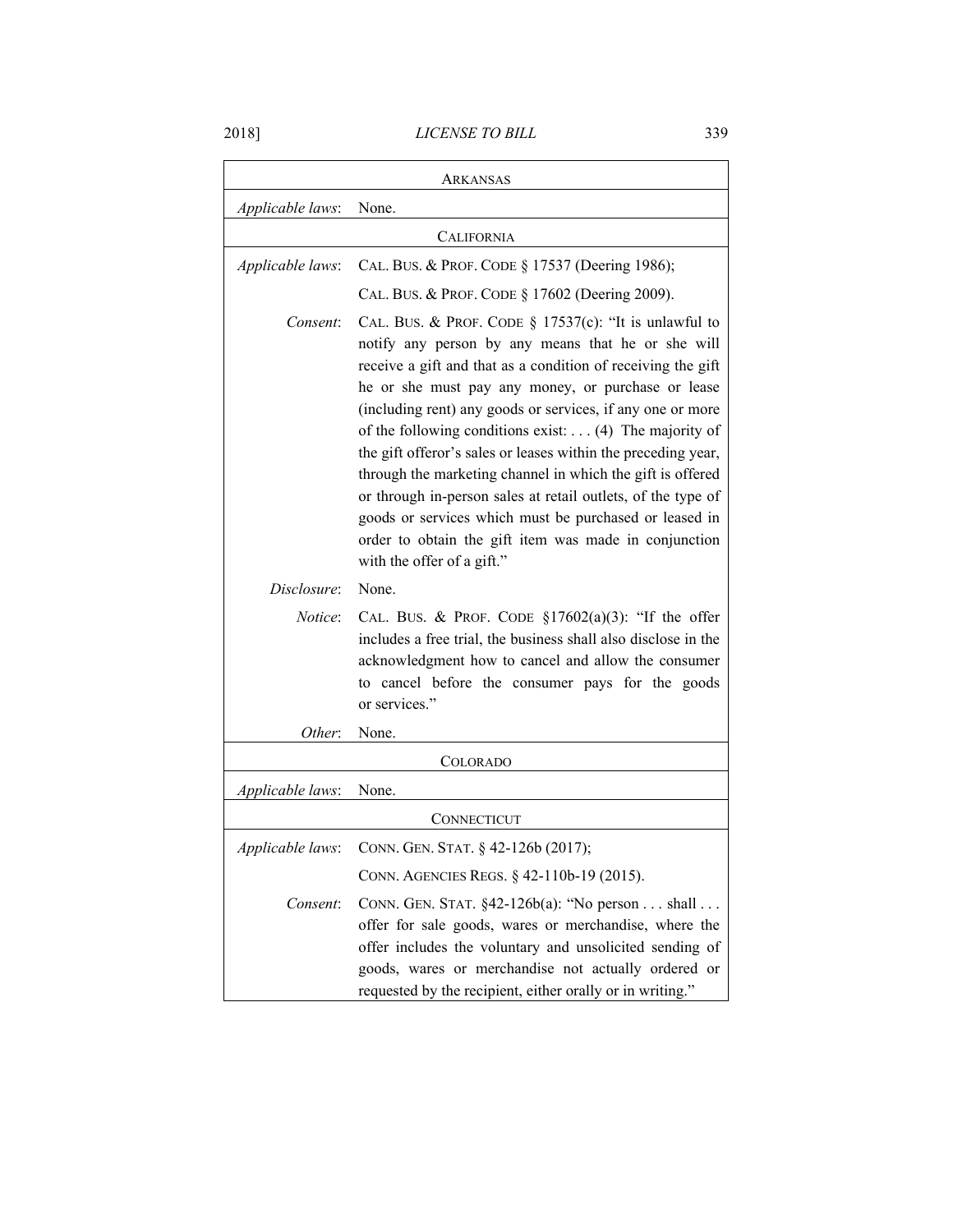| Disclosure:      | CONN. GEN. STAT. §42-126b(b): "The provisions of this<br>subsection shall not apply to $\dots$ (4) any introductory rate<br>where the rate paid by the consumer after the end of the<br>introductory rate period has been clearly<br>and<br>conspicuously disclosed to the consumer in the contract."                                                                                                                                                                                                                                                                                                                                                                                                                                                                                                                                                                                                                                                                                                                                                                                                                                                                                                                                                                                                                                                                                                                                 |
|------------------|---------------------------------------------------------------------------------------------------------------------------------------------------------------------------------------------------------------------------------------------------------------------------------------------------------------------------------------------------------------------------------------------------------------------------------------------------------------------------------------------------------------------------------------------------------------------------------------------------------------------------------------------------------------------------------------------------------------------------------------------------------------------------------------------------------------------------------------------------------------------------------------------------------------------------------------------------------------------------------------------------------------------------------------------------------------------------------------------------------------------------------------------------------------------------------------------------------------------------------------------------------------------------------------------------------------------------------------------------------------------------------------------------------------------------------------|
| Notice:          | CONN. AGENCIES REGS. § 42-110b-19: "It shall be an<br>unfair or deceptive act or practice to: (a) Advertise any<br>merchandise or service as free by the use of the word<br>'free' or any other terms of similar import when the<br>merchandise or service is not, in fact, free (see subsection<br>(d) of this section). Failure to disclose any and all terms,<br>conditions and obligations required of the consumer shall<br>be a violation of sections $42-110b-1$ to $42-110b-31$ ,<br>inclusive, of the Regulations of Connecticut State<br>Agencies<br>(b): Any person  that sells or offers to sell any<br>products or services used primarily for personal, family<br>or household purposes pursuant to a trial offer or at an<br>introductory rate that will change at the end of the<br>introductory rate period, shall provide the recipient of<br>such products or services with clear and conspicuous<br>written notice that the recipient may cancel such products<br>or services upon the expiration of such trial offer or<br>introductory rate period. Such notice shall include the<br>procedure for such cancellation and shall be provided<br>with any written promotional material for such products<br>or services furnished to the recipient before the start of<br>the trial offer or the introductory rate period or with the<br>initial delivery of such products or<br>services<br>to<br>the recipient." |
| Other:           | CONN. GEN. STAT. §42-126b(a): "[U]nsolicited goods<br>shall $\ldots$ be deemed an unconditional gift $\ldots$                                                                                                                                                                                                                                                                                                                                                                                                                                                                                                                                                                                                                                                                                                                                                                                                                                                                                                                                                                                                                                                                                                                                                                                                                                                                                                                         |
|                  | CONN. GEN. STAT. $§42-126b(b)$ : Does "not apply to<br>$(2) \ldots$ negative option plan[s] $\ldots$ governed by 16 C.F.R.<br>Part 425"                                                                                                                                                                                                                                                                                                                                                                                                                                                                                                                                                                                                                                                                                                                                                                                                                                                                                                                                                                                                                                                                                                                                                                                                                                                                                               |
| DELAWARE         |                                                                                                                                                                                                                                                                                                                                                                                                                                                                                                                                                                                                                                                                                                                                                                                                                                                                                                                                                                                                                                                                                                                                                                                                                                                                                                                                                                                                                                       |
| Applicable laws: | None.                                                                                                                                                                                                                                                                                                                                                                                                                                                                                                                                                                                                                                                                                                                                                                                                                                                                                                                                                                                                                                                                                                                                                                                                                                                                                                                                                                                                                                 |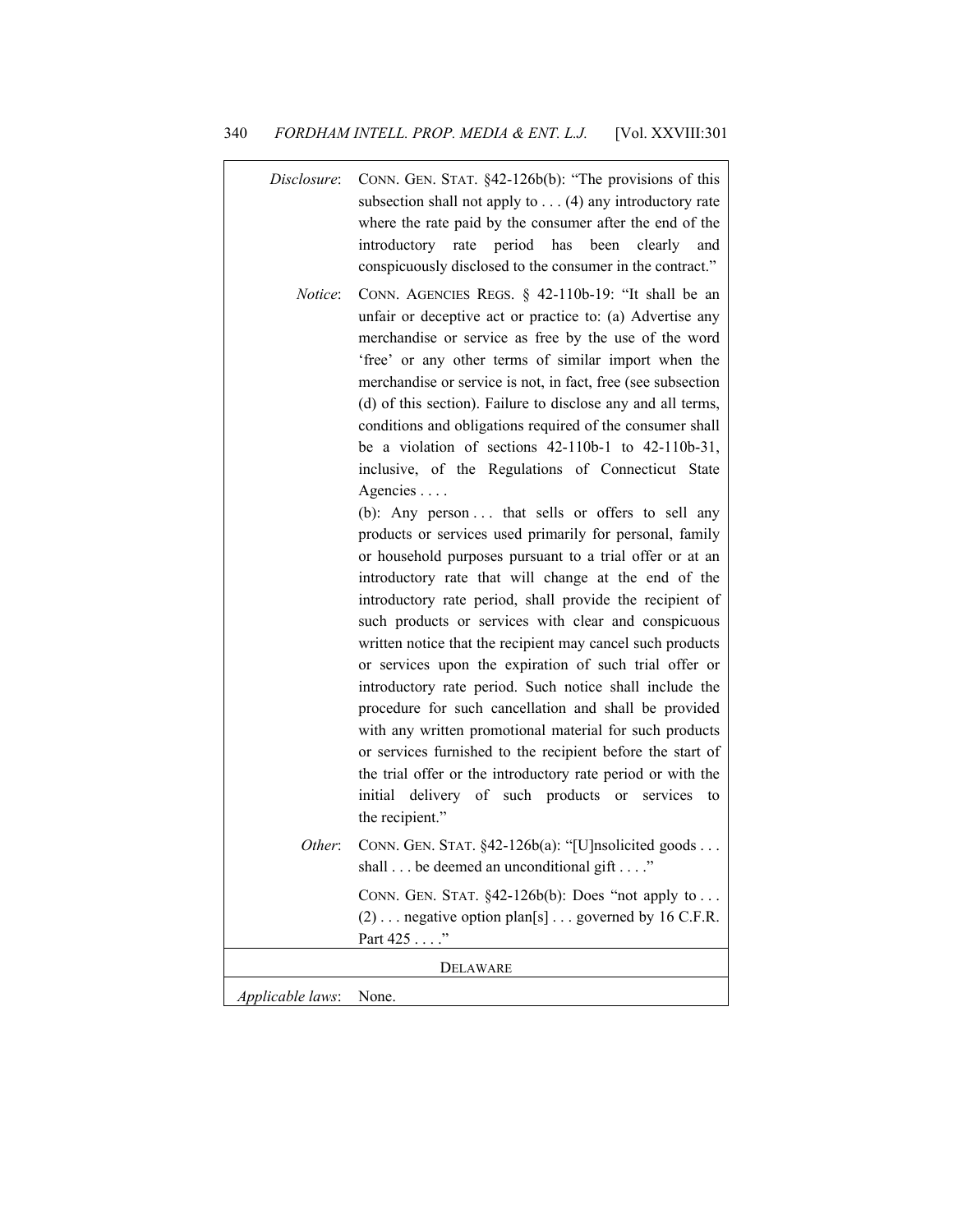| FLORIDA          |                                                                                                                                                                                                                                                                                                                                                                                                                                                                                                                                                                                                                                                                                                                                                                                            |
|------------------|--------------------------------------------------------------------------------------------------------------------------------------------------------------------------------------------------------------------------------------------------------------------------------------------------------------------------------------------------------------------------------------------------------------------------------------------------------------------------------------------------------------------------------------------------------------------------------------------------------------------------------------------------------------------------------------------------------------------------------------------------------------------------------------------|
| Applicable laws: | FLA. STAT. § 817.415 (2017).                                                                                                                                                                                                                                                                                                                                                                                                                                                                                                                                                                                                                                                                                                                                                               |
| Consent:         | None.                                                                                                                                                                                                                                                                                                                                                                                                                                                                                                                                                                                                                                                                                                                                                                                      |
| Disclosure:      | FLA. STAT. $\S$ 817.415(1)(b): "It is the intent of the<br>Legislature to prevent such deception by requiring<br>disclosure of all contingent conditions, obligations, or<br>considerations in any form in connection with the<br>advertising of goods or services using the term 'free' or<br>words of similar meaning and intent."                                                                                                                                                                                                                                                                                                                                                                                                                                                       |
|                  | FLA. STAT. $\S 817.415(4)$ : "Any item or portion of an item<br>unconditionally offered as 'free' shall in fact be free,<br>without obligation or requirement of consideration in any<br>form, when accepted in writing within the time limit set<br>forth in the advertisement or within a reasonable time, if<br>no time limit is so set."                                                                                                                                                                                                                                                                                                                                                                                                                                               |
| Notice:          | None.                                                                                                                                                                                                                                                                                                                                                                                                                                                                                                                                                                                                                                                                                                                                                                                      |
| Other:           | None.                                                                                                                                                                                                                                                                                                                                                                                                                                                                                                                                                                                                                                                                                                                                                                                      |
|                  | <b>GEORGIA</b>                                                                                                                                                                                                                                                                                                                                                                                                                                                                                                                                                                                                                                                                                                                                                                             |
| Applicable laws: | None.                                                                                                                                                                                                                                                                                                                                                                                                                                                                                                                                                                                                                                                                                                                                                                                      |
|                  | HAWAII                                                                                                                                                                                                                                                                                                                                                                                                                                                                                                                                                                                                                                                                                                                                                                                     |
| Applicable laws: | HAW. CODE R. § 16-303-5 (LexisNexis 2017).                                                                                                                                                                                                                                                                                                                                                                                                                                                                                                                                                                                                                                                                                                                                                 |
| Consent:         | None.                                                                                                                                                                                                                                                                                                                                                                                                                                                                                                                                                                                                                                                                                                                                                                                      |
| Disclosure:      | HAW. CODE R. $\S$ 16-303-5(c): "When using the word<br>'free' in advertisements, all the terms, conditions, and<br>obligations upon which receipt and retention of the 'free'<br>merchandise are contingent shall be set forth clearly and<br>conspicuously. In the case of oral statements or<br>representations, such terms, conditions, and obligations<br>shall be stated orally at the outset of the offer of 'free'<br>merchandise. In the case of written statements or<br>representations, such terms, conditions, and obligations<br>shall appear next to the offer of 'free' merchandise.<br>Disclosure of the terms of the offer set forth in a footnote<br>of an advertisement to which reference is made by an<br>asterisk or other symbol placed next to the offer shall not |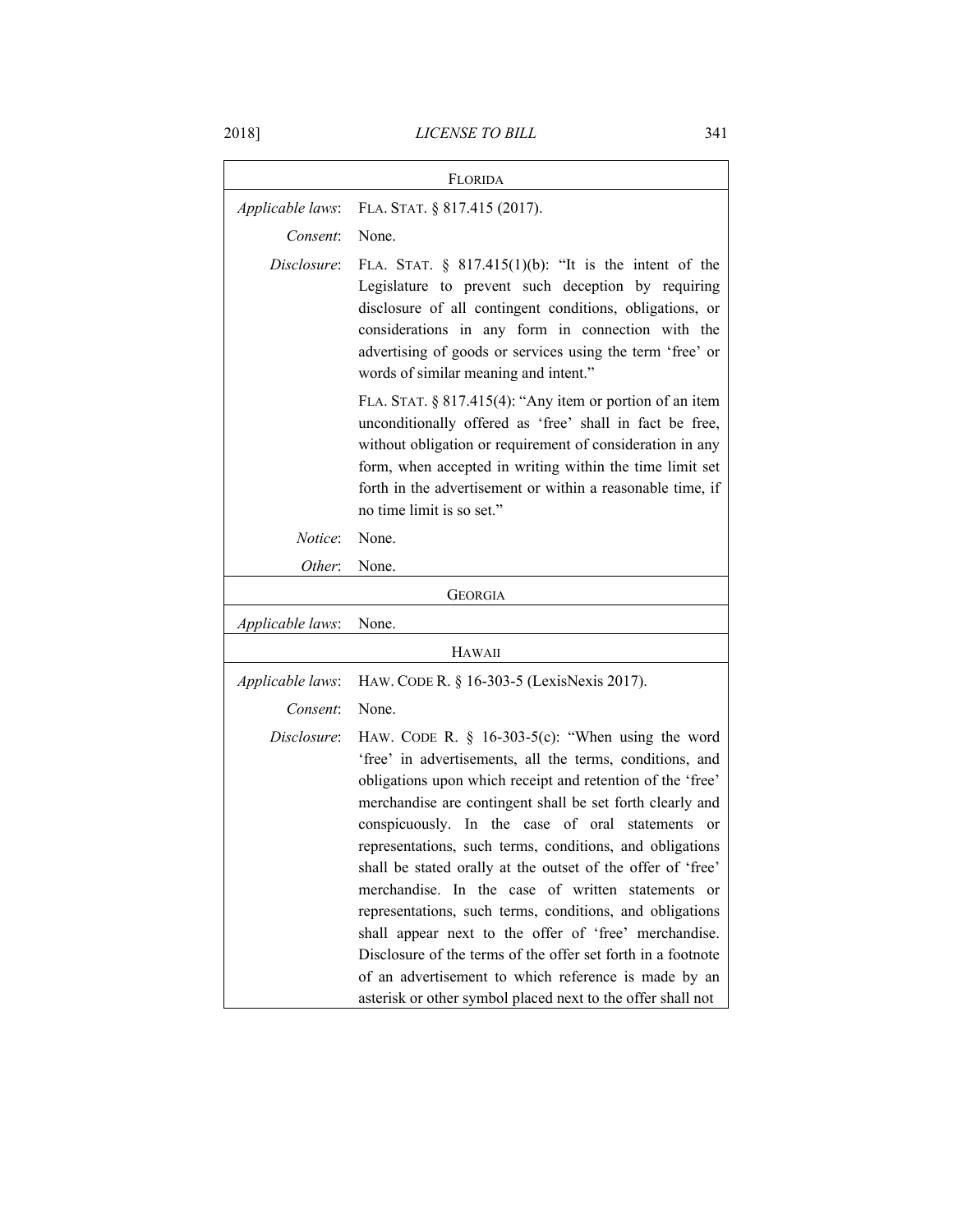|                  | constitute adequate disclosure. A notice of the existence<br>offer of 'free' merchandise<br>of<br>an<br>on<br>packaged<br>merchandise shall not be regulated by this section<br>the<br>notice is not otherwise<br>unfair<br>provided that<br>or deceptive."                                                                                                                                                                                                                                                                                                                                                                                                                                                                                                                                                                                   |
|------------------|-----------------------------------------------------------------------------------------------------------------------------------------------------------------------------------------------------------------------------------------------------------------------------------------------------------------------------------------------------------------------------------------------------------------------------------------------------------------------------------------------------------------------------------------------------------------------------------------------------------------------------------------------------------------------------------------------------------------------------------------------------------------------------------------------------------------------------------------------|
| Notice:          | None.                                                                                                                                                                                                                                                                                                                                                                                                                                                                                                                                                                                                                                                                                                                                                                                                                                         |
| Other:           | None.                                                                                                                                                                                                                                                                                                                                                                                                                                                                                                                                                                                                                                                                                                                                                                                                                                         |
|                  | <b>IDAHO</b>                                                                                                                                                                                                                                                                                                                                                                                                                                                                                                                                                                                                                                                                                                                                                                                                                                  |
| Applicable laws: | None.                                                                                                                                                                                                                                                                                                                                                                                                                                                                                                                                                                                                                                                                                                                                                                                                                                         |
|                  | <b>ILLINOIS</b>                                                                                                                                                                                                                                                                                                                                                                                                                                                                                                                                                                                                                                                                                                                                                                                                                               |
| Applicable laws: | Consumer Fraud and Deceptive Business Practices Act,<br>815 ILL. COMP. STAT. ANN. 505 / 2P.1 (West, Westlaw<br>through P.A. 100-573).                                                                                                                                                                                                                                                                                                                                                                                                                                                                                                                                                                                                                                                                                                         |
| Consent:         | None.                                                                                                                                                                                                                                                                                                                                                                                                                                                                                                                                                                                                                                                                                                                                                                                                                                         |
| Disclosure:      | None.                                                                                                                                                                                                                                                                                                                                                                                                                                                                                                                                                                                                                                                                                                                                                                                                                                         |
| Notice:          | 815 ILL. COMP. STAT. ANN. 505 / 2P.1(b): "A person or<br>entity that, by means of a telemarketing plan, program, or<br>campaign, offers free goods or services to an Illinois<br>consumer on a trial basis and assesses a periodic fee or<br>charge for the goods or services after the end of the free<br>trial period must send to the consumer who accepts the<br>free goods or services an invoice that the consumer may<br>use to pay the periodic fee or charge or indicate that the<br>consumer no longer wishes to receive the goods or<br>services after the end of the free trial period. The invoice<br>must contain an address and telephone number the<br>consumer may use to cancel the goods or services if the<br>consumer no longer wishes to receive the free goods or<br>services after the end of the free trial period." |
| Other:           | Statute applies to telemarketing. See 815 ILL. COMP.<br>STAT. ANN. 505 / 2P.1.                                                                                                                                                                                                                                                                                                                                                                                                                                                                                                                                                                                                                                                                                                                                                                |
| <b>INDIANA</b>   |                                                                                                                                                                                                                                                                                                                                                                                                                                                                                                                                                                                                                                                                                                                                                                                                                                               |
| Applicable laws: | None.                                                                                                                                                                                                                                                                                                                                                                                                                                                                                                                                                                                                                                                                                                                                                                                                                                         |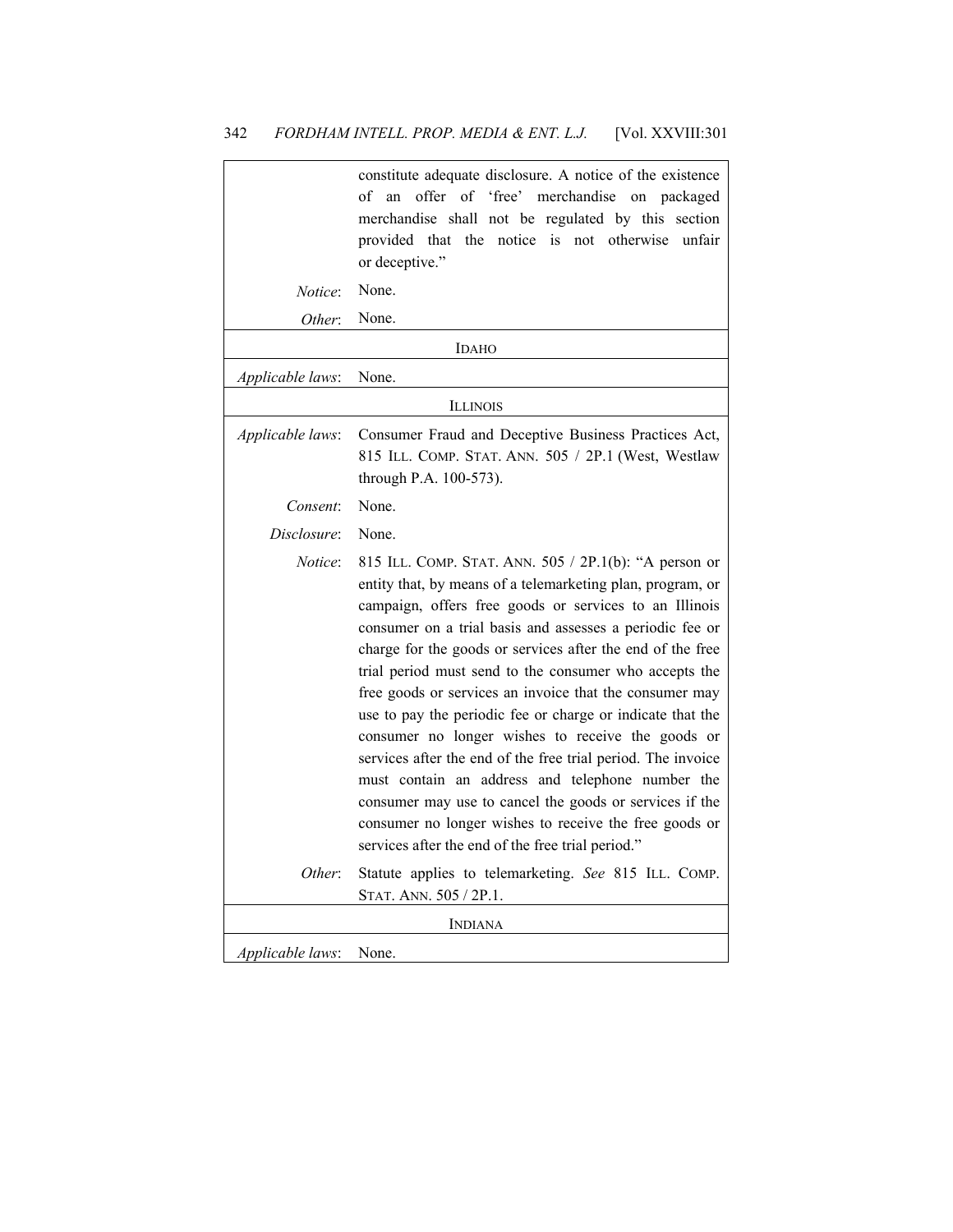|                      | <b>IOWA</b>                                                                                                                                                                                                                                                                                                                                                                                                                                                                                                                          |
|----------------------|--------------------------------------------------------------------------------------------------------------------------------------------------------------------------------------------------------------------------------------------------------------------------------------------------------------------------------------------------------------------------------------------------------------------------------------------------------------------------------------------------------------------------------------|
| Applicable laws:     | None.                                                                                                                                                                                                                                                                                                                                                                                                                                                                                                                                |
|                      | <b>KANSAS</b>                                                                                                                                                                                                                                                                                                                                                                                                                                                                                                                        |
| Applicable laws:     | None.                                                                                                                                                                                                                                                                                                                                                                                                                                                                                                                                |
|                      | <b>KENTUCKY</b>                                                                                                                                                                                                                                                                                                                                                                                                                                                                                                                      |
| Applicable laws:     | None.                                                                                                                                                                                                                                                                                                                                                                                                                                                                                                                                |
|                      | LOUISIANA                                                                                                                                                                                                                                                                                                                                                                                                                                                                                                                            |
| Applicable laws:     | None.                                                                                                                                                                                                                                                                                                                                                                                                                                                                                                                                |
|                      | <b>MAINE</b>                                                                                                                                                                                                                                                                                                                                                                                                                                                                                                                         |
| Applicable laws:     | ME. REV. STAT. ANN. tit. 10, § 1210 (2017).                                                                                                                                                                                                                                                                                                                                                                                                                                                                                          |
| Consent:             | ME. REV. STAT. ANN. tit. 10, § 1210(2): "A seller may not<br>make a free offer to a consumer in the State unless, at the<br>time the consumer agrees to the free offer."                                                                                                                                                                                                                                                                                                                                                             |
| Disclosure:          | ME. REV. STAT. ANN. tit. 10, § 1210(2): "A seller may not<br>make a free offer to a consumer in the State unless, at the<br>time the consumer agrees to the free offer: A. The seller<br>obtains directly from the consumer information necessary<br>for billing the consumer; and B. The seller provides the<br>clear and conspicuous information<br>with<br>consumer<br>regarding the terms of the free offer, including any<br>additional financial obligations that may be incurred as a<br>result of accepting the free offer." |
| Notice:              | None.                                                                                                                                                                                                                                                                                                                                                                                                                                                                                                                                |
| Other:               | The Act assumes, in its definition of "free offer," that by<br>accepting a free offer, a "consumer [will be] required to<br>contact the seller to avoid incurring a financial obligation<br>for receiving additional products or services." See ME.<br>REV. ANN. STAT. tit. 10, § 1210(1)(B).                                                                                                                                                                                                                                        |
| <b>MARYLAND</b>      |                                                                                                                                                                                                                                                                                                                                                                                                                                                                                                                                      |
| Applicable laws:     | None.                                                                                                                                                                                                                                                                                                                                                                                                                                                                                                                                |
| <b>MASSACHUSETTS</b> |                                                                                                                                                                                                                                                                                                                                                                                                                                                                                                                                      |
| Applicable laws:     | None.                                                                                                                                                                                                                                                                                                                                                                                                                                                                                                                                |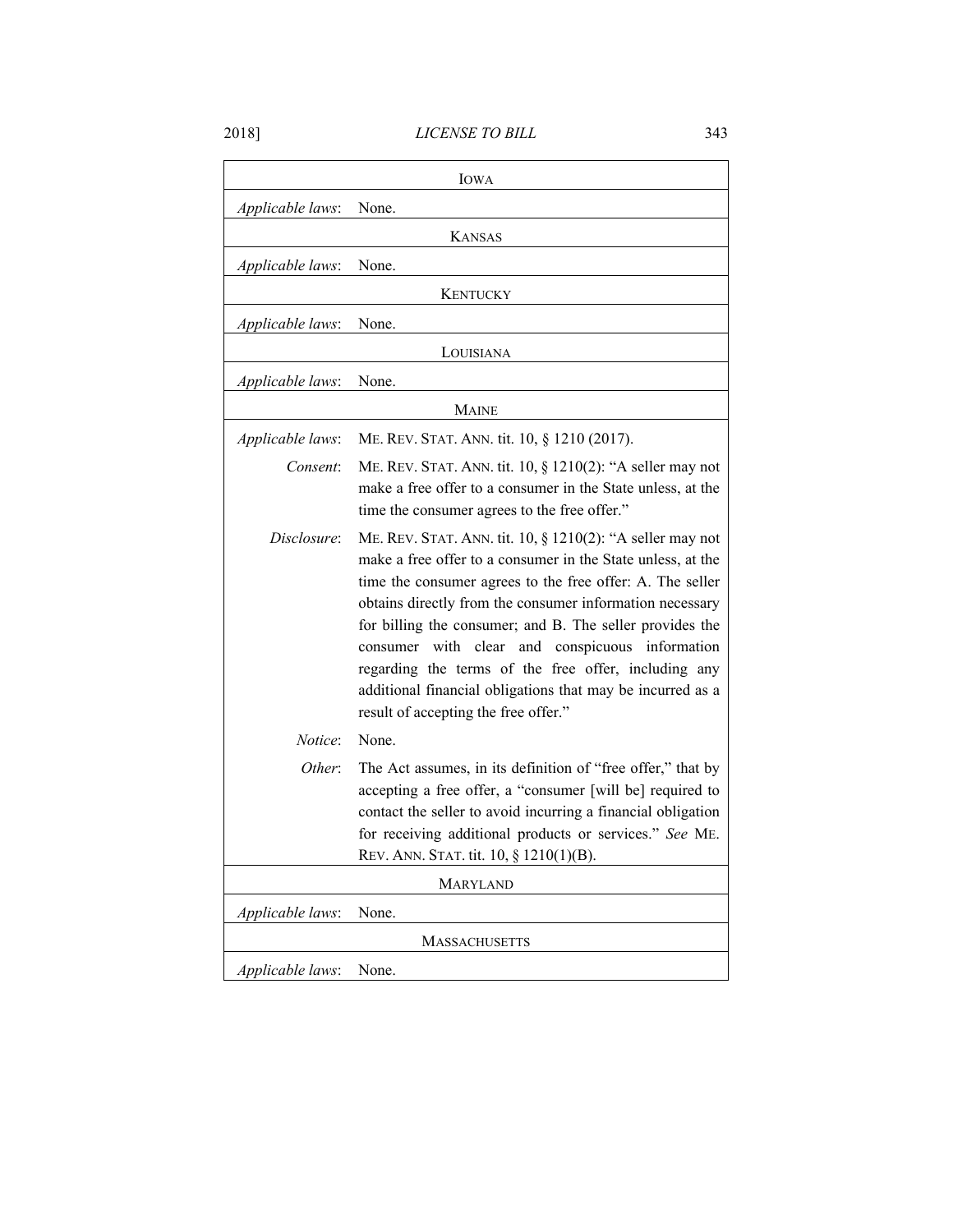| <b>MICHIGAN</b>  |                                                                                                                                                                                                                                                                                                                                                                                                                                                                                                                                                                                                                           |  |
|------------------|---------------------------------------------------------------------------------------------------------------------------------------------------------------------------------------------------------------------------------------------------------------------------------------------------------------------------------------------------------------------------------------------------------------------------------------------------------------------------------------------------------------------------------------------------------------------------------------------------------------------------|--|
| Applicable laws: | Protection<br>Consumer<br>Act,<br>MICH.<br>COMP.<br>LAWS<br>§445.903 (2017).                                                                                                                                                                                                                                                                                                                                                                                                                                                                                                                                              |  |
| Consent:         | None.                                                                                                                                                                                                                                                                                                                                                                                                                                                                                                                                                                                                                     |  |
| Disclosure:      | MICH.<br>$§$ 445.903(1):<br>"Unfair,<br>COMP.<br>LAWS<br>unconscionable, or deceptive methods, acts, or practices<br>in the conduct of trade or commerce are unlawful and are<br>defined as follows: (r) Representing that a consumer<br>will receive goods or services 'free' or 'without<br>charge[,'] or using words of similar import in the<br>representation, without<br>clearly and conspicuously<br>disclosing with<br>equal prominence<br>in<br>immediate<br>conjunction with the use of those words the conditions,<br>terms, or prerequisites to the use or retention of the goods<br>or services advertised." |  |
| <i>Notice</i> :  | None.                                                                                                                                                                                                                                                                                                                                                                                                                                                                                                                                                                                                                     |  |
| Other:           | None.                                                                                                                                                                                                                                                                                                                                                                                                                                                                                                                                                                                                                     |  |
|                  | <b>MINNESOTA</b>                                                                                                                                                                                                                                                                                                                                                                                                                                                                                                                                                                                                          |  |
| Applicable laws: | MINN. STAT. § 82A.09 (2017).                                                                                                                                                                                                                                                                                                                                                                                                                                                                                                                                                                                              |  |
| Consent:         | None.                                                                                                                                                                                                                                                                                                                                                                                                                                                                                                                                                                                                                     |  |
| Disclosure:      | MINN. STAT. § 82A.09, subdiv. 3: "The following devices<br>or sales presentations, and the use of those devices or<br>presentations, are deceptive or misleading practices:                                                                                                                                                                                                                                                                                                                                                                                                                                               |  |
|                  | (1) An advertisement that offers travel, accommodations,<br>gifts, meals, or entertainment published to induce<br>prospective purchasers to visit a campground or attend a<br>sales presentation and that (iii) contains the words<br>'free' or 'no obligation' or similar terms unless the offer<br>is unequivocally without conditions"                                                                                                                                                                                                                                                                                 |  |
| Notice:          | None.                                                                                                                                                                                                                                                                                                                                                                                                                                                                                                                                                                                                                     |  |
| Other:           | Statute applies to membership camping contracts only.<br>See MINN. STAT. § 82A.09, subdiv. 2.                                                                                                                                                                                                                                                                                                                                                                                                                                                                                                                             |  |
|                  | <b>MISSISSIPPI</b>                                                                                                                                                                                                                                                                                                                                                                                                                                                                                                                                                                                                        |  |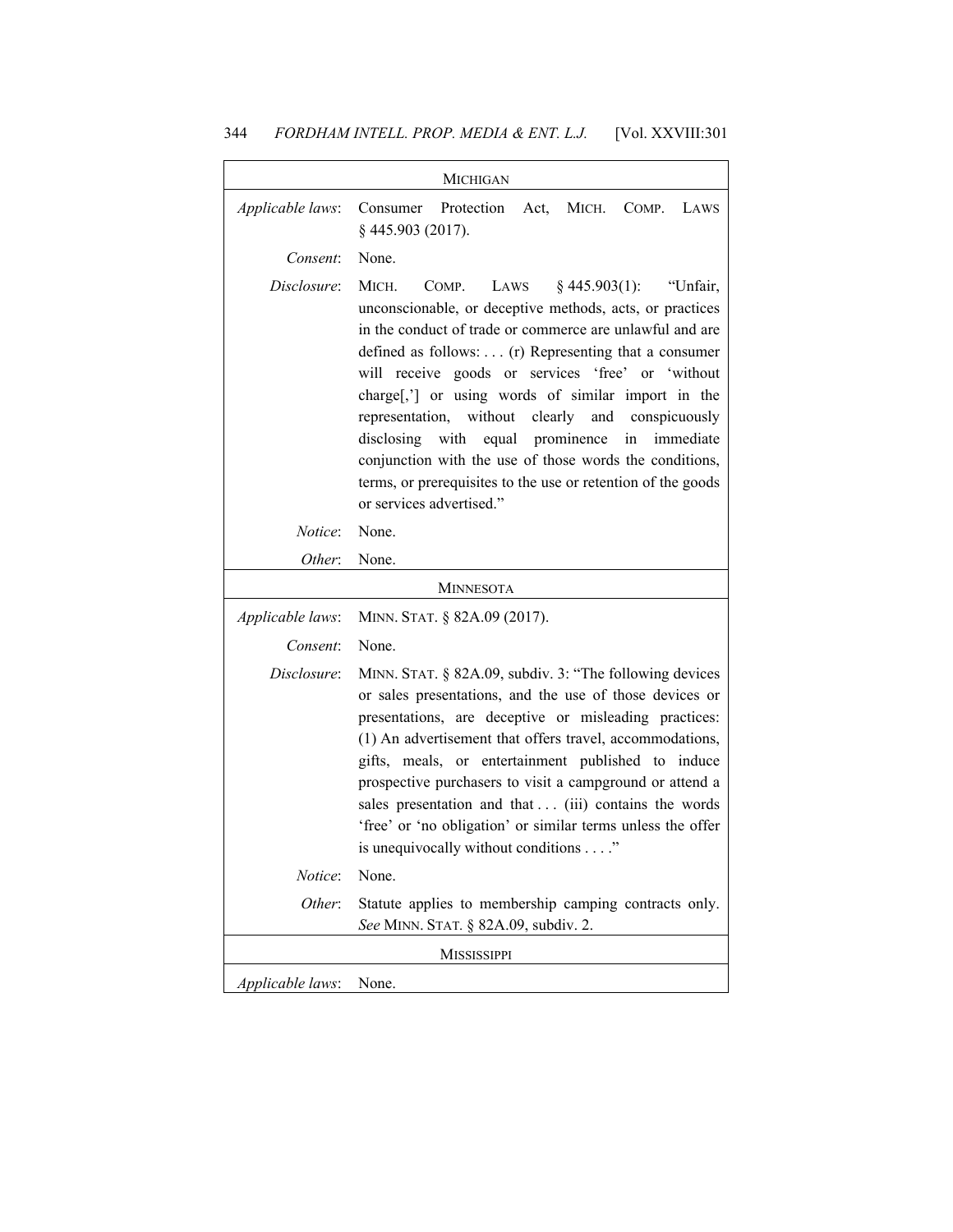|                  | <b>MISSOURI</b>                                                                                                                                                                                                                                                                                                                                                                                                                                                                                 |
|------------------|-------------------------------------------------------------------------------------------------------------------------------------------------------------------------------------------------------------------------------------------------------------------------------------------------------------------------------------------------------------------------------------------------------------------------------------------------------------------------------------------------|
| Applicable laws: | None.                                                                                                                                                                                                                                                                                                                                                                                                                                                                                           |
|                  | <b>MONTANA</b>                                                                                                                                                                                                                                                                                                                                                                                                                                                                                  |
| Applicable laws: | None.                                                                                                                                                                                                                                                                                                                                                                                                                                                                                           |
|                  | <b>NEBRASKA</b>                                                                                                                                                                                                                                                                                                                                                                                                                                                                                 |
| Applicable laws: | None.                                                                                                                                                                                                                                                                                                                                                                                                                                                                                           |
|                  | <b>NEVADA</b>                                                                                                                                                                                                                                                                                                                                                                                                                                                                                   |
| Applicable laws: | None.                                                                                                                                                                                                                                                                                                                                                                                                                                                                                           |
|                  | <b>NEW HAMPSHIRE</b>                                                                                                                                                                                                                                                                                                                                                                                                                                                                            |
| Applicable laws: | None.                                                                                                                                                                                                                                                                                                                                                                                                                                                                                           |
|                  | <b>NEW JERSEY</b>                                                                                                                                                                                                                                                                                                                                                                                                                                                                               |
| Applicable laws: | None.                                                                                                                                                                                                                                                                                                                                                                                                                                                                                           |
|                  | <b>NEW MEXICO</b>                                                                                                                                                                                                                                                                                                                                                                                                                                                                               |
| Applicable laws: | None.                                                                                                                                                                                                                                                                                                                                                                                                                                                                                           |
|                  | <b>NEW YORK</b>                                                                                                                                                                                                                                                                                                                                                                                                                                                                                 |
| Applicable laws: | N.Y.C., N.Y., Rules of the City of New York tit. 6,<br>$§$ 5-06 (2018);                                                                                                                                                                                                                                                                                                                                                                                                                         |
|                  | N.Y GEN. BUS. LAW § 396-mm (Laws through 2017<br>Chapters 1-402).                                                                                                                                                                                                                                                                                                                                                                                                                               |
| Consent:         | N.Y GEN. BUS. LAW § 396-mm $(1)(a)$ : "No additional<br>products or services or enrollment in any membership,<br>for a fee, shall be provided until the express consent of<br>the consumer has been obtained."                                                                                                                                                                                                                                                                                  |
| Disclosure:      | 6 R.C.N.Y. $\S$ 5-06(b): "A seller who imposes a condition<br>on a free offer must describe the condition clearly and<br>conspicuously. The description of every condition on a<br>free offer must be placed near the word 'free.' An<br>asterisk or other symbol near the word 'free,' which<br>refers the customer to a footnote containing conditions,<br>does not satisfy this section. This condition must be in<br>print at least half as large as the print used for the<br>word 'free." |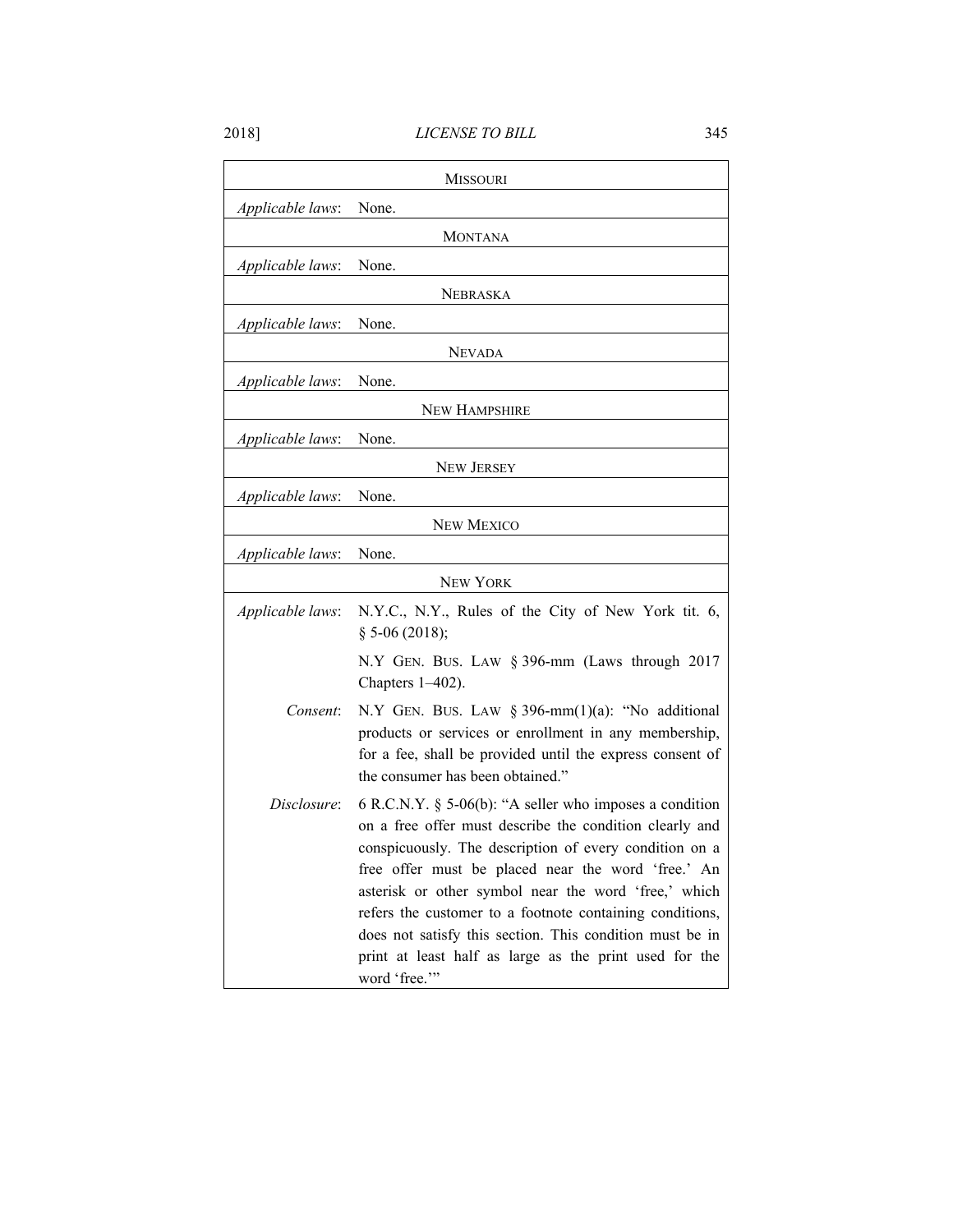| N.Y GEN. BUS. LAW $\S$ 396-mm(1)(a): "It shall be<br>unlawful for a person, partnership, firm, association,<br>corporation or agent or employee thereof to provide a<br>free trial offer unless the material terms of the offer are<br>clearly and conspicuously disclosed."                                                                                                                                                                                                                                                                                                                                                                                                                                                                                                                                                                                                                                                                                 |
|--------------------------------------------------------------------------------------------------------------------------------------------------------------------------------------------------------------------------------------------------------------------------------------------------------------------------------------------------------------------------------------------------------------------------------------------------------------------------------------------------------------------------------------------------------------------------------------------------------------------------------------------------------------------------------------------------------------------------------------------------------------------------------------------------------------------------------------------------------------------------------------------------------------------------------------------------------------|
| N.Y GEN. BUS. LAW $\S$ 396-mm(1)(b): "At least fifteen,<br>but not more than thirty days before a consumer is<br>required to cancel a free trial, the person, partnership,<br>firm, association, corporation or agent or employee<br>thereof shall send to the consumer the terms of the offer<br>and the deadline to cancel; provided, however, that where<br>a free trial offer ends in less than thirty days, the terms of<br>the offer and the deadline to cancel shall be sent at least<br>seven days before a consumer is required to cancel the<br>free trial. Such notice is not required when the free trial is<br>a magazine or newspaper subscription and at any time<br>cancellation occurs the consumer shall receive a refund<br>for issues not mailed; provided, however, that such<br>refund<br>option<br>is<br>disclosed with<br>the<br>free<br>trial<br>subscription offer."                                                               |
| 6 R.C.N.Y. § 5-06 applies only to the City of New York.                                                                                                                                                                                                                                                                                                                                                                                                                                                                                                                                                                                                                                                                                                                                                                                                                                                                                                      |
| N.Y GEN. BUS. LAW $\S$ 396-mm: "(2) This section shall<br>not apply to a negative option plan regulated by the<br>federal trade commission pursuant to Code of Federal<br>Regulations, title 16, part 425; and does not apply to<br>other contractual plans<br>or<br>arrangements<br>such<br>as<br>continuity plans, subscription arrangements, standing<br>order<br>supplements<br>and<br>series<br>arrangements,<br>arrangements, under which the seller provides similar<br>special interest goods or services to a consumer who has<br>consented in advance to receive the goods or services on<br>a periodic basis with no binding commitment period and<br>no minimum purchase amount. (3) This section shall not<br>apply to any purchase when the person, partnership, firm,<br>association, corporation or agent or employee thereof<br>does not debit or charge any consumer account and sends<br>the consumer an invoice requesting payment which |
|                                                                                                                                                                                                                                                                                                                                                                                                                                                                                                                                                                                                                                                                                                                                                                                                                                                                                                                                                              |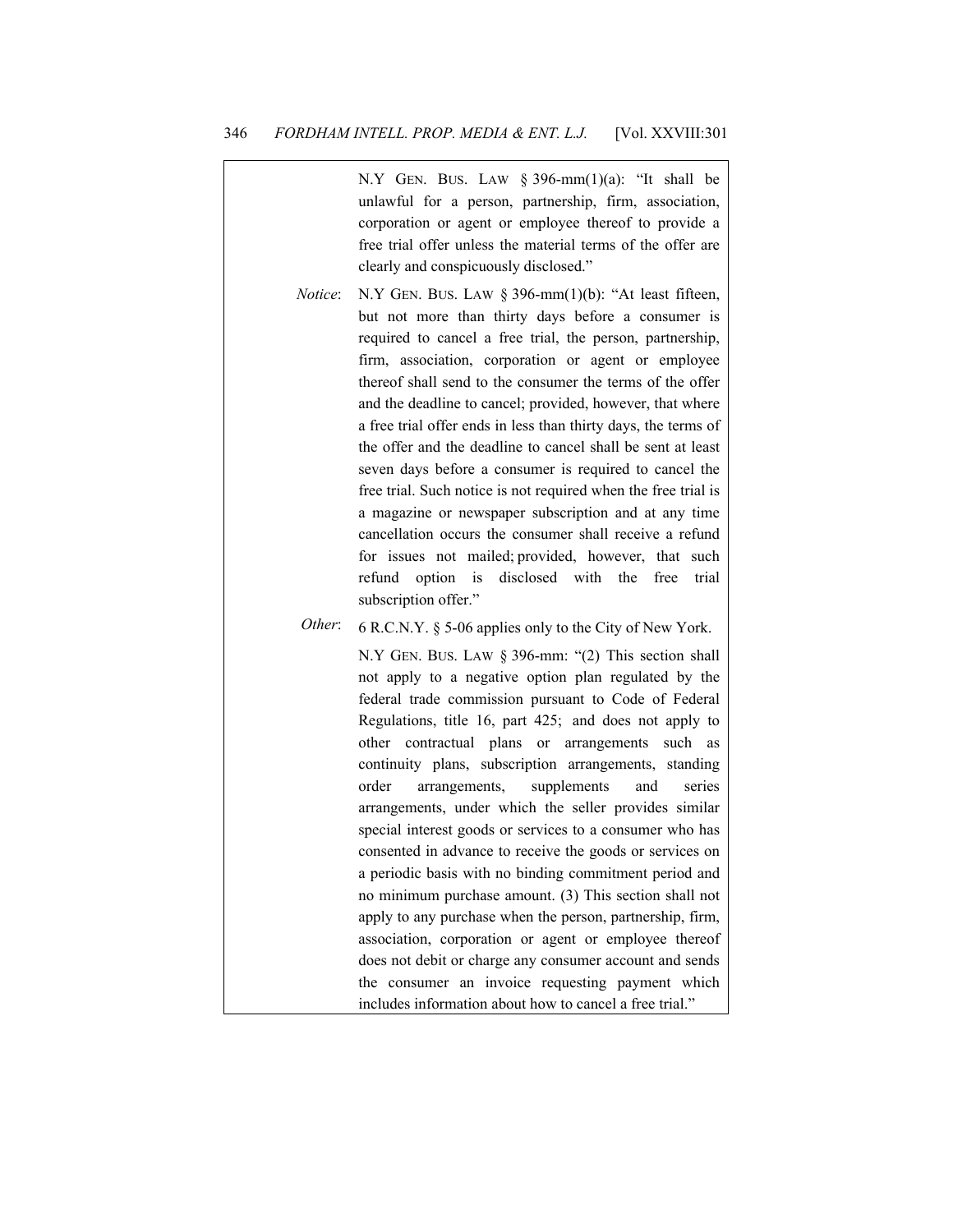2018] *LICENSE TO BILL* 347

|                  | <b>NORTH CAROLINA</b>                                                                                                                                                                                                                                                                                                                                                                                                                                                                                                                                                                                                                                                                                                                                                                                         |
|------------------|---------------------------------------------------------------------------------------------------------------------------------------------------------------------------------------------------------------------------------------------------------------------------------------------------------------------------------------------------------------------------------------------------------------------------------------------------------------------------------------------------------------------------------------------------------------------------------------------------------------------------------------------------------------------------------------------------------------------------------------------------------------------------------------------------------------|
| Applicable laws: | None.                                                                                                                                                                                                                                                                                                                                                                                                                                                                                                                                                                                                                                                                                                                                                                                                         |
|                  | <b>NORTH DAKOTA</b>                                                                                                                                                                                                                                                                                                                                                                                                                                                                                                                                                                                                                                                                                                                                                                                           |
| Applicable laws: | None.                                                                                                                                                                                                                                                                                                                                                                                                                                                                                                                                                                                                                                                                                                                                                                                                         |
|                  | Оню                                                                                                                                                                                                                                                                                                                                                                                                                                                                                                                                                                                                                                                                                                                                                                                                           |
| Applicable laws: | OHIO ADMIN. CODE 109:4-3-04 (2017).                                                                                                                                                                                                                                                                                                                                                                                                                                                                                                                                                                                                                                                                                                                                                                           |
|                  | None.                                                                                                                                                                                                                                                                                                                                                                                                                                                                                                                                                                                                                                                                                                                                                                                                         |
| Consent:         |                                                                                                                                                                                                                                                                                                                                                                                                                                                                                                                                                                                                                                                                                                                                                                                                               |
| Disclosure:      | OHIO ADMIN. CODE $109:4-3-04(C)$ : "When using the<br>word 'free' in a consumer transaction, all the terms,<br>conditions, and obligations upon which receipt and<br>retention of the 'free' goods or services are contingent<br>shall be set forth clearly and conspicuously at the outset<br>of the offer. Terms, conditions, and obligations of the<br>offer must be printed in a type size half as large as the<br>word 'free,' and all of the terms, conditions, and<br>obligations should appear in close proximity with the<br>offer of 'free' goods or services. Disclosure of the terms<br>of the offer set forth in a footnote of an advertisement to<br>which reference is made by an asterisk or other symbol<br>placed next to the offer is not regarded as making<br>disclosure at the outset." |
| <i>Notice</i> :  | None.                                                                                                                                                                                                                                                                                                                                                                                                                                                                                                                                                                                                                                                                                                                                                                                                         |
| Other:           | None.                                                                                                                                                                                                                                                                                                                                                                                                                                                                                                                                                                                                                                                                                                                                                                                                         |
|                  | OKLAHOMA                                                                                                                                                                                                                                                                                                                                                                                                                                                                                                                                                                                                                                                                                                                                                                                                      |
| Applicable laws: | None.                                                                                                                                                                                                                                                                                                                                                                                                                                                                                                                                                                                                                                                                                                                                                                                                         |
|                  | OREGON                                                                                                                                                                                                                                                                                                                                                                                                                                                                                                                                                                                                                                                                                                                                                                                                        |
| Applicable laws: | OR. ADMIN. R. 137-020-0015 (2017);                                                                                                                                                                                                                                                                                                                                                                                                                                                                                                                                                                                                                                                                                                                                                                            |
|                  | OR. REV. STAT. § 646.644 (2015).                                                                                                                                                                                                                                                                                                                                                                                                                                                                                                                                                                                                                                                                                                                                                                              |
| Consent:         | OR. REV. STAT. § 646.644: "(3) A person may not cause a<br>consumer to incur a financial obligation as a result of<br>accepting a free offer unless: (a) The person obtains the<br>information<br>billing<br>directly<br>consumer's<br>from<br>the<br>consumer; or (b) The consumer gives affirmative consent<br>at the time the consumer accepts a free offer for the                                                                                                                                                                                                                                                                                                                                                                                                                                        |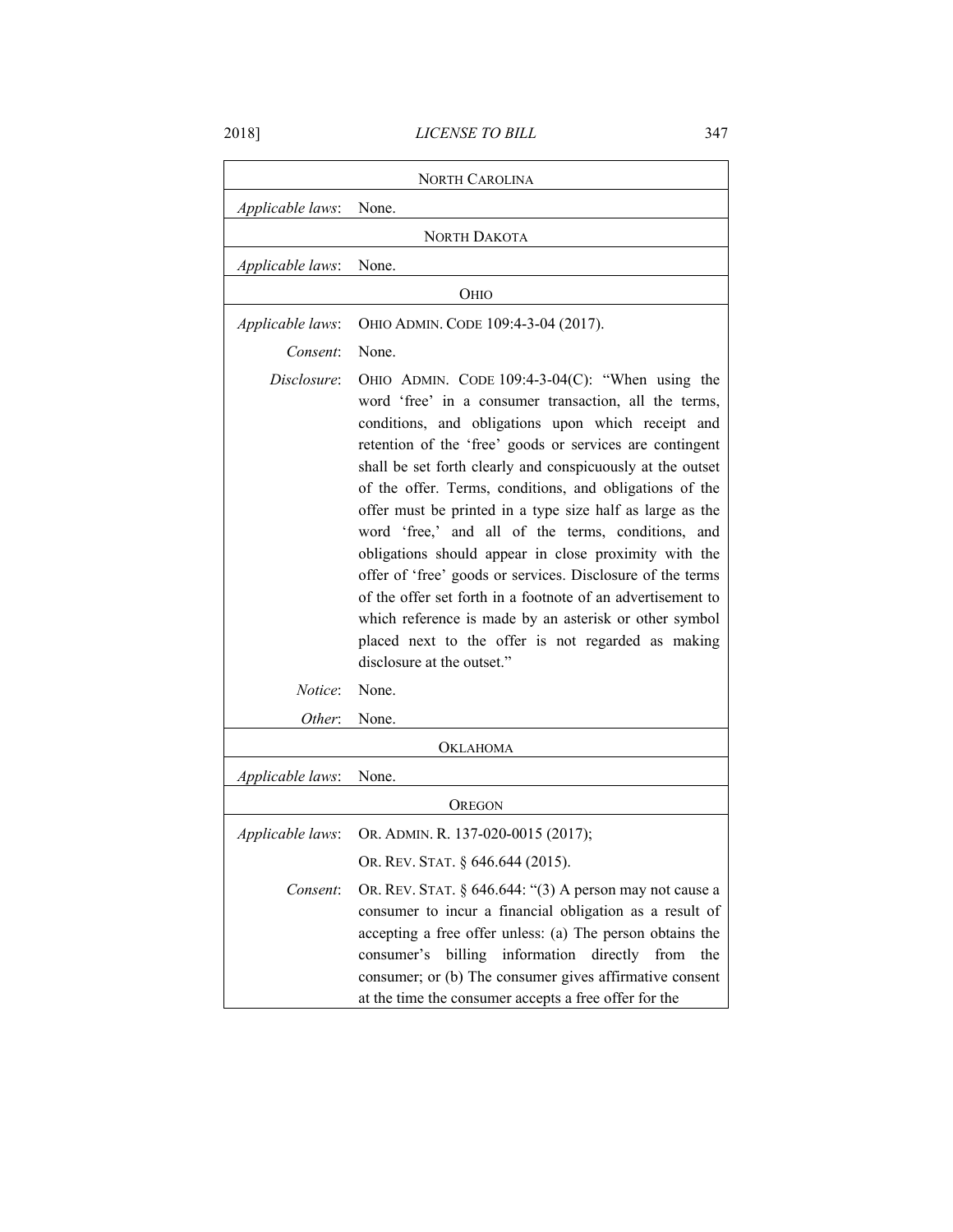|             | person to provide billing information to a person other<br>than the person making a free offer. For purposes of this<br>subsection, a person obtains a consumer's billing<br>information directly from the consumer if it is obtained<br>by the person or by the person's agent or employee.<br>(4) A person may not impose a financial obligation on a<br>consumer as a result of the consumer's acceptance of a<br>free offer unless the consumer's affirmative consent to                                                                                                                                                                                                                                                                                                                                                                                                                                                                                                                                                                 |
|-------------|----------------------------------------------------------------------------------------------------------------------------------------------------------------------------------------------------------------------------------------------------------------------------------------------------------------------------------------------------------------------------------------------------------------------------------------------------------------------------------------------------------------------------------------------------------------------------------------------------------------------------------------------------------------------------------------------------------------------------------------------------------------------------------------------------------------------------------------------------------------------------------------------------------------------------------------------------------------------------------------------------------------------------------------------|
|             | the terms of the free offer as set forth in subsection (2) of<br>this section is obtained."                                                                                                                                                                                                                                                                                                                                                                                                                                                                                                                                                                                                                                                                                                                                                                                                                                                                                                                                                  |
| Disclosure: | OR. REV. STAT. § 646.644(2): "A person may not make a<br>free offer to a consumer, or impose a financial obligation<br>on the consumer as a result of the consumer's acceptance<br>of a free offer, unless the person provides the consumer<br>with clear and conspicuous information regarding the<br>terms of the free offer before the consumer agrees to<br>accept the free offer, including at a minimum:<br>(a) Identification of all goods or services, or enrollments<br>in a membership, subscription or service contract, that the<br>consumer will receive or incur a financial obligation for<br>as a result of accepting the free offer;<br>(b) The cost to the consumer of any financial obligation<br>the consumer will incur if the consumer accepts the free<br>offer, including any fees or charges;<br>(c) Any requirement, if applicable, that the consumer take<br>affirmative action to reject the free offer and instructions<br>about how the consumer is to indicate the consumer's<br>rejection of the free offer; |
|             | (d) A statement, if applicable, that by accepting the free<br>offer, the consumer will become obligated for additional                                                                                                                                                                                                                                                                                                                                                                                                                                                                                                                                                                                                                                                                                                                                                                                                                                                                                                                       |
|             | goods or services, or enrollment in a membership,<br>subscription or service contract, unless the consumer                                                                                                                                                                                                                                                                                                                                                                                                                                                                                                                                                                                                                                                                                                                                                                                                                                                                                                                                   |
|             | takes affirmative action to cancel the free offer or                                                                                                                                                                                                                                                                                                                                                                                                                                                                                                                                                                                                                                                                                                                                                                                                                                                                                                                                                                                         |
|             | otherwise reject receipt of the additional goods or<br>services or the enrollment in a membership, subscription                                                                                                                                                                                                                                                                                                                                                                                                                                                                                                                                                                                                                                                                                                                                                                                                                                                                                                                              |
|             | or service contract;                                                                                                                                                                                                                                                                                                                                                                                                                                                                                                                                                                                                                                                                                                                                                                                                                                                                                                                                                                                                                         |
|             | (e) Except as provided in paragraph (h) of this subsection,                                                                                                                                                                                                                                                                                                                                                                                                                                                                                                                                                                                                                                                                                                                                                                                                                                                                                                                                                                                  |
|             | the consumer's right to cancel the free offer using                                                                                                                                                                                                                                                                                                                                                                                                                                                                                                                                                                                                                                                                                                                                                                                                                                                                                                                                                                                          |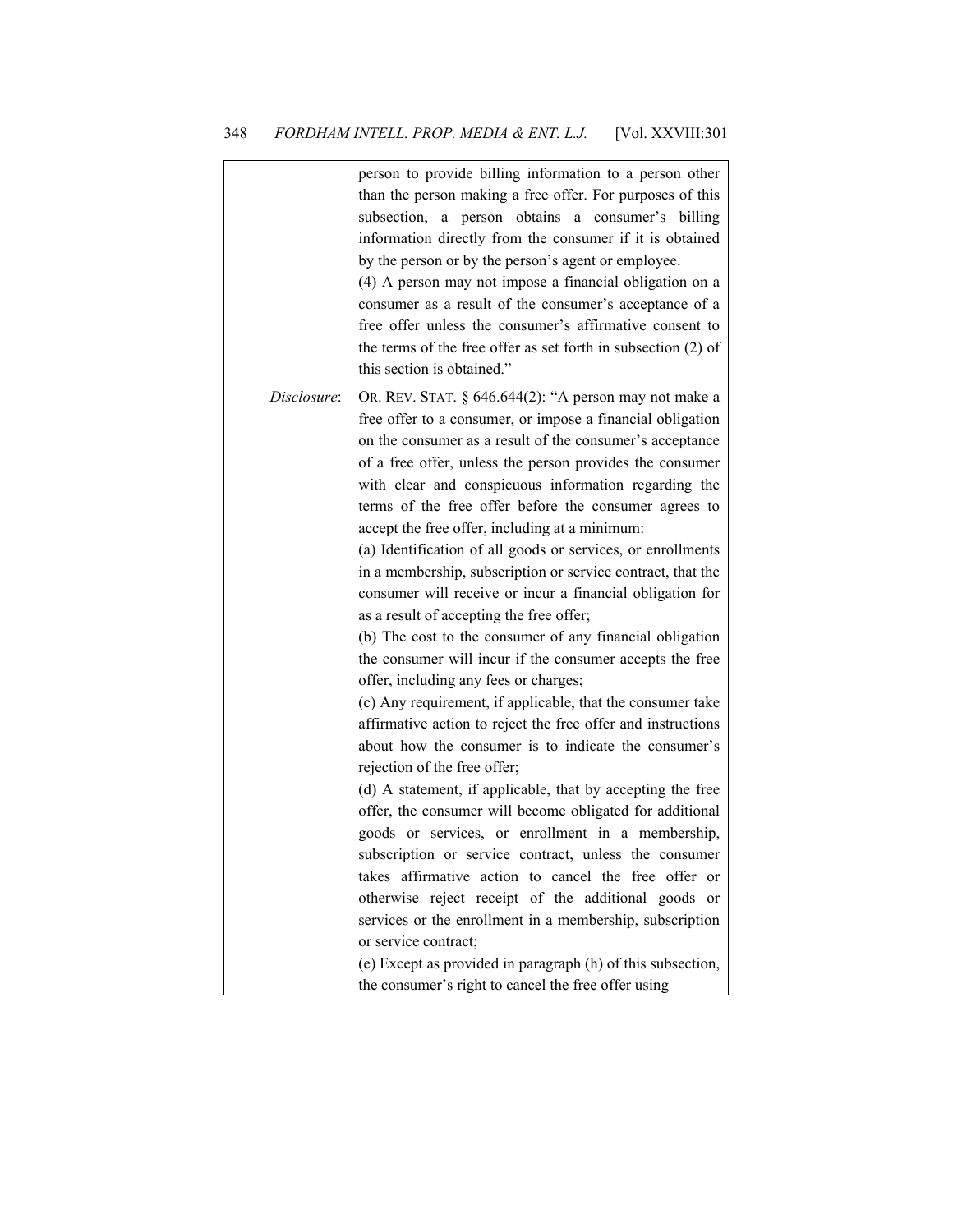| procedures specifically identified for that purpose that, at |    |
|--------------------------------------------------------------|----|
| a minimum, enable the consumer to cancel by calling a        |    |
| toll-free telephone number or to cancel in a manner          |    |
| substantially similar to that by which the consumer          |    |
| accepted the free offer;                                     |    |
| (f) The time period during which the consumer must           |    |
| cancel in order to avoid incurring a financial obligation as |    |
| a result of accepting the free offer;                        |    |
| (g) If applicable, the consumer's right to receive a credit  |    |
| on goods or services received as a result of accepting the   |    |
| free offer when the goods or services are returned or        |    |
| rejected, and the time period during which the goods or      |    |
| services must be returned or rejected for the purpose of     |    |
| receiving a credit; and                                      |    |
| (h) With respect to a free offer that is for a publication,  |    |
| including but not limited to a magazine, newspaper or        |    |
| other periodical, a statement that the consumer will         |    |
| receive information regarding the consumer's right to        |    |
| cancel the free offer and an explanation of the procedure    |    |
| to cancel the free offer at the time the consumer receives   |    |
| an invoice to pay for the publication, including but not     |    |
| limited to written notice of cancellation by mail to the     |    |
| person providing the free offer."                            |    |
| OR. ADMIN. R. § 137-020-0015: "(2) Unfair or Deceptive       |    |
| Use of 'Free' Offers: A person engages in conduct which      |    |
| is unfair or deceptive in trade or commerce (e) When         |    |
| a person makes a free offer in conjunction with the          |    |
| purchase or lease of real estate, goods or services, which   |    |
| is subject to any terms, conditions or limitations in order  |    |
| to accept or use the 'free' offer, and the person fails:     |    |
| (A) To clearly and conspicuously display in                  | an |
| advertisement of the 'free' offer all material terms,        |    |
| conditions, and limitations of accepting the 'free' offer;   |    |
| (B) To clearly and conspicuously disclose to the             |    |
| consumer all terms, conditions, and limitations of           |    |
| accepting the 'free' offer prior to consummating any         |    |
| transaction; and (C) To afford the consumer a meaningful     |    |
| opportunity to reject the offer."                            |    |
|                                                              |    |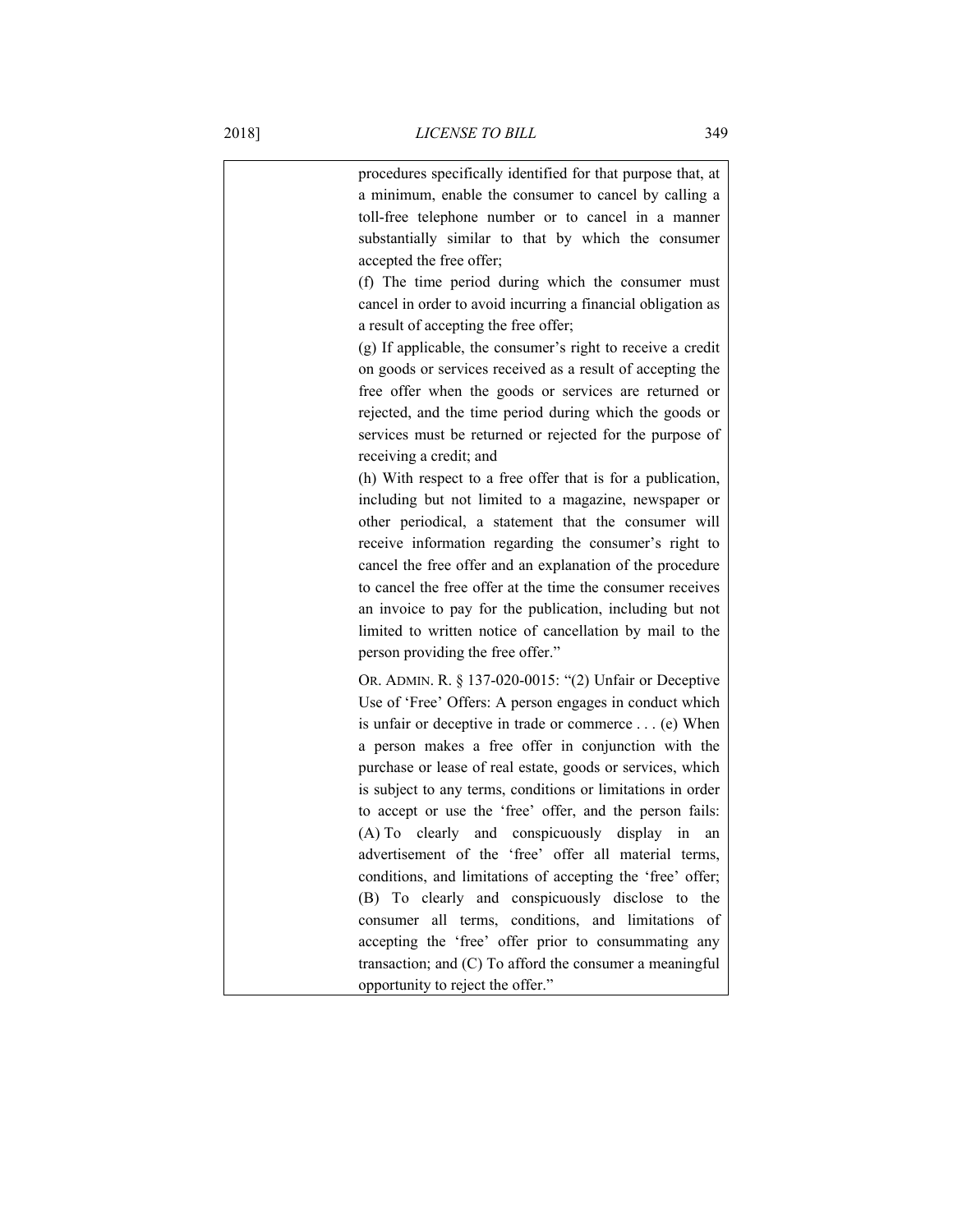| Notice:          | None.                                                                                                                                                                                                                                                                                                                                                                                                                                                                                                                                                                                                                                                                                                                                                                                                                                                                             |
|------------------|-----------------------------------------------------------------------------------------------------------------------------------------------------------------------------------------------------------------------------------------------------------------------------------------------------------------------------------------------------------------------------------------------------------------------------------------------------------------------------------------------------------------------------------------------------------------------------------------------------------------------------------------------------------------------------------------------------------------------------------------------------------------------------------------------------------------------------------------------------------------------------------|
| Other:           | None.                                                                                                                                                                                                                                                                                                                                                                                                                                                                                                                                                                                                                                                                                                                                                                                                                                                                             |
|                  | PENNSYLVANIA                                                                                                                                                                                                                                                                                                                                                                                                                                                                                                                                                                                                                                                                                                                                                                                                                                                                      |
| Applicable laws: | None.                                                                                                                                                                                                                                                                                                                                                                                                                                                                                                                                                                                                                                                                                                                                                                                                                                                                             |
|                  | <b>RHODE ISLAND</b>                                                                                                                                                                                                                                                                                                                                                                                                                                                                                                                                                                                                                                                                                                                                                                                                                                                               |
| Applicable laws: | None.                                                                                                                                                                                                                                                                                                                                                                                                                                                                                                                                                                                                                                                                                                                                                                                                                                                                             |
|                  | <b>SOUTH CAROLINA</b>                                                                                                                                                                                                                                                                                                                                                                                                                                                                                                                                                                                                                                                                                                                                                                                                                                                             |
| Applicable laws: | None.                                                                                                                                                                                                                                                                                                                                                                                                                                                                                                                                                                                                                                                                                                                                                                                                                                                                             |
|                  | <b>SOUTH DAKOTA</b>                                                                                                                                                                                                                                                                                                                                                                                                                                                                                                                                                                                                                                                                                                                                                                                                                                                               |
| Applicable laws: | None.                                                                                                                                                                                                                                                                                                                                                                                                                                                                                                                                                                                                                                                                                                                                                                                                                                                                             |
|                  | <b>TENNESSEE</b>                                                                                                                                                                                                                                                                                                                                                                                                                                                                                                                                                                                                                                                                                                                                                                                                                                                                  |
| Applicable laws: | None.                                                                                                                                                                                                                                                                                                                                                                                                                                                                                                                                                                                                                                                                                                                                                                                                                                                                             |
|                  | <b>TEXAS</b>                                                                                                                                                                                                                                                                                                                                                                                                                                                                                                                                                                                                                                                                                                                                                                                                                                                                      |
| Applicable laws: | None.                                                                                                                                                                                                                                                                                                                                                                                                                                                                                                                                                                                                                                                                                                                                                                                                                                                                             |
|                  | <b>UTAH</b>                                                                                                                                                                                                                                                                                                                                                                                                                                                                                                                                                                                                                                                                                                                                                                                                                                                                       |
| Applicable laws: | UTAH ADMIN. CODE r. 152-11-4 (2017).                                                                                                                                                                                                                                                                                                                                                                                                                                                                                                                                                                                                                                                                                                                                                                                                                                              |
| Consent:         | None.                                                                                                                                                                                                                                                                                                                                                                                                                                                                                                                                                                                                                                                                                                                                                                                                                                                                             |
| Disclosure:      | UTAH ADMIN. CODE r. 152-11-4: "(A) It shall be a<br>deceptive act or practice in connection with a consumer<br>transaction for a supplier to use the word 'free' or other<br>words of similar import or meaning, except when such<br>representation is, in fact, the case and the cost of the<br>'free' consumer commodity is not passed on to the<br>consumer by raising the regular price of the consumer<br>commodity that must be purchased in connection with the<br>'free' offer<br>(D) No 'free' offers should be made in connection with<br>the introduction of a new consumer commodity offered<br>for sale at a specified price unless the offerer expects in<br>good faith to discontinue the offer after a limited time and<br>to commence selling the consumer commodity promoted<br>separately, at the same price at which it was promoted<br>with a 'free' offer." |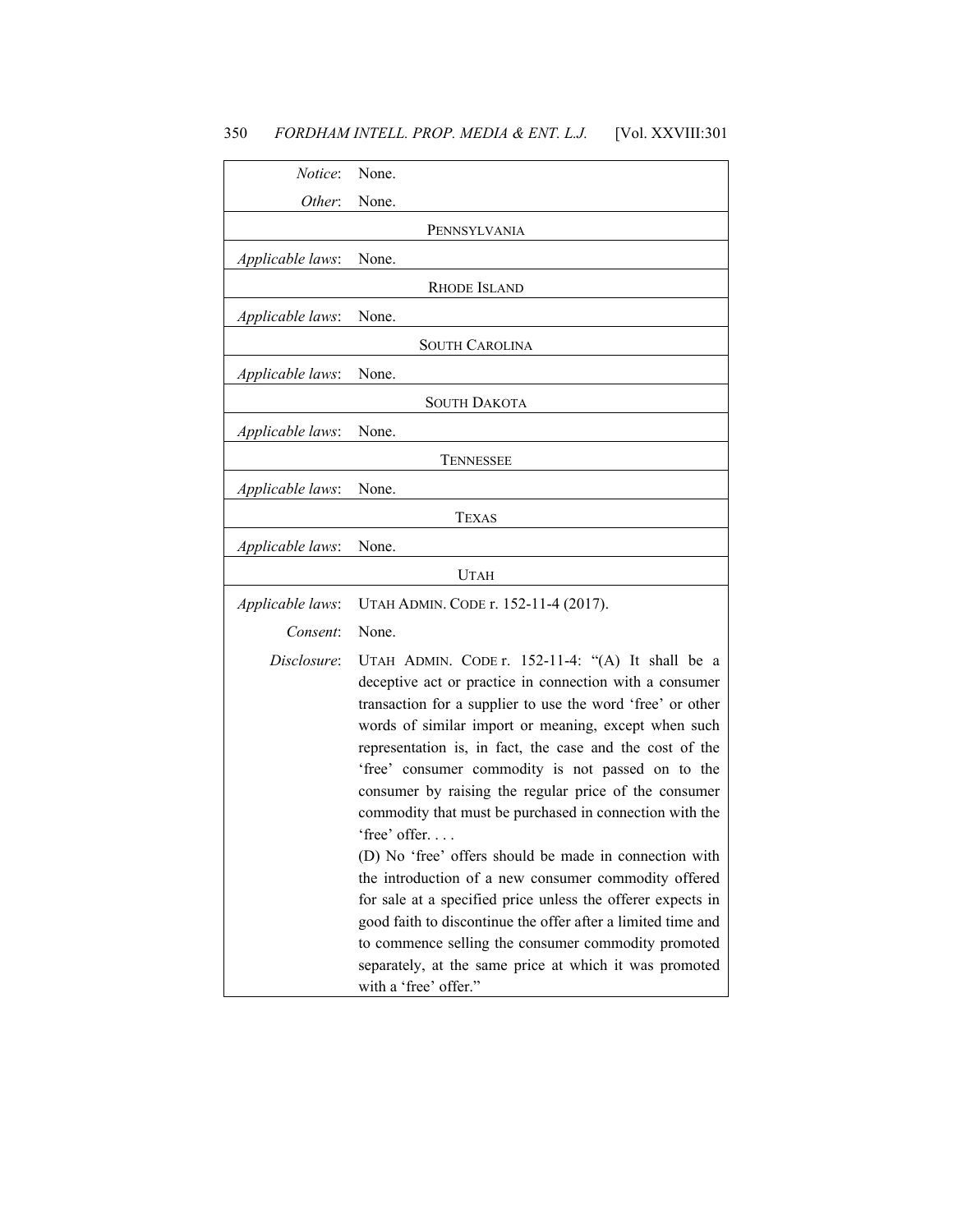| <i>Notice</i> :  | None.                                                                                                                                                                                                                                                                                                                                                                                                                 |  |
|------------------|-----------------------------------------------------------------------------------------------------------------------------------------------------------------------------------------------------------------------------------------------------------------------------------------------------------------------------------------------------------------------------------------------------------------------|--|
| Other:           | None.                                                                                                                                                                                                                                                                                                                                                                                                                 |  |
|                  | VERMONT                                                                                                                                                                                                                                                                                                                                                                                                               |  |
| Applicable laws: | None.                                                                                                                                                                                                                                                                                                                                                                                                                 |  |
|                  | <b>VIRGINIA</b>                                                                                                                                                                                                                                                                                                                                                                                                       |  |
| Applicable laws: | None.                                                                                                                                                                                                                                                                                                                                                                                                                 |  |
|                  | WASHINGTON                                                                                                                                                                                                                                                                                                                                                                                                            |  |
| Applicable laws: | None.                                                                                                                                                                                                                                                                                                                                                                                                                 |  |
|                  | <b>WEST VIRGINIA</b>                                                                                                                                                                                                                                                                                                                                                                                                  |  |
| Applicable laws: | None.                                                                                                                                                                                                                                                                                                                                                                                                                 |  |
| <b>WISCONSIN</b> |                                                                                                                                                                                                                                                                                                                                                                                                                       |  |
| Applicable laws: | WIS. ADMIN. CODE ATCP § 127-14 (2017).                                                                                                                                                                                                                                                                                                                                                                                |  |
| Consent:         | WIS. ADMIN. CODE ATCP § 127-14: "No seller may do<br>any of the following, directly or by implication, in a<br>telephone transaction: $\dots$ (8) Misrepresent that a seller is<br>offering consumer goods or services free of charge or at a<br>reduced price."                                                                                                                                                      |  |
| Disclosure:      | WIS. ADMIN. CODE ATCP § 127-14: "No seller may do<br>any of the following, directly or by implication, in a<br>telephone transaction: (14) Fail to disclose, in<br>connection with every purported offer of free goods or<br>services in a telephone transaction, any costs which the<br>consumer must incur and any conditions which the<br>consumer must meet in order to receive those free goods<br>or services." |  |
| <i>Notice:</i>   | None.                                                                                                                                                                                                                                                                                                                                                                                                                 |  |
| Other:           | Statute applies to telemarketing. See WIS. ADMIN.<br>CODE ATCP § 127-14.                                                                                                                                                                                                                                                                                                                                              |  |
| WYOMING          |                                                                                                                                                                                                                                                                                                                                                                                                                       |  |
| Applicable laws: | None.                                                                                                                                                                                                                                                                                                                                                                                                                 |  |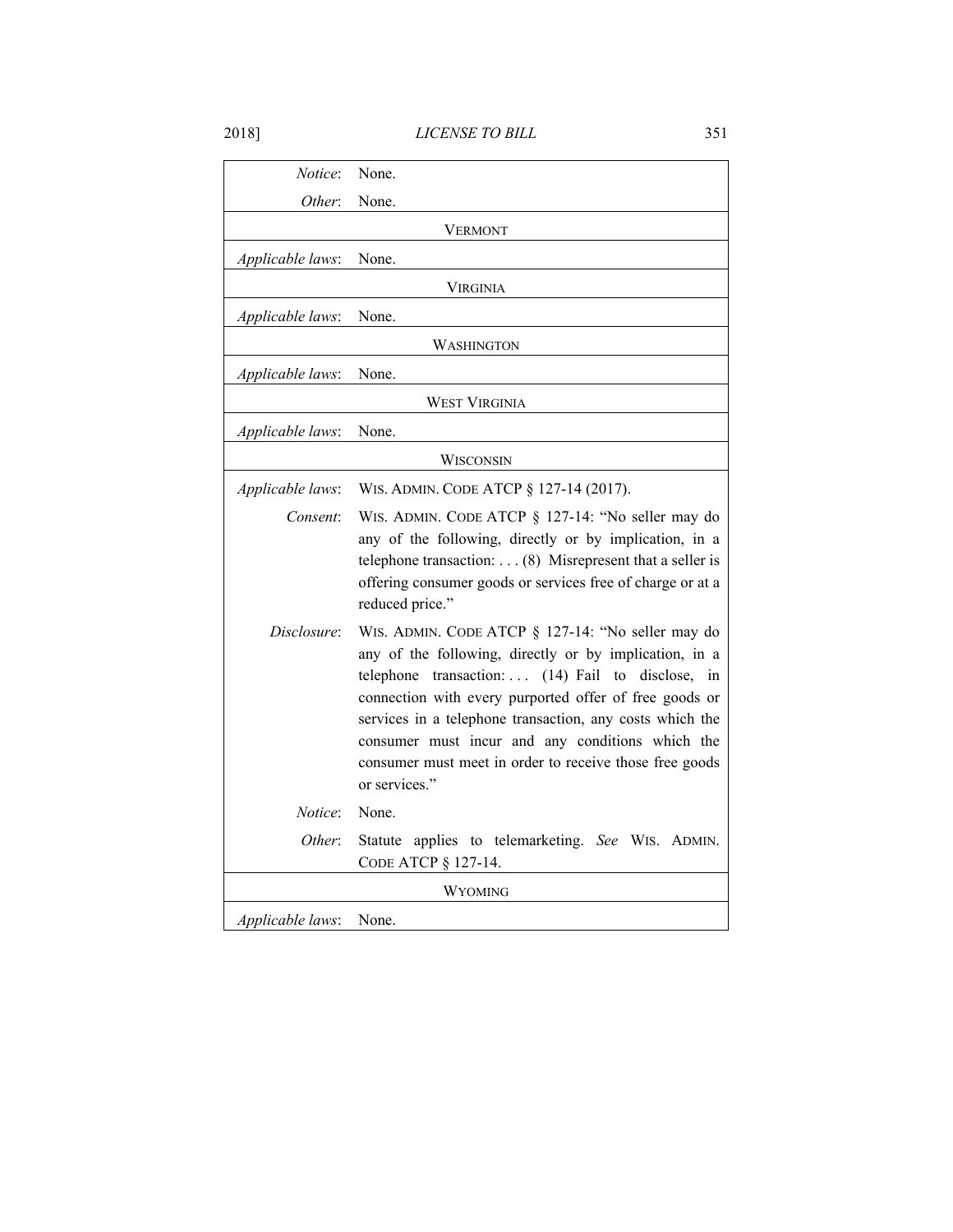# APPENDIX B: STATE LAWS REGARDING AUTOMATIC RENEWAL As of Mar. 18, 2017

| <b>ALABAMA</b>   |                                                                                                                                                                                                                                                                                                                                                                                                                                                                                                                                                                                                                                                                                                                                                                                                                     |
|------------------|---------------------------------------------------------------------------------------------------------------------------------------------------------------------------------------------------------------------------------------------------------------------------------------------------------------------------------------------------------------------------------------------------------------------------------------------------------------------------------------------------------------------------------------------------------------------------------------------------------------------------------------------------------------------------------------------------------------------------------------------------------------------------------------------------------------------|
| Applicable laws: | None.                                                                                                                                                                                                                                                                                                                                                                                                                                                                                                                                                                                                                                                                                                                                                                                                               |
|                  | ALASKA                                                                                                                                                                                                                                                                                                                                                                                                                                                                                                                                                                                                                                                                                                                                                                                                              |
| Applicable laws: | ALASKA STAT. § 45.45.930 (2016).                                                                                                                                                                                                                                                                                                                                                                                                                                                                                                                                                                                                                                                                                                                                                                                    |
| Consent:         | ALASKA STAT. § 45.45.930(b): "Before using an opt-out<br>marketing plan, a seller shall obtain express verifiable<br>consent from the buyer that confirms that the buyer<br>agrees to the use of the plan."                                                                                                                                                                                                                                                                                                                                                                                                                                                                                                                                                                                                         |
| Disclosure:      | ALASKA STAT. § 45.45.930: "(b) The seller shall provide<br>the following information before obtaining the consent:<br>(1) a description of the material terms and conditions of<br>the plan, including a description of the goods or services<br>that will be offered; (2) that the buyer's account will be<br>charged unless the buyer takes an affirmative action to<br>avoid the charge; (3) the date the charge will be<br>submitted for payment; and (4) the specific steps the<br>buyer must take to avoid the charge.<br>(c) A seller who charges a buyer for goods or services<br>under an opt-out marketing plan has the burden of<br>proving that the buyer provided the express verifiable<br>consent required by (b) of this section and was given the<br>disclosures required by (b) of this section." |
| Notice:          | None.                                                                                                                                                                                                                                                                                                                                                                                                                                                                                                                                                                                                                                                                                                                                                                                                               |
| Other:           | ALASKA STAT. § $45.45.930(e)(1)(B)$ : "[D]oes not include<br>prenotification negative option plan[s] that [are] regulated<br>by and compl[y] with 16 C.F.R. Part 425."                                                                                                                                                                                                                                                                                                                                                                                                                                                                                                                                                                                                                                              |
| ARIZONA          |                                                                                                                                                                                                                                                                                                                                                                                                                                                                                                                                                                                                                                                                                                                                                                                                                     |
| Applicable laws: | None.                                                                                                                                                                                                                                                                                                                                                                                                                                                                                                                                                                                                                                                                                                                                                                                                               |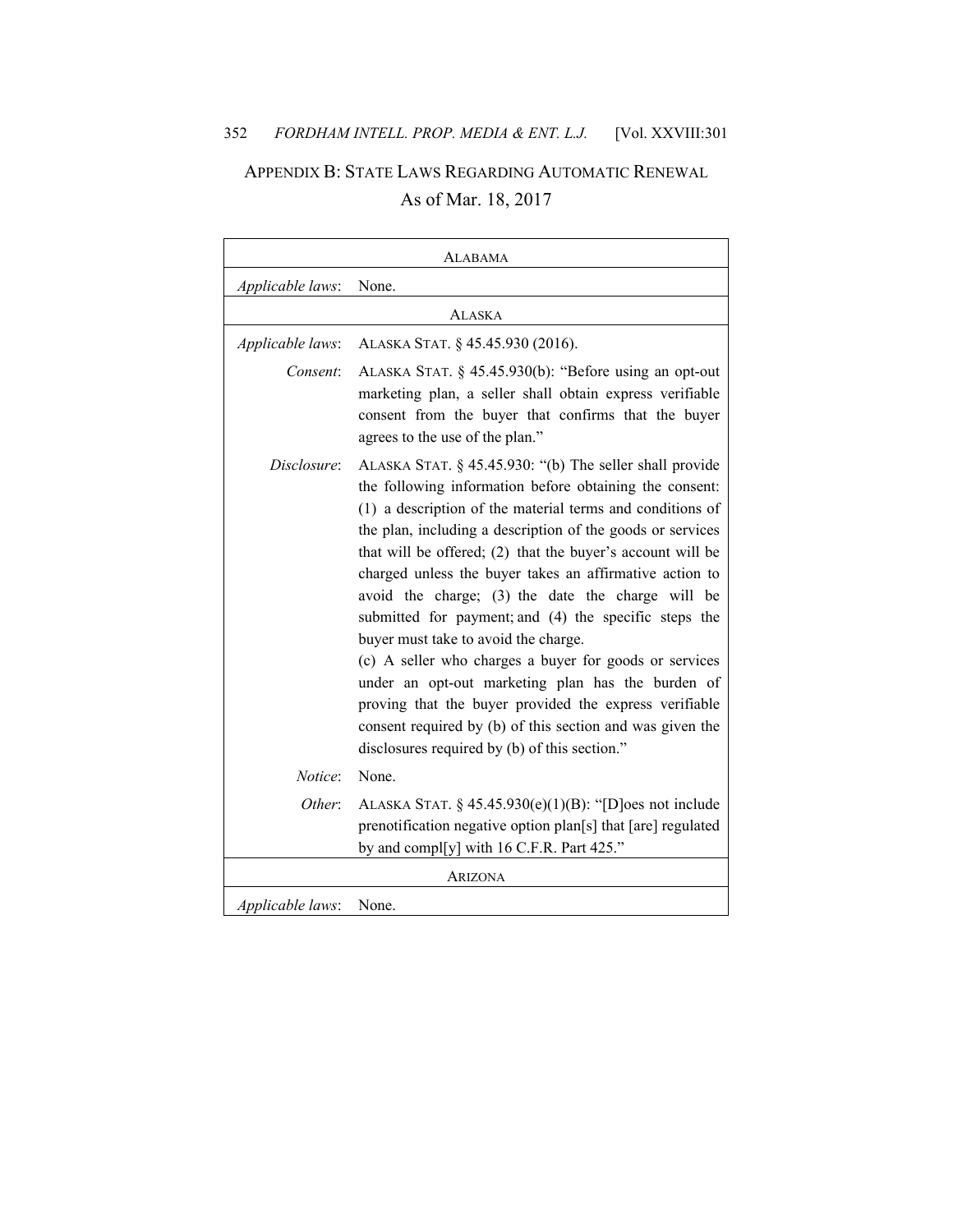| ARKANSAS         |                                                                                                                                                                                                                                                                                                                                                                                                                                                                                                                                                                                                                                                                                                                                                                                                                                                                                                                                                                       |
|------------------|-----------------------------------------------------------------------------------------------------------------------------------------------------------------------------------------------------------------------------------------------------------------------------------------------------------------------------------------------------------------------------------------------------------------------------------------------------------------------------------------------------------------------------------------------------------------------------------------------------------------------------------------------------------------------------------------------------------------------------------------------------------------------------------------------------------------------------------------------------------------------------------------------------------------------------------------------------------------------|
| Applicable laws: | ARK. CODE ANN. §§ 4-86-106, 4-86-109 (2017).                                                                                                                                                                                                                                                                                                                                                                                                                                                                                                                                                                                                                                                                                                                                                                                                                                                                                                                          |
| Consent:         | ARK. CODE ANN. § 4-86-106: "(a) Except as provided in<br>subsection (c) of this section, no professional home<br>security services contract that is entered into after August<br>1, 2003, shall state that the term of the professional home<br>security services contract will automatically be renewed<br>for any additional period beyond the initial term of the<br>professional home security services contract.<br>(b) Except as provided in subsection (c) of this section,<br>no professional home security services contract under<br>subsection (a) of this section shall be renewed for any<br>additional<br>period beyond the initial term of<br>the<br>professional home security services contract unless the<br>person receiving the professional home security services<br>affirmatively notifies the person offering the professional<br>home security services that he or she wishes to renew the<br>professional home security services contract." |
| Disclosure:      | ARK. CODE ANN. § 4-86-106(c): "(1) A provider of<br>professional home security services and a person may<br>enter into a professional home security services contract<br>that has a fixed initial term and successive, automatic<br>monthly renewal terms.<br>(2) If the professional home security services contract<br>contains a renewal clause as described in subdivision<br>$(c)(1)$ of this section, then: (A) The professional home<br>security services contract shall conspicuously state that<br>the person receiving the professional home security<br>services has the right without additional cost or penalty to<br>terminate the professional home security services contract<br>at the end of the initial term or the then current<br>renewal"                                                                                                                                                                                                       |
| Notice:          | ARK. CODE ANN. $\S$ 4-86-106(c)(1)(B): "The person shall<br>provide the provider of the professional home security<br>services with notice of his or her intent to terminate by<br>written notice at least thirty (30) days before the                                                                                                                                                                                                                                                                                                                                                                                                                                                                                                                                                                                                                                                                                                                                |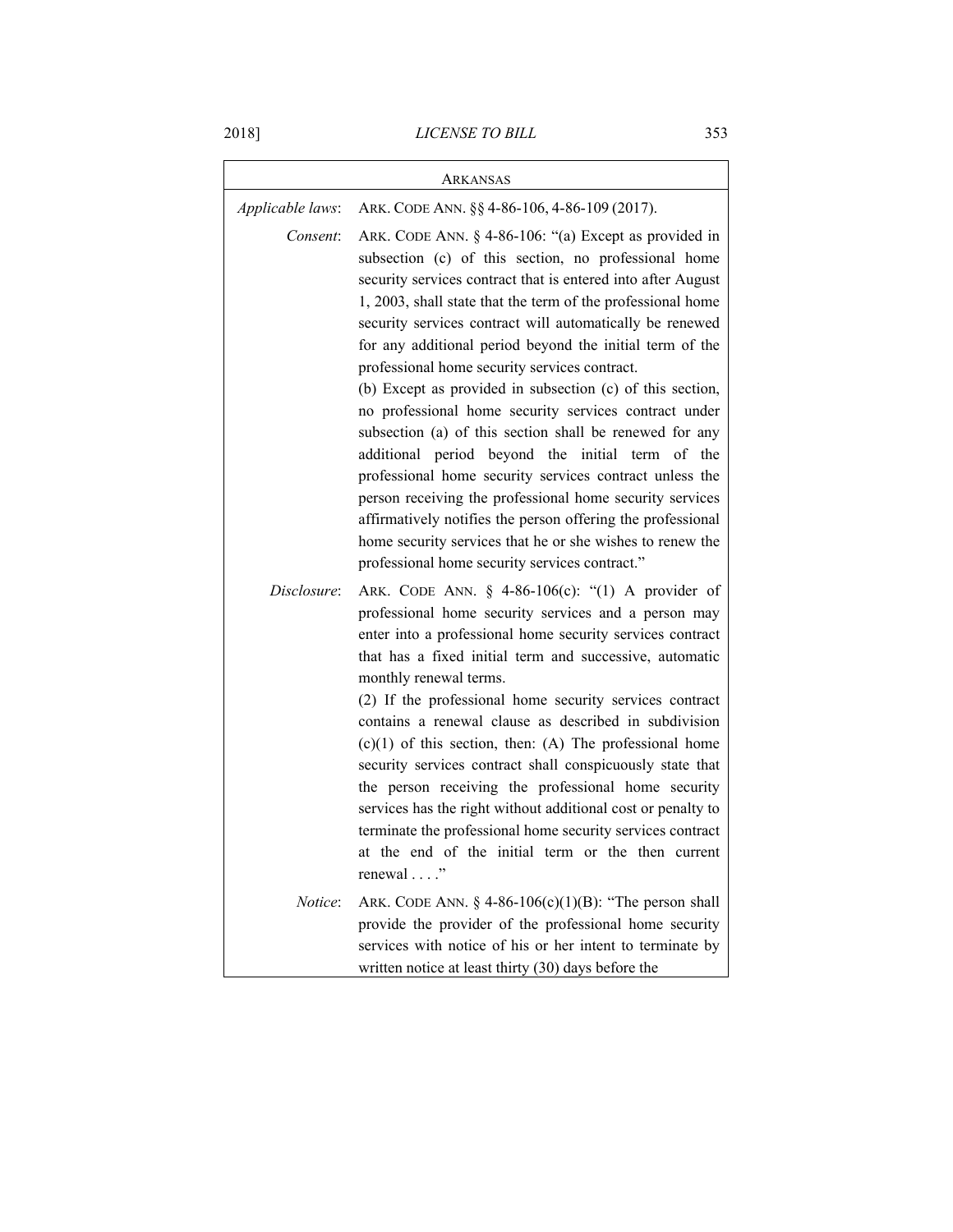|                  | expiration of the initial term or the then current<br>renewal term."                                                                                                                                                                                                                                                                                                                                                                                                                                                                                                                                                                                                                                                            |
|------------------|---------------------------------------------------------------------------------------------------------------------------------------------------------------------------------------------------------------------------------------------------------------------------------------------------------------------------------------------------------------------------------------------------------------------------------------------------------------------------------------------------------------------------------------------------------------------------------------------------------------------------------------------------------------------------------------------------------------------------------|
|                  | ARK. CODE ANN. § 4-86-109(b): "[A] lessor of personal<br>property under a written lease agreement that contains an<br>automatic lease renewal shall provide to a lessee: (1)<br>Written notice of the automatic renewal at least thirty<br>(30) days before the date the cancellation of the renewal<br>of the lease agreement is due by the lessee; (2) The<br>identification of the lessor on communications between<br>the lessee and lessor, including monthly statements; (3) A<br>copy of the original lease agreement on request; and (4)<br>The full purchase price, the interest rate for the lease, the<br>monthly payment, and the total payoff amount for the<br>personal property in the written lease agreement." |
| Other:           | ARK. CODE ANN. § 4-86-106 applies to alarm systems<br>contracts only.                                                                                                                                                                                                                                                                                                                                                                                                                                                                                                                                                                                                                                                           |
|                  | ARK. CODE ANN. § 4-86-109 applies to lease of personal<br>property only.                                                                                                                                                                                                                                                                                                                                                                                                                                                                                                                                                                                                                                                        |
|                  | <b>CALIFORNIA</b>                                                                                                                                                                                                                                                                                                                                                                                                                                                                                                                                                                                                                                                                                                               |
| Applicable laws: | $\&$<br>§§<br>17600-17606<br>CAL.<br>BUS.<br>PROF.<br><b>CODE</b><br>(Deering 2009).                                                                                                                                                                                                                                                                                                                                                                                                                                                                                                                                                                                                                                            |
| Consent:         | CAL. BUS. & PROF. CODE $\S$ 17602(a): "It shall be<br>unlawful for any business making an automatic renewal<br>or continuous service offer to a consumer in this state to<br>do any of the following:  (2) Charge the consumer's<br>credit or debit card or the consumer's account with a third<br>party for an automatic renewal or continuous service<br>first obtaining the consumer's affirmative<br>without<br>consent to the agreement containing the automatic<br>renewal offer terms or continuous service offer terms."                                                                                                                                                                                                |
| Disclosure:      | CAL. BUS. & PROF. CODE $\S$ 17602(a): "It shall be<br>unlawful for any business making an automatic renewal<br>or continuous service offer to a consumer in this state to<br>do any of the following: (1) Fail to present the automatic<br>renewal offer terms or continuous service offer terms in a<br>clear and conspicuous manner before the subscription or<br>purchasing agreement is fulfilled and in visual proximity,                                                                                                                                                                                                                                                                                                  |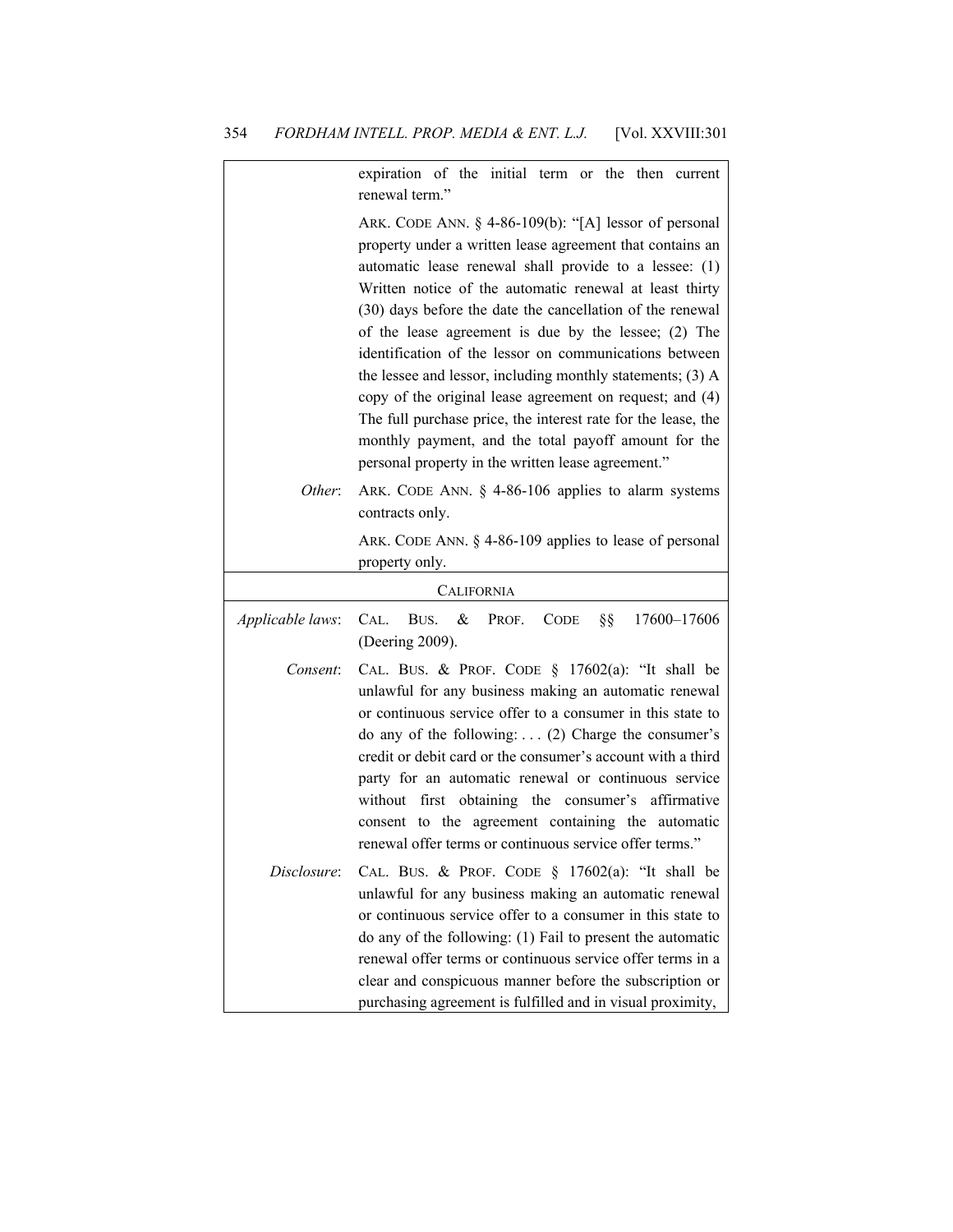|                 | or in the case of an offer conveyed by voice, in temporal<br>proximity, to the request for consent to the offer."                                                                                                                                                                                                                                                                                                                                                                                                                                                                                                                                                                                                                                                                                                                                                                                                                                                                                                                                                                                                                                                                                                                                                                                                                                                                                                                                                                                                |
|-----------------|------------------------------------------------------------------------------------------------------------------------------------------------------------------------------------------------------------------------------------------------------------------------------------------------------------------------------------------------------------------------------------------------------------------------------------------------------------------------------------------------------------------------------------------------------------------------------------------------------------------------------------------------------------------------------------------------------------------------------------------------------------------------------------------------------------------------------------------------------------------------------------------------------------------------------------------------------------------------------------------------------------------------------------------------------------------------------------------------------------------------------------------------------------------------------------------------------------------------------------------------------------------------------------------------------------------------------------------------------------------------------------------------------------------------------------------------------------------------------------------------------------------|
| <i>Notice</i> : | CAL. BUS. & PROF. CODE § 17602: "(a) It shall be<br>unlawful for any business making an automatic renewal<br>or continuous service offer to a consumer in this state to<br>do any of the following: $(3)$ Fail to provide an<br>acknowledgment that includes the automatic renewal or<br>continuous service offer terms, cancellation policy, and<br>information regarding how to cancel in a manner that is<br>capable of being retained by the consumer. If the offer<br>includes a free trial, the business shall also disclose in the<br>acknowledgment how to cancel and allow the consumer<br>to cancel before the consumer pays for the goods<br>or services.<br>(b) A business making automatic renewal or continuous<br>service offers shall provide a toll-free telephone number,<br>electronic mail address, a postal address only when the<br>seller directly bills the consumer, or another cost-<br>effective, timely, and easy-to-use mechanism<br>for<br>cancellation<br>shall<br>be<br>described<br>that<br>the<br>in<br>acknowledgment specified in paragraph (3)<br>of<br>subdivision (a).<br>(c) In the case of a material change in the terms of the<br>automatic renewal or continuous service offer that has<br>been accepted by a consumer in this state, the business<br>shall provide the consumer with a clear and conspicuous<br>notice of the material change and provide information<br>regarding how to cancel in a manner that is capable of<br>being retained by the consumer." |
| Other:          | CAL. BUS. & PROF. CODE § 17603: "In any case in which<br>a business sends any goods, wares, merchandise, or<br>products to a consumer, under a continuous service<br>agreement or automatic renewal of a purchase, without<br>first obtaining the consumer's affirmative consent as<br>described<br>Section 17602, the goods, wares,<br>in<br>merchandise, or products shall for all purposes be<br>deemed an unconditional gift to the consumer, who may                                                                                                                                                                                                                                                                                                                                                                                                                                                                                                                                                                                                                                                                                                                                                                                                                                                                                                                                                                                                                                                        |
|                 | use or dispose of the same in any manner he or she sees                                                                                                                                                                                                                                                                                                                                                                                                                                                                                                                                                                                                                                                                                                                                                                                                                                                                                                                                                                                                                                                                                                                                                                                                                                                                                                                                                                                                                                                          |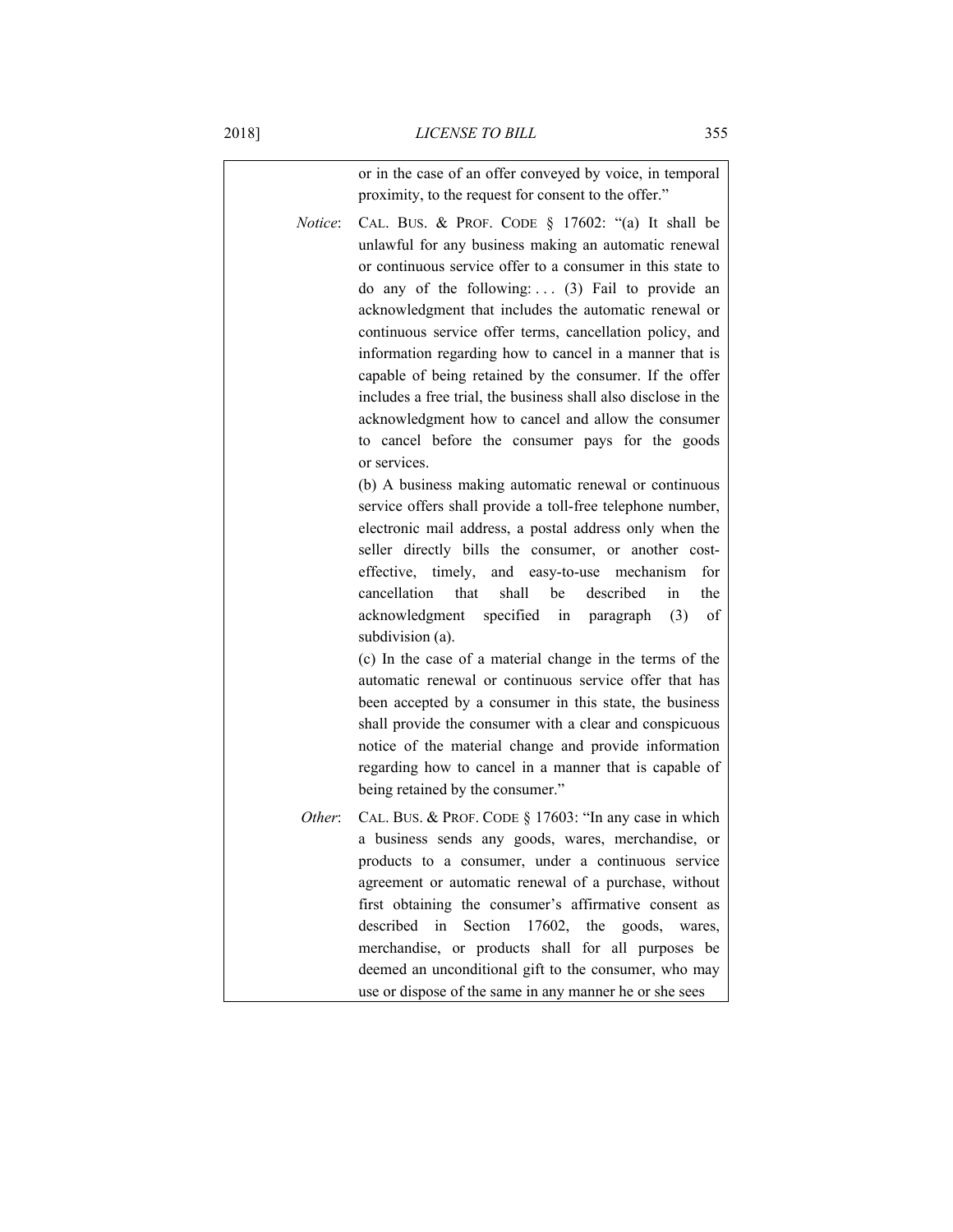|                  | fit without any obligation whatsoever on the consumer's<br>part to the business, including, but not limited to, bearing<br>the cost of, or responsibility for, shipping any goods,<br>wares, merchandise, or products to the business."                                                                                                                                                                                                     |
|------------------|---------------------------------------------------------------------------------------------------------------------------------------------------------------------------------------------------------------------------------------------------------------------------------------------------------------------------------------------------------------------------------------------------------------------------------------------|
|                  | <b>COLORADO</b>                                                                                                                                                                                                                                                                                                                                                                                                                             |
| Applicable laws: | COLO. REV. STAT. §§ 6-6-101-6-6-103 (2017).                                                                                                                                                                                                                                                                                                                                                                                                 |
| Consent:         | COLO. REV. STAT. § 6-6-101(1): "Unsolicited goods'<br>means contractual obligations or other tangible<br><sub>or</sub><br>intangible property or services delivered to a person who<br>has not ordered, solicited, or agreed to purchase them, but<br>shall not include tangible or intangible goods or services<br>which are misdirected, misdelivered, or offered in good<br>faith in substitution for goods solicited by the recipient." |
|                  | COLO. REV. STAT. $§ 6-6-103(1)$ : "No sender of any<br>unsolicited goods shall mail or otherwise send to any<br>recipient of such unsolicited goods a bill for such<br>unsolicited goods or any dunning communications."                                                                                                                                                                                                                    |
| Disclosure:      | None.                                                                                                                                                                                                                                                                                                                                                                                                                                       |
| Notice:          | None.                                                                                                                                                                                                                                                                                                                                                                                                                                       |
| Other:           | Statute only applies to publishers of magazines or other<br>periodicals. See COLO. REV. STAT. $\S 6-6-103(2)(a)-(c)$ .                                                                                                                                                                                                                                                                                                                      |
|                  | Unsolicited goods shall be deemed a gift to the recipient.<br>See COLO. REV. STAT. § 6-6-102(2).                                                                                                                                                                                                                                                                                                                                            |
|                  | CONNECTICUT                                                                                                                                                                                                                                                                                                                                                                                                                                 |
| Applicable laws: | CONN. GEN. STAT. § 42-126b (2017).                                                                                                                                                                                                                                                                                                                                                                                                          |
| Consent:         | CONN. GEN. STAT. $§$ 42-126b(a): "No person shall<br>offer for sale goods, wares or merchandise, where the<br>offer includes the voluntary and unsolicited sending of<br>goods, wares or merchandise not actually ordered or<br>requested by the recipient, either orally or in writing."                                                                                                                                                   |
| Disclosure:      | CONN. GEN. STAT. $\S$ 42-126b(b): "The provisions of this<br>subsection shall not apply to $\dots$ (4) any introductory rate<br>where the rate paid by the consumer after the end of the<br>period<br>has<br>been<br>introductory<br>rate<br>clearly<br>and<br>conspicuously disclosed to the consumer in the contract."                                                                                                                    |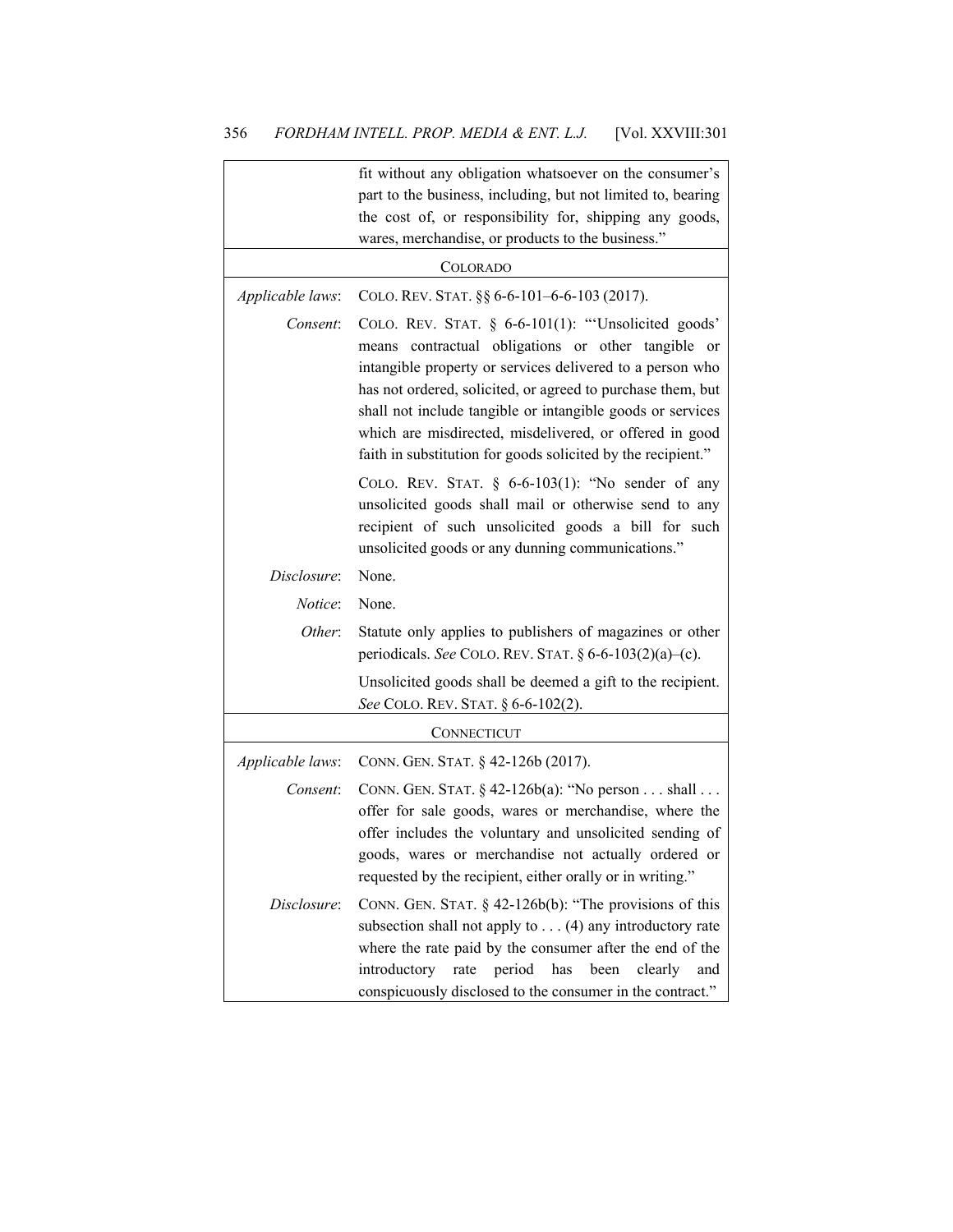|        | CONN. GEN. STAT. $\S$ 42-126b(b): "Any person that<br>sells or offers to sell any products or services used<br>primarily for personal, family or household purposes<br>pursuant to a trial offer or at an introductory rate that will<br>change at the end of the introductory rate period, shall<br>provide the recipient of such products or services with<br>clear and conspicuous written notice that the recipient<br>may cancel such products or services upon the expiration<br>of such trial offer or introductory rate period. Such notice<br>shall include the procedure for such cancellation and shall<br>be provided with any written promotional material for<br>such products or services furnished to the recipient before<br>the start of the trial offer or the introductory rate period or<br>with the initial delivery of such products or services to<br>the recipient."       |
|--------|-----------------------------------------------------------------------------------------------------------------------------------------------------------------------------------------------------------------------------------------------------------------------------------------------------------------------------------------------------------------------------------------------------------------------------------------------------------------------------------------------------------------------------------------------------------------------------------------------------------------------------------------------------------------------------------------------------------------------------------------------------------------------------------------------------------------------------------------------------------------------------------------------------|
| Other: | CONN. GEN. STAT. § $42-126b(c)(2)$ : "Any person, firm,<br>partnership, association or corporation that sells or offers<br>to sell any products or services used primarily for<br>personal, family or household purposes for a specified<br>period of time of one hundred eighty days or less<br>pursuant to a written contract that contains a provision for<br>automatic renewal of the contract for a period of time of<br>more than thirty-one days at the end of the period of time<br>specified in the contract, shall include in such contract a<br>clear and conspicuous written notice that the recipient of<br>such products or services may cancel such contract and<br>the procedure for such cancellation, provided the<br>recipient shall not be required to exercise such right of<br>cancellation more than sixty days prior to the expiration<br>of the specified period of time." |
|        | CONN. GEN. STAT. § 42-126b(a): "[U]nsolicited goods<br>shall $\ldots$ be deemed an unconditional gift $\ldots$ ."                                                                                                                                                                                                                                                                                                                                                                                                                                                                                                                                                                                                                                                                                                                                                                                   |
|        | Statute does not apply to "negative option plan[s] that<br>[are] governed by 16 CFR. Part 425 " CONN. GEN.<br>STAT. § $42-126b(b)(2)$ .                                                                                                                                                                                                                                                                                                                                                                                                                                                                                                                                                                                                                                                                                                                                                             |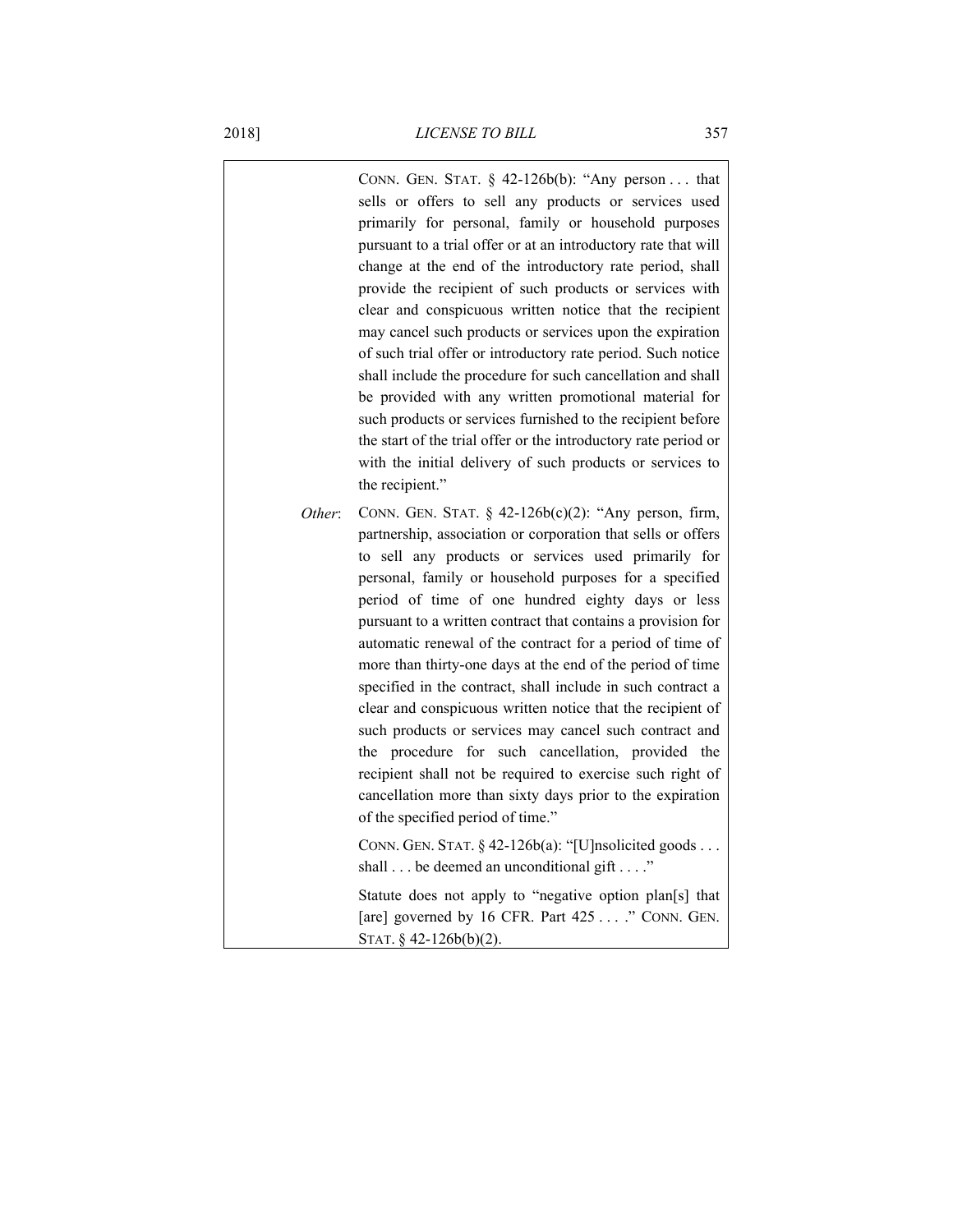|                  | <b>DELAWARE</b>                                                                                                                                                                                                                                                                                                                                                                                                                                                                                                                                                                                                                                                                                                                                                                                                                                                                                                                                                                                                                                                                                   |
|------------------|---------------------------------------------------------------------------------------------------------------------------------------------------------------------------------------------------------------------------------------------------------------------------------------------------------------------------------------------------------------------------------------------------------------------------------------------------------------------------------------------------------------------------------------------------------------------------------------------------------------------------------------------------------------------------------------------------------------------------------------------------------------------------------------------------------------------------------------------------------------------------------------------------------------------------------------------------------------------------------------------------------------------------------------------------------------------------------------------------|
| Applicable laws: | None.                                                                                                                                                                                                                                                                                                                                                                                                                                                                                                                                                                                                                                                                                                                                                                                                                                                                                                                                                                                                                                                                                             |
|                  | FLORIDA                                                                                                                                                                                                                                                                                                                                                                                                                                                                                                                                                                                                                                                                                                                                                                                                                                                                                                                                                                                                                                                                                           |
| Applicable laws: | FLA. STAT. § 501.165 (2017).                                                                                                                                                                                                                                                                                                                                                                                                                                                                                                                                                                                                                                                                                                                                                                                                                                                                                                                                                                                                                                                                      |
| Consent:         | None.                                                                                                                                                                                                                                                                                                                                                                                                                                                                                                                                                                                                                                                                                                                                                                                                                                                                                                                                                                                                                                                                                             |
| Disclosure:      | FLA. STAT. $\S$ 501.165(2)(a): "Any seller that sells, leases,<br>or offers to sell or lease any service to a consumer<br>pursuant to a service contract that has an automatic<br>renewal provision, unless the consumer cancels that<br>contract, shall disclose the automatic renewal provision<br>the<br>clearly and conspicuously<br>in<br>contract<br>or<br>contract offer."                                                                                                                                                                                                                                                                                                                                                                                                                                                                                                                                                                                                                                                                                                                 |
| <i>Notice</i> :  | FLA. STAT. § $501.165(2)(b)$ : "Any seller that sells or<br>offers to sell any service to a consumer pursuant to a<br>service contract the term of which is a specified period of<br>[twelve] months or more and that automatically renews<br>for a specified period of more than [one] month, unless<br>the consumer cancels the contract, shall provide the<br>consumer with written or electronic notification of the<br>automatic renewal provision. Notification shall<br>be<br>provided to the consumer no less than [thirty] days or no<br>more than [sixty] days before the cancellation deadline<br>pursuant to the automatic renewal provision. Such<br>notification shall disclose clearly and conspicuously: (1)<br>That unless the consumer cancels the contract the<br>contract will automatically renew. (2) Methods by<br>which the consumer may obtain details of the automatic<br>renewal provision and cancellation procedure, whether by<br>contacting the seller at a specified telephone number or<br>address, by referring to the contract, or by<br>any<br>other method." |
| Other:           | FLA. STAT. § 501.165(c): "A seller that fails to comply<br>with the requirements of this subsection is in violation of<br>this subsection unless the seller demonstrates that: (1) As<br>part of the seller's routine business practice, the seller has<br>established and implemented written procedures to                                                                                                                                                                                                                                                                                                                                                                                                                                                                                                                                                                                                                                                                                                                                                                                      |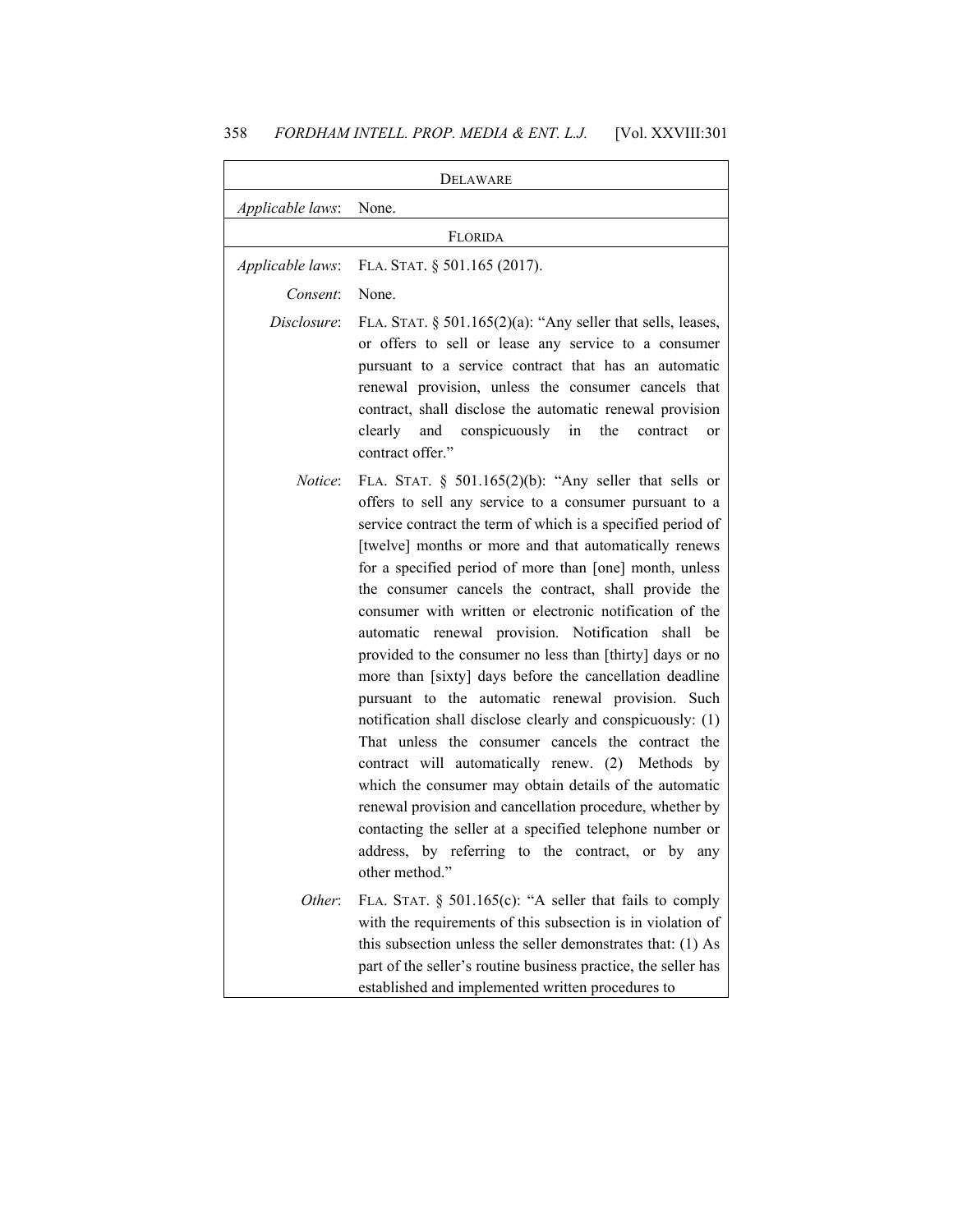|                  | comply with this section and enforces compliance with<br>the procedures; (2) Any failure to comply with this<br>subsection is the result of error; and (3) As part of the<br>seller's routine business practice, where an error has<br>caused the failure to comply with this subsection, the<br>unearned portion of the contract subject to the automatic<br>renewal provision is refunded as of the date on which the<br>seller is notified of the error."                                                                                                                                                                                                                                                                                                                                                                                                                                                                                                                                                                                                                                                |
|------------------|-------------------------------------------------------------------------------------------------------------------------------------------------------------------------------------------------------------------------------------------------------------------------------------------------------------------------------------------------------------------------------------------------------------------------------------------------------------------------------------------------------------------------------------------------------------------------------------------------------------------------------------------------------------------------------------------------------------------------------------------------------------------------------------------------------------------------------------------------------------------------------------------------------------------------------------------------------------------------------------------------------------------------------------------------------------------------------------------------------------|
|                  | GEORGIA                                                                                                                                                                                                                                                                                                                                                                                                                                                                                                                                                                                                                                                                                                                                                                                                                                                                                                                                                                                                                                                                                                     |
| Applicable laws: | GA. CODE ANN. §§ 13-12-2-3, 13-12-5 (2017).                                                                                                                                                                                                                                                                                                                                                                                                                                                                                                                                                                                                                                                                                                                                                                                                                                                                                                                                                                                                                                                                 |
| Consent:         | None.                                                                                                                                                                                                                                                                                                                                                                                                                                                                                                                                                                                                                                                                                                                                                                                                                                                                                                                                                                                                                                                                                                       |
| Disclosure:      | GA. CODE ANN. § 13-12-2: "Any seller that sells, leases,<br>or offers to sell or lease any service to a consumer<br>pursuant to a service contract that has an automatic<br>renewal provision shall disclose the automatic renewal<br>provision clearly and conspicuously in the contract or<br>contract offer."                                                                                                                                                                                                                                                                                                                                                                                                                                                                                                                                                                                                                                                                                                                                                                                            |
| Notice:          | GA. CODE ANN. § 13-12-3: "Any seller that sells, leases,<br>or offers to sell or lease any service to a consumer<br>pursuant to a service contract for a specified period of<br>[twelve] months or more and that automatically renews<br>for a specified period of more than one month, unless the<br>consumer cancels<br>the contract,<br>shall<br>provide<br>the<br>consumer with written or electronic notification of the<br>automatic renewal provision. Notification<br>shall<br>be<br>provided to the consumer no less than [thirty] days or no<br>more than [sixty] days before the cancellation deadline<br>pursuant to the automatic renewal provision.<br>Such<br>notification shall disclose clearly and conspicuously: (1)<br>That unless the consumer cancels the contract, the<br>contract will automatically renew; and (2) The methods<br>by which the consumer may obtain details of the<br>automatic renewal provision and cancellation procedure,<br>including contacting the seller at a specified telephone<br>number or address, referring to the contract, or any<br>other method." |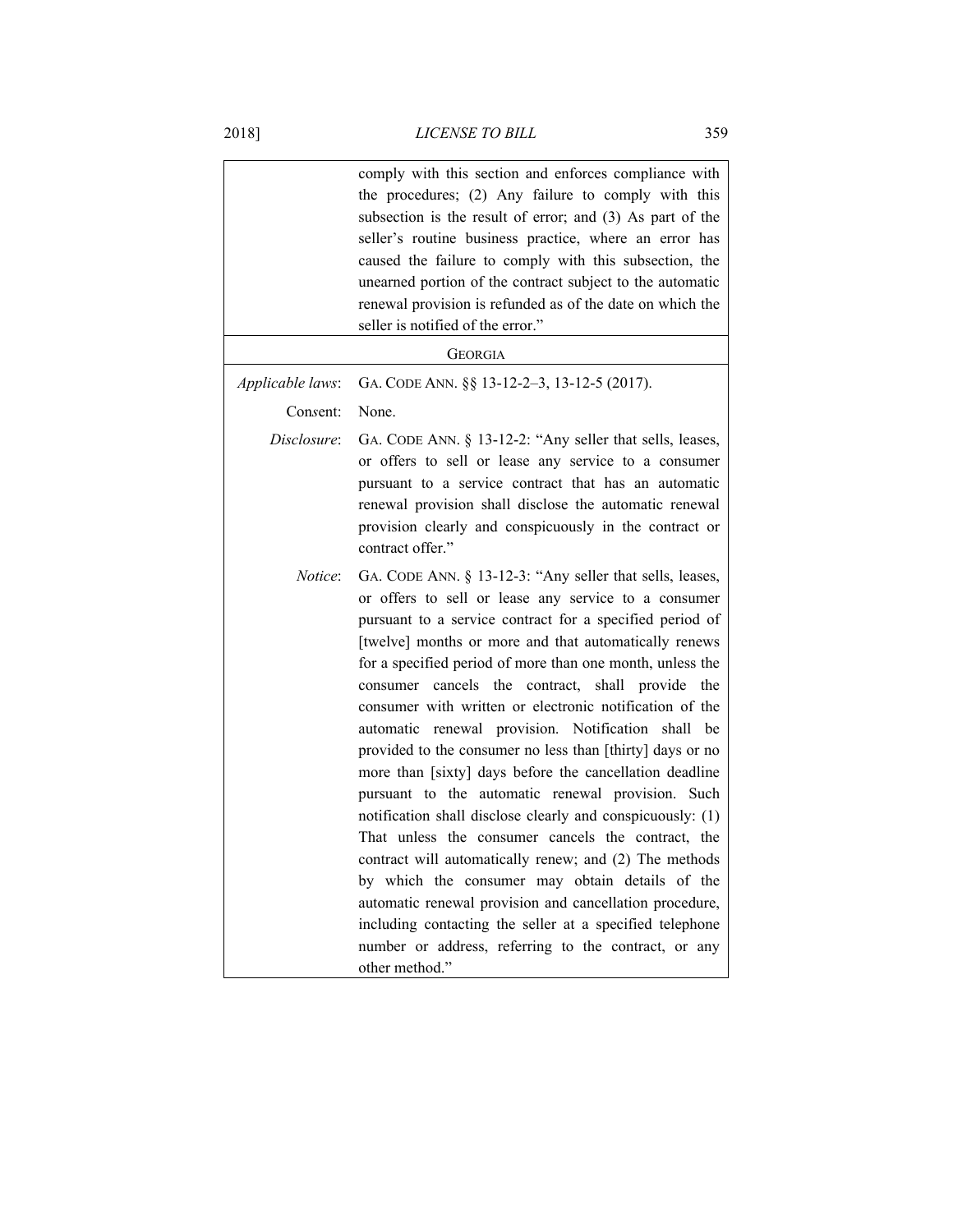| Other:           | GA. CODE ANN. § 13-12-5: "A violation of this chapter<br>renders the automatic renewal provision of a contract<br>void and unenforceable."                                                                                                                                                                                                                                                                                                                                                                                                                                                                              |
|------------------|-------------------------------------------------------------------------------------------------------------------------------------------------------------------------------------------------------------------------------------------------------------------------------------------------------------------------------------------------------------------------------------------------------------------------------------------------------------------------------------------------------------------------------------------------------------------------------------------------------------------------|
|                  | The term Automatic renewal provision only applies to a<br>provision under which a service contract is "renew[ed]<br>for a specified period of more than one month" if the<br>renewal causes the service contract to be in effect more<br>than six months after the day of the initiation of the<br>service contract. See GA. CODE ANN. § 13-12-3.                                                                                                                                                                                                                                                                       |
|                  | <b>HAWAII</b>                                                                                                                                                                                                                                                                                                                                                                                                                                                                                                                                                                                                           |
| Applicable laws: | HAW. REV. STAT. § 481-9.5 (2017).                                                                                                                                                                                                                                                                                                                                                                                                                                                                                                                                                                                       |
| Consent:         | None.                                                                                                                                                                                                                                                                                                                                                                                                                                                                                                                                                                                                                   |
| Disclosure:      | HAW. REV. STAT. $\S$ 481-9.5(a): "Any person who sells or<br>offers to sell any products or services to a consumer<br>pursuant to a consumer contract that has a specified term<br>of more than one month and an automatic renewal clause<br>under which the contract will automatically renew for a<br>specified term of more than one month unless the<br>consumer cancels the contract, shall disclose<br>the<br>automatic renewal clause and the procedure by which the<br>consumer can cancel automatic renewal of the consumer<br>conspicuously<br>contract<br>clearly<br>and<br>in<br>the<br>consumer contract." |
|                  | HAW. REV. STAT. $\S$ 481-9.5(k): "For purposes of this<br>section 'Clearly and conspicuously' means in larger<br>type than the surrounding text; in contrasting type, font,<br>or color to the surrounding text of the same size; or set<br>off from the surrounding text of the same size by symbols<br>or other marks in a manner that clearly calls attention to<br>the language. In the case of an audio disclosure, 'clear<br>and conspicuous' and 'clearly and conspicuously' mean<br>in a volume and cadence sufficient to be readily audible<br>and understandable."                                            |
| <i>Notice</i> :  | HAW. REV. STAT. § 481-9.5(b): "Any person who sells or<br>offers to sell any products or services to a consumer<br>pursuant to a consumer contract that has a specified                                                                                                                                                                                                                                                                                                                                                                                                                                                 |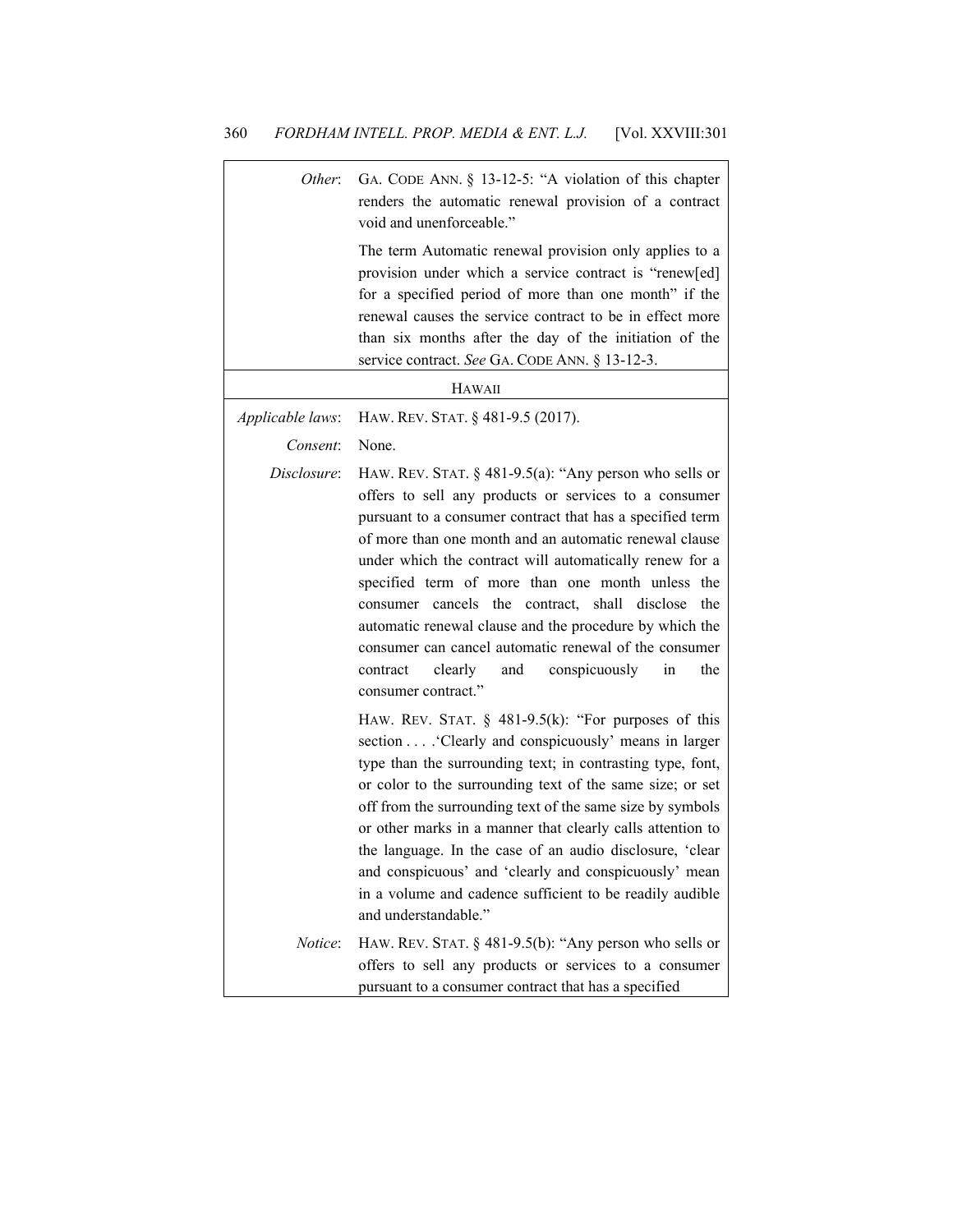|                  | contract term of twelve months or more, under which the<br>contract will automatically renew for a specified term of<br>more than one month unless the consumer cancels the<br>consumer contract, shall notify the consumer clearly and<br>conspicuously: (1) That the consumer contract will<br>automatically renew unless the consumer cancels the<br>contract; (2) How to cancel the contract; and (3) The<br>deadline by which the consumer shall respond to cancel<br>the consumer contract and prevent automatic renewal.<br>The notice provided to the consumer under this<br>subsection shall be sent to the consumer no less than<br>thirty days and no more than sixty days before the date<br>shall<br>which the<br>consumer<br>upon<br>respond under<br>paragraph (3)." |
|------------------|-------------------------------------------------------------------------------------------------------------------------------------------------------------------------------------------------------------------------------------------------------------------------------------------------------------------------------------------------------------------------------------------------------------------------------------------------------------------------------------------------------------------------------------------------------------------------------------------------------------------------------------------------------------------------------------------------------------------------------------------------------------------------------------|
| Other:           | Under certain conditions described in the act, "[t]he<br>consumer may be<br>notice<br>to<br>the<br>provided<br>electronically" HAW. REV. STAT. $§$ 481-9.5(c).                                                                                                                                                                                                                                                                                                                                                                                                                                                                                                                                                                                                                      |
|                  | <b>IDAHO</b>                                                                                                                                                                                                                                                                                                                                                                                                                                                                                                                                                                                                                                                                                                                                                                        |
| Applicable laws: | None.                                                                                                                                                                                                                                                                                                                                                                                                                                                                                                                                                                                                                                                                                                                                                                               |
|                  | <b>ILLINOIS</b>                                                                                                                                                                                                                                                                                                                                                                                                                                                                                                                                                                                                                                                                                                                                                                     |
| Applicable laws: | Automatic Contract Renewal Act, 815 ILL. COMP. STAT.<br>ANN. 601 / 10 (West, Westlaw through P.A. 100-575).                                                                                                                                                                                                                                                                                                                                                                                                                                                                                                                                                                                                                                                                         |
| Consent:         | None.                                                                                                                                                                                                                                                                                                                                                                                                                                                                                                                                                                                                                                                                                                                                                                               |
| Disclosure:      | 815 ILL. COMP. STAT. ANN. 601 / 10(a): "Any person,<br>firm, partnership, association, or corporation that sells or<br>offers to sell any products or services to a consumer<br>pursuant to a contract, where such contract automatically<br>renews unless the consumer cancels the contract, shall<br>disclose the automatic renewal clause clearly<br>and<br>conspicuously in the contract, including<br>the<br>cancellation procedure."                                                                                                                                                                                                                                                                                                                                          |
| Notice:          | 815 ILL. COMP. STAT. ANN. 601 / 10(b): "Any person,<br>firm, partnership, association, or corporation that sells or<br>offers to sell any products or services to a consumer<br>pursuant to a contract, where such contract term is a<br>specified term of [twelve] months or more, and where                                                                                                                                                                                                                                                                                                                                                                                                                                                                                       |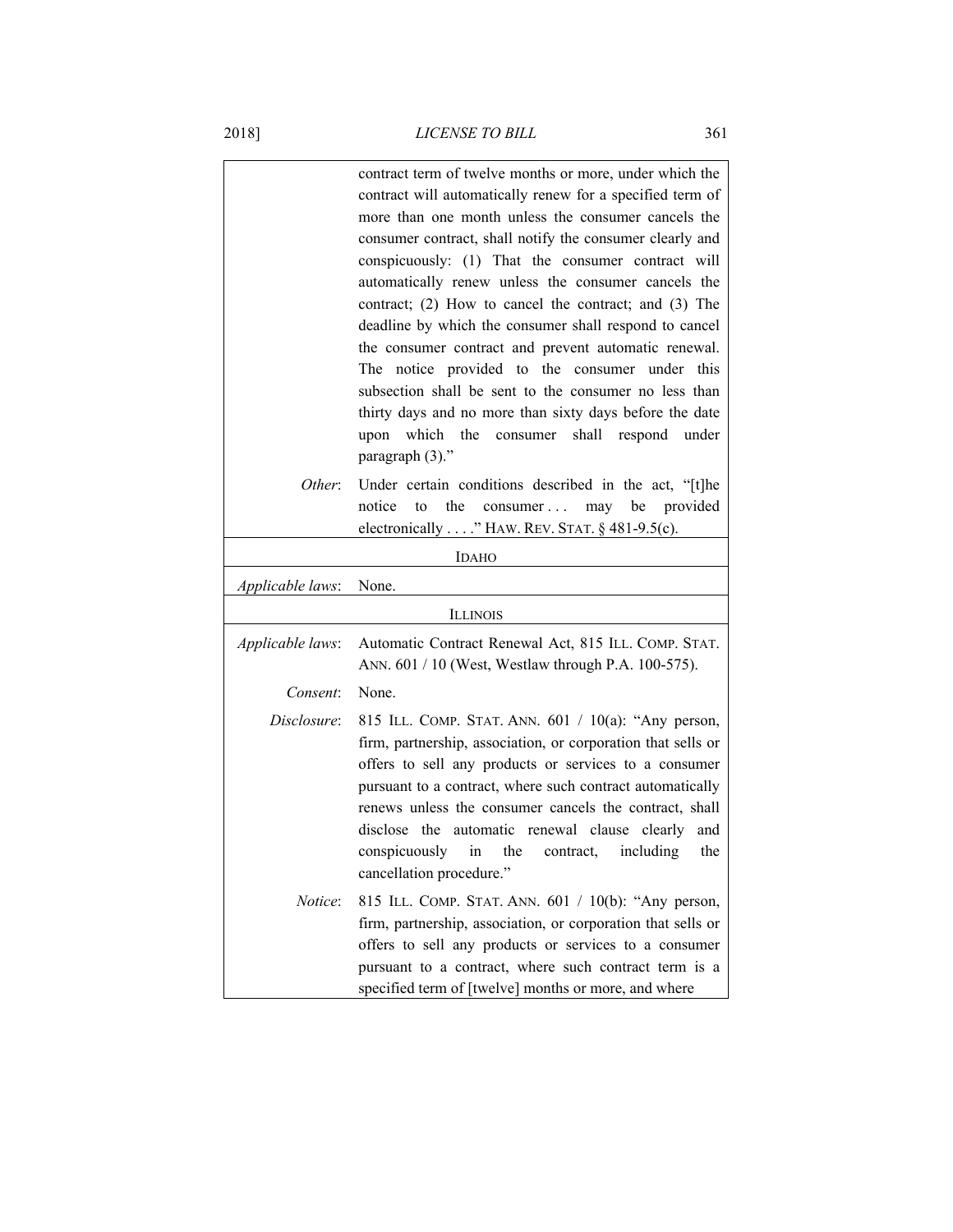|                  | such contract automatically renews for a specified term of<br>more than one month unless the consumer cancels the<br>contract, shall notify the consumer in writing of the<br>automatic renewal. Written notice shall be provided to<br>the consumer no less than [thirty] days and no more than<br>[sixty] days before the cancellation deadline pursuant to<br>the automatic renewal clause. Such written notice shall<br>disclose clearly and conspicuously: (i) that unless the<br>consumer cancels the contract it will automatically<br>renew; and (ii) where the consumer can obtain details of<br>the automatic renewal provision and cancellation<br>procedure (for example, by contacting the business at a<br>specified telephone number or address or by referring to<br>the contract)."                                                                                              |
|------------------|---------------------------------------------------------------------------------------------------------------------------------------------------------------------------------------------------------------------------------------------------------------------------------------------------------------------------------------------------------------------------------------------------------------------------------------------------------------------------------------------------------------------------------------------------------------------------------------------------------------------------------------------------------------------------------------------------------------------------------------------------------------------------------------------------------------------------------------------------------------------------------------------------|
| Other:           | 815 ILL. COMP. STAT. 601 / 10(c): "A person, firm,<br>partnership, association, or corporation will not be liable<br>for a violation of this Act or the Consumer Fraud and<br>Deceptive Business Practices Act if such person, firm,<br>partnership, association, or corporation demonstrates that,<br>as part of its routine business practice: (i) it has<br>established and implemented written procedures to<br>comply with this Act and enforces compliance with the<br>procedures; (ii) any failure to comply with this Act is the<br>result of error; and (iii) where an error has caused a<br>failure to comply with this Act, it provides a full refund<br>or credit for all amounts billed to or paid by the consumer<br>from the date of the renewal until the date of the<br>termination of the account, or the date of the subsequent<br>notice of renewal, whichever occurs first." |
|                  | <b>INDIANA</b>                                                                                                                                                                                                                                                                                                                                                                                                                                                                                                                                                                                                                                                                                                                                                                                                                                                                                    |
| Applicable laws: | None.                                                                                                                                                                                                                                                                                                                                                                                                                                                                                                                                                                                                                                                                                                                                                                                                                                                                                             |
|                  | <b>IOWA</b>                                                                                                                                                                                                                                                                                                                                                                                                                                                                                                                                                                                                                                                                                                                                                                                                                                                                                       |
| Applicable laws: | IOWA CODE § 552.8 (2017).                                                                                                                                                                                                                                                                                                                                                                                                                                                                                                                                                                                                                                                                                                                                                                                                                                                                         |
| Consent:         | None.                                                                                                                                                                                                                                                                                                                                                                                                                                                                                                                                                                                                                                                                                                                                                                                                                                                                                             |
| Disclosure:      | IOWA CODE § 552.8: "A physical exercise club contract<br>shall not contain an automatic renewal clause."                                                                                                                                                                                                                                                                                                                                                                                                                                                                                                                                                                                                                                                                                                                                                                                          |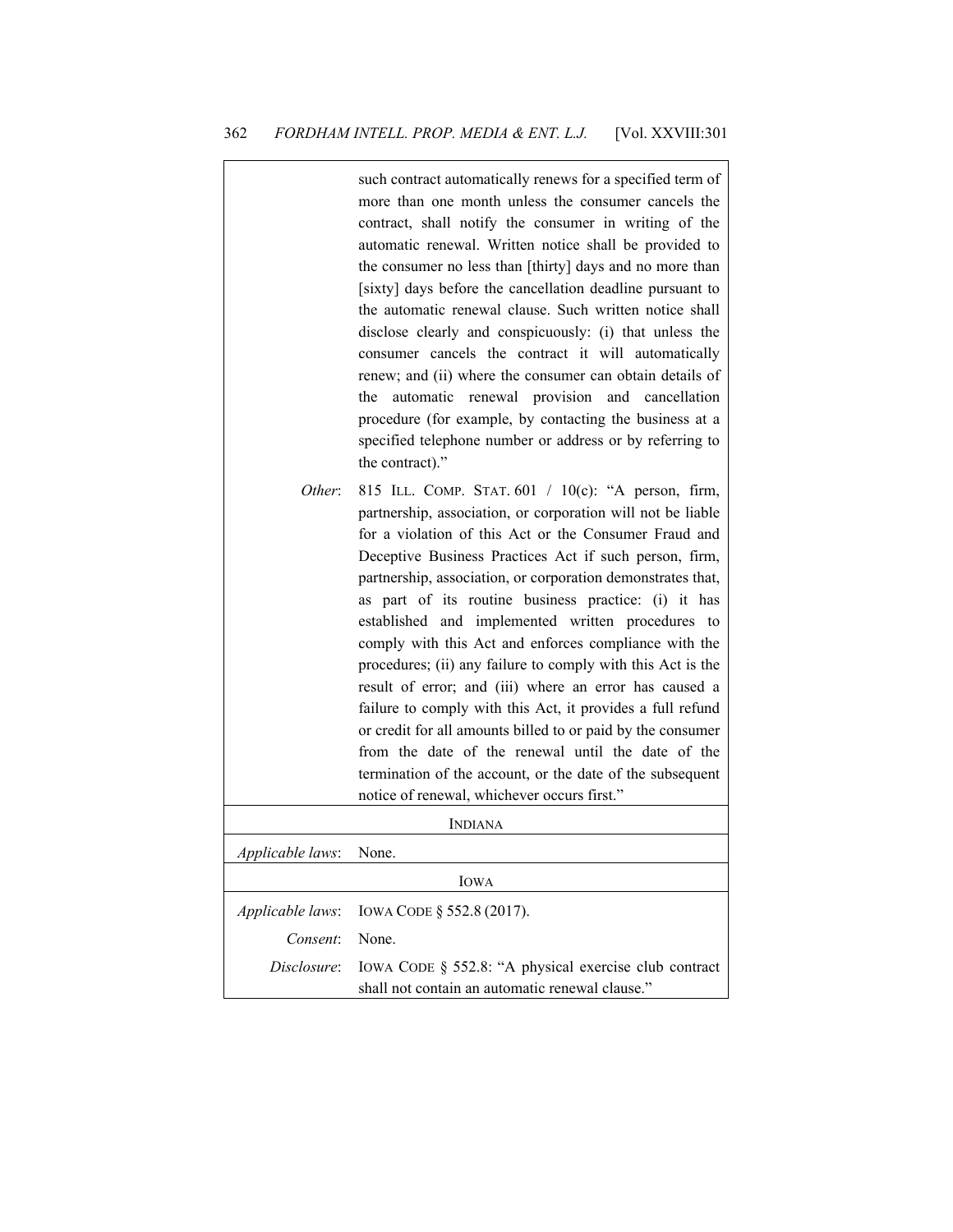| Notice:          | None.                                                                                                                                                                                                                                                                                                                                                                                                                                                                                                                                                                                                                                                                                                                                                                                                                                                                                                                                                                                                                                                                                                                                                                                                                                                                                                                                                                                                                                                                                                            |
|------------------|------------------------------------------------------------------------------------------------------------------------------------------------------------------------------------------------------------------------------------------------------------------------------------------------------------------------------------------------------------------------------------------------------------------------------------------------------------------------------------------------------------------------------------------------------------------------------------------------------------------------------------------------------------------------------------------------------------------------------------------------------------------------------------------------------------------------------------------------------------------------------------------------------------------------------------------------------------------------------------------------------------------------------------------------------------------------------------------------------------------------------------------------------------------------------------------------------------------------------------------------------------------------------------------------------------------------------------------------------------------------------------------------------------------------------------------------------------------------------------------------------------------|
| Other:           | Statute applies to health club memberships only. See                                                                                                                                                                                                                                                                                                                                                                                                                                                                                                                                                                                                                                                                                                                                                                                                                                                                                                                                                                                                                                                                                                                                                                                                                                                                                                                                                                                                                                                             |
|                  | <b>IOWA CODE § 552.8.</b>                                                                                                                                                                                                                                                                                                                                                                                                                                                                                                                                                                                                                                                                                                                                                                                                                                                                                                                                                                                                                                                                                                                                                                                                                                                                                                                                                                                                                                                                                        |
|                  | <b>KANSAS</b>                                                                                                                                                                                                                                                                                                                                                                                                                                                                                                                                                                                                                                                                                                                                                                                                                                                                                                                                                                                                                                                                                                                                                                                                                                                                                                                                                                                                                                                                                                    |
| Applicable laws: | None.                                                                                                                                                                                                                                                                                                                                                                                                                                                                                                                                                                                                                                                                                                                                                                                                                                                                                                                                                                                                                                                                                                                                                                                                                                                                                                                                                                                                                                                                                                            |
| <b>KENTUCKY</b>  |                                                                                                                                                                                                                                                                                                                                                                                                                                                                                                                                                                                                                                                                                                                                                                                                                                                                                                                                                                                                                                                                                                                                                                                                                                                                                                                                                                                                                                                                                                                  |
| Applicable laws: | KY. REV. STAT. ANN. § 367.580 (West 2017).                                                                                                                                                                                                                                                                                                                                                                                                                                                                                                                                                                                                                                                                                                                                                                                                                                                                                                                                                                                                                                                                                                                                                                                                                                                                                                                                                                                                                                                                       |
| Consent:         | None.                                                                                                                                                                                                                                                                                                                                                                                                                                                                                                                                                                                                                                                                                                                                                                                                                                                                                                                                                                                                                                                                                                                                                                                                                                                                                                                                                                                                                                                                                                            |
| Disclosure:      | KY. REV. STAT. ANN. $\S$ 367.580(1): "In connection with<br>the use of any negative option plan, promotional material<br>shall clearly and conspicuously disclose the material<br>terms of the plan, including:<br>(a) That aspect of the plan under which the subscriber<br>must notify the seller, in the manner provided for by the<br>seller, if he does not wish to purchase the selection;<br>(b) Any obligation assumed by the subscriber to purchase<br>a minimum quantity of merchandise;<br>(c) The right of a contract-complete subscriber to cancel<br>his membership at any time;<br>(d) Whether billing charges will include an amount for<br>postage and handling;<br>(e) A disclosure indicating that the subscriber will be<br>provided with at least ten (10) days in which to mail any<br>form, contained in or accompanying an announcement<br>identifying the selection, to the seller;<br>(f) A disclosure that the seller will credit the return of any<br>selections sent to a subscriber, and guarantee to the postal<br>service or the subscriber postage to return such selections<br>to the seller when the announcement and form are not<br>received by the subscriber in time to afford him at least<br>ten $(10)$ days in which to mail his form to the seller;<br>(g) The frequency with which the announcements and<br>forms will be sent to the subscriber, and the maximum<br>number of announcements and forms which will be sent<br>to him during a [twelve] month period." |
| Notice:          | KY. REV. STAT. ANN. $\S 367.580$ : "(2) In connection with                                                                                                                                                                                                                                                                                                                                                                                                                                                                                                                                                                                                                                                                                                                                                                                                                                                                                                                                                                                                                                                                                                                                                                                                                                                                                                                                                                                                                                                       |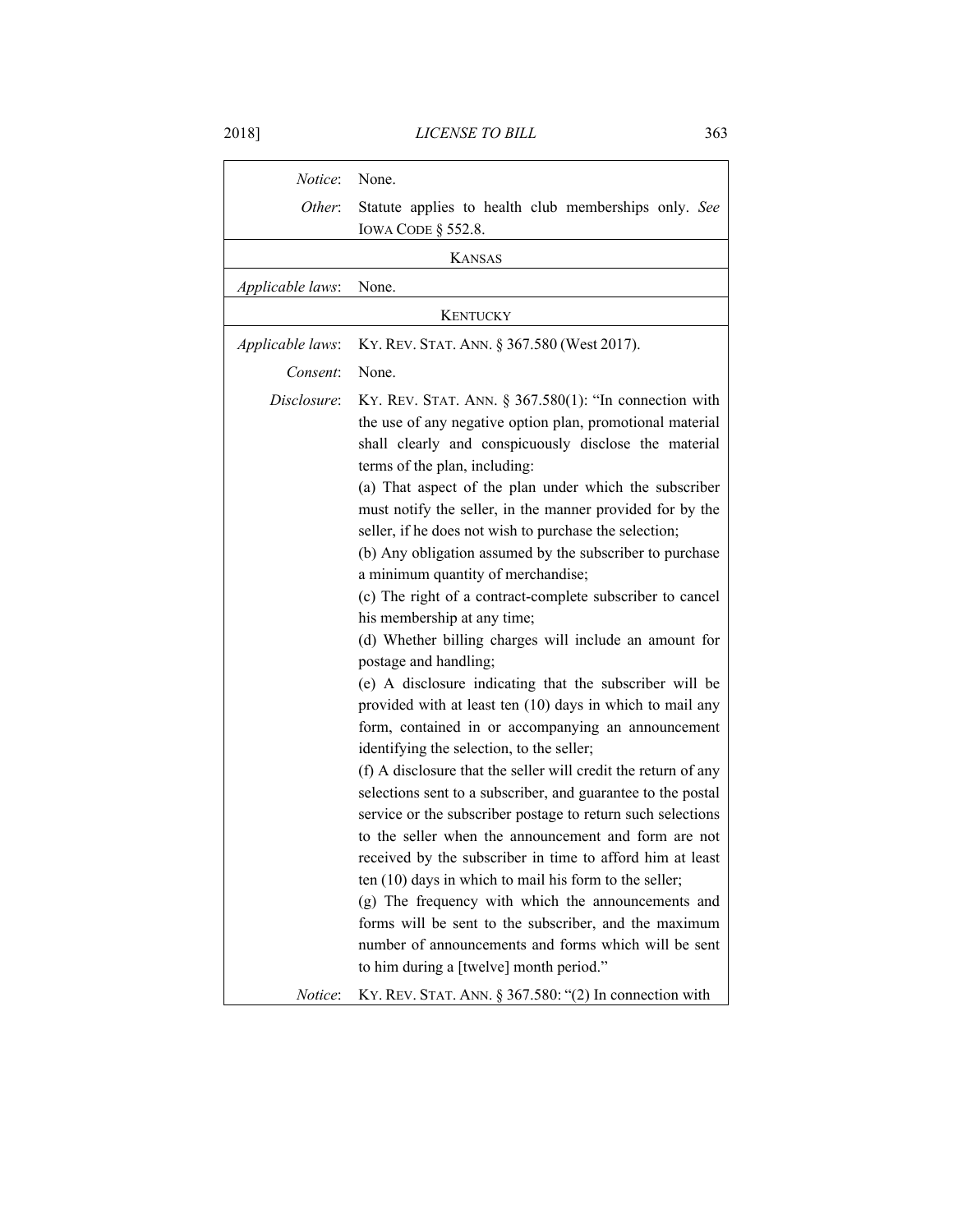|                  | the use of any negative option plan, prior to sending any<br>selection, the seller shall mail to its subscribers, within<br>the time specified by subsection $(3)$ of this section: (a) An<br>announcement identifying the selection; (b) A form,<br>contained in or accompanying the announcement, clearly<br>and conspicuously disclosing that the subscriber will<br>receive the selection identified in the announcement<br>unless he instructs the seller that he does not want the<br>selection, designating a procedure by which the form may<br>be used for the purpose of enabling the subscriber so to<br>instruct the seller, and specifying either the return date or<br>the mailing date.<br>(3) The seller shall mail the announcement and form<br>either at least twenty $(20)$ days prior to the return date or<br>at least fifteen (15) days prior to the mailing date, or<br>provide a mailing date at least ten (10) days after receipt<br>by the subscriber, provided, however, that whichever<br>system the seller chooses for mailing the announcement<br>and form, such system must provide the subscriber with |
|------------------|----------------------------------------------------------------------------------------------------------------------------------------------------------------------------------------------------------------------------------------------------------------------------------------------------------------------------------------------------------------------------------------------------------------------------------------------------------------------------------------------------------------------------------------------------------------------------------------------------------------------------------------------------------------------------------------------------------------------------------------------------------------------------------------------------------------------------------------------------------------------------------------------------------------------------------------------------------------------------------------------------------------------------------------------------------------------------------------------------------------------------------------|
| Other:           | at least ten (10) days in which to mail his form."<br>Statute applies to negative option plans. See KY. REV.                                                                                                                                                                                                                                                                                                                                                                                                                                                                                                                                                                                                                                                                                                                                                                                                                                                                                                                                                                                                                           |
|                  | STAT. ANN. § 367.580(2).                                                                                                                                                                                                                                                                                                                                                                                                                                                                                                                                                                                                                                                                                                                                                                                                                                                                                                                                                                                                                                                                                                               |
|                  | LOUISIANA                                                                                                                                                                                                                                                                                                                                                                                                                                                                                                                                                                                                                                                                                                                                                                                                                                                                                                                                                                                                                                                                                                                              |
| Applicable laws: | LA. STAT. ANN. § 9:2716 (2017).                                                                                                                                                                                                                                                                                                                                                                                                                                                                                                                                                                                                                                                                                                                                                                                                                                                                                                                                                                                                                                                                                                        |
| Consent:         | None.                                                                                                                                                                                                                                                                                                                                                                                                                                                                                                                                                                                                                                                                                                                                                                                                                                                                                                                                                                                                                                                                                                                                  |
| Disclosure:      | LA. STAT. ANN. $\S$ 9:2716(A): "Any person, firm, or<br>corporation engaged in commerce that sells, leases, or<br>offers to sell or lease, any products or services to a<br>consumer pursuant to a contract, when the contract<br>automatically renews unless the consumer cancels the<br>contract, shall disclose the automatic renewal clause<br>clearly<br>and<br>conspicuously<br>in<br>the<br>contract<br>or<br>contract offer."                                                                                                                                                                                                                                                                                                                                                                                                                                                                                                                                                                                                                                                                                                  |
| Notice:          | LA. STAT. ANN. $\S$ 9:2716(B): "Any person, firm, or<br>corporation engaged in commerce that sells, leases, or<br>offers to sell or lease, any products or services to a<br>consumer pursuant to a contract, when the contract                                                                                                                                                                                                                                                                                                                                                                                                                                                                                                                                                                                                                                                                                                                                                                                                                                                                                                         |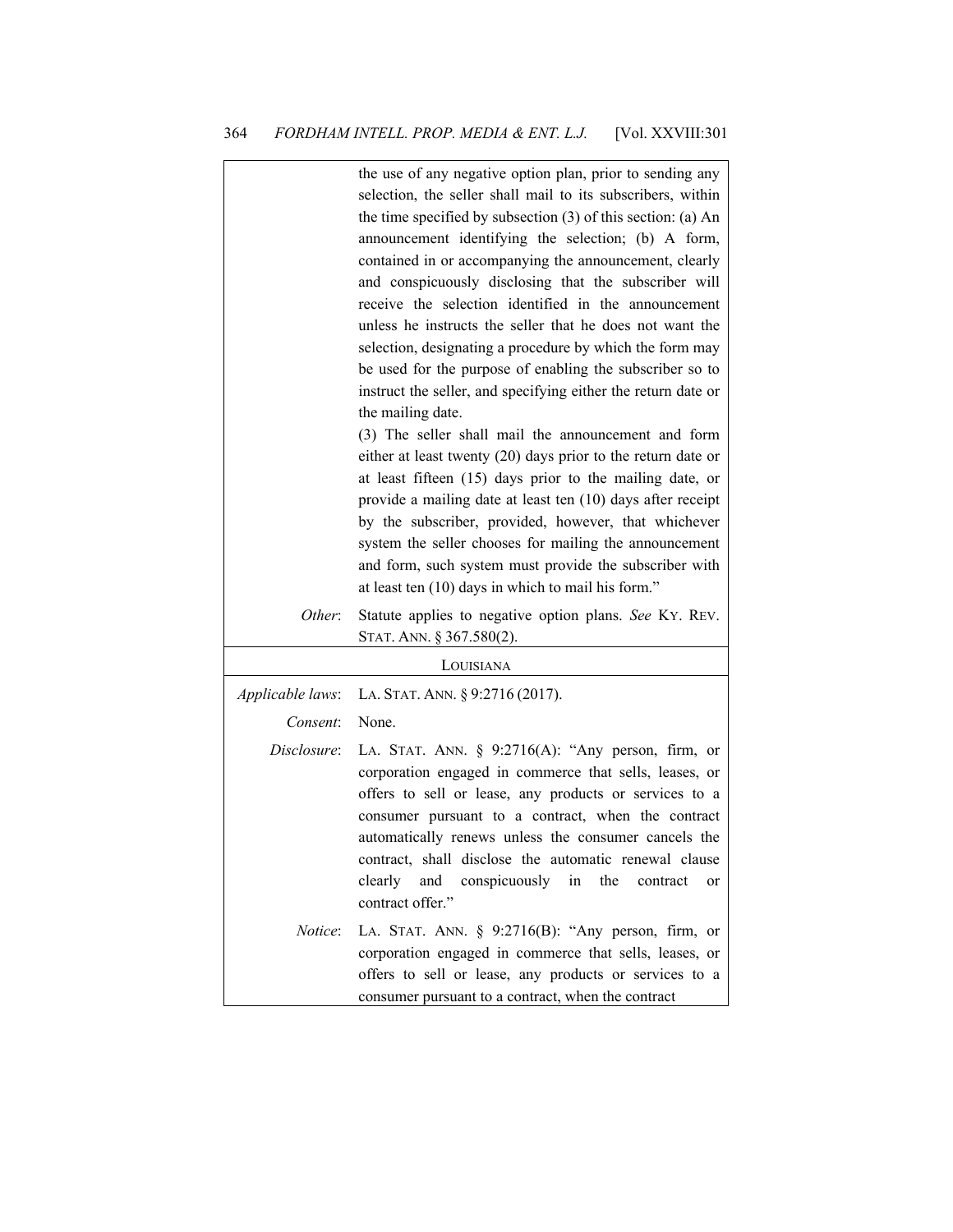|                         | automatically renews unless the consumer cancels the<br>contract, shall disclose clearly and conspicuously how to<br>cancel the contract in the initial contract, contract offer,<br>or with delivery of products or services."                                                                                                                                                                                                                                                                                                                                                                                                                                                                                                                                                                                                                  |
|-------------------------|--------------------------------------------------------------------------------------------------------------------------------------------------------------------------------------------------------------------------------------------------------------------------------------------------------------------------------------------------------------------------------------------------------------------------------------------------------------------------------------------------------------------------------------------------------------------------------------------------------------------------------------------------------------------------------------------------------------------------------------------------------------------------------------------------------------------------------------------------|
| Other:                  | LA. STAT. ANN. § 9:2716(E): "Any contract automatically<br>renewed in violation of this Section shall revert to a thirty<br>day renewal contract in accordance with the same terms."                                                                                                                                                                                                                                                                                                                                                                                                                                                                                                                                                                                                                                                             |
|                         | LA. STAT. ANN. § 9:2716(C): "A person, firm, or<br>corporation that fails to comply with the requirements of<br>this Section is in violation of this Section unless the<br>person, firm, or corporation demonstrates all of the<br>following: (1) It has established and implemented written<br>procedures to comply with this Section and enforces<br>compliance with the procedures. (2) Any failure to<br>comply with this Section is the result of error. (3) When<br>an error has caused the failure to comply with this<br>Section, it, as a matter of routine business practice,<br>provides a full refund or credit for all amounts billed to or<br>paid by the consumer from the date of the renewal until<br>the date of the termination of the contract, or the date of<br>the subsequent notice of renewal, whichever occurs first." |
|                         | <b>MAINE</b>                                                                                                                                                                                                                                                                                                                                                                                                                                                                                                                                                                                                                                                                                                                                                                                                                                     |
| <i>Applicable laws:</i> | None.<br><b>MARYLAND</b>                                                                                                                                                                                                                                                                                                                                                                                                                                                                                                                                                                                                                                                                                                                                                                                                                         |
| Applicable laws:        | MD.<br><b>CODE</b><br>ANN.,<br>COM.<br>LAW<br>§.<br>14-12B-06<br>(LexisNexis 2017).                                                                                                                                                                                                                                                                                                                                                                                                                                                                                                                                                                                                                                                                                                                                                              |
| Consent:                | None.                                                                                                                                                                                                                                                                                                                                                                                                                                                                                                                                                                                                                                                                                                                                                                                                                                            |
| Disclosure:             | MD. CODE ANN., COM. LAW § 14-12B-06(b): "(3) Each<br>contract for health club services shall conspicuously<br>under the<br>'Notice<br>disclose<br>heading<br>0 <sup>t</sup><br>Consumer Rights'<br>(4) Each contract for the sale of health club services shall<br>contain in a form acceptable to the Division: (i) A clear                                                                                                                                                                                                                                                                                                                                                                                                                                                                                                                     |
|                         | and conspicuous itemized description of any<br>fees<br>and charges"                                                                                                                                                                                                                                                                                                                                                                                                                                                                                                                                                                                                                                                                                                                                                                              |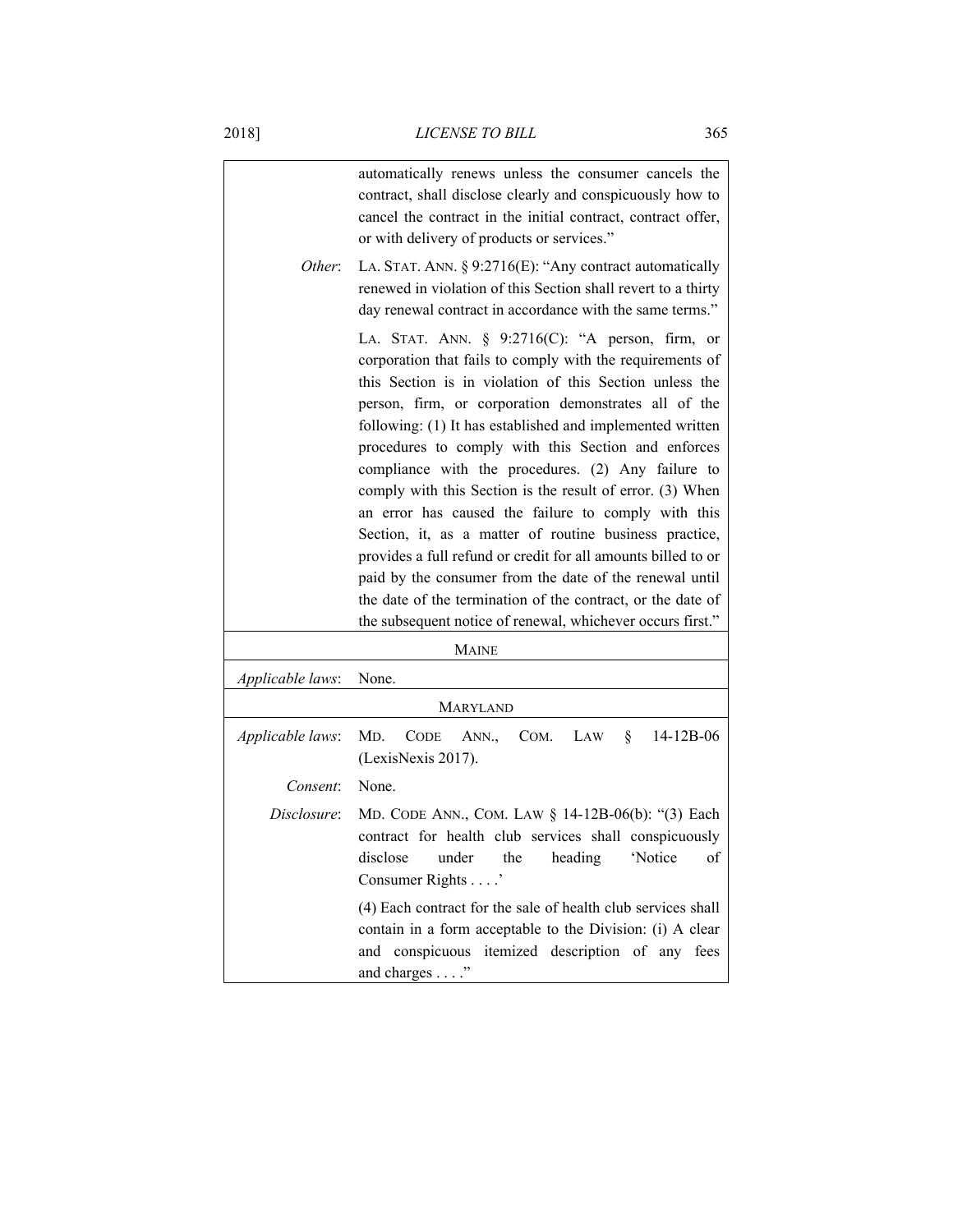| <i>Notice</i> :    | None.                                                                                                                                                                                                                                                                                                                                                                                                                                                                                                                                                                                                                                                                                              |
|--------------------|----------------------------------------------------------------------------------------------------------------------------------------------------------------------------------------------------------------------------------------------------------------------------------------------------------------------------------------------------------------------------------------------------------------------------------------------------------------------------------------------------------------------------------------------------------------------------------------------------------------------------------------------------------------------------------------------------|
| Other:             | Statute applies to health club memberships only. See MD.<br>CODE ANN., COM. LAW § 14-12B-06.                                                                                                                                                                                                                                                                                                                                                                                                                                                                                                                                                                                                       |
|                    | <b>MASSACHUSETTS</b>                                                                                                                                                                                                                                                                                                                                                                                                                                                                                                                                                                                                                                                                               |
| Applicable laws:   | None.                                                                                                                                                                                                                                                                                                                                                                                                                                                                                                                                                                                                                                                                                              |
|                    | MICHIGAN                                                                                                                                                                                                                                                                                                                                                                                                                                                                                                                                                                                                                                                                                           |
| Applicable laws:   | None.                                                                                                                                                                                                                                                                                                                                                                                                                                                                                                                                                                                                                                                                                              |
|                    | <b>MINNESOTA</b>                                                                                                                                                                                                                                                                                                                                                                                                                                                                                                                                                                                                                                                                                   |
| Applicable laws:   | None.                                                                                                                                                                                                                                                                                                                                                                                                                                                                                                                                                                                                                                                                                              |
| <b>MISSISSIPPI</b> |                                                                                                                                                                                                                                                                                                                                                                                                                                                                                                                                                                                                                                                                                                    |
| Applicable laws:   | None.                                                                                                                                                                                                                                                                                                                                                                                                                                                                                                                                                                                                                                                                                              |
|                    | <b>MISSOURI</b>                                                                                                                                                                                                                                                                                                                                                                                                                                                                                                                                                                                                                                                                                    |
| Applicable laws:   | MO. REV. STAT. § 407.675 (2017).                                                                                                                                                                                                                                                                                                                                                                                                                                                                                                                                                                                                                                                                   |
| Consent:           | None.                                                                                                                                                                                                                                                                                                                                                                                                                                                                                                                                                                                                                                                                                              |
| Disclosure:        | MO. REV. STAT. § 407.675: "No contract shall be valid<br>for a term longer than twenty-four months from the date<br>upon which the contract is signed. However, a club may<br>allow a member to convert his contract into a contract for<br>a period longer than twenty-four months after the<br>member has been a member of the club for a period of at<br>least six months. The duration of the contract shall be<br>clearly and conspicuously disclosed in the contract in<br>boldface type of a minimum size of [fourteen] points. No<br>contract shall contain an automatic renewal clause;<br>provided, however, that such an agreement may provide<br>for the buyer to exercise a renewal." |
| Notice:            | None.                                                                                                                                                                                                                                                                                                                                                                                                                                                                                                                                                                                                                                                                                              |
| Other:             | Statute applies to buyers' club contracts only. See MO.<br>REV. STAT. § 407.675.                                                                                                                                                                                                                                                                                                                                                                                                                                                                                                                                                                                                                   |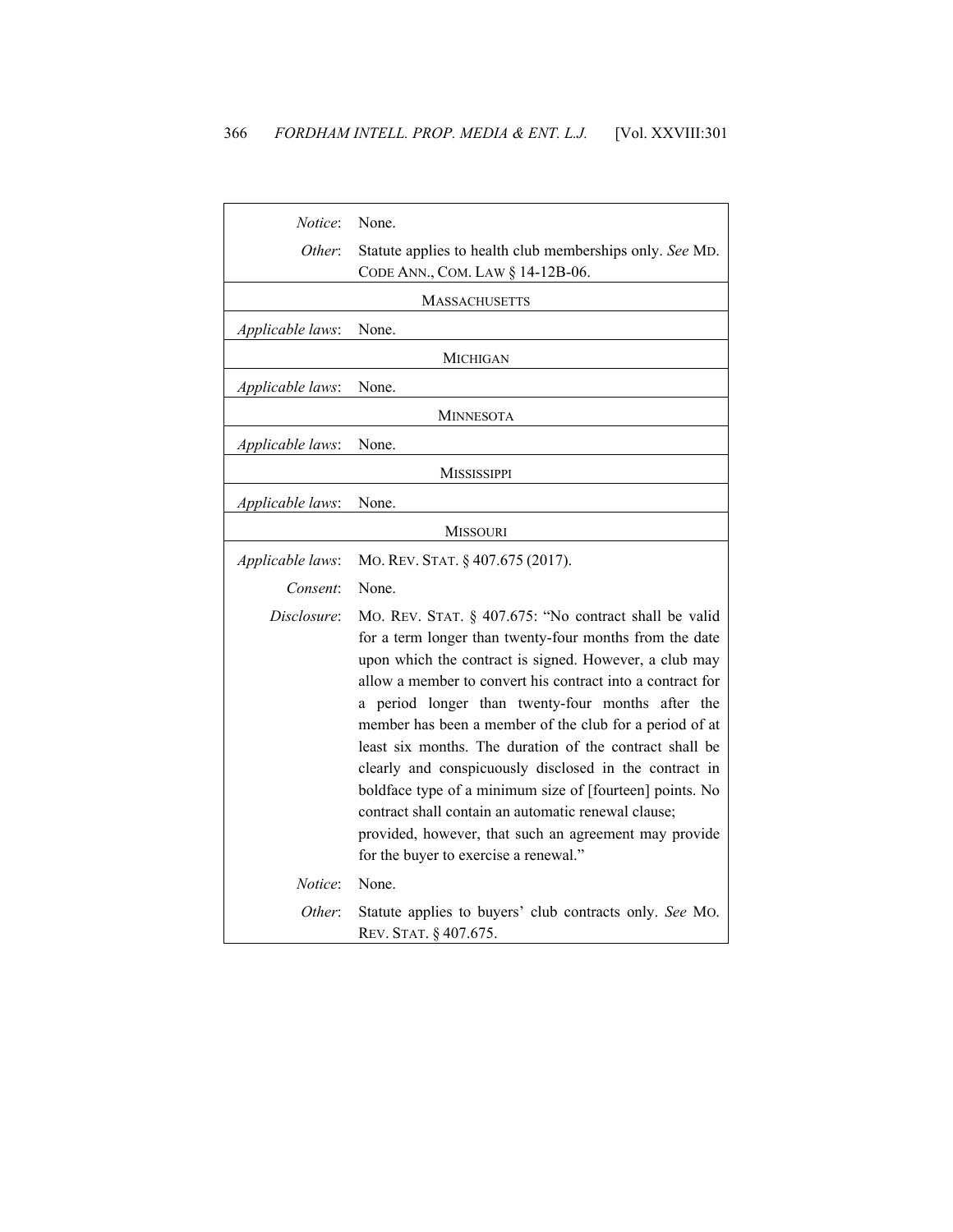| <b>MONTANA</b>   |                                                                                                                                                                                                                                                                                                                                                                                                                                                                                                                                                                                                                                                                                                                                                                                                                                                                                                                                                                                                                                                                                                                                |
|------------------|--------------------------------------------------------------------------------------------------------------------------------------------------------------------------------------------------------------------------------------------------------------------------------------------------------------------------------------------------------------------------------------------------------------------------------------------------------------------------------------------------------------------------------------------------------------------------------------------------------------------------------------------------------------------------------------------------------------------------------------------------------------------------------------------------------------------------------------------------------------------------------------------------------------------------------------------------------------------------------------------------------------------------------------------------------------------------------------------------------------------------------|
| Applicable laws: | MONT. ADMIN. R. 38.5.6004 (2017).                                                                                                                                                                                                                                                                                                                                                                                                                                                                                                                                                                                                                                                                                                                                                                                                                                                                                                                                                                                                                                                                                              |
| Consent:         | None.                                                                                                                                                                                                                                                                                                                                                                                                                                                                                                                                                                                                                                                                                                                                                                                                                                                                                                                                                                                                                                                                                                                          |
| Disclosure:      | None.                                                                                                                                                                                                                                                                                                                                                                                                                                                                                                                                                                                                                                                                                                                                                                                                                                                                                                                                                                                                                                                                                                                          |
| <i>Notice</i> :  | MONT. ADMIN. R. 38.5.6004: "(9) At least [sixty] days<br>prior to the expiration date of the customer's service<br>contract, the supplier must provide written notice to the<br>customer of either: (a) the existence and operation of an<br>automatic renewal provision present in the customer's<br>contract; or (b) the need for the customer to affirmatively<br>renew to retain service from the supplier at the end of the<br>contract term.<br>(10) If the service contract contains an automatic renewal<br>provision, the supplier may not change the terms and<br>conditions of the contract upon the renewal date unless<br>the customer has been provided with written notice of the<br>changes at least [sixty] days in advance of their effective<br>date and of his or her right to change suppliers rather than<br>renew the contract. With the written notice of contract<br>changes, the supplier must provide the customer a letter<br>of authorization approving the contract changes to return<br>to the supplier. Without a signed letter of authorization,<br>the supplier may not renew the contract." |
| Other:           | Statute applies to electric and natural gas utility contracts.<br>See MONT. ADMIN. R. 38.5.6004.                                                                                                                                                                                                                                                                                                                                                                                                                                                                                                                                                                                                                                                                                                                                                                                                                                                                                                                                                                                                                               |
|                  | NEBRASKA                                                                                                                                                                                                                                                                                                                                                                                                                                                                                                                                                                                                                                                                                                                                                                                                                                                                                                                                                                                                                                                                                                                       |
| Applicable laws: | NEB. REV. STAT. § 63-101 (2009).                                                                                                                                                                                                                                                                                                                                                                                                                                                                                                                                                                                                                                                                                                                                                                                                                                                                                                                                                                                                                                                                                               |
| Consent:         | NEB. REV. STAT. § 63-101: "No person in this state shall<br>be compelled to pay for any newspaper, magazine or<br>other publication which shall be mailed or sent to him<br>without his having subscribed for or ordered it, or which<br>shall be mailed or sent to him after the time of his<br>order<br>therefore<br>subscription<br>has<br>expired,<br>or<br>notwithstanding that he may have received it."                                                                                                                                                                                                                                                                                                                                                                                                                                                                                                                                                                                                                                                                                                                 |
| Disclosure:      | None.                                                                                                                                                                                                                                                                                                                                                                                                                                                                                                                                                                                                                                                                                                                                                                                                                                                                                                                                                                                                                                                                                                                          |
| <i>Notice:</i>   | None.                                                                                                                                                                                                                                                                                                                                                                                                                                                                                                                                                                                                                                                                                                                                                                                                                                                                                                                                                                                                                                                                                                                          |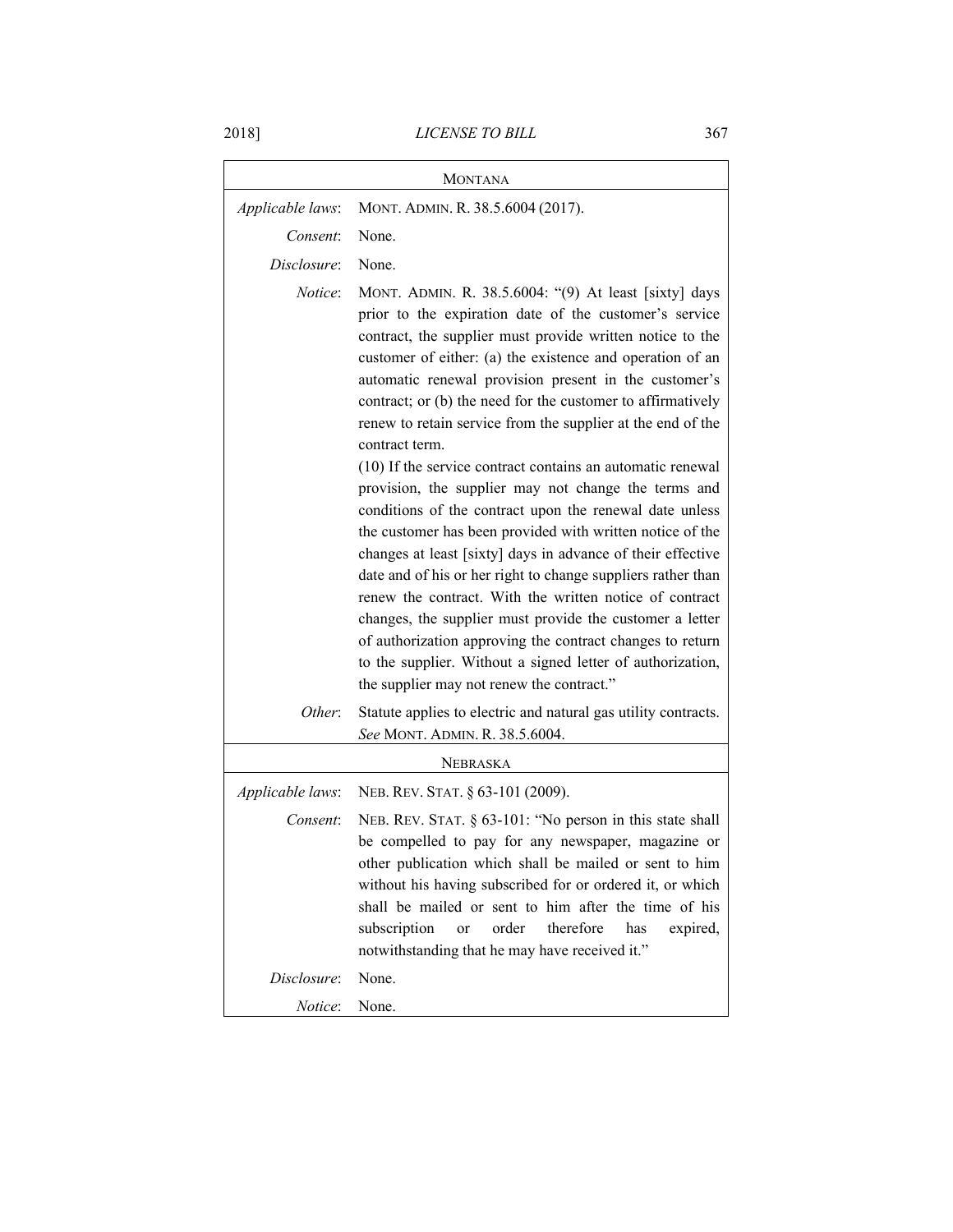| Other:           | Statute applies to newspapers, magazines and periodicals                                                                                                                                                                                                                                                                                                                                                                                                                                                                                                                                                      |
|------------------|---------------------------------------------------------------------------------------------------------------------------------------------------------------------------------------------------------------------------------------------------------------------------------------------------------------------------------------------------------------------------------------------------------------------------------------------------------------------------------------------------------------------------------------------------------------------------------------------------------------|
|                  | only. See NEB. REV. STAT. § 63-101.<br><b>NEVADA</b>                                                                                                                                                                                                                                                                                                                                                                                                                                                                                                                                                          |
|                  |                                                                                                                                                                                                                                                                                                                                                                                                                                                                                                                                                                                                               |
| Applicable laws: | None.                                                                                                                                                                                                                                                                                                                                                                                                                                                                                                                                                                                                         |
|                  | <b>NEW HAMPSHIRE</b>                                                                                                                                                                                                                                                                                                                                                                                                                                                                                                                                                                                          |
| Applicable laws: | N.H. REV. STAT. ANN. § 358-I:5 (2017).                                                                                                                                                                                                                                                                                                                                                                                                                                                                                                                                                                        |
| Consent:         | N.H. REV. STAT. ANN. $\S 358$ -I:5(I): "No term contract for<br>health club services shall be for a term of more than one<br>year, nor shall any health club term contract contain an<br>automatic renewal clause for a period greater than one<br>month. A contract may provide for a renewal option for<br>continued membership, but any such renewal must be<br>accepted in writing by a buyer and is effective only upon<br>payment of the renewal price. Under no circumstances<br>may a contract for health club services be renewed more<br>than [ninety] days before the contract's expiration date." |
| Disclosure:      | None.                                                                                                                                                                                                                                                                                                                                                                                                                                                                                                                                                                                                         |
| <i>Notice</i> :  | None.                                                                                                                                                                                                                                                                                                                                                                                                                                                                                                                                                                                                         |
| Other:           | Statute applies to health club memberships only. See<br>N.H. REV. STAT. ANN. § 358-I:5.                                                                                                                                                                                                                                                                                                                                                                                                                                                                                                                       |
|                  | <b>NEW JERSEY</b>                                                                                                                                                                                                                                                                                                                                                                                                                                                                                                                                                                                             |
| Applicable laws: | None.                                                                                                                                                                                                                                                                                                                                                                                                                                                                                                                                                                                                         |
|                  | <b>NEW MEXICO</b>                                                                                                                                                                                                                                                                                                                                                                                                                                                                                                                                                                                             |
| Applicable laws: | None.                                                                                                                                                                                                                                                                                                                                                                                                                                                                                                                                                                                                         |
|                  | <b>NEW YORK</b>                                                                                                                                                                                                                                                                                                                                                                                                                                                                                                                                                                                               |
| Applicable laws: | N.Y. COMP. CODES R. & REGS. tit. 21, § 4603.1 (2017);                                                                                                                                                                                                                                                                                                                                                                                                                                                                                                                                                         |
|                  | N.Y. GEN. OBLIG. LAW § 5-903 (McKinney 2017).                                                                                                                                                                                                                                                                                                                                                                                                                                                                                                                                                                 |
| Consent:         | N.Y. COMP. CODES R. & REGS. tit. 21, § 4603.1(d): "Prior<br>to the purchase of any good or service, telemarketers<br>shall disclose to the customer the cost of the goods or<br>services that are the subject of the call and if the offer<br>includes a negative option feature, all material terms and<br>conditions of the negative option feature, including, but<br>not limited to the fact that the customer's account will be                                                                                                                                                                          |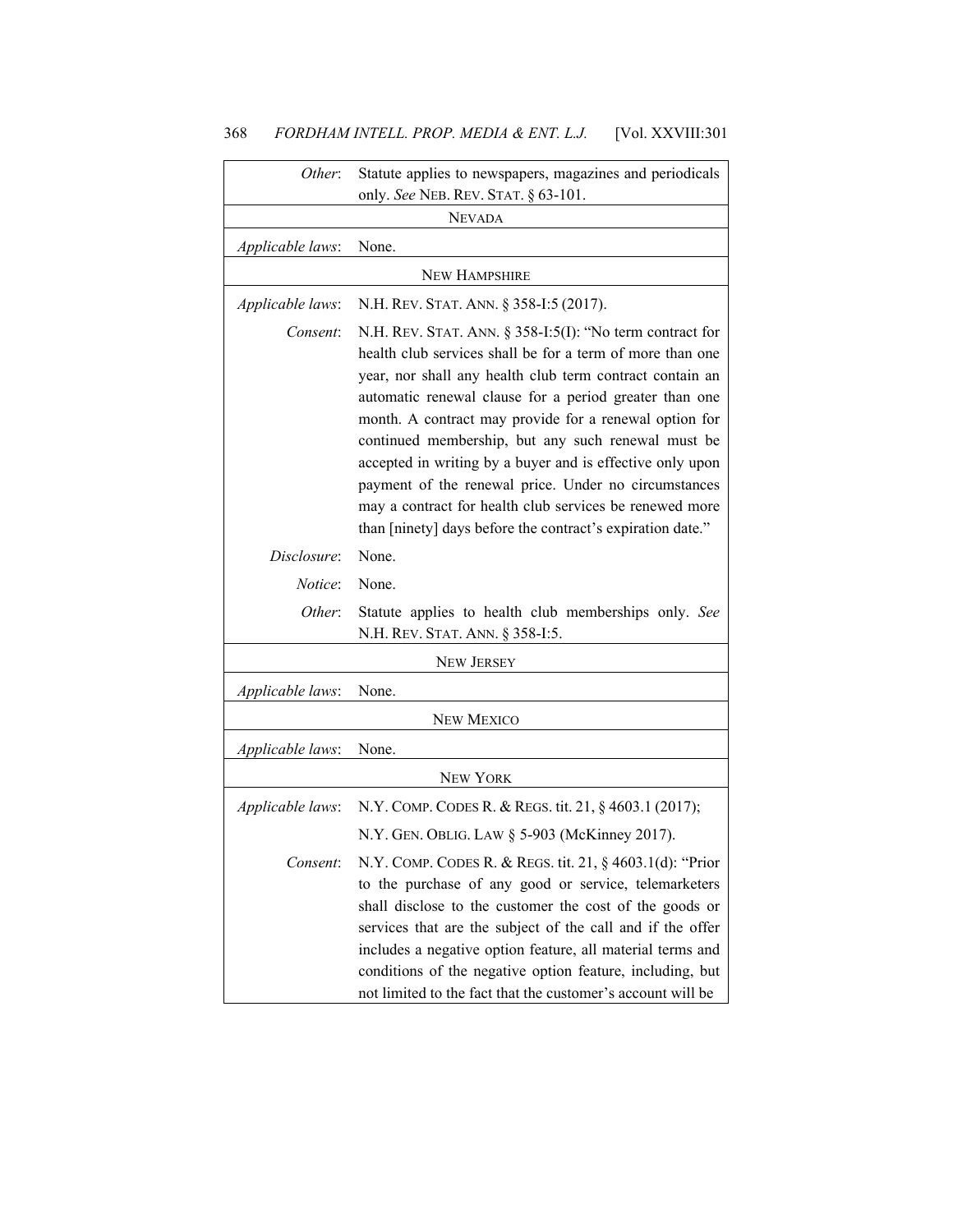|                       | charged unless the customer takes an affirmative action to<br>avoid the charges, the dates the charges will be submitted<br>for payment, and the specific steps the customer must<br>take to avoid the charge."                                                                                                                                                                                                                                                                                                                                                                                                                                                                                                                                                                                                                                                                                                                                                                                                                     |
|-----------------------|-------------------------------------------------------------------------------------------------------------------------------------------------------------------------------------------------------------------------------------------------------------------------------------------------------------------------------------------------------------------------------------------------------------------------------------------------------------------------------------------------------------------------------------------------------------------------------------------------------------------------------------------------------------------------------------------------------------------------------------------------------------------------------------------------------------------------------------------------------------------------------------------------------------------------------------------------------------------------------------------------------------------------------------|
| Disclosure:           | None.                                                                                                                                                                                                                                                                                                                                                                                                                                                                                                                                                                                                                                                                                                                                                                                                                                                                                                                                                                                                                               |
| <i>Notice</i> :       | N.Y. GEN. OBLIG. LAW $\S$ 5-903(2): "No provision of a<br>contract for service, maintenance or repair to or for any<br>real or personal property which states that the term of the<br>contract shall be deemed renewed for a specified<br>additional period unless the person receiving the service,<br>maintenance or repair gives notice to the person<br>furnishing such contract service, maintenance or repair of<br>his intention to terminate the contract at the expiration of<br>such term, shall be enforceable against the person<br>receiving the service, maintenance or repair, unless the<br>person furnishing the service, maintenance or repair, at<br>least fifteen days and not more than thirty days previous<br>to the time specified for serving such notice upon him,<br>give to the person receiving the service,<br>shall<br>maintenance or repair written notice, served personally or<br>by certified mail, calling the attention of that person to<br>the existence of such provision in the contract." |
| Other:                | N.Y. COMP. CODES R. & REGS. tit. 21, $\S$ 4603.1 applies to<br>telemarketing only.                                                                                                                                                                                                                                                                                                                                                                                                                                                                                                                                                                                                                                                                                                                                                                                                                                                                                                                                                  |
|                       | N.Y. GEN. OBLIG. LAW § 5-903 applies to service,<br>maintenance or repair contract for real or personal<br>property only. See N.Y. Gen. Oblig. Law § 5-903.                                                                                                                                                                                                                                                                                                                                                                                                                                                                                                                                                                                                                                                                                                                                                                                                                                                                         |
| <b>NORTH CAROLINA</b> |                                                                                                                                                                                                                                                                                                                                                                                                                                                                                                                                                                                                                                                                                                                                                                                                                                                                                                                                                                                                                                     |
| Applicable laws:      | N.C. GEN. STAT. § 75-41 (2016).                                                                                                                                                                                                                                                                                                                                                                                                                                                                                                                                                                                                                                                                                                                                                                                                                                                                                                                                                                                                     |
| Consent:              | None.                                                                                                                                                                                                                                                                                                                                                                                                                                                                                                                                                                                                                                                                                                                                                                                                                                                                                                                                                                                                                               |
| Disclosure:           | N.C. GEN. STAT. $\S$ 75-41(a): "Any person engaged in<br>commerce that sells, leases, or offers to sell or lease, any<br>products or services to a consumer pursuant to a contract,<br>where the contract automatically renews unless the<br>consumer cancels the contract, shall do all of the<br>following: (1) Disclose the automatic renewal clause                                                                                                                                                                                                                                                                                                                                                                                                                                                                                                                                                                                                                                                                             |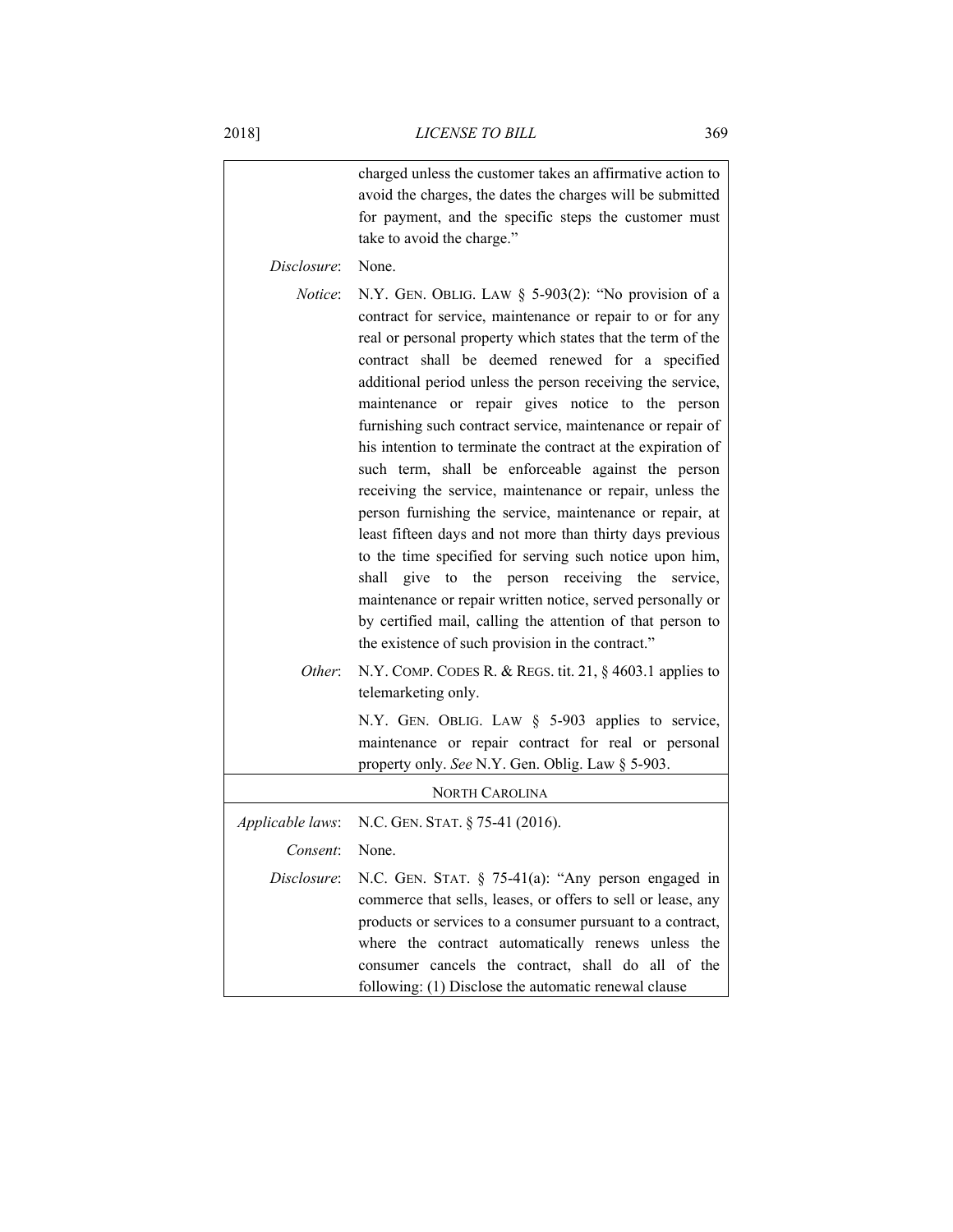|                 | clearly and conspicuously in the contract or contract<br>offer. (2) Disclose clearly and conspicuously how to<br>cancel the contract in the initial contract, contract offer,<br>or with delivery of products or services $\dots$ (4) If the<br>terms of the contract will change upon the automatic<br>renewal of the contract, disclose the changing terms of<br>the contract clearly and conspicuously on the notification<br>in at least 12 point type and in bold print."                                                                                                                                                                                                                                                                                                                                                                                                                                           |
|-----------------|--------------------------------------------------------------------------------------------------------------------------------------------------------------------------------------------------------------------------------------------------------------------------------------------------------------------------------------------------------------------------------------------------------------------------------------------------------------------------------------------------------------------------------------------------------------------------------------------------------------------------------------------------------------------------------------------------------------------------------------------------------------------------------------------------------------------------------------------------------------------------------------------------------------------------|
| <i>Notice</i> : | N.C. GEN. STAT. $\S$ 75-41(a)(3): "Any person engaged in<br>commerce that sells, leases, or offers to sell or lease, any<br>products or services to a consumer pursuant to a contract,<br>where the contract automatically renews unless the<br>consumer cancels the contract, shall do all of the<br>following: $\ldots$ (3) For any automatic renewal exceeding<br>[sixty] days, provide written notice to the consumer by<br>personal delivery, electronic mail, or first-class mail, at<br>least [fifteen] days but no earlier than [forty-five] days<br>before the date the contract is to be automatically<br>renewed, stating the date on which the contract is<br>scheduled to automatically renew and notifying the<br>consumer that the contract will automatically renew<br>unless it is cancelled by the consumer prior to that date."                                                                       |
| Other:          | N.C. GEN. STAT. § 75-41: (c) "A person that fails to<br>comply with the requirements of this section is in<br>violation of this section unless the person demonstrates<br>that all of the following are its routine business practice:<br>(1) The person has established and implemented written<br>procedures to comply with this section and enforces<br>compliance with the procedures. (2) Any failure to<br>comply with this section is the result of error. (3) Where<br>an error has caused the failure to comply with this<br>section, the person provides a full refund or credit for all<br>amounts billed to or paid by the consumer from the date<br>of the renewal until the date of the termination of the<br>contract, or the date of the subsequent notice of renewal,<br>whichever occurs first."<br>(e): "A violation of this section renders the automatic<br>renewal clause void and unenforceable." |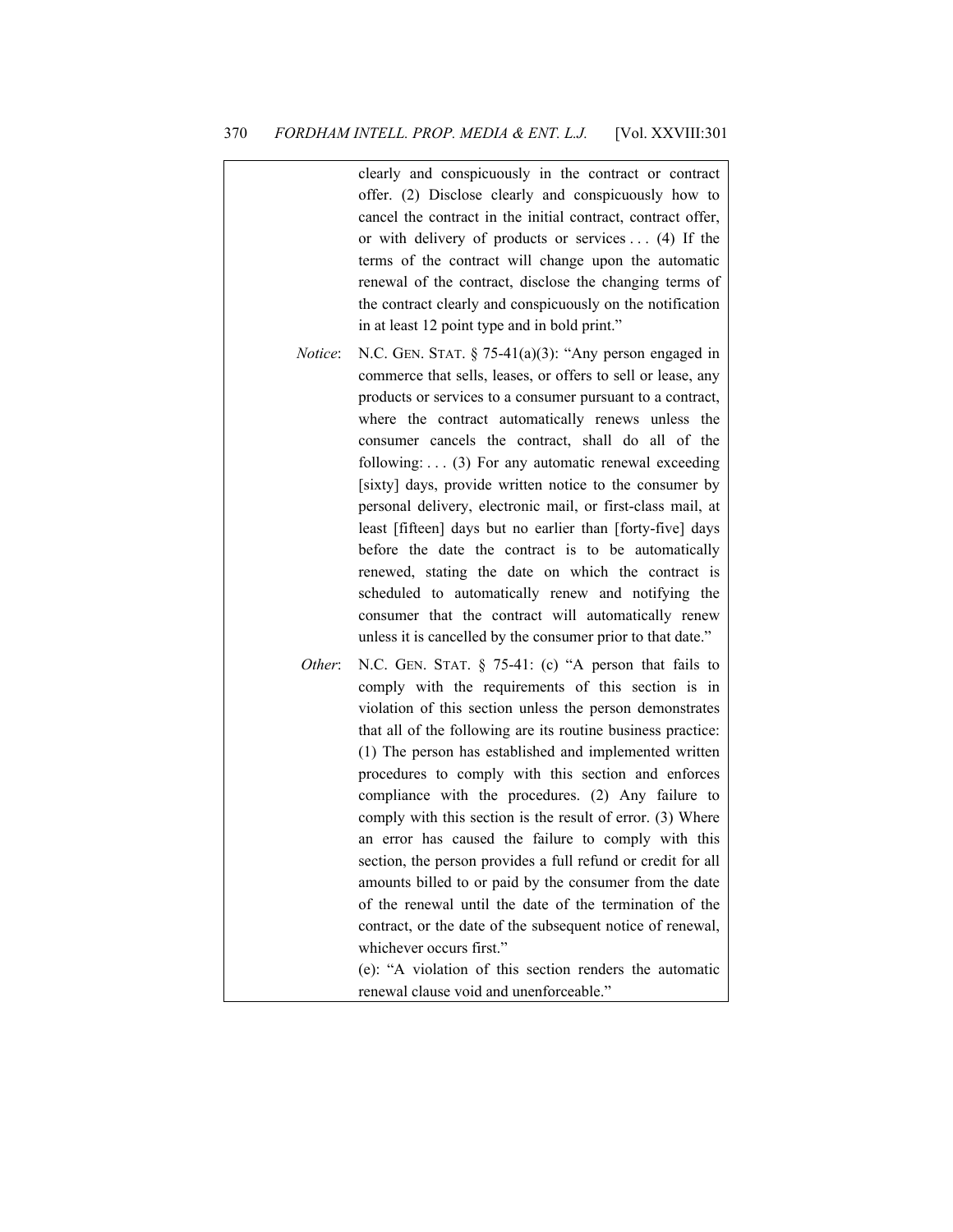2018] *LICENSE TO BILL* 371

|                  | <b>NORTH DAKOTA</b>                                                                                                                                                                                                                                                                                                                                                                                                                                                                                                                                                                                                                                                                                                                                                                                                                                                                                                                                                                                                                                                                                                                                                                                                                                                                                                                                                                                                                                                                                                                                                       |
|------------------|---------------------------------------------------------------------------------------------------------------------------------------------------------------------------------------------------------------------------------------------------------------------------------------------------------------------------------------------------------------------------------------------------------------------------------------------------------------------------------------------------------------------------------------------------------------------------------------------------------------------------------------------------------------------------------------------------------------------------------------------------------------------------------------------------------------------------------------------------------------------------------------------------------------------------------------------------------------------------------------------------------------------------------------------------------------------------------------------------------------------------------------------------------------------------------------------------------------------------------------------------------------------------------------------------------------------------------------------------------------------------------------------------------------------------------------------------------------------------------------------------------------------------------------------------------------------------|
| Applicable laws: | None.                                                                                                                                                                                                                                                                                                                                                                                                                                                                                                                                                                                                                                                                                                                                                                                                                                                                                                                                                                                                                                                                                                                                                                                                                                                                                                                                                                                                                                                                                                                                                                     |
|                  | Оню                                                                                                                                                                                                                                                                                                                                                                                                                                                                                                                                                                                                                                                                                                                                                                                                                                                                                                                                                                                                                                                                                                                                                                                                                                                                                                                                                                                                                                                                                                                                                                       |
| Applicable laws: | OHIO ADMIN. CODE 4901:1-29-10 (2017).                                                                                                                                                                                                                                                                                                                                                                                                                                                                                                                                                                                                                                                                                                                                                                                                                                                                                                                                                                                                                                                                                                                                                                                                                                                                                                                                                                                                                                                                                                                                     |
| Consent:         | None.                                                                                                                                                                                                                                                                                                                                                                                                                                                                                                                                                                                                                                                                                                                                                                                                                                                                                                                                                                                                                                                                                                                                                                                                                                                                                                                                                                                                                                                                                                                                                                     |
| Disclosure:      | None.                                                                                                                                                                                                                                                                                                                                                                                                                                                                                                                                                                                                                                                                                                                                                                                                                                                                                                                                                                                                                                                                                                                                                                                                                                                                                                                                                                                                                                                                                                                                                                     |
| Notice:          | <b>OHIO</b><br>$4901:1-29-10(G):$<br>ADMIN.<br><b>CODE</b><br>"Contract"<br>renewals. (1) The provisions of this paragraph apply to all<br>residential and small commercial contracts that contain<br>automatic renewal clauses, except those which renew on<br>a month-to-month basis.<br>(2) For contracts that contain an early termination or<br>cancellation option with no fee for early termination or<br>cancellation, upon renewal, the retail natural gas supplier<br>or opt-in governmental aggregator shall, in a separate<br>notice, notify customers of such expiration at least forty-<br>five calendar days, but not more than ninety calendar<br>days, in advance of the contract expiration date. Such<br>notice shall accurately describe or highlight any changes<br>and state that the customer contract will renew at the<br>specified rate unless the customer affirmatively cancels<br>the contract. Such notices must clearly and accurately<br>describe the manner in which the customer may cancel<br>the contract and the time during which the customer must<br>act to cancel the contract. (a) The notice shall be made by<br>separate mailing (envelope or postcard), the front cover<br>of which shall state: 'Important notice regarding your<br>electric service contract.' (b) The notice shall, at a<br>minimum, state any renewal period and how the customer<br>may terminate, renew, and/or extend the contract. (c) The<br>renewal period for contracts with renewal provisions<br>shall not exceed the initial contract period." |
| Other:           | Statute applies to electric and natural gas utility contracts.<br>See OHIO ADMIN. CODE 4901:1-29-10.                                                                                                                                                                                                                                                                                                                                                                                                                                                                                                                                                                                                                                                                                                                                                                                                                                                                                                                                                                                                                                                                                                                                                                                                                                                                                                                                                                                                                                                                      |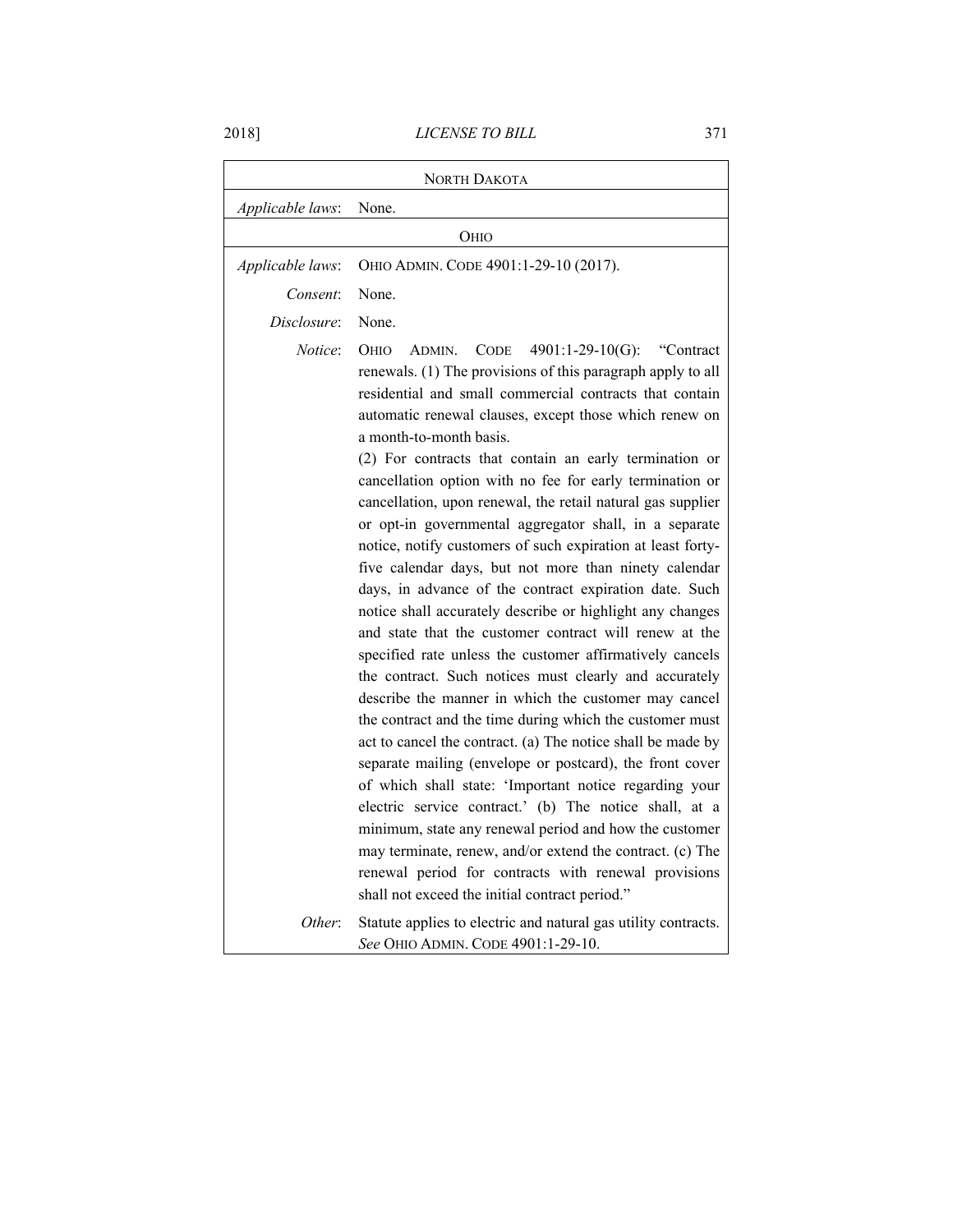## 372 *FORDHAM INTELL. PROP. MEDIA & ENT. L.J.* [Vol. XXVIII:301

|                  | <b>OKLAHOMA</b>                                                                                                                                                                                                                                                                                                                                                                                                                                                                                                                                                                                                                                                                                                                                                                                              |
|------------------|--------------------------------------------------------------------------------------------------------------------------------------------------------------------------------------------------------------------------------------------------------------------------------------------------------------------------------------------------------------------------------------------------------------------------------------------------------------------------------------------------------------------------------------------------------------------------------------------------------------------------------------------------------------------------------------------------------------------------------------------------------------------------------------------------------------|
| Applicable laws: | None.                                                                                                                                                                                                                                                                                                                                                                                                                                                                                                                                                                                                                                                                                                                                                                                                        |
|                  | <b>OREGON</b>                                                                                                                                                                                                                                                                                                                                                                                                                                                                                                                                                                                                                                                                                                                                                                                                |
| Applicable laws: | OR. REV. STAT. § 646A.295 (2017).                                                                                                                                                                                                                                                                                                                                                                                                                                                                                                                                                                                                                                                                                                                                                                            |
| Consent:         | OR. REV. STAT. $\S$ 646A.295(1): "It is unlawful for a<br>person that makes an automatic renewal or continuous<br>service offer to a consumer in this state to do any of the<br>following $\dots$ (b) Charge the consumer's credit or debit<br>card or payment account with a third party for an<br>automatic renewal or continuous service without first<br>obtaining the consumer's affirmative consent to the<br>agreement containing the automatic renewal offer terms<br>or continuous service offer terms."                                                                                                                                                                                                                                                                                            |
| Disclosure:      | OR. REV. STAT. $§$ 646A.295(1): "It is unlawful for a<br>person that makes an automatic renewal or continuous<br>service offer to a consumer in this state to do any of the<br>following: (a) Fail to present the automatic renewal offer<br>terms or continuous service offer terms in a clear and<br>conspicuous manner before a subscription or purchasing<br>agreement is fulfilled and in visual proximity, or in the<br>case of an offer conveyed by voice, in temporal<br>proximity, to the request for consent to the offer."                                                                                                                                                                                                                                                                        |
| <i>Notice</i> :  | OR. REV. STAT. § 646A.295(1): "It is unlawful for a<br>person that makes an automatic renewal or continuous<br>service offer to a consumer in this state to do any of the<br>following  (c) Fail to provide an acknowledgment<br>that includes the automatic renewal offer terms or<br>continuous service offer terms and information regarding<br>how to cancel in a manner that is capable of being<br>retained by the consumer. If the offer includes a free trial,<br>the person shall also disclose in the acknowledgment how<br>to cancel and allow the consumer to cancel before the<br>consumer pays for the goods or services."<br>OR. REV. STAT. § 646A.295: "(2) A person making<br>automatic renewal or continuous service offers shall<br>provide a toll-free telephone number, electronic mail |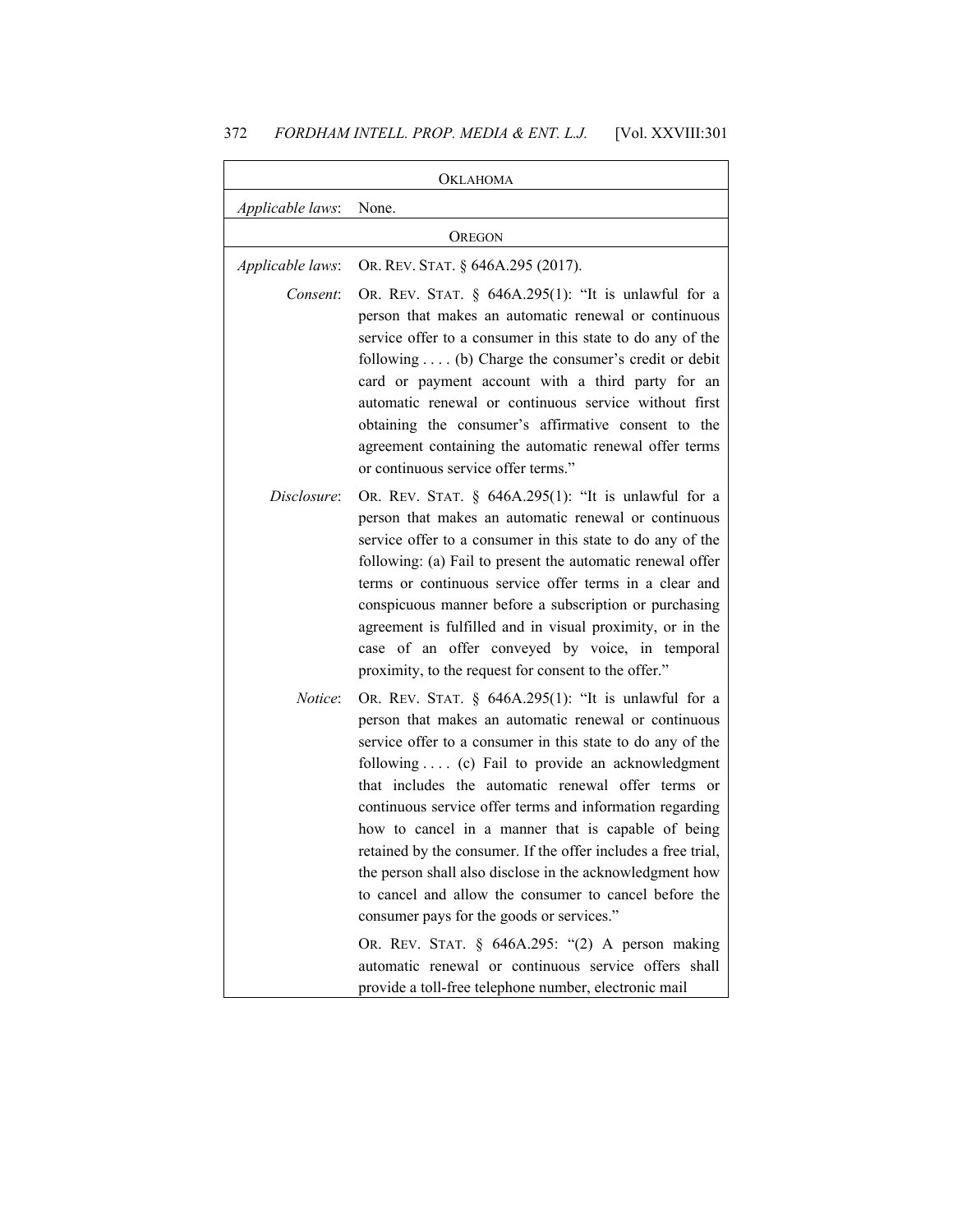|                  | address, a post-office address only when the person<br>directly bills the consumer, or another cost-effective,<br>timely and easy-to-use mechanism for cancellation that<br>must be described in the acknowledgment required by<br>subsection $(1)(c)$ of this section.<br>(3) In the case of a material change in the terms of the<br>automatic renewal or continuous service offer that has<br>been accepted by a consumer, the person shall provide<br>the consumer with a clear and conspicuous notice of the<br>material change and provide information regarding how<br>to cancel in a manner that is capable of being retained by<br>the consumer." |
|------------------|------------------------------------------------------------------------------------------------------------------------------------------------------------------------------------------------------------------------------------------------------------------------------------------------------------------------------------------------------------------------------------------------------------------------------------------------------------------------------------------------------------------------------------------------------------------------------------------------------------------------------------------------------------|
| Other:           | None.                                                                                                                                                                                                                                                                                                                                                                                                                                                                                                                                                                                                                                                      |
|                  | PENNSYLVANIA                                                                                                                                                                                                                                                                                                                                                                                                                                                                                                                                                                                                                                               |
| Applicable laws: | None.                                                                                                                                                                                                                                                                                                                                                                                                                                                                                                                                                                                                                                                      |
|                  | <b>RHODE ISLAND</b>                                                                                                                                                                                                                                                                                                                                                                                                                                                                                                                                                                                                                                        |
| Applicable laws: | 6 R.I. GEN. LAWS § 6-13-14 (2016).                                                                                                                                                                                                                                                                                                                                                                                                                                                                                                                                                                                                                         |
| Consent:         | None.                                                                                                                                                                                                                                                                                                                                                                                                                                                                                                                                                                                                                                                      |
| Disclosure:      | None.                                                                                                                                                                                                                                                                                                                                                                                                                                                                                                                                                                                                                                                      |
| <i>Notice</i> :  | 6 R.I. GEN. LAWS $\S$ 6-13-14(b): "[E]very lessor of<br>personal property under a written lease containing an<br>automatic lease renewal shall give written notice to the<br>lessee not more than ninety (90) nor less than forty-five<br>(45) days prior to the expiration of the lease term. The<br>notice shall state the date upon which the lease term will<br>expire and shall advise the lessee that the lease will be<br>automatically renewed unless the lessee gives written<br>notice to the contrary."                                                                                                                                         |
| Other:           | Statute applies to leases of personal property only.<br>See 6 R.I. GEN. LAWS § 6-13-14.                                                                                                                                                                                                                                                                                                                                                                                                                                                                                                                                                                    |
|                  | <b>SOUTH CAROLINA</b>                                                                                                                                                                                                                                                                                                                                                                                                                                                                                                                                                                                                                                      |
| Applicable laws: | S.C. CODE ANN. § 44-79-60 (2017).                                                                                                                                                                                                                                                                                                                                                                                                                                                                                                                                                                                                                          |
| Consent:         | None.                                                                                                                                                                                                                                                                                                                                                                                                                                                                                                                                                                                                                                                      |
| Disclosure:      | S.C. CODE ANN. § 44-79-60(4): "[P]rovide<br>for<br>an<br>automatic renewal option, for a duration of no longer than                                                                                                                                                                                                                                                                                                                                                                                                                                                                                                                                        |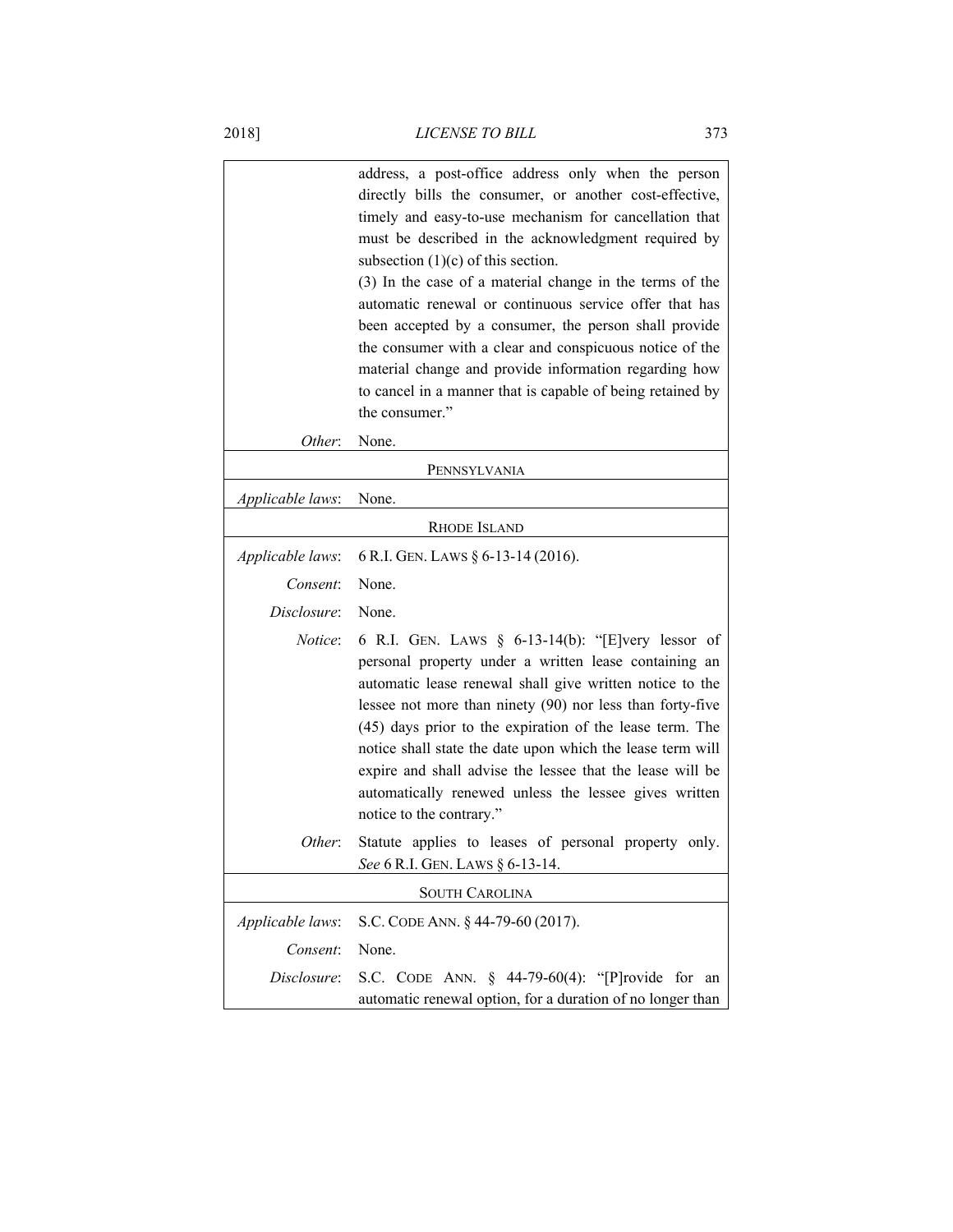|                  | one month, which to be enforceable must be disclosed in<br>bold type of at least fourteen-point font on the front page<br>of the contract and must be initialed by the customer. The<br>customer will be given the ability to opt-in to the<br>automatic renewal provision at the time the initial<br>contract is executed by initialing an opt-in provision."                                                                                                                                                                                                                                                                                                                                                                                                                                                                                                                                                                                    |
|------------------|---------------------------------------------------------------------------------------------------------------------------------------------------------------------------------------------------------------------------------------------------------------------------------------------------------------------------------------------------------------------------------------------------------------------------------------------------------------------------------------------------------------------------------------------------------------------------------------------------------------------------------------------------------------------------------------------------------------------------------------------------------------------------------------------------------------------------------------------------------------------------------------------------------------------------------------------------|
| Notice:          | S.C. CODE ANN. $\S$ 44-79-60(4): "Near the expiration of<br>the initial contract, the facility shall notify the customer<br>in writing at the customer's last known address of the<br>automatic renewal option which the customer selected at<br>the time the initial contract was executed."                                                                                                                                                                                                                                                                                                                                                                                                                                                                                                                                                                                                                                                     |
| Other:           | applies to health club memberships only.<br>Statute<br>See S.C. CODE ANN. § 44-79-60.                                                                                                                                                                                                                                                                                                                                                                                                                                                                                                                                                                                                                                                                                                                                                                                                                                                             |
|                  | <b>SOUTH DAKOTA</b>                                                                                                                                                                                                                                                                                                                                                                                                                                                                                                                                                                                                                                                                                                                                                                                                                                                                                                                               |
| Applicable laws: | S.D. CODIFIED LAWS § 49-31-116 (2017).                                                                                                                                                                                                                                                                                                                                                                                                                                                                                                                                                                                                                                                                                                                                                                                                                                                                                                            |
| Consent:         | None.                                                                                                                                                                                                                                                                                                                                                                                                                                                                                                                                                                                                                                                                                                                                                                                                                                                                                                                                             |
| Disclosure:      | None.                                                                                                                                                                                                                                                                                                                                                                                                                                                                                                                                                                                                                                                                                                                                                                                                                                                                                                                                             |
| Notice:          | S.D.<br>$49-31-116$ :<br><b>CODIFIED</b><br>LAWS<br>§.<br>"Any<br>telecommunications company having a contract with a<br>subscriber for any retail telecommunications service that<br>has a term of one year or more and that contains a<br>provision requiring the subscriber to take any action to<br>avoid automatic renewal of the contract for a renewal<br>term greater than sixty days, shall give prior written<br>notice to the subscriber of the action that the subscriber<br>avoid<br>automatic<br>take<br>to<br>renewal.<br>The<br>must<br>telecommunications company shall give notice to the<br>subscriber not less than thirty and not more than sixty<br>days before the date of the required action. The notice<br>inform<br>the<br>subscriber in clear, plain<br>shall<br>and<br>conspicuous language what action the subscriber must<br>take to avoid renewal and the date by which the<br>subscriber must take such action." |
| Other:           | Statute applies to contracts with telecommunications<br>companies only. See S.D. CODIFIED LAWS § 49-31-116.                                                                                                                                                                                                                                                                                                                                                                                                                                                                                                                                                                                                                                                                                                                                                                                                                                       |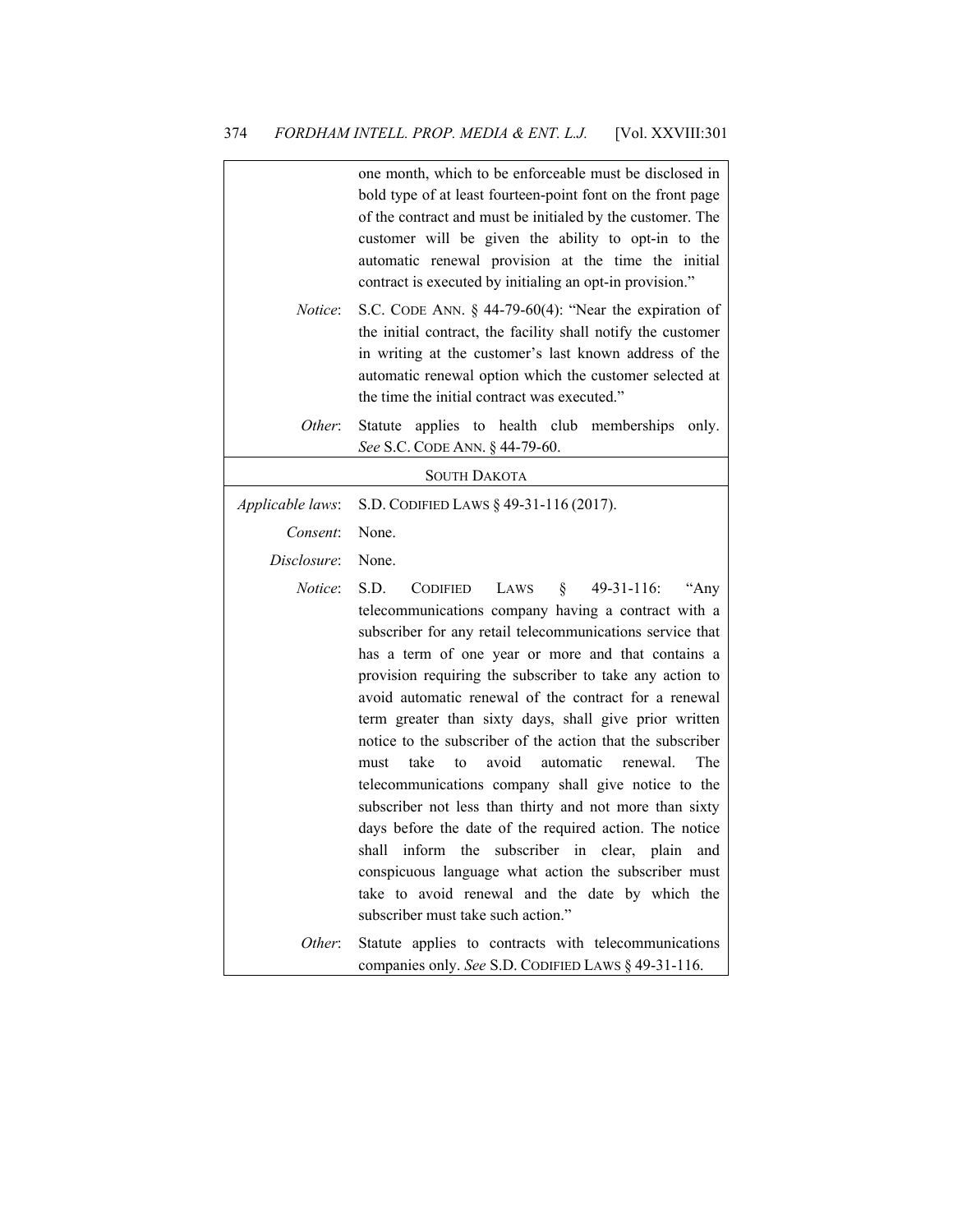2018] *LICENSE TO BILL* 375

| TENNESSEE        |                                                                                                                                                                                                                                                                                                                                                                                                                                                                                                                                                                                                                                                                                                                              |
|------------------|------------------------------------------------------------------------------------------------------------------------------------------------------------------------------------------------------------------------------------------------------------------------------------------------------------------------------------------------------------------------------------------------------------------------------------------------------------------------------------------------------------------------------------------------------------------------------------------------------------------------------------------------------------------------------------------------------------------------------|
| Applicable laws: | TENN. CODE ANN. § 62-32-325 (2017);                                                                                                                                                                                                                                                                                                                                                                                                                                                                                                                                                                                                                                                                                          |
|                  | TENN. CODE ANN. § 47-18-505 (2017).                                                                                                                                                                                                                                                                                                                                                                                                                                                                                                                                                                                                                                                                                          |
| Consent:         | None.                                                                                                                                                                                                                                                                                                                                                                                                                                                                                                                                                                                                                                                                                                                        |
| Disclosure:      | TENN. CODE ANN. § 47-18-505: "No contract shall be<br>valid for a term longer than eighteen (18) months from<br>the date upon which the contract is signed. However, a<br>club may allow a member to convert such member's<br>contract into a contract for a period longer than eighteen<br>(18) months after the member has been a member of the<br>club for a period of at least six $(6)$ months. The duration<br>of the contract shall be clearly and conspicuously<br>disclosed in the contract in boldface type of a minimum<br>size of fourteen (14) points. No contract shall contain an<br>renewal clause; provided, that such<br>automatic<br>an<br>agreement may provide for the buyer to exercise<br>a renewal." |
|                  | TENN. CODE ANN. § 62-32-325(a): "A contract having an<br>automatic renewal clause between an alarm systems<br>contractor and any homeowner or renter for the provision<br>of alarm services may automatically be renewed for a<br>period not to exceed one (1) year at a time. Any waiver of<br>the renewal limitation period included in the contract<br>shall be void as contrary to public policy."                                                                                                                                                                                                                                                                                                                       |
| <i>Notice</i> :  | None.                                                                                                                                                                                                                                                                                                                                                                                                                                                                                                                                                                                                                                                                                                                        |
| Other:           | TENN. CODE ANN. § 47-18-505 applies to buyers' clubs<br>contracts only. See TENN. CODE ANN. § 47-18-505.                                                                                                                                                                                                                                                                                                                                                                                                                                                                                                                                                                                                                     |
|                  | TENN. CODE ANN. § 62-32-325 applies to alarm systems<br>contracts only. See TENN. CODE ANN. § 62-32-325.                                                                                                                                                                                                                                                                                                                                                                                                                                                                                                                                                                                                                     |
|                  | <b>TEXAS</b>                                                                                                                                                                                                                                                                                                                                                                                                                                                                                                                                                                                                                                                                                                                 |
| Applicable laws: | None.                                                                                                                                                                                                                                                                                                                                                                                                                                                                                                                                                                                                                                                                                                                        |
|                  | <b>UTAH</b>                                                                                                                                                                                                                                                                                                                                                                                                                                                                                                                                                                                                                                                                                                                  |
| Applicable laws: | UTAH ADMIN. CODE r. 152-11-12 (2017);                                                                                                                                                                                                                                                                                                                                                                                                                                                                                                                                                                                                                                                                                        |
|                  | UTAH CODE ANN. § 15-10-201 (LexisNexis 2017).                                                                                                                                                                                                                                                                                                                                                                                                                                                                                                                                                                                                                                                                                |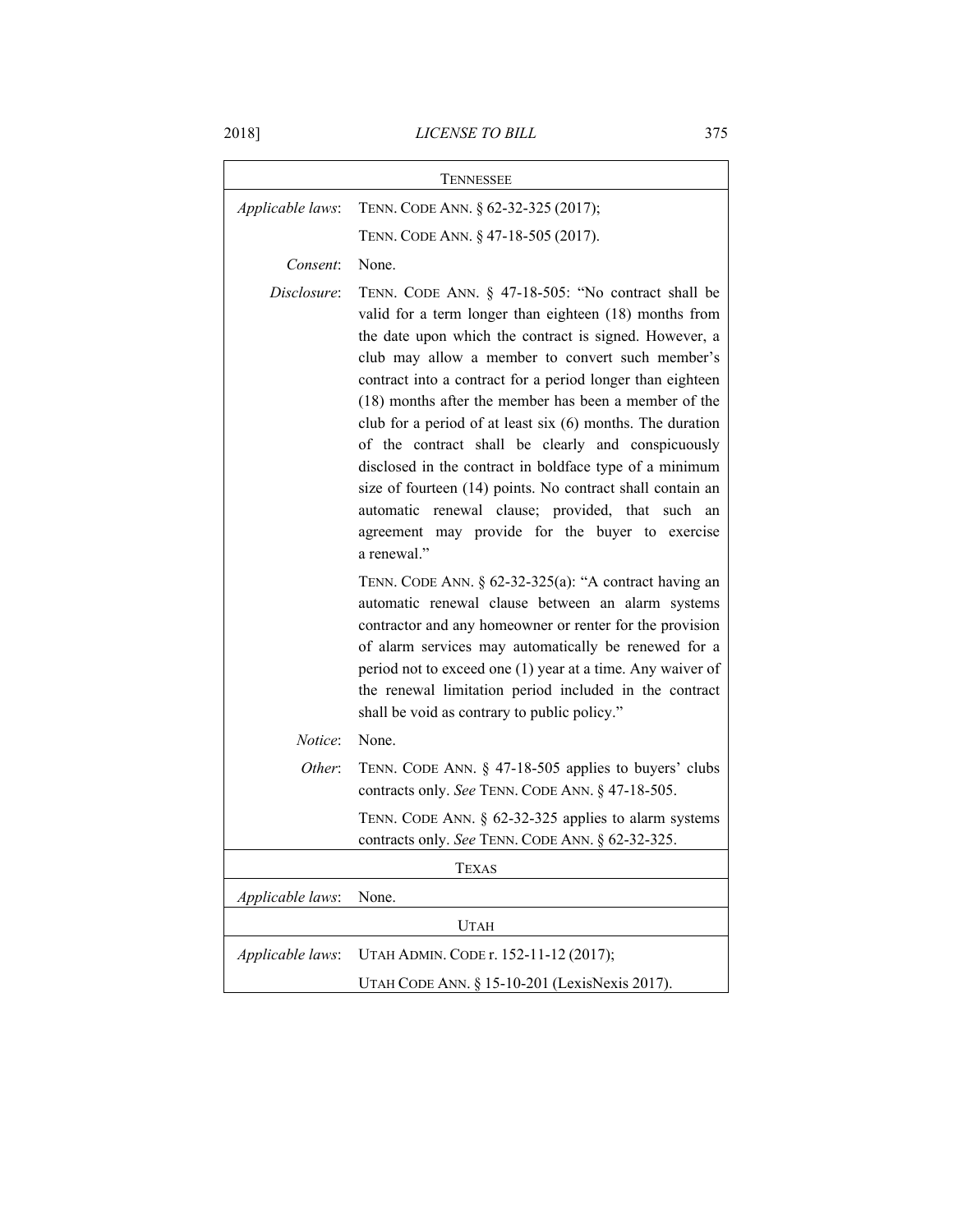| Consent:         | UTAH ADMIN. CODE r. 152-11-12(A): "A negative option,<br>as defined in 16 C.F.R. 425.1, is a deceptive act or<br>only if<br>the<br>option<br>practice<br>negative<br>violates<br>16 C.F.R. 425.1."                                                                                                                                                                                                                                                                                                                                                                                                                                                                                                                                                                                                                                                                                                                                                                                                                                                                                                                                                                                                                                                                                                                                                                                                                                                                                                                                                                                                                                                                                                                      |
|------------------|-------------------------------------------------------------------------------------------------------------------------------------------------------------------------------------------------------------------------------------------------------------------------------------------------------------------------------------------------------------------------------------------------------------------------------------------------------------------------------------------------------------------------------------------------------------------------------------------------------------------------------------------------------------------------------------------------------------------------------------------------------------------------------------------------------------------------------------------------------------------------------------------------------------------------------------------------------------------------------------------------------------------------------------------------------------------------------------------------------------------------------------------------------------------------------------------------------------------------------------------------------------------------------------------------------------------------------------------------------------------------------------------------------------------------------------------------------------------------------------------------------------------------------------------------------------------------------------------------------------------------------------------------------------------------------------------------------------------------|
| Disclosure:      | None.                                                                                                                                                                                                                                                                                                                                                                                                                                                                                                                                                                                                                                                                                                                                                                                                                                                                                                                                                                                                                                                                                                                                                                                                                                                                                                                                                                                                                                                                                                                                                                                                                                                                                                                   |
| <i>Notice</i> :  | UTAH CODE ANN. § 15-10-201: "(1) Except as provided<br>in Subsection $(2)(b)$ , a service contract may not contain<br>an automatic renewal provision unless the seller provides<br>the consumer written notice complying with Subsection<br>$(2)$ that informs<br>the consumer of the<br>automatic<br>renewal provision.<br>$(2)$ (a) For a service contract executed on or after July 1,<br>2011, that exceeds [twelve] months for a renewal period,<br>a seller shall provide written notice of an automatic<br>renewal provision prominently displayed on the first page<br>of the service contract. (b) In addition to complying with<br>Subsection $(2)(a)$ , a seller shall provide written notice<br>required under Subsection (1) to the consumer: (i)<br>personally; (ii) by certified mail; or (iii) prominently<br>displayed on the first page of a monthly statement. $(c)(i)$<br>A seller shall provide written notice under Subsection<br>$(2)(b)$ : (A) no later than [thirty] calendar days before the<br>last day on which the consumer may give notice of the<br>consumer's intention to terminate the service contract;<br>and (B) no sooner than [ninety] calendar days before the<br>last day on which the consumer may give notice of the<br>consumer's intention to terminate the service contract. (ii)<br>A seller may not provide written notice required under<br>Subsection (1) except: (A) as provided in Subsection<br>$(2)(a)$ ; or $(B)$ during the time period described in<br>Subsection $(2)(c)(i)$ (d) Written notice required<br>under Subsection (1) shall be: (i) written in clear and<br>understandable language; and (ii) printed in an easy-to-<br>read type size and style." |
| Other:           | None.                                                                                                                                                                                                                                                                                                                                                                                                                                                                                                                                                                                                                                                                                                                                                                                                                                                                                                                                                                                                                                                                                                                                                                                                                                                                                                                                                                                                                                                                                                                                                                                                                                                                                                                   |
|                  | <b>VERMONT</b>                                                                                                                                                                                                                                                                                                                                                                                                                                                                                                                                                                                                                                                                                                                                                                                                                                                                                                                                                                                                                                                                                                                                                                                                                                                                                                                                                                                                                                                                                                                                                                                                                                                                                                          |
| Applicable laws: | None.                                                                                                                                                                                                                                                                                                                                                                                                                                                                                                                                                                                                                                                                                                                                                                                                                                                                                                                                                                                                                                                                                                                                                                                                                                                                                                                                                                                                                                                                                                                                                                                                                                                                                                                   |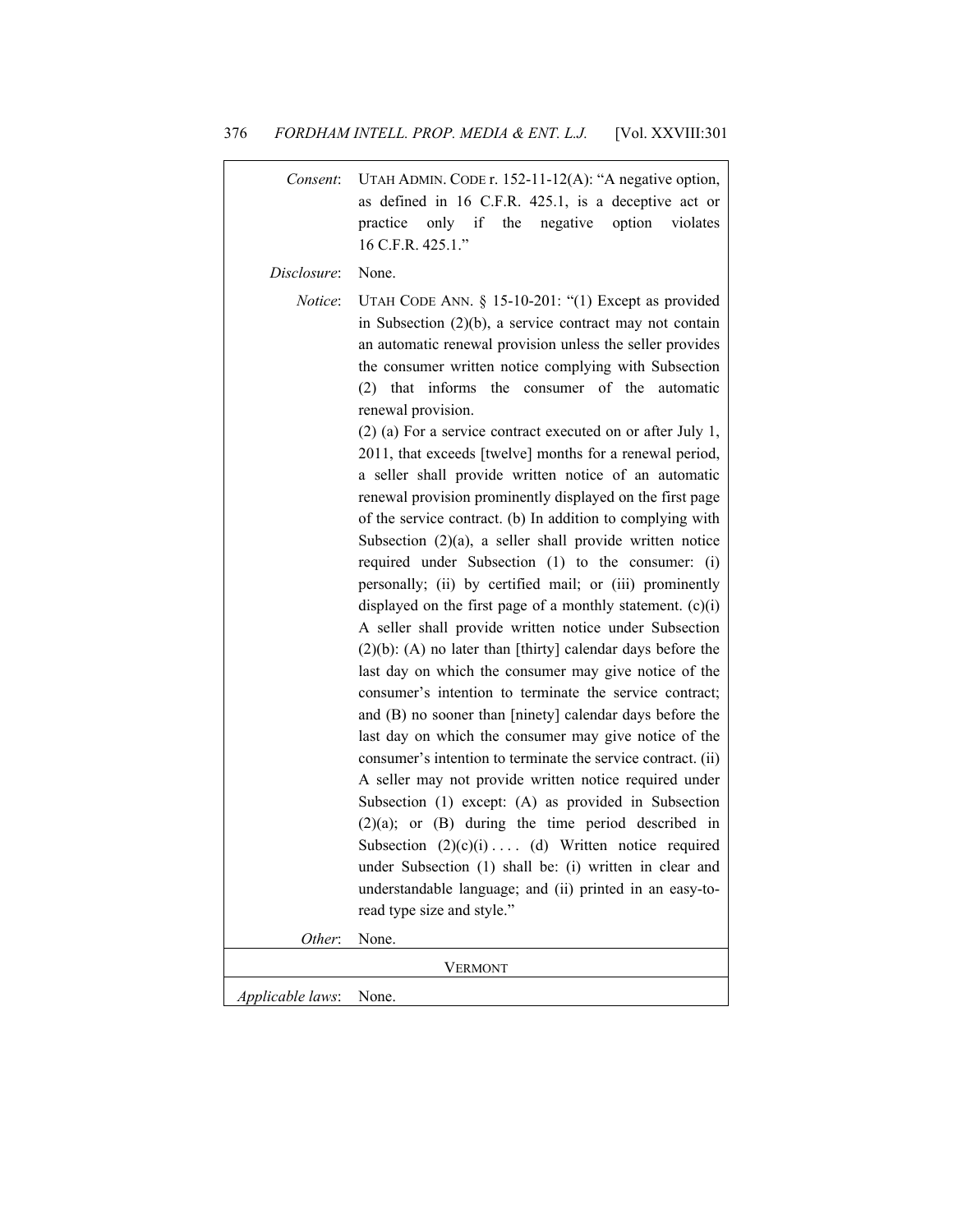| VIRGINIA         |                                                                                                                                                                                                                                                                                                                                                                                                                                                                                                                                                                                                                                                                                                                                                                                                                                                                                                                                                                                                                                                                                                                                                                                                                                                                                                                                                                                                                                                                                                                       |
|------------------|-----------------------------------------------------------------------------------------------------------------------------------------------------------------------------------------------------------------------------------------------------------------------------------------------------------------------------------------------------------------------------------------------------------------------------------------------------------------------------------------------------------------------------------------------------------------------------------------------------------------------------------------------------------------------------------------------------------------------------------------------------------------------------------------------------------------------------------------------------------------------------------------------------------------------------------------------------------------------------------------------------------------------------------------------------------------------------------------------------------------------------------------------------------------------------------------------------------------------------------------------------------------------------------------------------------------------------------------------------------------------------------------------------------------------------------------------------------------------------------------------------------------------|
| Applicable laws: | None.                                                                                                                                                                                                                                                                                                                                                                                                                                                                                                                                                                                                                                                                                                                                                                                                                                                                                                                                                                                                                                                                                                                                                                                                                                                                                                                                                                                                                                                                                                                 |
|                  | WASHINGTON                                                                                                                                                                                                                                                                                                                                                                                                                                                                                                                                                                                                                                                                                                                                                                                                                                                                                                                                                                                                                                                                                                                                                                                                                                                                                                                                                                                                                                                                                                            |
| Applicable laws: | None.                                                                                                                                                                                                                                                                                                                                                                                                                                                                                                                                                                                                                                                                                                                                                                                                                                                                                                                                                                                                                                                                                                                                                                                                                                                                                                                                                                                                                                                                                                                 |
|                  | <b>WEST VIRGINIA</b>                                                                                                                                                                                                                                                                                                                                                                                                                                                                                                                                                                                                                                                                                                                                                                                                                                                                                                                                                                                                                                                                                                                                                                                                                                                                                                                                                                                                                                                                                                  |
| Applicable laws: | None.                                                                                                                                                                                                                                                                                                                                                                                                                                                                                                                                                                                                                                                                                                                                                                                                                                                                                                                                                                                                                                                                                                                                                                                                                                                                                                                                                                                                                                                                                                                 |
|                  | WISCONSIN                                                                                                                                                                                                                                                                                                                                                                                                                                                                                                                                                                                                                                                                                                                                                                                                                                                                                                                                                                                                                                                                                                                                                                                                                                                                                                                                                                                                                                                                                                             |
| Applicable laws: | WIS. STAT. § 134.49 (2017).                                                                                                                                                                                                                                                                                                                                                                                                                                                                                                                                                                                                                                                                                                                                                                                                                                                                                                                                                                                                                                                                                                                                                                                                                                                                                                                                                                                                                                                                                           |
| Consent:         | None.                                                                                                                                                                                                                                                                                                                                                                                                                                                                                                                                                                                                                                                                                                                                                                                                                                                                                                                                                                                                                                                                                                                                                                                                                                                                                                                                                                                                                                                                                                                 |
| Disclosure:      | WIS. STAT. $\S$ 134.49(2): "(a) [I]f a business contract that<br>is entered into, modified, or renewed after May 1, 2011,<br>provides that the contract will be automatically renewed<br>or extended for an additional period unless the customer<br>declines renewal or extension, and the duration of the<br>additional period is more than one month, the seller shall<br>do one of the following: (1) At the time the customer<br>enters into the contract, present to the customer a copy of<br>a form including the disclosures required under par. (b)<br>and obtain the customer's signature on the form. (2)<br>Include the disclosures required under par. (b) in the<br>contract in a conspicuous manner and obtain the<br>customer's initials on the contract on a page on which a<br>disclosure appears.<br>(b) A disclosure required under par. (a) shall contain all<br>of the following: (1) A statement that the contract will be<br>renewed or extended unless the customer declines<br>renewal or extension. (2) A statement indicating the<br>duration of the additional contract period that would<br>result from an automatic renewal or extension period. (3)<br>A statement indicating whether an increase in charges to<br>the customer will apply upon an automatic renewal or<br>extension. (4) A description of action the customer must<br>take to decline renewal or extension. (5) The date of the<br>deadline<br>for<br>the<br>decline<br>customer<br>to<br>renewal<br>or extension." |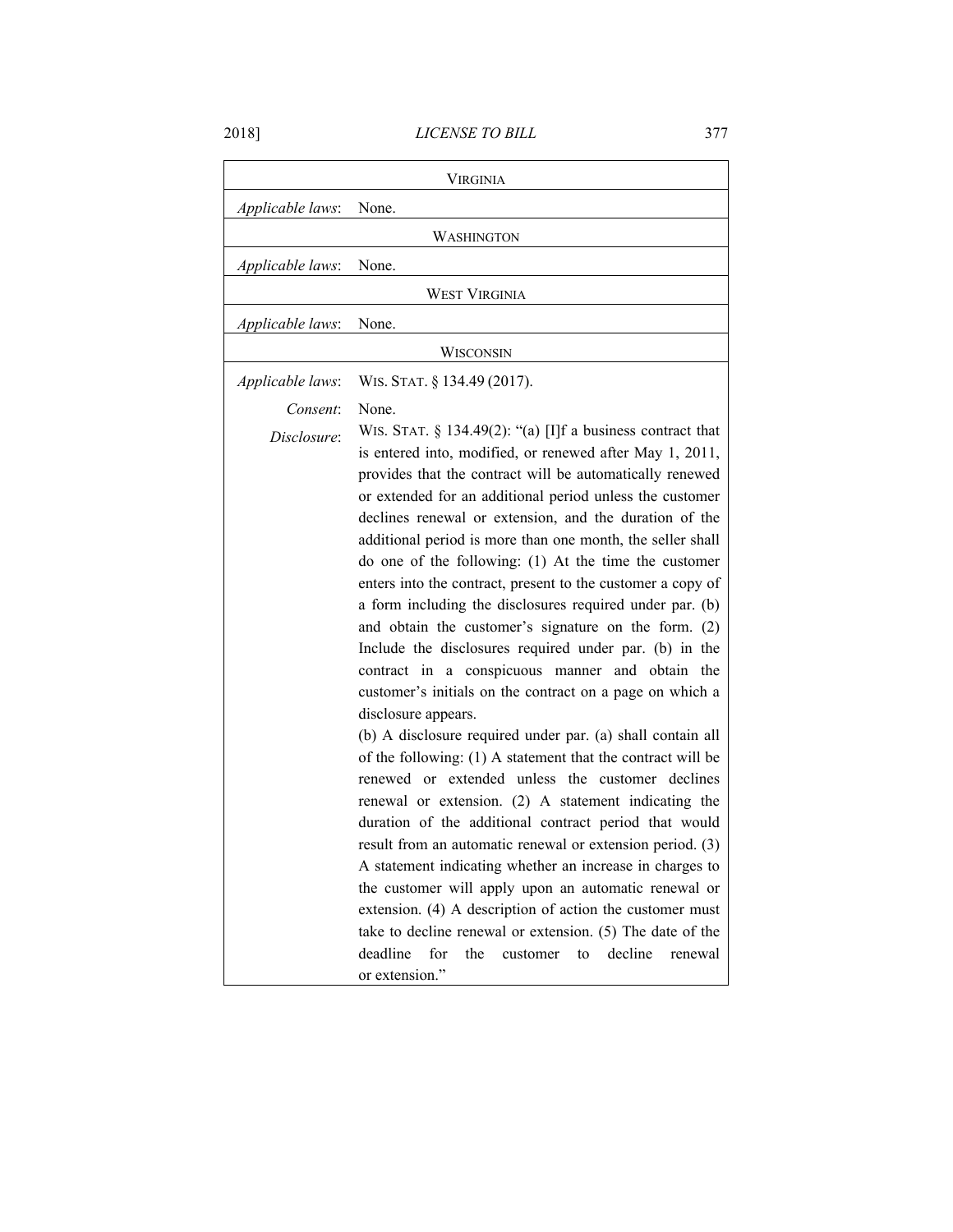| <i>Notice</i> : | WIS. STAT. § 134.49: "(3) NOTICE REQUIRED. If a<br>business contract that has an initial term of more than one<br>year provides that the contract will be automatically<br>renewed or extended for an additional term of more than                   |
|-----------------|------------------------------------------------------------------------------------------------------------------------------------------------------------------------------------------------------------------------------------------------------|
|                 | one year, unless the customer declines renewal or<br>extension, and the deadline for the customer to decline<br>renewal or extension of the contract is more than [sixty]                                                                            |
|                 | days after May 1, 2011, the provision is not enforceable<br>against the customer and the contract will terminate at the<br>end of the current contract term unless the seller provides<br>to the customer, at least [fifteen] days but not more than |
|                 | [sixty] days before the deadline for the customer to<br>decline renewal or extension, a written notice containing<br>all of the following:                                                                                                           |
|                 | (a) A statement that the contract will be renewed or<br>extended<br>unless<br>the<br>declines<br>customer<br>renewal<br>or extension.                                                                                                                |
|                 | (b) The deadline for the customer to decline renewal<br>or extension.                                                                                                                                                                                |
|                 | (c) A description of any increase in charges to the<br>customer that will apply after renewal or extension.<br>(d) A description of action that the customer must take to                                                                            |
|                 | decline extension or renewal.<br>(4) MANNER OF GIVING NOTICE. A seller or a person<br>acting on behalf of the seller shall give the written notice<br>required under sub. (3) by any of the following methods:                                       |
|                 | (a) By mailing a copy of the notice by regular U.S. mail<br>to the customer at the customer's last-known business                                                                                                                                    |
|                 | address, unless the contract requires the customer to<br>notify the seller by certified mail of the customer's intent<br>to cancel.                                                                                                                  |
|                 | (b) By mailing a copy of the notice by registered or<br>certified mail to the customer at the customer's last-                                                                                                                                       |
|                 | known business address.<br>(c) By giving a copy of the notice personally to an owner,<br>officer.<br>director,<br>managing<br>agent<br>of<br>the<br>or                                                                                               |
|                 | customer's business.                                                                                                                                                                                                                                 |